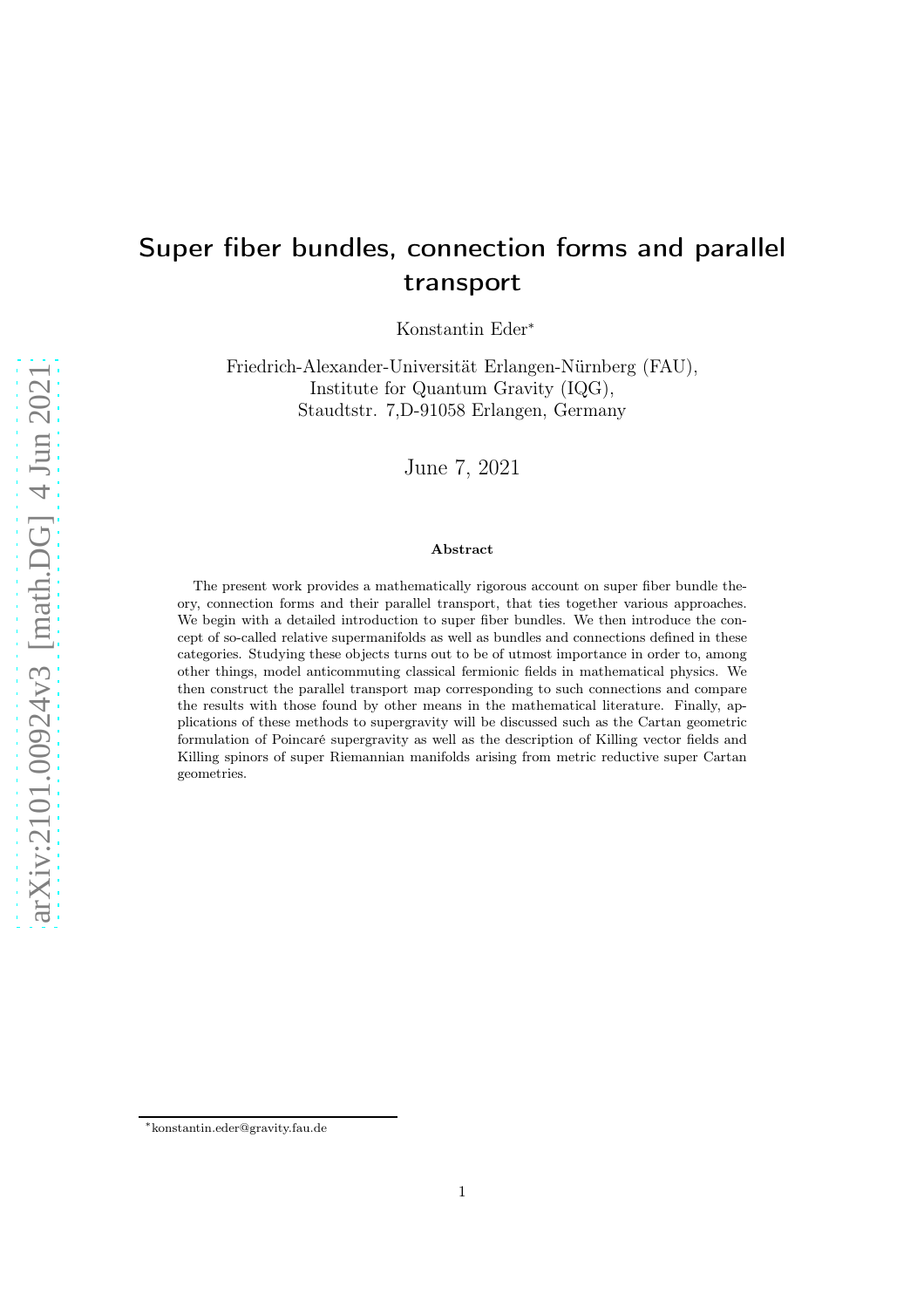## 1. Introduction

Over the last forty years, many different approaches have been developed in order to formulate the notion of a supermanifold. The first and probably most popular one is the so-called *algebro*geometric approach introduced by Berezin, Kostant and Leites [\[26,](#page-61-0) [27\]](#page-61-1) which borrows techniques from algebraic geometry. It is based on the interesting observation that ordinary smooth manifolds can equivalently be described in terms of the structure sheaf of smooth functions defined on the underlying topological space. This approach is very elegant and, in particular, avoids the introduction of superfluous (unphysical) degrees of freedom. Nevertheless, its definition turns out to be very abstract since, roughly speaking, points in this framework are implicitly encoded in the underlying structure sheaf of supersmooth functions. This makes this approach less accessible for physicists for concrete applications.

Hence, another approach to supermanifolds, the so-called *concrete approach*, was initiated by DeWitt [\[30\]](#page-61-2) and Rogers [\[31\]](#page-61-3), and studied even more systematically by Tuynman in [\[33\]](#page-61-4), defining them similar to ordinary smooth manifolds in terms of a topological space of points, i.e., a topological manifold that locally looks a flat superspace. However, as it turns out, this definition has various ambiguities in formulating the notion of a point which, in contrast to the algebrogeometric approach, leads to too many unphysical degrees of freedom.

It was then found by Molotkov [\[39\]](#page-62-0) and further developed by Sachse [\[40\]](#page-62-1) that both approaches can be regarded as two sides of the same coin. In this framework, at least in the finite dimensional setting, it follows that Rogers-DeWitt supermanfolds can be interpreted in terms of a particular kind of a functor constructed out of a algebro-geometric supermanifold. This functorial intepretation then resolved the ambiguities arising in the Rogers-DeWitt approach and also opened the way towards a generalization of the theory to infinite dimensional supermanifolds.

Another caveat, both in the algebraic and Rogers-DeWitt approach, is the appropriate description of anticommuting (fermionic) degrees freedom. In fact, it turns out that the pullback of superfields to the underlying ordindary smooth manifold are purely commutative (bosonic). This seems, however, incompatible in various constructions in physics. For instance, in the Castellani-D'Auria-Fré approach [\[5,](#page-60-0) [6\]](#page-60-1), a geometric approach to supergravity, by the so-called rheonomy principle, physical degrees of freedom are completey determined by their pullback.

Furthermore, as we will also see in section [6.1,](#page-31-0) from a mathematical point of view, this issue also appears in the context of the parallel transport map corresponding to super connections. In fact, it turns out that in ordinary category of supermanifolds, both in the algebraic and concrete approach, the parallel transport cannot be used in order to compare different fibers of the bundle, in contrast to the classical theory.

A resolution has been proposed by Schmitt [\[45\]](#page-62-2). There, motivated by the Molotkov-Sachse approach to supermanifold theory [\[39,](#page-62-0) [40\]](#page-62-1), superfields on parametrized supermanifolds are considered. Since, a priori, this additional parametrizing supermanifold is chosen arbitrarily, one then has to ensure that these superfields transform covariantly under change of parametrization. This idea has then been implemented rigorously for instance by Hack et. al. in [\[36\]](#page-61-5) studying relative supermanifolds which are well-known in the algebraic approach [\[15\]](#page-60-2). As it turns out, superfields on these supermanifolds indeed have the required properties, i.e., in the sense of Molotkov-Sachse, they behave functorially under change of parametrization. Moreover, in this framework, it turns out that fermionic fields have the interpretation in terms of functionals on supermanifolds which is in strong similarity to other approaches such as in the context of algebraic quantum field theory (pAQFT) [\[42,](#page-62-3) [43\]](#page-62-4).

In this paper, we want to provide the mathematical rigorous foundations for the study of gauge theories on (relative) supermanifolds. In particular, we will study the parallel transport map corresponding to super connection forms defined on (relative) principal super fiber bundles. The parallel transport map, or the associated holonomies, have been considered in the context of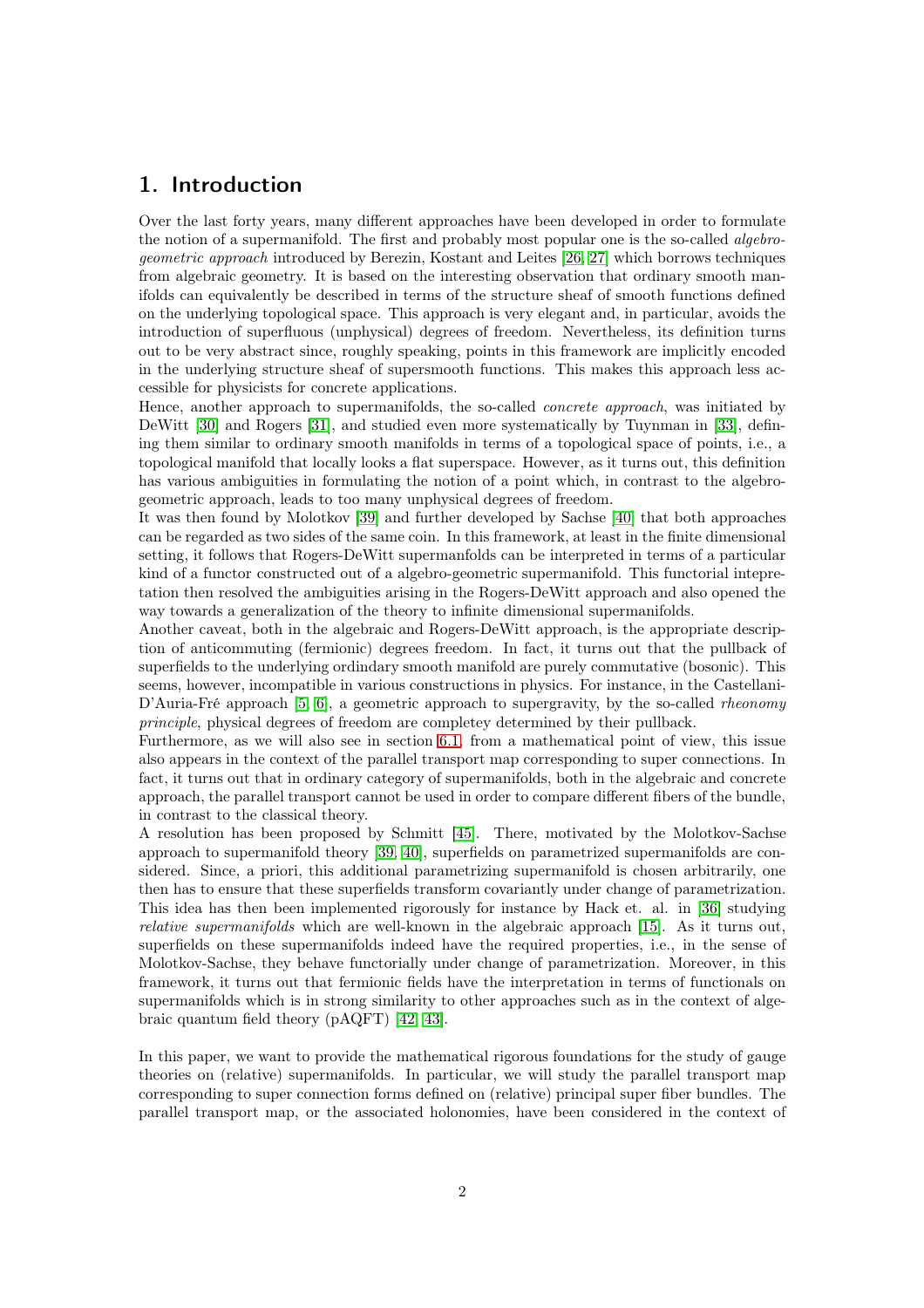covariant derivatives on super vector bundles in the algebro-geometric approach by Dumitrescu [\[47\]](#page-62-5) and Groeger [\[48\]](#page-62-6).

The theory of super fiber bundles and connection forms in the concrete approach has been developed in [\[33\]](#page-61-4). In the algebraic category, a precise definition of principal bundles and connection forms has been given in [\[46\]](#page-62-7). In this article, we will generalize the considerations of [\[33\]](#page-61-4) to the relative category and, in particular, define super connection forms on relative principal super fiber bundles. We will then use this formalism in order to construct the corresponding parallel transport map and study some of its important properties. Moreover, we will analyze the precise relation between the algebraic and concrete approach and show explicitly that both approaches are in fact equivalent. We will therefore employ the functor of points technique as discussed in detail in [\[25\]](#page-61-6). Moreover, studying the induced parallel transport map on associated super vector bundles, this enables us to compare the results with those obtained in [\[47,](#page-62-5) [48\]](#page-62-6) in the algebraic setting.

The structure of this paper is as follows: At the beginning, we will give a detailed introduction to super fiber bundle theory in the concrete approach to supermanifold theory. In contrast to [\[33\]](#page-61-4), we will therefore use the concept of formal bundle atlases which is very well-known in the classical theory (see e.g. [\[56,](#page-62-8) [55\]](#page-62-9) and references therein) and, in fact, turns out to be even applicable in the context of supermanifolds.

In section [3,](#page-14-0) we will then introduce the concept of relative supermanifolds and define principal connections and super connection one-forms. In this context, in section [4,](#page-24-0) we will also discuss super Cartan geometries and super Cartan connections as defined and studied in detail in [\[25\]](#page-61-6) and study their relations to principal connections in the sense of Ehresmann. In section [5,](#page-28-0) we will compare the theory of principal bundles and connection forms both in the algebraic and concrete approach and show that both approaches are in fact equivalent.

These results will then be used in section [6.1](#page-31-0) and [6.2](#page-35-0) in order to construct the parallel transport map. Moreover, for a particular subclass of super Lie groups, a concrete formula for this map will be derived making it easier accessible for physical applications.

In the last section [7,](#page-41-0) we will give some concrete examples for applications of supermanifold techniques in mathematical physics. First, we will describe  $\mathcal{N} = 1$ ,  $D = 4$  Poincaré supergravity in terms of a metric reductive super Cartan geometry. In this context, we will also sketch a possible embedding of the Castellani-D'Auria-Fré approach into the present formalism. Furthermore, we will discuss a link between superfields on parametrized supermanifolds and the description of anticommutative fermionic fields in pAQFT. Finally, Killing vector fields on super Riemannian manifolds will be discussed arsing from metric reductive super Cartan geometries as well as their relation to Killing spinors as they typically appear in physics. In this context, let us note that this paper can also be read as a companion paper of [\[25\]](#page-61-6) studying a mathematical rigorous approach towards geometric supergravity.

## 2. Super fiber bundles

In this section, we want to give a detailed account on super fiber bundles in the category of  $H^{\infty}$ -supermanifolds as this will provide us with the necessary mathematical tools needed in the subsequent sections (see appendix [A](#page-54-0) for a review on  $H^{\infty}$ -supermanifold theory and our choice of conventions; for a relation to algebro-geometric supermanifolds see section [5\)](#page-28-0). If not stated explicitly otherwise, in what follows, we will always work in the category of  $H^{\infty}$ -supermanifolds so that smoothness and related notions are always referred to this particular category. Let us start with the basic definition of a super fiber bundle.

**Definition 2.1** (Super fiber bundle). A super fiber bundle  $(\mathcal{E}, \pi, \mathcal{M}, \mathcal{F})$ , also simply denoted by  $\mathcal{F} \to \mathcal{E} \to \mathcal{M}$ , consists of supermanifolds  $\mathcal{E}$ , M and F called total space, base and typical fiber,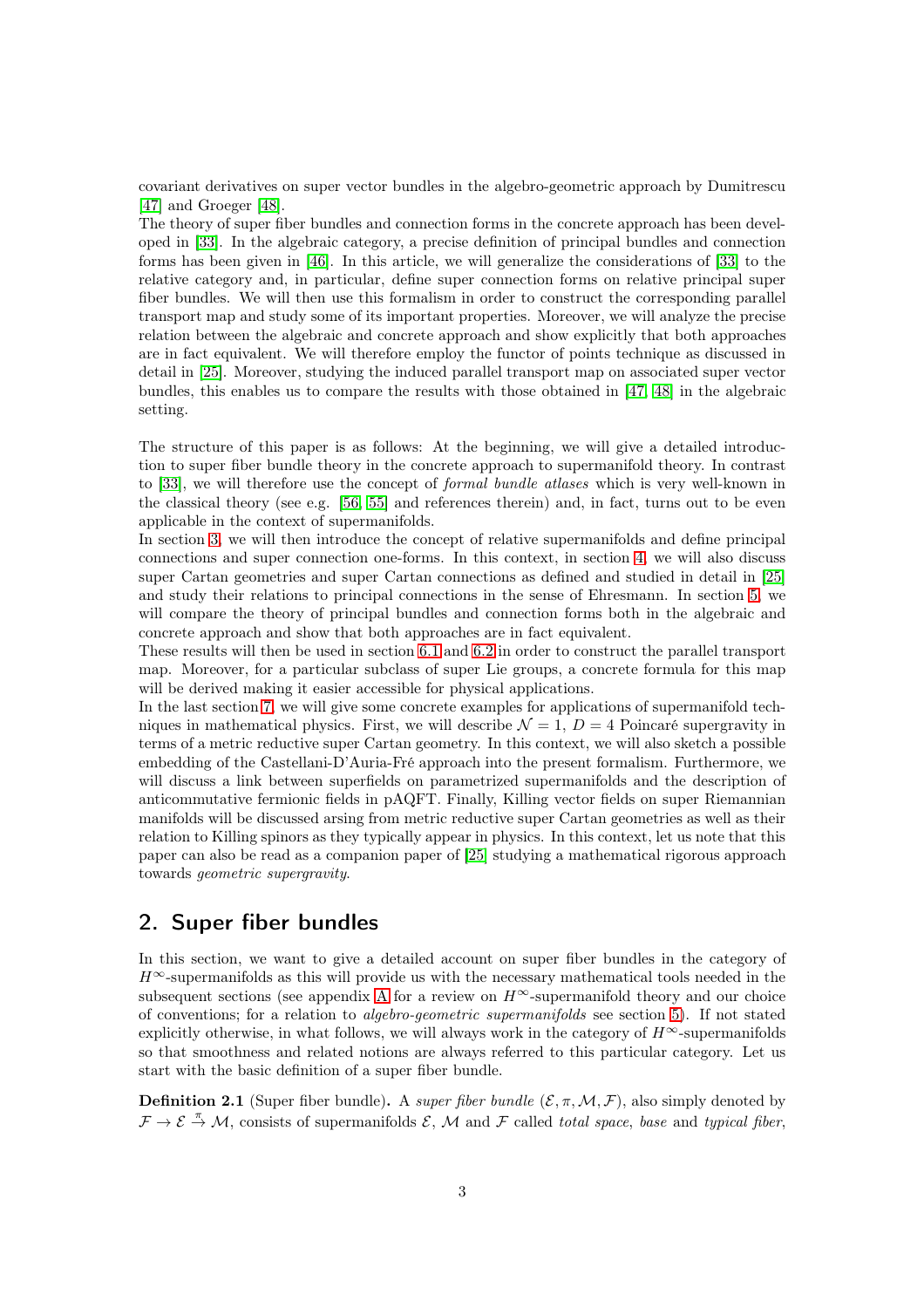respectively, as well as a smooth surjective map  $\pi : \mathcal{E} \to \mathcal{M}$ , called projection, satisfying the local triviality property:

For any  $p \in \mathcal{E}$  there exists an open subset  $U \subset \mathcal{M}$  which is an open neighborhood of  $\pi(p)$  and a homeomorphism  $\phi : \pi^{-1}(U) \to U \times \mathcal{F}$  called *local trivialization* such that the following diagram commutes



i.e.  $\text{pr}_1 \circ \phi = \pi$  where  $\text{pr}_1$  denotes the projection onto the first factor.

<span id="page-3-2"></span>**Proposition 2.2.** Let  $\mathcal{F} \to \mathcal{E} \stackrel{\pi}{\to} \mathcal{M}$  be a super fiber bundle. Then  $\mathbf{B}(\mathcal{F}) \to \mathbf{B}(\mathcal{E}) \stackrel{\pi}{\to} \mathbf{B}(\mathcal{M})$ , with  $\bar{\pi} := \mathbf{B}(\pi)$  and  $\mathbf{B} : \mathbf{SMan}_{H^{\infty}} \to \mathbf{Man}$  the body functor, defines a smooth fiber bundle in the category  $\mathbf{Man}$  of ordinary  $C^\infty\operatorname{-}smooth}$  manifolds.

*Proof.* This is an immediate consequence of Prop. [A.10](#page-56-0) as well as the fact that  $\mathbf{B}: \mathbf{SMan}_{H^{\infty}} \to$ Man is a functor.  $\Box$ 

<span id="page-3-1"></span>**Definition 2.3.** Let M and F be supermanifolds,  $\mathcal{E}$  an abstract set and  $\pi : \mathcal{E} \to \mathcal{M}$  a surjective map.

- (i) Let  $U \subset \mathcal{M}$  be open and  $\phi: \pi^{-1}(U) \to U \times \mathcal{F}$  a bijective map such that  ${\rm pr}_1 \circ \phi = \pi|_{\pi^{-1}(U)}$ , then  $(U, \phi_U)$  is called a *formal bundle chart*.
- (ii) A family  $\{(U_\alpha,\phi_\alpha)\}_{\alpha\in\Upsilon}$  of formal bundle charts is called a *(smooth) formal bundle atlas* of  $\mathcal{E}$  (w.r.t.  $\pi$ ) iff  $\{U_{\alpha}\}_{{\alpha \in \Upsilon}}$  is an open covering of M and for any  $\alpha, \beta \in \Upsilon$  with  $U_{\alpha} \cap U_{\beta} \neq \emptyset$ , the transition functions

$$
\phi_{\beta} \circ \phi_{\alpha}^{-1} : (U_{\alpha} \cap U_{\beta}) \times \mathcal{F} \to (U_{\alpha} \cap U_{\beta}) \times \mathcal{F}
$$
\n
$$
(2.1)
$$

are smooth.

<span id="page-3-0"></span>**Theorem 2.4.** Let M and F be supermanifolds of dimensions dim  $\mathcal{M} = (m, n)$  and dim  $\mathcal{F} =$  $(p, q)$ , respectively,  $\mathcal E$  an abstract set and  $\pi : \mathcal E \to \mathcal M$  a surjective map. Let furthermore  $\{(U_{\alpha}, \phi_{\alpha})\}_{\alpha \in \Upsilon}$  be a smooth formal bundle atlas of  $\mathcal{E}$  (w.r.t.  $\pi$ ). Then, there exists a unique topology and smooth structure on  $\mathcal E$  such that  $\mathcal E$  becomes a supermanifold of dimension dim  $\mathcal E$  $(m+p, n+q)$  and  $(\mathcal{E}, \pi, \mathcal{M}, \mathcal{F})$  a super fiber bundle which is locally trivial w.r.t. the bundle atlas  $\{(U_{\alpha}, \phi_{\alpha})\}_{\alpha \in \Upsilon}$ .

*Proof.* We define a topology on E by declaring a subset  $O \subseteq \mathcal{E}$  to be open if and only if for any  $\alpha \in \Upsilon$  the image

$$
\phi_{\alpha}(O \cap \pi^{-1}(U_{\alpha})) \subseteq U_{\alpha} \times \mathcal{F}
$$
\n
$$
(2.2)
$$

is an open subset in  $\mathcal{M} \times \mathcal{F}$  (note that this condition is mandatory in order for  $\phi_{\alpha}$  to define a homeomorphism). Since the formal bundle charts are bijective, it follows immediately that arbitrary unions and finite intersections of open sets are open. Moreover, the empty set and  $\mathcal E$ are open as well, so that this indeed defines a topology on  $\mathcal{E}$ .

By intersection, one may assume that the  $\{U_{\alpha}\}_\alpha$  are coordinate neighborhoods of M. Let then  $\{(U_\alpha,\varphi_\alpha)\}_{\alpha\in\Upsilon}$  and  $\{(V_\beta,\psi_\beta)\}_{\beta\in\Sigma}$  be smooth atlases of M and F, respectively. For  $(\alpha,\beta)\in\Upsilon\times\Sigma$ we define open sets  $W_{\alpha\beta} := \phi_{\alpha}^{-1}(U_{\alpha} \times V_{\beta}) \subseteq \mathcal{E}$  as well as bijective maps

$$
\theta_{\alpha\beta} := (\varphi_{\alpha} \times \psi_{\beta}) \circ \phi_{\alpha} : W_{\alpha\beta} \to \varphi_{\alpha}(U_{\alpha}) \times \psi_{\alpha}(V_{\beta}) \subseteq \Lambda^{m+p, n+q}
$$
(2.3)

For  $(\alpha', \beta') \in \Upsilon \times \Sigma$  such that  $W_{\alpha\beta} \cap W_{\alpha'\beta'} \neq \emptyset$ , it then follows

$$
\theta_{\alpha'\beta'} \circ \theta_{\alpha\beta}^{-1} = (\varphi_{\alpha'} \times \psi_{\beta'}) \circ \phi_{\alpha'} \circ \phi_{\alpha}^{-1} \circ (\varphi_{\alpha}^{-1} \times \psi_{\beta}^{-1})
$$
(2.4)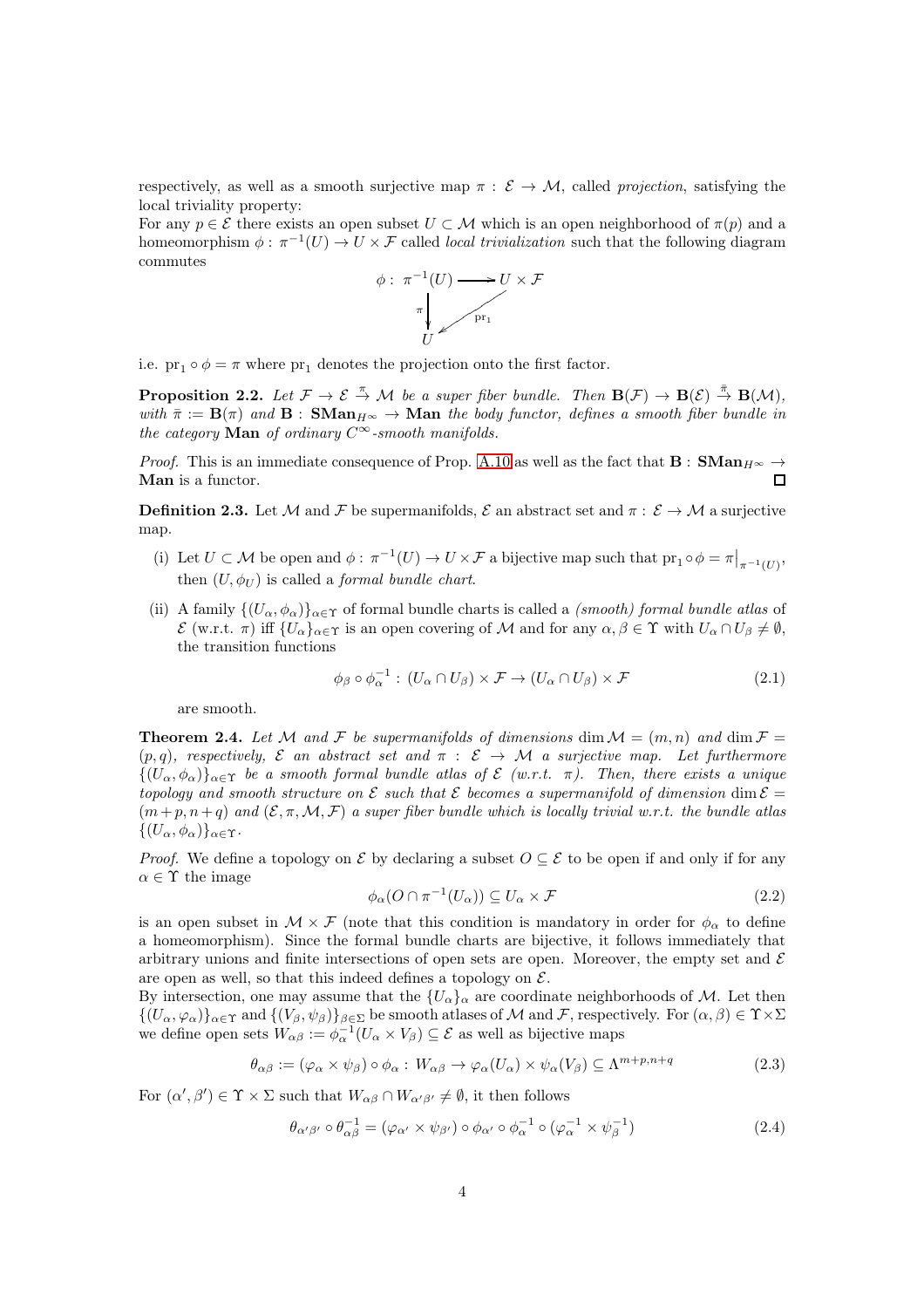on  $\theta_{\alpha\beta}(W_{\alpha\beta}\cap W_{\alpha'\beta'})$ , which is smooth by definition of a formal bundle atlas. Hence,  $\{(W_{\alpha\beta}, \theta_{\alpha\beta})\}$ defines a smooth atlas of E turning it into a proto  $H^{\infty}$ -supermanifold of dimension dim  $\mathcal{E}$  =  $(m + p, n + q).$ 

Let  $U \subseteq \mathcal{M}$  be open. Then, for any  $\alpha \in \Upsilon$ ,  $\phi_{\alpha}(\pi^{-1}(U) \cap \pi^{-1}(U_{\alpha})) = \phi_{\alpha}(\pi^{-1}(U \cap U_{\alpha}))$  $(U \cap U_\alpha) \times \mathcal{F}$  is open in  $U_\alpha \times \mathcal{F}$  and thus  $\pi^{-1}(U) \subseteq \mathcal{E}$  is open proving that  $\pi : \mathcal{E} \longrightarrow \mathcal{M}$  is continuous. To see that is also smooth, let  $(\alpha, \beta) \in \Upsilon \times \Sigma$  and  $\alpha' \in \Upsilon$  such that  $U_{\alpha'} \cap U_{\alpha} \neq \emptyset$ . It follows

$$
\varphi_{\alpha'} \circ \pi \circ \theta_{\alpha\beta}^{-1} = \varphi_{\alpha'} \circ \text{pr}_1 \circ (\varphi_{\alpha}^{-1} \times \psi_{\beta}^{-1}) : \varphi_{\alpha}(U_{\alpha'} \cap U_{\alpha}) \times \psi_{\beta}(V_{\beta}) \to \varphi_{\alpha}(U_{\alpha'} \cap U_{\alpha}) \tag{2.5}
$$

which is obviously smooth. It remains to show that  $\mathcal E$  is in fact a  $H^{\infty}$ -supermanifold, i.e.,  $\mathbf B(\mathcal E)$ is a second countable Hausdorff topological space.

To prove that it is Hausdorff, consider first  $p, q \in \mathbf{B}(\mathcal{E})$  with  $\mathbf{B}(\pi)(p) \neq \mathbf{B}(\pi)(q)$ . Since  $\mathbf{B}(\mathcal{M}) \times$  $\mathbf{B}(\mathcal{F})$  is Hausdorff by assumption, there are open subsets  $\mathbf{B}(\pi)(p) \in U_p$  and  $\mathbf{B}(\pi)(q) \in U_q$  in  $\mathbf{B}(\mathcal{M})\times\mathbf{B}(\mathcal{F})$  with  $U_p\cap U_q\neq\emptyset$ . Since,  $\mathbf{B}(\pi):\mathbf{B}(\mathcal{E})\to\mathbf{B}(\mathcal{M})$  is smooth, these yield disjoint open subsets  $p \in \mathbf{B}(\pi)^{-1}(U_p)$  and  $q \in \mathbf{B}(\pi)^{-1}(U_q)$  in  $\mathbf{B}(\mathcal{E})$  separating p and q. If  $\mathbf{B}(\pi)(p) = \mathbf{B}(\pi)(q)$ , consider  $\alpha \in \Upsilon$  with  $p, q \in \mathbf{B}(\pi)^{-1}(\mathbf{B}(U_{\alpha}))$ , where  $\mathbf{B}(\phi) : \mathbf{B}(\pi)^{-1}(\mathbf{B}(U_{\alpha})) \to \mathbf{B}(U_{\alpha}) \times \mathbf{B}(\mathcal{F})$  is the corresponding bundle chart on the body which, in particular, defines a homeomorphism. Let then  $V_p, V_q \subset \mathbf{B}(\mathcal{F})$  be disjoint open subsets with  $\mathbf{B}(\phi)(p) \in V_p$  and  $\mathbf{B}(\phi)(q) \in V_q$ . This then finally yields disjoint open subsets  $p \in \mathbf{B}(\phi)^{-1}(\mathbf{B}(U_\alpha) \times V_p)$  and  $q \in \mathbf{B}(\phi)^{-1}(\mathbf{B}(U_\alpha) \times V_q)$  in  $\mathbf{B}(\mathcal{E})$  seperating p and q. This shows that  $\mathbf{B}(\mathcal{E})$  is indeed Hausdorff. That  $\mathbf{B}(\mathcal{E})$  is also second countable follows similarly using that  $\mathbf{B}(\mathcal{M}) \times \mathbf{B}(\mathcal{F})$  is second countable.

Hence, this proves that  $\mathcal E$  indeed defines a  $H^{\infty}$ -supermanifold and that  $(\mathcal E, \pi, \mathcal M, \mathcal F)$  is a super fiber bundle. П

**Example 2.5** (Pullback bundle). Given a smooth map  $f : \mathcal{N} \to \mathcal{M}$  between supermanifolds and a super fiber bundle  $(\mathcal{E}, \pi, \mathcal{M}, \mathcal{F})$ , one can construct a new bundle by setting

$$
f^*\mathcal{E} := \{(x, p) \in \mathcal{N} \times \mathcal{E} | f(x) = \pi(p)\} \subseteq \mathcal{N} \times \mathcal{E}
$$
\n(2.6)

as total space together with the projection

$$
\pi_f: f^*\mathcal{E} \to \mathcal{N}, (x, p) \mapsto x \tag{2.7}
$$

that is, fibers over M are pulled back w.r.t. f to fibers over N. Let  $\{(U_\alpha,\phi_\alpha)\}_{\alpha\in\Upsilon}$  be a smooth bundle atlas on  $\mathcal{E}$ . For  $\alpha \in \Upsilon$ , define the map  $\psi_{\alpha} : f^* \mathcal{E} \supseteq \pi_f^{-1}(U_{\alpha}) \to U_{\alpha} \times \mathcal{F}$  via

$$
\psi_{\alpha}(x, p) := (x, \text{pr}_2 \circ \phi_{\alpha}(p)) \tag{2.8}
$$

It is clear by definition that  $\psi_{\alpha}$  is bijective and fiber-preserving. Moreover, for  $\alpha, \beta \in \Upsilon$  with  $U_{\alpha} \cap U_{\beta} \neq \emptyset$ , we compute

$$
\psi_{\beta} \circ \psi_{\alpha}^{-1}(x, p) = \psi_{\beta}(x, \phi_{\alpha}^{-1}(f(x), p)) = (x, \text{pr}_2 \circ \phi_{\beta} \circ \phi_{\alpha}^{-1}(f(x), p))
$$
\n(2.9)

 $\forall (x, p) \in (U_\alpha \cap U_\beta) \times \mathcal{F}$  and thus is smooth. It follows that  $\{(U_\alpha, \psi_\alpha)\}_{\alpha \in \Upsilon}$  satisfies the properties of a formal bundle atlas so that, by Theorem [2.4,](#page-3-0)  $(f^*\mathcal{E}, \pi_f, \mathcal{N}, \mathcal{F})$  has the structure of a super fiber bundle called the *pullback bundle* of  $\mathcal{E}$  w.r.t.  $f$ .

The pullback bundle defines the *pullback* in the category of super fiber bundles. More precisely, it satisfies the following universal property: Given super fiber bundles  $\mathcal{E} \stackrel{\pi_{\mathcal{E}}}{\rightarrow} \mathcal{M}$  and  $\mathcal{Q} \stackrel{\pi_{\mathcal{Q}}}{\rightarrow} \mathcal{N}$ as well as a smooth bundle morphism  $(\phi, f) : (Q, \mathcal{N}) \to (\mathcal{E}, \mathcal{M})$ , there exists a unique amooth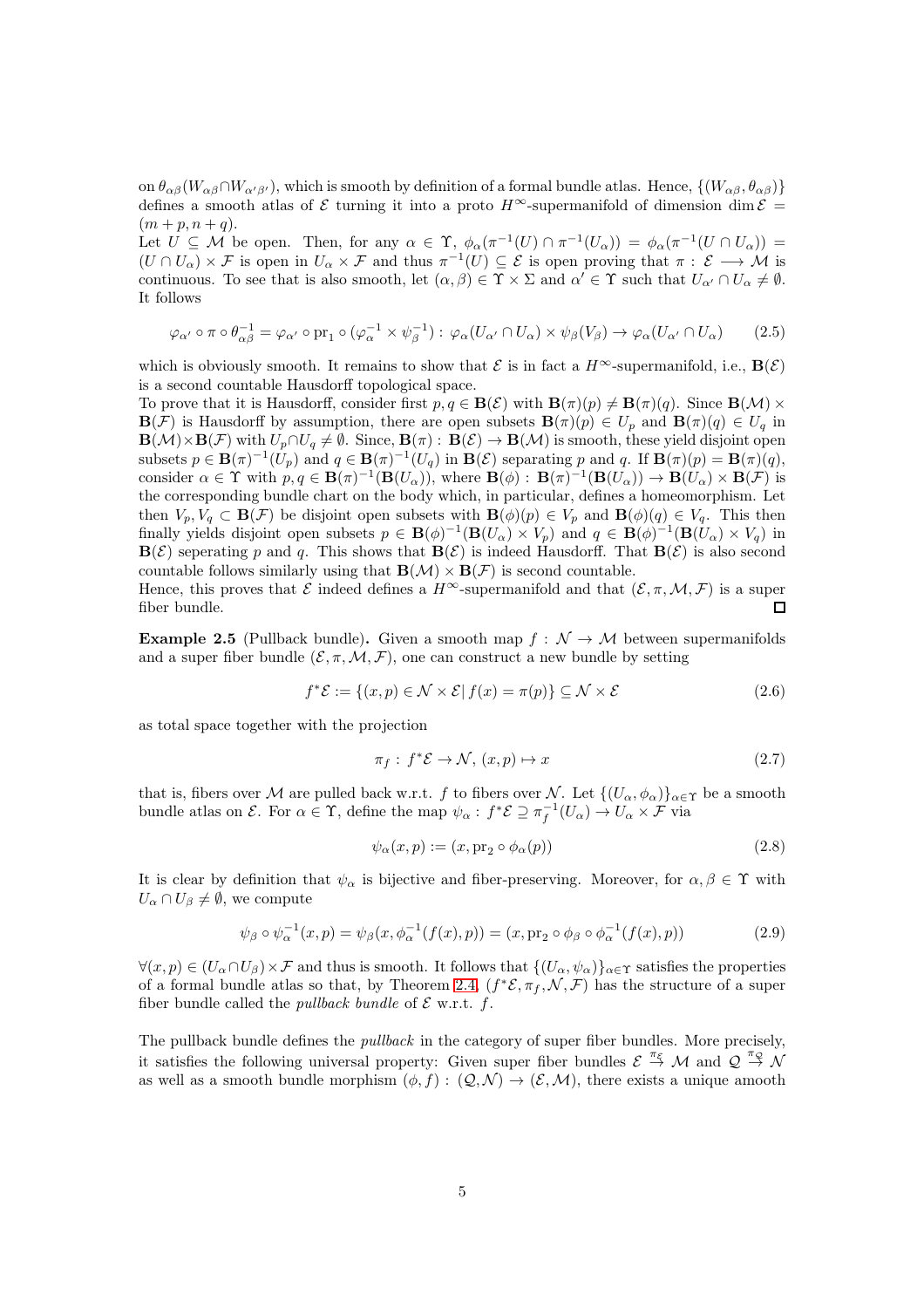bundle morphism  $(\hat{\phi}, id_{\mathcal{N}}): (Q, \mathcal{N}) \to (f^*\mathcal{E}, \mathcal{N})$  such that the following diagram commutes



In fact,  $\hat{\phi}$  has to be of the form  $\hat{\phi}$ :  $Q \ni q \mapsto (\pi_{\mathcal{Q}}(q), \phi(q))$  and therefore is smooth.

We next consider a particular subclass of super fiber bundles whose typical fiber carries the structure of a super  $\Lambda$ -vector space. Therefore, recall that a (real) super  $\Lambda$ -vector space  $\mathcal V$  is a free super  $\Lambda$ -module together with a distinguished equivalence class  $[(e_i)_i]$  of homogeneous bases, where two homogeneous bases  $(e_i)_i$  and  $(f_i)_j$  of V are called equivalent, if they are related by scalar coefficients. A representative  $(e_i)_i \in [(e_i)_i]$  is then called a real homogeneous basis. Correspondingly, the equivalence class generates a real super vector space V such that  $\mathcal{V} = \Lambda \otimes V$ .

**Definition 2.6** (Super vector bundle). A super vector bundle of rank  $m|n$  is a super fiber bundle  $\mathcal{V} \to \mathcal{E} \stackrel{\pi}{\to} \mathcal{M}$  such that

- (i) the typical fiber is a super  $\Lambda$ -vector space  $V$  of dimension dim  $V = m|n$ .
- (ii) for each  $x \in \mathcal{M}$ , the fibers  $\mathcal{E}_x := \pi^{-1}(\{x\})$  have the structure of free super  $\Lambda$ -modules.
- (iii) there exists a smooth bundle atlas  $\{(U_{\alpha}, \phi_{\alpha})\}_{\alpha \in \Upsilon}$  of  $\mathcal E$  such that, for each  $\alpha \in \Upsilon$ , the induced map

$$
\phi_{\alpha,x} : \mathcal{E}_x \to \mathcal{V}
$$
  
\n
$$
v_x \mapsto \text{pr}_2 \circ \phi_\alpha(v_x)
$$
\n(2.11)

 $\forall x \in U_{\alpha}$  is a (right-linear) isomorphism of super  $\Lambda$ -modules.

A super vector bundle of rank 1|1 is also called a super line bundle.

<span id="page-5-0"></span>**Lemma 2.7** (after [\[33\]](#page-61-4)). Let V and W be super  $\Lambda$ -vector spaces, M be a supermanifold and  $\phi: \mathcal{M} \times \mathcal{V} \to \mathcal{W}$  be a smooth map such that  $\phi(p, \cdot) : \mathcal{V} \to \mathcal{W} \in \text{End}_R(\mathcal{V}, \mathcal{W})$  is a right-linear map for any  $p \in \mathcal{M}$ . Then, there exists a unique smooth map  $\psi : \mathcal{M} \to \text{End}_R(\mathcal{V}, \mathcal{W})$  such that  $\psi(p)(v) = \phi(p, v)$  for any  $p \in \mathcal{M}, v \in \mathcal{V}$ .

*Proof.* Let  $(e_i)_{i=1,...,n}$  and  $(f_j)_{j=1,...,m}$  be real homogeneous bases of V and W, respectively, and  $(f^j)_{j=1,\dots,m}$  the corresponding right-dual basis of  $\mathcal{W}^* := \underline{\text{Hom}}_R(\mathcal{W}, \Lambda)$ . Since  $e_i$  are body points and  $f^j: \mathcal{W} \to \Lambda$  are smooth, the maps  $\phi_i^j := f^j \circ \phi(\cdot, e_i) : \mathcal{M} \to \Lambda$  are of class  $H^\infty$  for any  $i = 1, \ldots, n$  and  $j = 1, \ldots, m$ . Hence, we can define a smooth map  $\psi : \mathcal{M} \to \text{End}_R(\mathcal{V}, \mathcal{W})$  via  $\psi(p) := f_j \otimes \psi_i^j(p) e^i \; \forall p \in \mathcal{M} \text{ which, by construction, satisfies } \psi(p)(v) = \phi(p, v) \text{ for any } v \in \mathcal{V}.$ That  $\psi$  is unique is immediate.  $\Box$ 

**Remark 2.8.** Given a super vector bundle  $V \to \mathcal{E} \to \mathcal{M}$  and local trivializations  $(U_\alpha, \phi_\alpha)$  and  $(U_\beta, \phi_\beta)$ , this yields the map

$$
\text{pr}_2 \circ (\phi_\alpha \circ \phi_\beta^{-1}) : (U_\alpha \cap U_\beta) \times \mathcal{V} \to \mathcal{V} \tag{2.12}
$$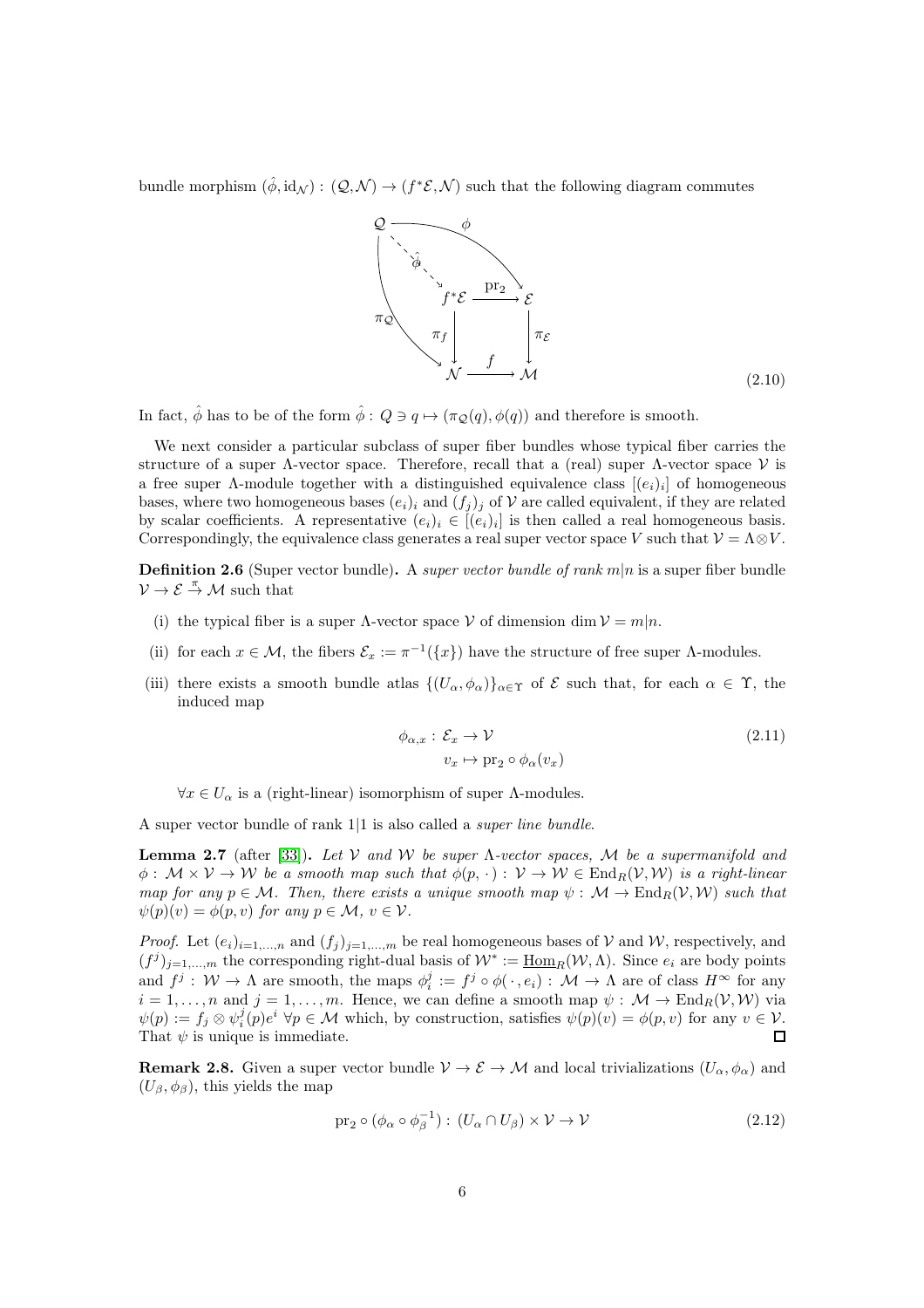which, in particular, is linear in the second argument. Thus, using Lemma [2.7,](#page-5-0) this yields a smooth map

$$
g_{\alpha\beta}: U_{\alpha} \cap U_{\beta} \to \text{GL}(\mathcal{V}) \tag{2.13}
$$

satisfying  $g_{\alpha\beta}(x)v = \text{pr}_2 \circ (\phi_\alpha \circ \phi_\beta^{-1})(x,v)$ , that is,  $g_{\alpha\beta}(x) = \phi_{\alpha,x} \circ \phi_{\beta,x}^{-1}$ , which we will call transition maps.

<span id="page-6-0"></span>Proposition 2.9. There is a one-to-one correspondence between local trivializations of a super vector bundle  $V \to \mathcal{E} \stackrel{\pi}{\to} \mathcal{M}$  and families  $(X_i)_i$  of smooth local sections  $X_i : U \to \mathcal{E}$  of  $\mathcal{E}, U \subset \mathcal{M}$ open, such that  $(X_{ix})_i$  defines a homogeneous basis of the super Λ-module  $\mathcal{E}_x \ \forall x \in U$ .

*Proof.* Let  $(U, \phi_U)$  be a local trivialization of  $\mathcal{E}$ . If  $(e_i)_i$  is a real homogeneous of the super  $Λ$ -vector space  $V$ , define  $X_i(p) := \phi_U^{-1}(p, e_i) \; \forall p \in U$ . Since  $e_i \in V$  are body points, it follows that  $X_i$  define smooth sections of  $\mathcal E$  and  $(X_i(p))_i$  is a homogeneous basis of  $\mathcal E_p$   $\forall p \in U$ .

Conversely, if  $(X_i)_i$  is a family of smooth local sections  $X_i: U \to \mathcal{E}$  of  $\mathcal{E}$  such that, for any  $p \in \mathcal{M}, (X_i(p))_i$  defines a homogeneous basis of  $\mathcal{E}_p \,\forall p \in U$ , consider the map

$$
\psi: U \times \mathcal{V} \to \pi^{-1}(U) \subseteq \mathcal{E}, (x, v^i e_i) \mapsto v^i X_i \tag{2.14}
$$

By definition,  $\psi$  is bijective, smooth and an isomorphism of super  $\Lambda$ -modules on each fiber. Hence, it remains to show that has a smooth inverse. Therefore, following [\[33\]](#page-61-4), let  $(W, \phi_W)$  be a local trivialization of  $\mathcal E$  with  $U \cap W \neq \emptyset$ . Then,  $\phi_W \circ \psi : (U \cap W) \times V \to (U \cap W) \times V$  is of the form

$$
\phi_W \circ \psi(p, v) = (p, v^i \widetilde{\phi}_i^{\ j}(p) e_j)
$$
\n(2.15)

with  $\widetilde{\phi}_i^j := \langle \text{pr}_2 \circ \phi_W(\cdot, e_i) | i \rangle$  which is of class  $H^\infty$  and invertible. Hence, it has a smooth inverse yielding a smooth inverse of  $\phi_W \circ \psi$ . But, as  $\phi_W$  is a diffeomorphism, this implies that  $\psi$ is a local diffeomorphism and hence admits a smooth inverse  $\psi^{-1}$ :  $\pi^{-1}(U) \to U \times V$  providing a local trivialization of  $\mathcal{E}$ .  $\Box$ 

**Corollary 2.10.** A super vector bundle  $V \to \mathcal{E} \to \mathcal{M}$  is trivial if and only if there exists a family  $(X_i)_i$  of smooth global sections  $X_i \in \Gamma(\mathcal{E})$  of  $\mathcal E$  such that  $(X_{ix})_i$  defines a homogeneous basis of the super  $\Lambda$ -module  $\mathcal{E}_x$   $\forall x \in \mathcal{M}$ .  $\Box$ 

Since, it will appear quite frequently in what follows, let us introduce a new symbol for the composition of two left linear morphisms. More precisely, we define the following.

<span id="page-6-1"></span>**Definition 2.11.** Let  $\phi$  :  $\underline{\text{Hom}}_L(V, W)$  and  $\psi$  :  $\underline{\text{Hom}}_L(W, W')$  be two left linear morphisms between super  $\Lambda$ -modules. Then, the composition  $\phi \diamond \psi \in \underline{\text{Hom}}_L(\mathcal{V}, \mathcal{W}')$  is defined as the left linear morphism given by

$$
\langle v|\phi \diamond \psi \rangle := \langle \langle v|\phi \rangle |\psi \rangle \tag{2.16}
$$

for all  $v \in \mathcal{V}$ .

Example 2.12 (The dual vector bundle). Recall that, to a super  $\Lambda$ -module  $\mathcal V$ , one can associate its corresponding left-dual <sup>\*</sup>*V* defined as the super Λ-module <sup>\*</sup>*V* :=  $\underline{\text{Hom}}_L(V, \Lambda)$ . Analogously, one defines the right-dual  $\mathcal{V}^* := \underline{\text{Hom}}_R(\mathcal{V}, \Lambda)$ . Thus, given a super vector bundle  $\mathcal{V} \to \mathcal{E} \stackrel{\pi}{\to} \mathcal{M}$ , we can construct the corresponding *left-dual bundle* as follows. As total space, we set

$$
^*\mathcal{E} := \coprod_{x \in \mathcal{M}} {}^*\mathcal{E}_x \tag{2.17}
$$

together with the surjective map

$$
\pi^* \varepsilon : {}^* \mathcal{E} \to \mathcal{M}, {}^* \mathcal{E}_x \ni T_x \mapsto x \tag{2.18}
$$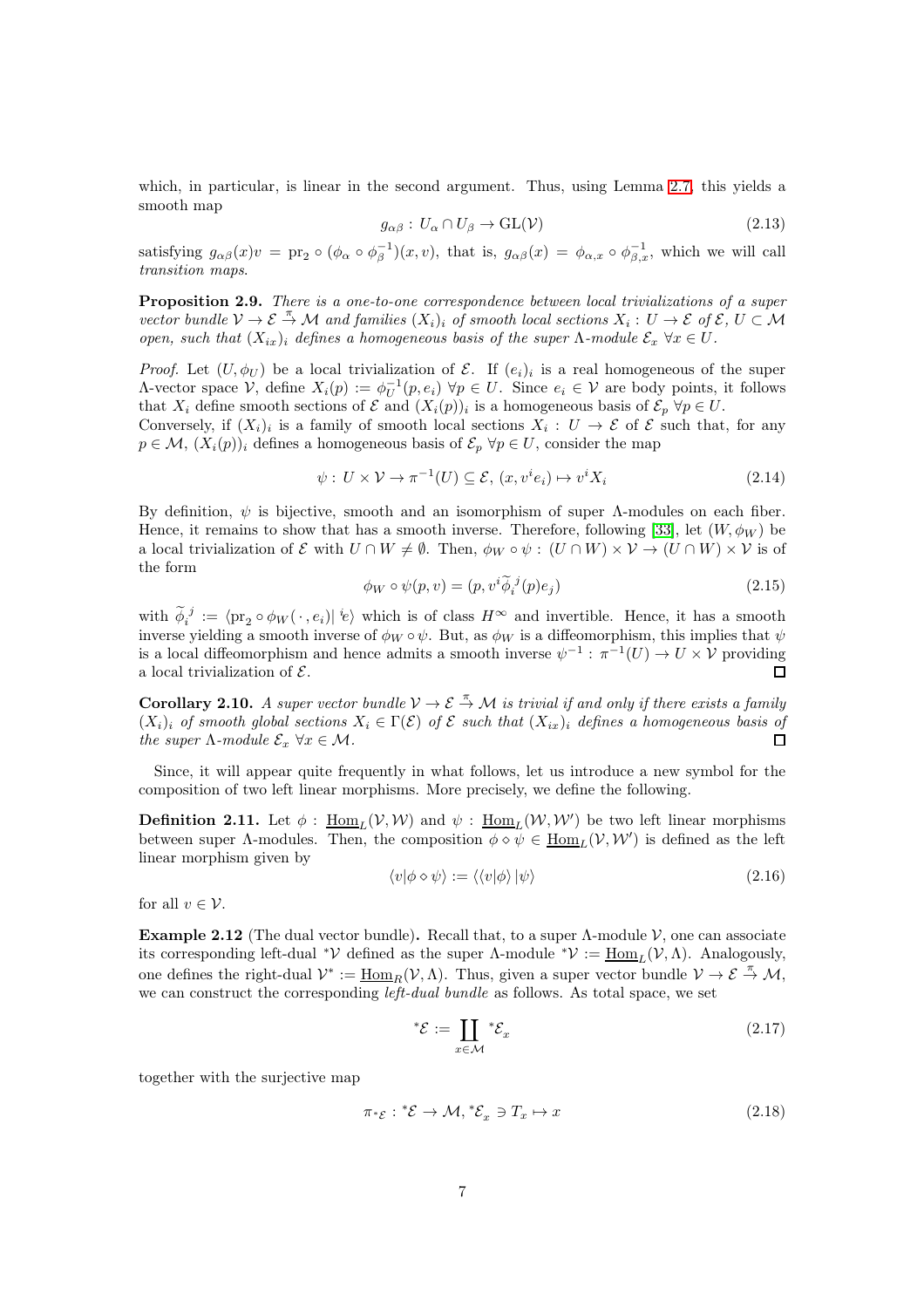Let  $\{(U_\alpha,\phi_\alpha)\}_{\alpha\in\Upsilon}$  be a smooth bundle atlas on  $\mathcal{E}$ . Then, for any  $\alpha\in\Upsilon$ , define the map

<span id="page-7-0"></span>
$$
\phi_{\alpha}^* : {}^*\mathcal{E} \supseteq \pi_{* \mathcal{E}}^{-1}(U_{\alpha}) \to U_{\alpha} \times {}^*\mathcal{V}
$$
\n
$$
T_x \mapsto (x, \phi_{\alpha}^*(T_x))
$$
\n(2.19)

<span id="page-7-1"></span>where  $\phi_{\alpha}^*(T_x) \in {}^*{\mathcal{V}}$  is defined as  $\langle v | \phi_{\alpha}^*(T_x) \rangle := \langle \langle v | \phi_{\alpha,x}^{-1} \rangle | T_x \rangle \ \forall v \in {\mathcal{V}}$ . It follows that  $\phi_{\alpha}^*$  is bijective, fiber-preserving and an isomorphism of super  $\Lambda$ -modules on each fiber. The inverse is given by

$$
\phi_{\alpha}^{*-1}: U_{\alpha} \times^* \mathcal{V} \to \pi_{* \mathcal{E}}^{-1}(U_{\alpha}), (x, \ell) \mapsto (\phi_{\alpha}^{-1})^* \ell_x \in^* \mathcal{E}_x \tag{2.20}
$$

where  $\langle v_x | (\phi_\alpha^{-1})^* \ell_x \rangle := \langle \langle v_x | \phi_{\alpha,x} \rangle | \ell \rangle \ \forall v_x \in \mathcal{E}_x, x \in \mathcal{M}$ . For  $\alpha, \beta \in \Upsilon$  with  $U_\alpha \cap U_\beta \neq \emptyset$ , the transition function  $\phi_{\beta}^* \circ \phi_{\alpha}^{*-1}$ :  $(U_{\alpha} \cap U_{\beta}) \times^* \mathcal{V} \to (U_{\alpha} \cap U_{\beta}) \times^* \mathcal{V}$  takes the form

$$
\phi_{\beta}^* \circ \phi_{\alpha}^{*-1}(x,\ell) = \phi_{\beta}^*((\phi_{\alpha}^{-1})^*\ell_x) = (x, \phi_{\beta}^*((\phi_{\alpha}^{-1})^*\ell_x))
$$
\n(2.21)

Choosing a real homogeneous basis  $(e_i)_i$  of V, the r.h.s. of [\(2.21\)](#page-7-0) becomes

$$
\langle e_i | \phi_{\beta}^* ((\phi_{\alpha}^{-1})^* \ell_x) \rangle = \langle \langle e_i | \phi_{\beta,x}^{-1} \rangle | (\phi_{\alpha}^{-1})^* \ell_x) \rangle = \langle \langle e_i | \phi_{\beta,x}^{-1} \diamond \phi_{\alpha,x} \rangle | \ell \rangle
$$
\n
$$
= (g_{\alpha\beta})^{s} i^j (x) \ell_j
$$
\n(2.22)

with 'sT' denoting super transposition, for any  $x \in U_\alpha$  and thus is smooth. Hence, it follows that  $\{(U_\alpha,\phi^*_\alpha)\}_{\alpha\in\Upsilon}$  defines a formal bundle atlas of  $^*\mathcal{E}$  so that, by Theorem [2.3,](#page-3-1)  $^*\mathcal{V}\to^*\mathcal{E}\to\mathcal{M}$  has the structure of a super vector bundle called the *left-dual super vector bundle* of  $\mathcal{E}$ . Analogously, one defines the *right-dual super vector bundle*  $\mathcal{V}^* \to \mathcal{E}^* \to \mathcal{M}$  of  $\mathcal{E}$ .

Suppose  $V \to \mathcal{E} \stackrel{\pi}{\to} \mathcal{M}$  is a super vector bundle and  $(X_i)_i$  a family of smooth local sections  $X_i: U \to \mathcal{E}$  of  $\mathcal{E}$  over  $U \subseteq \mathcal{M}$  open such that, for any  $x \in U$ ,  $(X_{ix})_i$  defines a homogeneous basis of the super Λ-module  $\mathcal{E}_x$ . According to Prop. [2.9,](#page-6-0) this yields a local trivialization  $(U, \phi_U)$ of  $\mathcal E$  with the inverse given by

$$
\phi_U^{-1}: U \times \mathcal{V} \to \pi^{-1}(U) \subseteq \mathcal{E}, (x, v^i e_i) \mapsto v^i X_{ix}
$$
\n
$$
(2.23)
$$

with  $(e_i)_i$  a real homogeneous basis of V. By [\(2.20\)](#page-7-1), this in turn induces a local local trivialization  $(U,\phi_U^*)$  of the left-dual bundle  $^*\mathcal{E}$  with inverse

$$
\phi_U^{*-1}: U \times^* \mathcal{V} \to \pi_{* \mathcal{E}}^{-1}(U), (x, \ell) \mapsto (\phi^{-1})^* \ell_x \in^* \mathcal{E}_x \tag{2.24}
$$

Hence, if  $({}^{i}e)_{i}$  denotes the corresponding left-dual basis of  ${}^*\mathcal{V}$ , again by Prop. [2.9,](#page-6-0) this yields a family  $({}^{i}\omega)_{i}$  of smooth local sections  ${}^{i}\omega \in \Gamma_{U}({}^{*}\mathcal{E})$  of  ${}^{*}\mathcal{E}$  given by

$$
{}^{i}\omega := \phi_{U}^{*-1}(\cdot, {}^{i}e) \tag{2.25}
$$

such that, for any  $x \in U$ ,  $({}^{i}\omega_x)_{i}$  defines a homogeneous basis of the corresponding left-dual super  $\Lambda$ -module  $^*{\mathcal E}_x$ . Evaluation on the  $X_i$  then yields

$$
\langle X_{ix}|^j \omega_x \rangle = \langle X_{ix}|(\phi_U^{-1})^{*j} e_x \rangle = \langle \langle X_{ix}| \phi_{U,x} \rangle |^{j} e \rangle
$$
  
\n
$$
= \langle \langle \langle e_i | \phi_{U,x}^{-1} \rangle | \phi_{U,x} \rangle |^{j} e \rangle
$$
  
\n
$$
= \langle \langle e_i | \phi_{U,x}^{-1} \diamond \phi_{U,x} \rangle |^{j} e \rangle
$$
  
\n
$$
= \langle e_i|^j e \rangle = \delta_i^j
$$
 (2.26)

 $\forall x \in U$ , that is,  $\langle X_i |^{j} \omega \rangle = \delta_i^j \ \forall i, j$ . Hence, we have established the following.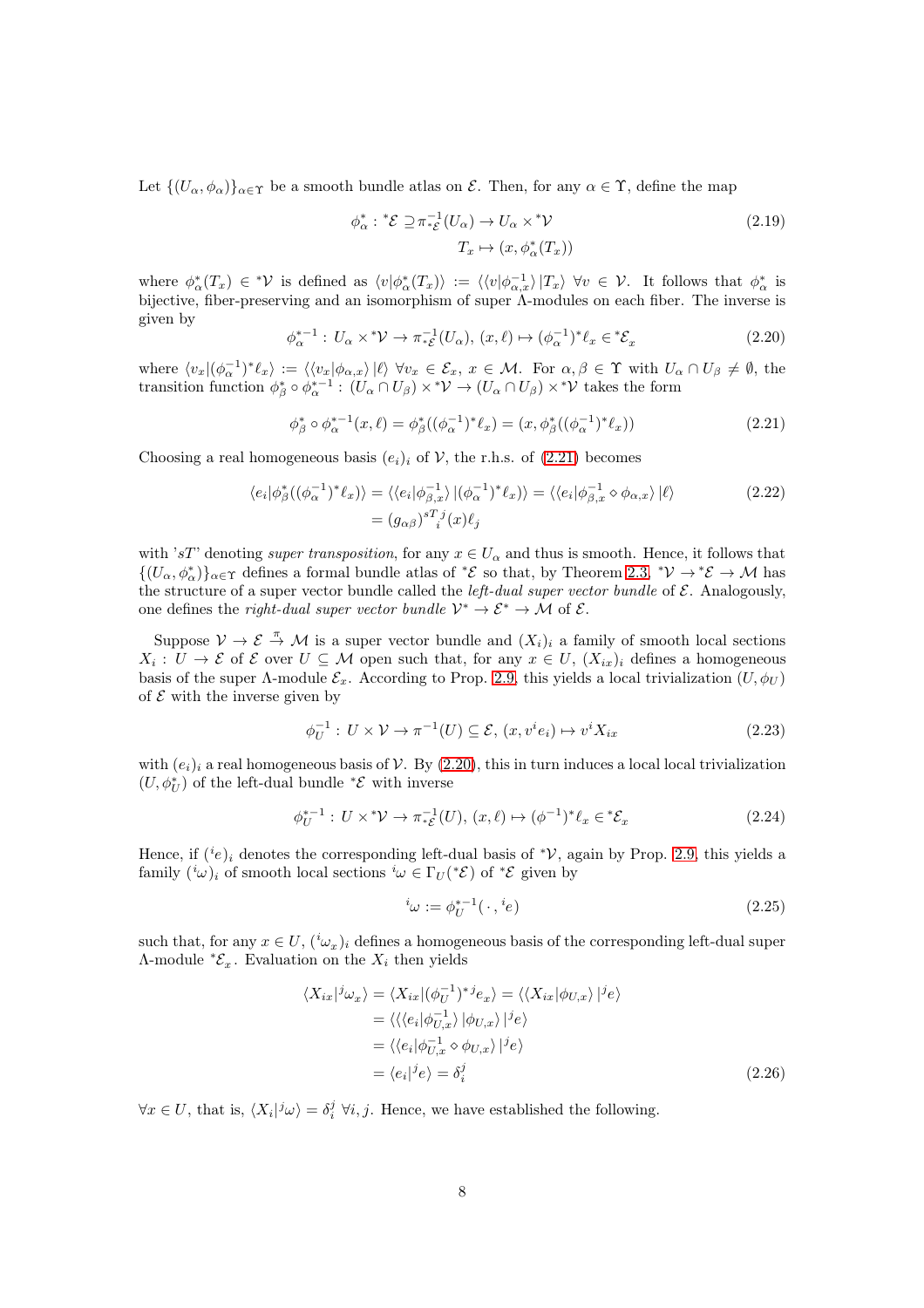<span id="page-8-0"></span>**Proposition 2.13.** Let  $V \to \mathcal{E} \stackrel{\pi}{\to} \mathcal{M}$  be a super vector bundle,  $(X_i)_{i=1,\dots,n}$  a family of local sections  $X_i: U \to \mathcal{E}$  of  $\mathcal{E}$  over  $U \subseteq \mathcal{M}$  open such that, for any  $x \in U$ ,  $(X_{ix})_i$  defines a homogeneous basis of the super  $\Lambda$ -module  $\mathcal{E}_x$ . Then, there exists a family  $({}^{i}\omega)_{i,...,n}$  of smooth local sections  ${}^i\omega \in \Gamma_U({}^*\mathcal{E})$  of the corresponding left-dual super vector bundle  ${}^*\mathcal{V} \to {}^*\mathcal{E} \to \mathcal{M}$  such that  $({}^{i}\omega_{x})_{i}$  defines a homogeneous basis of  ${}^{*}\mathcal{E}_{x}$   $\forall x \in U$  and are dual in the sense that

$$
\langle X_i |^j \omega \rangle = \delta_i^j \tag{2.27}
$$

 $\Box$ 

 $\forall i, j = 1, \ldots, n$ 

<span id="page-8-1"></span>**Example 2.14** (Maurer-Cartan form). Given a super Lie group  $\mathcal{G}$ , one can choose a real homogeneous basis  $(X_{ie})_i$  of the super Lie module Lie $(G) \equiv T_e \mathcal{G} = \Lambda \otimes \mathfrak{g}$ . It then follows that the corresponding left-invariant vector fields  $(X_i)_i$  induce a homogeneous basis of the tangent module  $T_g\mathcal{G}$  at any  $g \in \mathcal{G}$ . Thus, via Prop. [2.13,](#page-8-0) this in turn induces a basis  $({}^i\omega)_i$  of smooth 1-forms  ${}^i\omega \in \Omega^1(\mathcal{M}) := \Gamma({}^*T\mathcal{M})$ , that is, smooth sections of the *left-dual cotangent bundle* <sup>\*T</sup>M. It follows immediately from the left invariance of the  $X_i$  that the 1-forms <sup>i</sup> $\omega$  are also left invariant.

The *Maurer-Cartan form* on G is defined as the Lie(G)-valued 1-form  $\theta_{MC} \in \Omega^1(\mathcal{G}, \mathfrak{g}) :=$  $\Omega^1(\mathcal{G})\otimes\mathfrak{g}$  given by

$$
\theta_{\rm MC} := {}^{i}\omega \otimes X_i \tag{2.28}
$$

By definition, the Maurer-Cartan form is left invariant. Moreover, using the generalized tangent map (see Definition [3.9](#page-18-0) in section [3\)](#page-14-0), it follows that one can also write  $(\theta_{MC})_g = L_{g^{-1}*} \forall g \in \mathcal{G}$ with  $L_g := \mu \mathcal{G}(g, \cdot)$  the *left translation* on  $\mathcal{G}$ .

**Example 2.15** (Tensor product of super vector bundles). Let  $V \to \mathcal{E} \to \mathcal{M}$  and  $\widetilde{V} \to \widetilde{\mathcal{E}} \to \mathcal{M}$ be super vector bundles. Set

$$
\mathcal{E} \otimes \widetilde{\mathcal{E}} := \coprod_{x \in \mathcal{M}} \mathcal{E}_x \otimes_{\Lambda} \widetilde{\mathcal{E}_x}
$$
 (2.29)

together with the surjective map

$$
\pi_{\otimes} : \mathcal{E} \otimes \widetilde{\mathcal{E}} \to \mathcal{M}, \, \mathcal{E}_x \otimes \widetilde{\mathcal{E}}_x \ni v_x \mapsto x \tag{2.30}
$$

Let  $\{(U_\alpha,\phi_\alpha)\}_{\alpha\in\Upsilon}$  and  $\{(V_{\alpha'},\phi_{\alpha'})\}_{\alpha'\in\Sigma}$  be smooth bundle atlases of  $\mathcal E$  and  $\mathcal E$ , respectively. For  $(\alpha, \alpha') \in \Upsilon \times \Sigma$  with  $U_{\alpha, \alpha'} := U_{\alpha} \cap V_{\alpha'} \neq \emptyset$ , define

$$
\psi_{\alpha,\alpha'} : \mathcal{E} \otimes \widetilde{\mathcal{E}} \supseteq \pi_{\otimes}^{-1}(U_{\alpha,\alpha'}) \to U_{\alpha,\alpha'} \times (\mathcal{V} \otimes_{\Lambda} \widetilde{\mathcal{V}})
$$
\n
$$
v_x \otimes w_x \mapsto (x, (\phi_{\alpha} \otimes \widetilde{\phi}_{\alpha'})(v_x \otimes w_x))
$$
\n(2.31)

Then,  $\{(U_{\alpha,\alpha'},\psi_{\alpha,\alpha'})\}_{(\alpha,\alpha')\in \Upsilon\times \Sigma}$  defines a formal bundle atlas of  $\mathcal{E}\otimes \widetilde{\mathcal{E}}$  turning  $\mathcal{V}\otimes \widetilde{\mathcal{V}}\to \mathcal{E}\otimes \widetilde{\mathcal{E}} \stackrel{\pi_{\otimes}}{\to}$ M into a super vector bundle called the tensor product super vector bundle.

**Definition 2.16** (Principal super fiber bundle). A *principal super fiber bundle* is a super fiber bundle  $\mathcal{G} \to \mathcal{P} \to \mathcal{M}$  such that

- (i) the typical fiber is a super Lie group  $\mathcal{G}$ .
- (ii) the total space P is equipped with a smooth G-right action  $\Phi : \mathcal{P} \times \mathcal{G} \to \mathcal{P}$  preserving the fibers, that is,  $\pi \circ \Phi = \pi \circ \text{pr}_1$ , or explicitly,  $p \cdot g := \Phi(p, g) \in \mathcal{P}_x \ \forall g \in \mathcal{G}$  and  $p \in \mathcal{P}$  with  $\pi(p) = x \in \mathcal{M}.$
- (iii) there exists a smooth bundle atlas  $\{(U_{\alpha}, \phi_{\alpha})\}_{\alpha \in \Upsilon}$  of P such that, for each  $\alpha \in \Upsilon$ , the bundle chart  $\phi_{\alpha} : \pi^{-1}(U_{\alpha}) \to U_{\alpha} \times \mathcal{G}$  is  $\mathcal{G}$ -equivariant, i.e.

$$
\phi_{\alpha} \circ \Phi = (\text{id} \times \mu_{\mathcal{G}}) \circ (\phi_{\alpha} \times \text{id}_{\mathcal{G}}) \tag{2.32}
$$

where  $U_{\alpha} \times \mathcal{G}$  is equipped with the standard  $\mathcal{G}\text{-right action id} \times \mu_{\mathcal{G}} : (U_{\alpha} \times \mathcal{G}) \times \mathcal{G} \rightarrow$  $U_{\alpha} \times \mathcal{G}, ((x, g), g') \mapsto (x, gg').$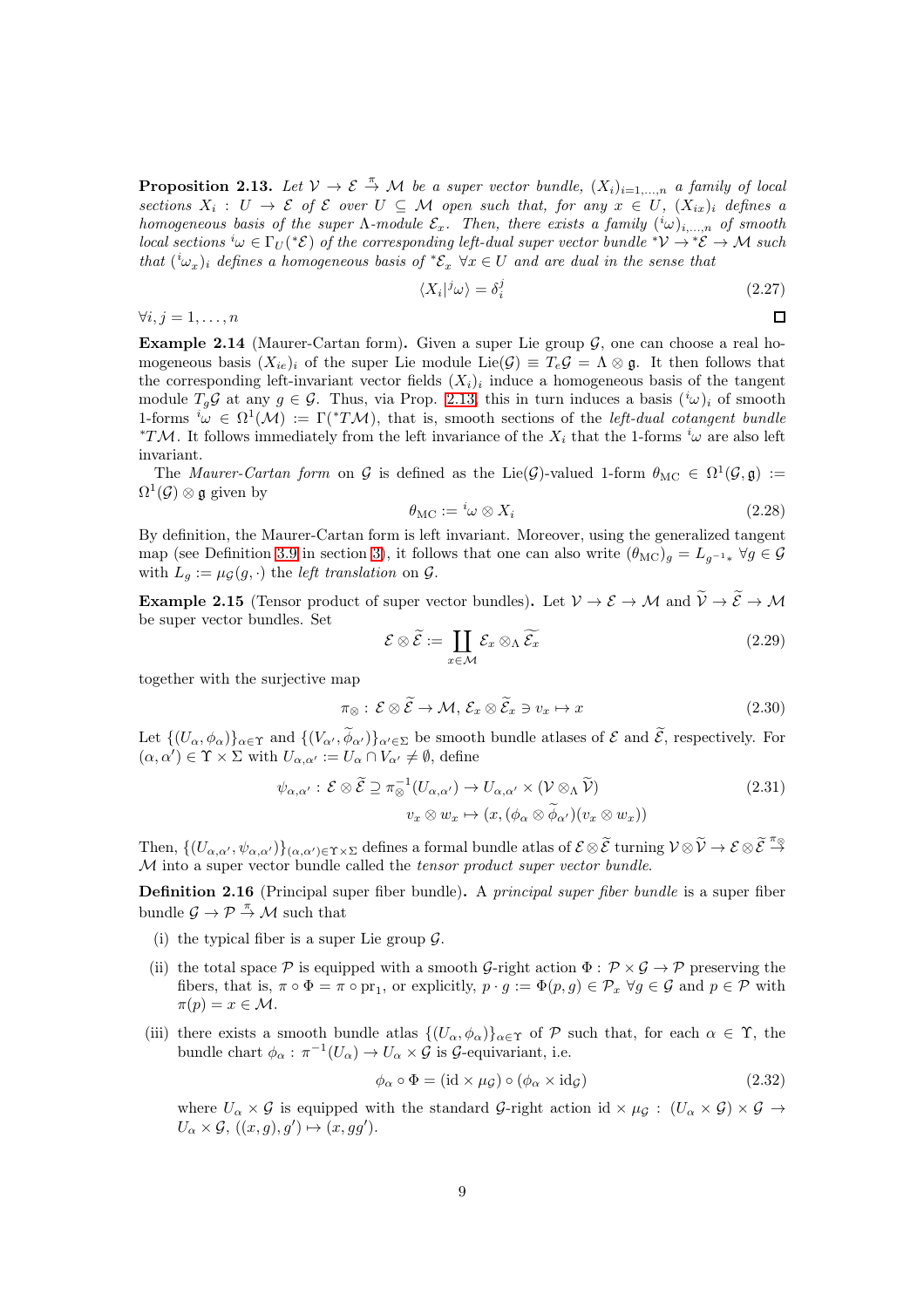<span id="page-9-0"></span>**Proposition 2.17.** Let  $\mathcal{G} \to \mathcal{P} \stackrel{\pi_{\mathcal{P}}}{\to} \mathcal{M}$  be a principal super fiber bundle, then the orbit space  $\mathcal{P}/\mathcal{G}$ equipped with the quotient topology can be given the structure a supermanifold such that  $P/G$  is canonically isomorphic to M and the body  $B(\mathcal{P}/\mathcal{G})$  is isomorphic to  $B(\mathcal{P})/B(\mathcal{G})$  in the sense of ordinary smooth manifolds.

Moreover, the sheaf  $H^{\infty}_{\mathcal{P}/\mathcal{G}}$  of smooth functions on  $\mathcal{P}/\mathcal{G}$  is canonically isomorphic to the quotient sheaf

$$
H_P^{\infty}/H_G^{\infty} : \mathcal{P}/\mathcal{G} \supset U \to (H_P^{\infty}/H_G^{\infty})(U) := \{ f \in H^{\infty}(\pi^{-1}(U)) | \Phi^*(f) = f \otimes 1_{\mathcal{G}} \}
$$
(2.33)

where  $\pi : \mathcal{P} \to \mathcal{P}/\mathcal{G}$  is the canonical projection.

*Proof.* Since  $\pi_{\mathcal{P}} \circ \Phi = \pi_{\mathcal{P}} \circ \text{pr}_1$ ,  $\pi_{\mathcal{P}}$  is constant on G-orbits. Hence, by universal property of the quotient, there exists a unique continuous map  $\hat{\pi}: \mathcal{P}/\mathcal{G} \to \mathcal{M}$  such that the following diagram commutes



It follows immediately that  $\hat{\pi}$  is bijective. Moreover, since  $\pi_{\mathcal{P}}$  is open as a bundle map, it follows, by definition of the quotient topology, that  $\hat{\pi}$  is a homoemorphism. Choosing an atlas  ${(U_\alpha, \phi_\alpha)}_{\alpha \in \Upsilon}$  on M, this yields a corresponding atlas  ${(V_\alpha, \psi_\alpha)}_{\alpha \in \Upsilon}$  of  $\mathcal{P}/\mathcal{G}$  by setting  $V_\alpha :=$  $\hat{\pi}^{-1}(U_{\alpha})$  and  $\psi_{\alpha} := \phi_{\alpha} \circ \hat{\pi} : V_{\alpha} \to \phi_{\alpha}(U_{\alpha}) \subset \Lambda^{m,n} \ \forall \alpha \in \Upsilon$ , where  $\dim \mathcal{M} = (m, n)$ . In this way,  $\mathcal{P}/\mathcal{G}$  becomes a supermanifold diffeomorphic to M via  $\hat{\pi}$ . By Prop. [2.2,](#page-3-2)  $\mathbf{B}(\mathcal{G}) \to \mathbf{B}(\mathcal{P}) \to \mathbf{B}(\mathcal{M})$ defines a ordinary smooth principal fiber bundle over  $\mathbf{B}(\mathcal{M})$  with structure group  $\mathbf{B}(\mathcal{G})$ . Hence, arguing as above, one concludes that  $\mathbf{B}(\mathcal{P})/\mathbf{B}(\mathcal{G})$  is canonically diffeomorphic to  $\mathbf{B}(\mathcal{M})$ . To summarize, we have the isomorphism

 $\equiv$   $\cdots$ 

$$
\mathbf{B}(\mathcal{P}/\mathcal{G}) \xrightarrow{\mathbf{B}(\hat{\pi})} \mathbf{B}(\mathcal{M}) \xrightarrow{\cong} \mathbf{B}(\mathcal{P})/\mathbf{B}(\mathcal{G})
$$
\n(2.34)

Finally, let  $U \subseteq \mathcal{P}/\mathcal{G}$  be an open subset and  $f \in H^{\infty}(\pi^{-1}(U))$  a smooth map with  $\Phi^*(f) = f \otimes 1_{\mathcal{G}}$ . Then,  $f$  is constant on  $\mathcal{G}$ -orbits such that, by the universal property of the quotient, there exists a unique continuous map  $\tilde{f}: U \to \Lambda$  with  $\tilde{f} \circ \pi = f$ . By definition of the differential structure on  $\mathcal{P}/\mathcal{G}$ , it follows immediately that  $\tilde{f}$  is smooth, i.e.,  $\tilde{f} \in H^{\infty}(U)$ . Conversely, if  $g \in H^{\infty}(U)$ , then  $g' := \pi^* g = g \circ \pi|_{\pi^{-1}(U)} \in H^{\infty}(\pi^{-1}(U))$  satisfying  $\Phi^*(g') = \Phi^* \circ \pi^*(g) = (\pi \circ \Phi)^*(g) =$  $(\pi \circ pr_1)^*(g) = pr_1^* \circ \pi^*(g) = g' \otimes 1_{\mathcal{G}},$  i.e.,  $g' \in (H_P^{\infty}/H_{\mathcal{G}}^{\infty})(U)$ . This closes the prove of the above proposition.  $\Box$ 

Proposition 2.18. There is a one-to-one correspondence between local trivializations of a principal super fiber bundle  $\mathcal{G} \to \mathcal{P} \stackrel{\pi}{\to} \mathcal{M}$  and smooth local sections  $s \in \Gamma_U(\mathcal{P})$  of  $\mathcal{P}$  for any  $U \subseteq \mathcal{M}$ open.

*Proof.* If  $(U, \phi_U)$  is a local trivialization of  $P$ , the map  $s : \pi^{-1}(U) \ni p \mapsto s(x) := \phi_U^{-1}(x, e) \in \mathcal{P}_x$ defines, as  $e \in \mathbf{B}(\mathcal{G})$ , a smooth local section of  $\mathcal P$  over U.

Conversely, if  $s \in \Gamma_U(\mathcal{P})$  is a smooth local section of  $\mathcal{P}$  over  $U \subseteq \mathcal{M}$ , consider the map

$$
\psi: U \times \mathcal{G} \to \pi^{-1}(U), (x, g) \mapsto \Phi(s(x), g)
$$
\n
$$
(2.35)
$$

Then,  $\psi$  defines a smooth fiber-preserving and  $\mathcal{G}$ -equivariant map which, in particular, is bijective, as the G-right action  $\Phi : \mathcal{P} \times \mathcal{G} \to \mathcal{P}$  on  $\mathcal{P}$  is free and transitive. That the inverse is also smooth follows as in proof of Prop. [2.9.](#page-6-0)  $\Box$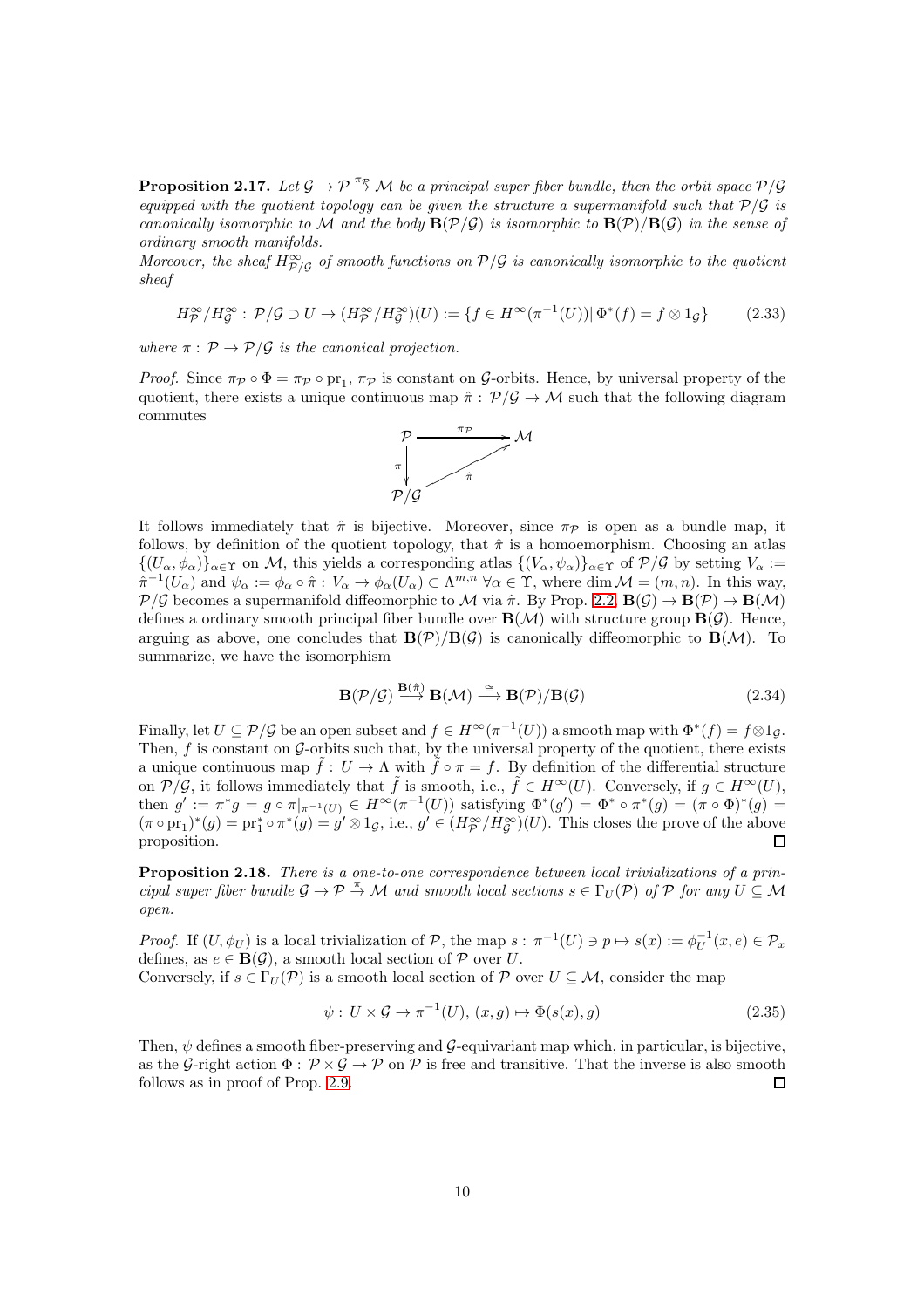**Example 2.19** (The frame bundle  $\mathscr{F}(\mathcal{E})$ ). Given a super vector bundle  $\mathcal{V} \to \mathcal{E} \to \mathcal{M}$ , one can construct a new bundle as follows. For any  $x \in \mathcal{M}$  we define a *frame at x* as an isomorphism of super  $\Lambda$ -modules  $p_x : \mathcal{V} \to \mathcal{E}_x$ . Let  $\mathscr{F}(\mathcal{E})_x$  denote the set of all frames at  $x \in \mathcal{M}$ . We set

$$
\mathscr{F}(\mathcal{E}) := \coprod_{x \in \mathcal{M}} \mathscr{F}(\mathcal{E})_x \tag{2.36}
$$

together with the surjective map

$$
\pi_{\mathscr{F}}:\mathscr{F}(\mathcal{E})\to\mathcal{M},\mathscr{F}(\mathcal{E})_x\ni p_x\mapsto x\in\mathcal{M}
$$
\n(2.37)

Furthermore, we introduce a  $GL(V)$ -right action on  $\mathscr{F}(\mathcal{E})$  via

$$
\Phi: \mathscr{F}(\mathcal{E}) \times \mathrm{GL}(\mathcal{V}) \mapsto \mathscr{F}(\mathcal{E})
$$
  

$$
(p_x, g) \mapsto (p_x \circ g)_x
$$
 (2.38)

It follows that  $\Phi$  is fiber-preserving, i.e.,  $\Phi(p_x, g) \in \mathscr{F}(\mathcal{E})_x \,\forall p_x \in \mathscr{F}(\mathcal{E})_x, g \in \text{GL}(\mathcal{V})$  and  $x \in \mathcal{M}$ , and therefore is also free and transitive on each fiber. Let  $\{(U_\alpha, \phi_\alpha)\}_{\alpha \in \Upsilon}$  be a smooth bundle atlas on  $\mathcal{E}$ . Then, for any  $\alpha \in \Upsilon$  and  $x \in U_\alpha$ , the induced map  $\phi_{\alpha,x}^{-1} : \mathcal{V} \to \mathcal{E}_x$  canonically yields a frame at x. Hence, let us define the new map

$$
\psi_{\alpha}: U_{\alpha} \times \mathrm{GL}(\mathcal{V}) \to \pi_{\mathscr{F}}^{-1}(U_{\alpha}) \subseteq \mathscr{F}(\mathcal{E})
$$
\n
$$
(x, g) \mapsto \Phi(\phi_{\alpha,x}^{-1}, g)
$$
\n
$$
(2.39)
$$

This map is bijective with inverse  $\psi_{\alpha}^{-1}(p_x) = (x, \phi_{\alpha,x} \circ p_x) \,\forall p_x \in \mathscr{F}(\mathcal{E})_x, x \in U_{\alpha}$  (note that indeed  $\phi_{\alpha,x} \circ p_x \in GL(V)$ ). Let  $\alpha, \beta \in \Upsilon$  with  $U_\alpha \cap U_\beta \neq \emptyset$ , the transition function  $\psi_\beta^{-1} \circ \psi_\alpha$ :  $(U_\alpha \cap U_\beta) \times \mathrm{GL}(\mathcal{V}) \to (U_\alpha \cap U_\beta) \times \mathrm{GL}(\mathcal{V})$  then takes the form

$$
\psi_{\beta}^{-1} \circ \psi_{\alpha}(x, g) = \psi_{\beta}^{-1}(\Phi(\phi_{\alpha, x}^{-1}, g)) = (x, \phi_{\beta, x} \circ \phi_{\alpha, x}^{-1} \circ g)
$$

$$
= (x, g_{\beta\alpha}(x) \circ g)
$$
(2.40)

 $\forall (x, g) \in (U_\alpha \cap U_\beta) \times \text{GL}(\mathcal{V})$  and thus is smooth.

Hence, we have constructed an appropriate formal bundle of  $\mathscr{F}(\mathcal{E})$  such that  $GL(\mathcal{V}) \to \mathscr{F}(\mathcal{E}) \stackrel{\pi}{\to}$ M turns into a principal super fiber bundle with structure group  $GL(V)$  and  $GL(V)$ -right action  $\Phi : \mathscr{F}(\mathcal{E}) \times \mathrm{GL}(\mathcal{V}) \mapsto \mathscr{F}(\mathcal{E})$ , called the *frame bundle* of  $\mathcal{E}$ .

**Definition 2.20.** Given a supermanifold, the *frame bundle*  $\mathcal{F}(M)$  of M is defined as the frame bundle  $\mathscr{F}(\mathcal{M}) \equiv \mathscr{F}(T\mathcal{M})$  of the associated tangent bundle  $T\mathcal{M}$ .

<span id="page-10-0"></span>**Proposition 2.21** (Associated fiber bundle). Let  $\mathcal{G} \to \mathcal{P} \stackrel{\pi_{\mathcal{P}}}{\to} \mathcal{M}$  be a principal super fiber bundle with G-right action  $\Phi : \mathcal{P} \times \mathcal{G} \to \mathcal{P}$ . Let furthermore  $\rho : \mathcal{G} \times \mathcal{F} \to \mathcal{F}$  be a smooth left action of G on a supermanifold F. On  $P \times F$  consider the map

$$
\Phi^{\times} : (\mathcal{P} \times \mathcal{F}) \times \mathcal{G} \to \mathcal{P} \times \mathcal{F}, ((p, v), g) \mapsto (\Phi(p, g), \rho(g^{-1}, v))
$$
\n(2.41)

Then,  $\Phi^{\times}$  defines an effective smooth G-right action on  $\mathcal{P} \times \mathcal{F}$ . Let  $\mathcal{E} := \mathcal{P} \times_{\rho} \mathcal{F} := (\mathcal{P} \times \mathcal{F})/\mathcal{G}$ be the corresponding coset space and  $\pi_{\mathcal{E}} : \mathcal{E} \to \mathcal{M}$  be defined as

$$
\pi_{\mathcal{E}} : \mathcal{E} \to \mathcal{M}
$$
  
[p, v]  $\mapsto \pi_{\mathcal{P}}(p)$  (2.42)

Then,  $\mathcal E$  can be equipped with the structure of a supermanifold such that  $\pi_{\mathcal E}$  is a smooth surjective map and  $(\mathcal{E}, \pi_{\mathcal{E}}, \mathcal{M}, \mathcal{F})$  turns into a super fiber bundle, called the super fiber bundle associated to  $P$  w.r.t. the  $G$ -left action  $\rho$  on  $\mathcal{F}$ .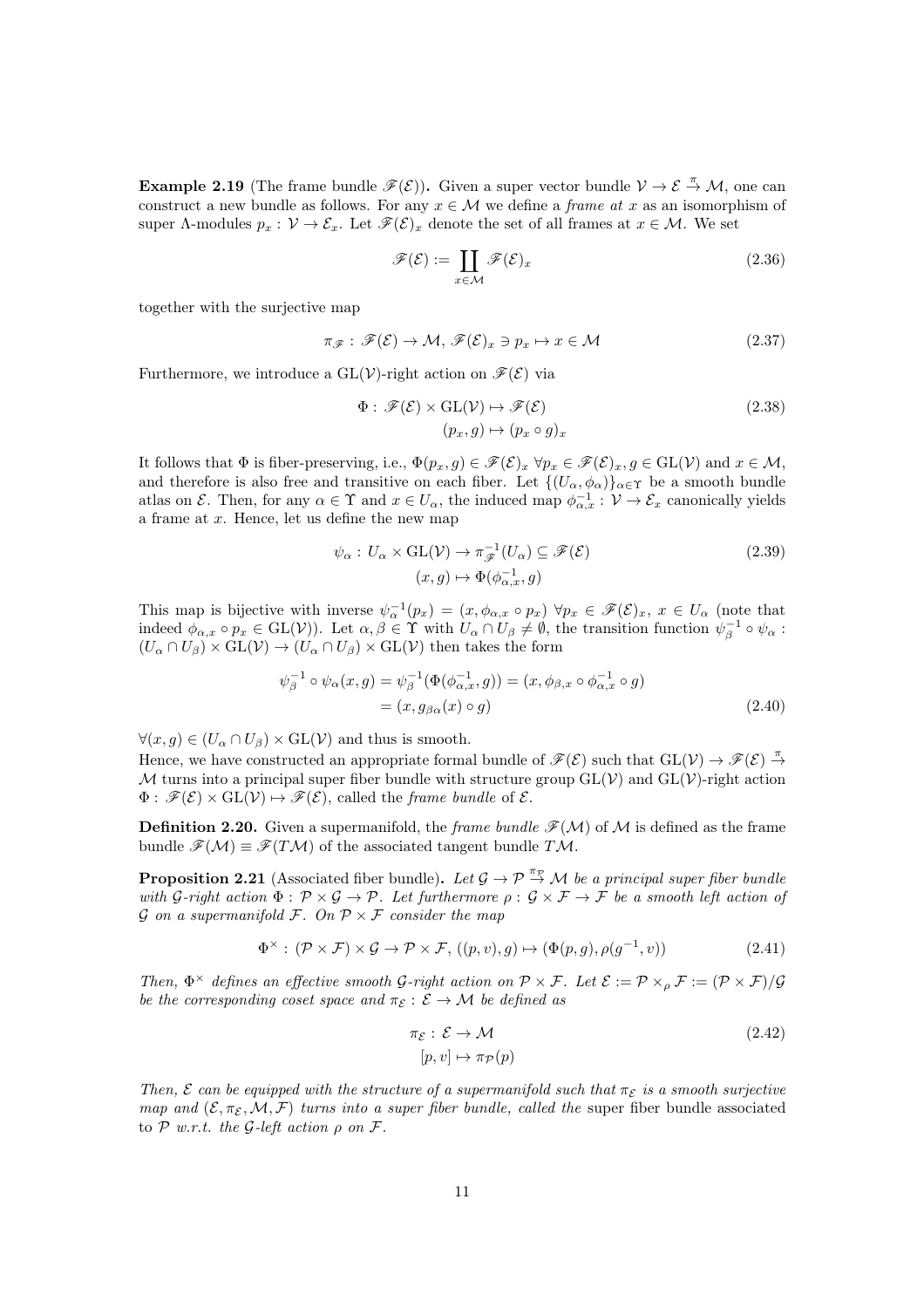*Proof.* It is immediate that  $\Phi^{\times}$ :  $(\mathcal{P} \times \mathcal{F}) \times \mathcal{G} \to \mathcal{P} \times \mathcal{F}$  defines a smooth  $\mathcal{G}\text{-right action}$ . That it also is effective follows from the fact that  $\Phi : \mathcal{P} \times \mathcal{G} \to \mathcal{P}$  is effective. Let  $\{(U_\alpha,\phi_\alpha)\}_{\alpha\in\Upsilon}$  be a smooth bundle atlas of  $\mathcal{G}\to\overline{\mathcal{P}}\stackrel{\pi_{\mathcal{P}}}{\to}\mathcal{M}$ . For  $\alpha\in\Upsilon$  define

$$
\phi_{\alpha}^{\times} : \pi_{\mathcal{E}}^{-1}(U_{\alpha}) \to U_{\alpha} \times \mathcal{F}
$$
\n(2.43)

$$
[p, v] \to (\pi_{\mathcal{P}}(p), \rho(\text{pr}_2 \circ \phi_\alpha(p), v))
$$
\n
$$
[p, v] \to (\pi_{\mathcal{P}}(p), \rho(\text{pr}_2 \circ \phi_\alpha(p), v))
$$
\n
$$
(2.43)
$$

which is well-defined as  $\rho$  is a G-left action on F. Moreover,  $\phi_{\alpha}^{\times}$  is a bijection with inverse  $(\phi_\alpha^{\times})^{-1}: U_\alpha \times \mathcal{F} \to \pi_{\mathcal{E}}^{-1}(U_\alpha), (x, v) \mapsto [\phi_\alpha^{-1}(x, e), v].$  For  $\alpha, \alpha' \in \Upsilon$  with  $U_\alpha \cap U_{\alpha'} \neq \emptyset$ , it follows

$$
\phi_{\beta}^{\times} \circ (\phi_{\alpha}^{\times})^{-1}(x, v) = (x, \rho(\text{pr}_2 \circ \phi_{\beta} \circ \phi_{\alpha}^{-1}(x, e), v))
$$
\n(2.44)

 $\forall (x, v) \in (U_\alpha \cap U_\beta) \times \mathcal{F}$ , and thus  $\phi_\beta^\times \circ (\phi_\alpha^\times)^{-1}$  is smooth as  $\text{pr}_2 \circ \phi_\beta \circ \phi_\alpha^{-1}$  is smooth and  $e \in \mathbf{B}(\mathcal{G})$ is a body point. Thus, the family  $\{(U_\alpha,\phi_\alpha^\times)\}_{\alpha\in\Upsilon}$  defines a formal bundle atlas of  $\mathcal E$  (w.r.t.  $\pi_{\mathcal E}$ ) and hence induces a topology and supermanifold structure on  $\mathcal E$  such that  $(\mathcal E, \pi_{\mathcal E}, \mathcal M, \mathcal F)$  becomes a super fiber bundle.  $\Box$ 

<span id="page-11-0"></span>Proposition 2.22. Under the conditions of Prop. [2.21,](#page-10-0) the canonical projection

$$
\pi: \mathcal{P} \times \mathcal{F} \to \mathcal{E} = \mathcal{P} \times_{\rho} \mathcal{F}
$$
\n
$$
(2.45)
$$

is a smooth bundle map, i.e.,  $\mathcal{P} \times \mathcal{F} \stackrel{\pi}{\to} \mathcal{P} \times_{\rho} \mathcal{F}$  carries the structure of a super fiber bundle with typical fiber G. As a consequence,  $\pi$  is an open submersion and the topology on E defined via the construction in the proof of Theorem [2.4](#page-3-0) coincides with the quotient topology.

*Proof.* First, let us show that  $\pi$  is continuous. Therefore, if  $U \subseteq \mathcal{E}$  is open, by definition of the topology on  $\mathcal{E}$ , for any  $\alpha \in \Upsilon$ ,  $U \cap \pi_{\mathcal{E}}^{-1}(U_{\alpha})$  is of the form  $U \cap \pi_{\mathcal{E}}^{-1}(U_{\alpha}) = (\phi_{\alpha}^{\times})^{-1}(\widetilde{U}_{\alpha})$  with  $\widetilde{U}_{\alpha} \subset U_{\alpha} \times \mathcal{F}$  open. Then,

$$
\pi^{-1}(U) = \pi^{-1}\left(\bigcup_{\alpha \in \Upsilon} U \cap \pi_{\mathcal{E}}^{-1}(U_{\alpha})\right) = \bigcup_{\alpha \in \Upsilon} \pi^{-1}((\phi_{\alpha}^{\times})^{-1}(\widetilde{U}_{\alpha}))
$$

$$
= \bigcup_{\alpha \in \Upsilon} (\phi_{\alpha}^{\times} \circ \pi)^{-1}(\widetilde{U}_{\alpha})
$$
(2.46)

and hence  $\pi^{-1}(U) \subseteq \mathcal{P} \times \mathcal{F}$  is open proving that  $\pi$  is continuous. That it is smooth can be checked by direct computation.

Next, to see that is in fact a bundle map, i.e.,  $\mathcal{P} \times \mathcal{F} \stackrel{\pi}{\to} \mathcal{P} \times_{\rho} \mathcal{F}$  carries the structure of a super fiber bundle, let us define an atlas  $\{(\pi_{\mathcal{E}}^{-1}(U_{\alpha}), \widetilde{\phi}_{\alpha})\}_{\alpha \in \Upsilon}$  of locally trivializing bundle charts as follows. For  $\alpha \in \Upsilon$ , the map  $\widetilde{\phi}_{\alpha}$ :  $\pi^{-1}(\pi_{\mathcal{E}}^{-1}(U_{\alpha})) = \pi_{\mathcal{P}}^{-1}(U_{\alpha}) \times \mathcal{F} \to \pi_{\mathcal{E}}^{-1}(U_{\alpha}) \times \mathcal{G}$  is obtained via the following commutative diagram

$$
\pi_{\mathcal{P}}^{-1}(U_{\alpha}) \times \mathcal{F} \xrightarrow{\phi_{\alpha} \times \mathrm{id}_{\mathcal{F}}} U_{\alpha} \times \mathcal{G} \times \mathcal{F}
$$
\n
$$
\widetilde{\phi}_{\alpha} \downarrow \qquad \qquad \cong \qquad \downarrow \mathrm{id}_{U_{\alpha}} \times \Theta
$$
\n
$$
\pi_{\mathcal{E}}^{-1}(U_{\alpha}) \times \mathcal{G} \xleftarrow{\cong} U_{\alpha} \times \mathcal{F} \times \mathcal{G}
$$

where  $\Theta: \mathcal{G} \times \mathcal{F} \to \mathcal{F} \times \mathcal{G}$  is the diffeomorphism given by  $\Theta(g, v) := (\rho(g, v), g) \forall (g, v) \in \mathcal{G} \times \mathcal{F}$  and thus  $\widetilde{\phi}_{\alpha}(p,v) = ([p,v], pr_2 \circ \phi_{\alpha}(p)) \ \forall (p,v) \in \pi^{-1}(\pi_{\mathcal{E}}^{-1}(U_{\alpha}))$ . It follows that  $\widetilde{\phi}_{\alpha}$  is a diffeomorphism preserving the fibers, i.e.,  $pr_1 \circ \phi_\alpha = \pi$  and thus indeed defines a local trivialization. That  $\pi$ :  $\mathcal{P} \times \mathcal{F} \to \mathcal{E} = \mathcal{P} \times_{\rho} \mathcal{F}$  is an open map follows by a standard argument using the fact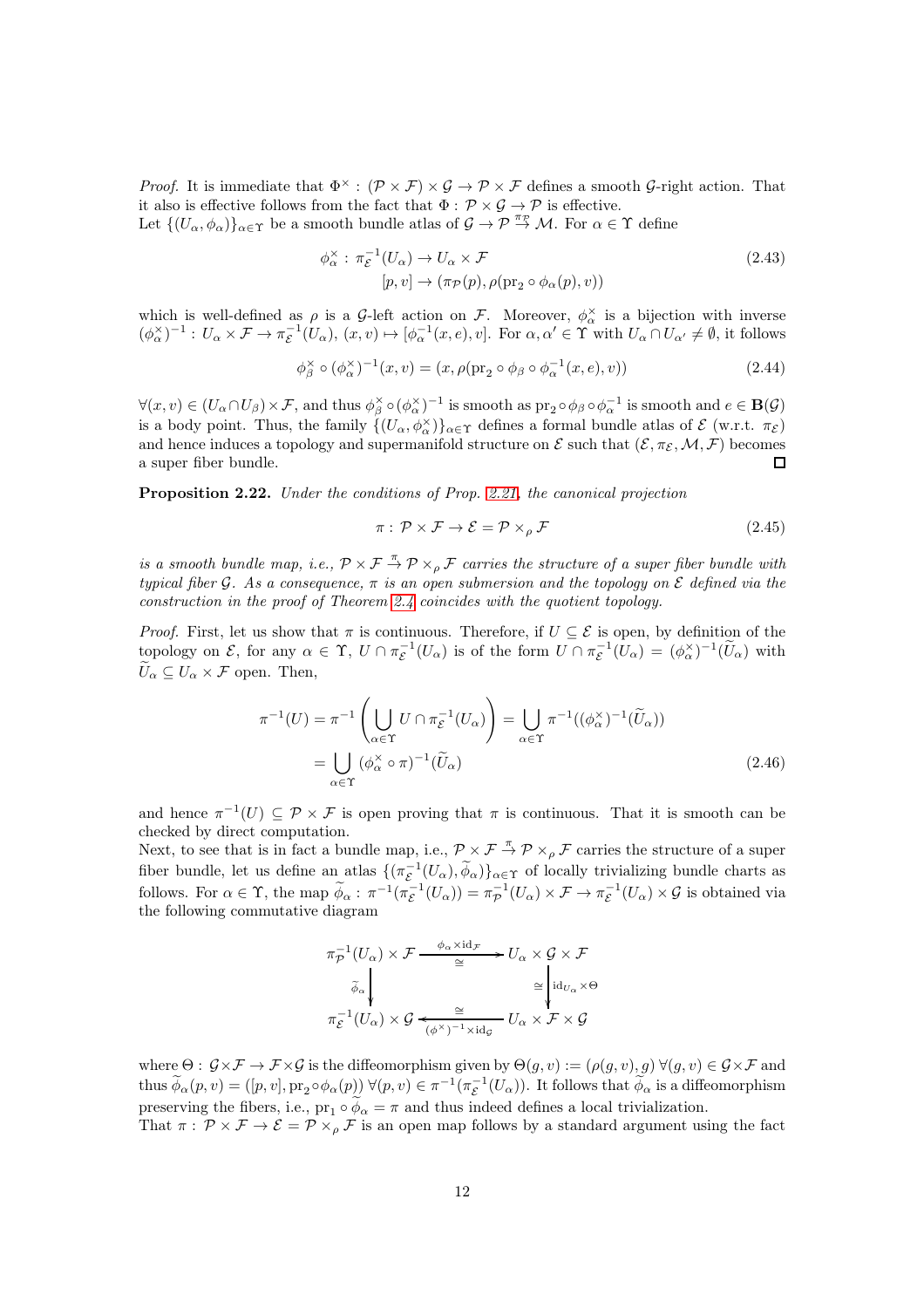that it is a bundle map and thus locally coincides with the projection  $pr_1$  which is open. It remains to show that the topology on  $\mathcal E$  coincides with the quotient topology. Obviously, any open subset  $U \subseteq \mathcal{E}$  is also open w.r.t. the quotient topology as  $\pi$  is continuous. Conversely, if  $U \subseteq \mathcal{E}$  is a subset of  $\mathcal{E}$  such that  $\pi^{-1}(U) \subseteq \mathcal{P} \times \mathcal{F}$  is open, it follows from  $\pi(\pi^{-1}(U)) = U$  that  $U$  is open, as well. Hence, this proves the proposition. П

Corollary 2.23. Let  $\mathcal{G} \to \mathcal{P} \stackrel{\pi_{\mathcal{P}}}{\to} \mathcal{M}$  be a principal super fiber bundle with structure group  $\mathcal{G}$ and  $\rho : \mathcal{G} \to \text{GL}(\mathcal{V})$  be a representation of G on a finite dimensional super  $\Lambda$ -vector space  $\mathcal{V}$ which induces the smooth G-left action  $\rho: \mathcal{G} \times \mathcal{V} \to \mathcal{V}$ ,  $(g, v) \mapsto \rho(g, v) \equiv \rho(g)v$  on  $\mathcal{V}$ . Then, the associated fiber bundle  $\mathcal{E} := \mathcal{P} \times_{\rho} \mathcal{V}$  can be given the structure of a super vector bundle where, for each  $x \in \mathcal{M}$ , the fiber  $\mathcal{E}_x = \mathcal{P}_x \times_{\rho} \mathcal{V}$  carries the structure of a free super  $\Lambda$ -module via

$$
a[p, v] + b[p, w] := [p, av + bw]
$$
\n(2.47)

 $\forall [p, v], [p, w] \in \mathcal{E}_x, a, b \in \Lambda \text{ and } \mathbb{Z}_2\text{-}grading$ 

$$
(\mathcal{E}_x)_0 := \{ [p, v] \in \mathcal{E}_x | v \in \mathcal{V}_0 \}, \quad (\mathcal{E}_x)_1 := \{ [p, v] \in \mathcal{E}_x | v \in \mathcal{V}_1 \}
$$
(2.48)

The bundle  $V \to \mathcal{E} \to \mathcal{M}$  is called the super vector bundle associated to P w.r.t. the representation ρ. П

<span id="page-12-0"></span>Corollary 2.24. Let  $\mathcal{G} \to \mathcal{P} \stackrel{\pi_{\mathcal{P}}}{\to} \mathcal{M}$  be a principal super fiber bundle with  $\mathcal{G}\text{-right action } \Phi$ :  $\mathcal{P} \times \mathcal{G} \to \mathcal{P}$  and let  $\rho : \mathcal{G} \to GL(V)$  be a representation of G on a finite dimensional super  $\Lambda$ -vector space V. Let  $H^{\infty}(\mathcal{P},\mathcal{V})^{\mathcal{G}}$  be the subspace of smooth  $\mathcal{G}$ -equivariant functions on  $\mathcal{P}$  with values in V defined as

$$
H^{\infty}(\mathcal{P},\mathcal{V})^{\mathcal{G}} := \{ f \in H^{\infty}(\mathcal{P},\mathcal{V}) | f(p \cdot g) = \rho(g^{-1})(f(p)), \forall p \in \mathcal{P}, g \in \mathcal{G} \}
$$
(2.49)

Let  $\mathcal{E} := \mathcal{P} \times_{\rho} \mathcal{V}$  be the associated super vector bundle. Then, there exists an isomorphism of super vector spaces given by

$$
\Psi: H^{\infty}(\mathcal{P}, \mathcal{V})^{\mathcal{G}} \to \Gamma(\mathcal{E}), f \mapsto (\Psi(f): \pi_{\mathcal{P}}(p) \mapsto [p, f(p)])
$$
\n(2.50)

*Proof.* For  $f \in H^{\infty}(\mathcal{P}, V)^{\mathcal{G}}$  define the smooth map  $\hat{f} : \mathcal{P} \to \mathcal{E}$  via  $\hat{f}(p) := [p, f(p)], \forall p \in \mathcal{P}$ . By construction, this yields  $\Phi^*(\hat{f}) = \hat{f} \otimes 1_{\mathcal{G}}$ , that is,  $\hat{f}$  is constant on  $\mathcal{G}$ -orbits. Thus, according to Prop. [2.17,](#page-9-0) this induces a smooth map  $\Psi(f) : \mathcal{M} \to \mathcal{E}$  satisfying  $\Psi(f) \circ \pi_{\mathcal{P}} = \hat{f}$  and, in particular, is fiber-preserving. Hence,  $\Psi(f) \in \Gamma(\mathcal{E})$ .

Conversely, suppose one has given a smooth section  $X \in \Gamma(\mathcal{E})$ . For any  $p \in \mathcal{P}$ , we define the bijective map  $[p]: \mathcal{V} \to \mathcal{E}_x, v \mapsto [p, v]$  with  $x := \pi_{\mathcal{P}}(p)$ . Hence, let us define a map  $f: \mathcal{P} \to \mathcal{V}$ via  $f(p) = [p]^{-1}(X(x))$ ,  $\forall p \in \mathcal{P}_x$ . By construction, it then follows  $f(p \cdot g) = \rho(g^{-1})(f(p))$ for any  $g \in \mathcal{G}$ . To see that it is smooth, let us choose a local section  $s : U \to \mathcal{P}$  of the principal super fiber bundle P with  $U \subseteq \mathcal{M}$  open which, in turn, induces a local trivialization  $\psi: \mathcal{P} \supseteq \pi_{\mathcal{P}}^{-1}(U) \to U \times \mathcal{G}$  of  $\mathcal{P}$  as well as smooth sections  $\hat{s}_i: U \to \mathcal{E}$  of the associated super vector bundle  $\mathcal E$  via  $\hat s(x) := [s(x), e_i]$   $\forall x \in U$  where  $(e_i)_i$  is a real homogeneous basis of  $\mathcal V$ . By Prop. [2.9,](#page-6-0) this induces a local trivialization  $\phi$  :  $\mathcal{E} \supseteq \pi_{\mathcal{E}}^{-1}(U) \to U \times V$  of  $\mathcal{E}$  over U. It is then easy to see that there exists a smooth map  $v : U \to V$  such that  $X(x) = [s(x), v(x)] \,\forall x \in U$ . It then follows  $f \circ \psi^{-1}(x,g) = \rho(g^{-1}, v(x))$   $\forall (x,g) \in U \times \mathcal{G}$  which is obviously smooth proving that indeed  $f \in H^{\infty}(\mathcal{P}, \mathcal{V})^{\mathcal{G}}$ . This shows that  $\Psi$  is bijective. That  $\Psi$  is linear and preserves the grading is immediate.  $\Box$ 

**Example 2.25** (vector bundles as associated bundles). Let  $V \to \mathcal{E} \stackrel{\pi}{\to} \mathcal{M}$  be a super vector bundle. The general linear group  $GL(V)$  acts in a trivial way on V via the so-called *fundamental* representation

$$
\rho \equiv \text{id} : \text{GL}(\mathcal{V}) \to \text{GL}(\mathcal{V}), \ g \mapsto g \tag{2.51}
$$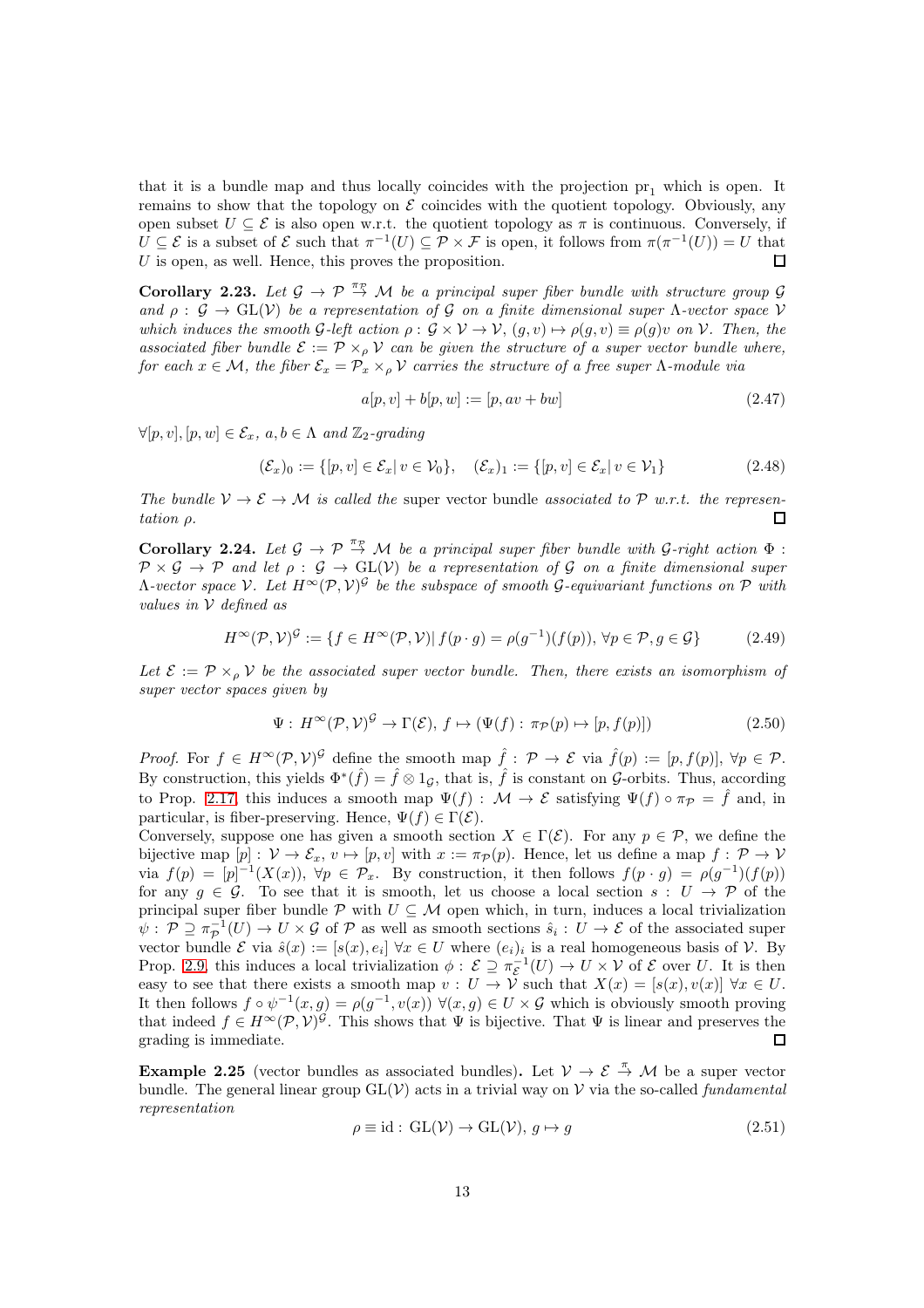This yields the associated super vector bundle  $\mathscr{F}(\mathcal{E}) \times_{\rho} \mathcal{V}$ . Consider the map

<span id="page-13-0"></span>
$$
\mathcal{F}(\mathcal{E}) \times_{\rho} \mathcal{V} \to \mathcal{E}
$$
  
[ $p_x, v$ ]  $\to (v^i X_{ix})_x$  (2.52)

where we have chosen a real homogeneous basis  $(e_i)_i$  of V and set  $X_{ir} := p_x(e_i)$   $\forall i$ . It is immediate that [\(2.52\)](#page-13-0) is smooth and well-defined, fiber-preserving as well as an isomorphism of super Λ-modules on each fiber. Hence, it indeed defines an isomorphism of super vector bundles. This shows that each super vector bundle is associated to a principal super fiber bundle.

This construction also yields a new characterization of the (left-)dual super vector bundle  $^*{\cal V} \rightarrow$  $*{\mathcal{E}} \to {\mathcal{M}}$  as follows. A representation  $\rho: {\mathcal{G}} \to GL({\mathcal{V}})$  of a super Lie group on a super  $\Lambda$ -vector space yields a representation  $^*\rho$ :  $\mathcal{G} \to GL(^*\mathcal{V})$  on the corresponding left-dual super  $\Lambda$ -vector space  $\mathcal{V}$  via

$$
^{\ast}\rho(g)\ell:\,v\mapsto\langle v|^{\ast}\rho(g)\ell\rangle:=\langle\langle v|\rho(g^{-1})\rangle|\ell\rangle\tag{2.53}
$$

 $\forall g \in \mathcal{G}, \ell \in \mathcal{V}$  and  $v \in \mathcal{V}$ , called the *left-dual representation* of  $\mathcal{G}$ . In our case, i.e.,  $\mathcal{G} = GL(V)$  and  $\rho \equiv id$ , this yields the associated super vector bundle  $\mathscr{F}(\mathcal{E}) \times_{\gamma_{\rho}}$ V ∗ . In fact, in turns out that this bundle is isomorphic to the left-dual super vector bundle via

$$
\mathscr{F}(\mathcal{E}) \times_{^* \rho}^* \mathcal{V} \to ^* \mathcal{E} \tag{2.54}
$$

$$
[p_x, \ell] \to ({}^i X_x \ell_i)_x
$$

where, for any  $x \in \mathcal{M}$ ,  $({}^{i}X_{x})_{i}$  denotes the left-dual basis of  $(X_{ix})_{i}$  in  ${}^{*}E_{x}$ .

<span id="page-13-1"></span>Corollary 2.26. Let  $H \to \mathcal{P} \stackrel{\pi_{\mathcal{P}}}{\to} \mathcal{M}$  be a principal super fiber bundle with structure group H and H-right action  $\Phi : \mathcal{P} \times \mathcal{H} \to \mathcal{H}$ . Let  $\lambda : \mathcal{H} \to \mathcal{G}$  be a morphism of super Lie groups and  $\rho_{\lambda} := \mu_{\mathcal{G}} \circ (\lambda \times \mathrm{id}_{\mathcal{G}}) : \mathcal{H} \times \mathcal{G} \to \mathcal{G}$  the induced smooth left action of H on G. Then, the associated fiber bundle  $P \times_{\mathcal{H}} \mathcal{G} := \mathcal{P} \times_{\rho_{\lambda}} \mathcal{G}$  can be given the structure of a principal super fiber bundle with structure group  $\mathcal G$  and  $\mathcal G$ -right action

$$
\widetilde{\Phi}: (\mathcal{P} \times_{\mathcal{H}} \mathcal{G}) \times \mathcal{G} \to \mathcal{P} \times_{\mathcal{H}} \mathcal{G}
$$
\n
$$
([p, g], h) \mapsto [p, \mu_{\mathcal{G}}(g, h)]
$$
\n(2.55)

Furthermore, let  $\iota : \mathcal{P} \to \mathcal{P} \times_{\mathcal{H}} \mathcal{G}$  be defined as  $\iota(p) := [p, e] \,\forall p \in \mathcal{P}$ , then  $\iota$  is smooth, fiberpreserving and H-equivariant in the sense that  $\iota \circ \Phi = \widetilde{\Phi} \circ (\iota \times \lambda)$ . Moreover, if  $\lambda : \mathcal{H} \hookrightarrow \mathcal{G}$  is an embedding, then  $\iota$  is an embedding.

*Proof.* First, let us show that  $\widetilde{\Phi}: (\mathcal{P} \times_{\mathcal{H}} \mathcal{G}) \times \mathcal{G} \to \mathcal{P} \times_{\mathcal{H}} \mathcal{G}$  is a smooth  $\mathcal{G}\text{-right action with respect}$ to which the local trivializations  $\phi_{\alpha}^{\times}$  are  $\mathcal{G}$ -equivariant. To see that is continuous, consider the smooth map  $\Phi' : (\mathcal{P} \times \mathcal{G}) \times \mathcal{G} \to \mathcal{P} \times_{\mathcal{H}} \mathcal{G}, ((p, g), h) \mapsto [p, \mu_{\mathcal{G}}(g, h)].$  Since  $\Phi'$  is constant on G-orbits it follows from Prop.  $(2.22)$ , i.e., the topology on  $\mathcal E$  coincides with the quotient topology, that this induces a continuous map  $\widetilde{\Phi}: (\mathcal{P} \times_{\mathcal{H}} \mathcal{G}) \times \mathcal{G} \to \mathcal{P} \times_{\mathcal{H}} \mathcal{G}$  such that the following diagram commutes

$$
(\mathcal{P} \times \mathcal{G}) \times \mathcal{G} \xrightarrow{\Phi'} \mathcal{P} \times_{\mathcal{H}} \mathcal{G}
$$
\n
$$
\uparrow \qquad \qquad \downarrow \qquad \qquad \downarrow
$$
\n
$$
(\mathcal{P} \times_{\mathcal{H}} \mathcal{G}) \times \mathcal{G} \qquad \qquad \downarrow
$$

That  $\Phi$  is smooth can be checked by direct computation. Furthermore, for a locally trivializing bundle chart  $\phi_{\alpha}^{\times} : \pi_{\mathcal{E}}^{-1}(U_{\alpha}) \to U_{\alpha} \times \mathcal{G}$ , we compute

$$
\phi_{\alpha}^{\times} \circ \widetilde{\Phi}([p,g],h) = (\pi_{\mathcal{P}}(p), \rho(\text{pr}_2 \circ \phi_{\alpha}(p), \mu_{\mathcal{G}}(g,h))) \n= (\text{id} \times \mu_{\mathcal{G}})(\pi_{\mathcal{P}}(p), \rho(\text{pr}_2 \circ \phi_{\alpha}(p), g)), h) \n= (\text{id} \times \mu_{\mathcal{G}}) \circ \phi_{\alpha}^{\times}([p,g], h)
$$
\n(2.56)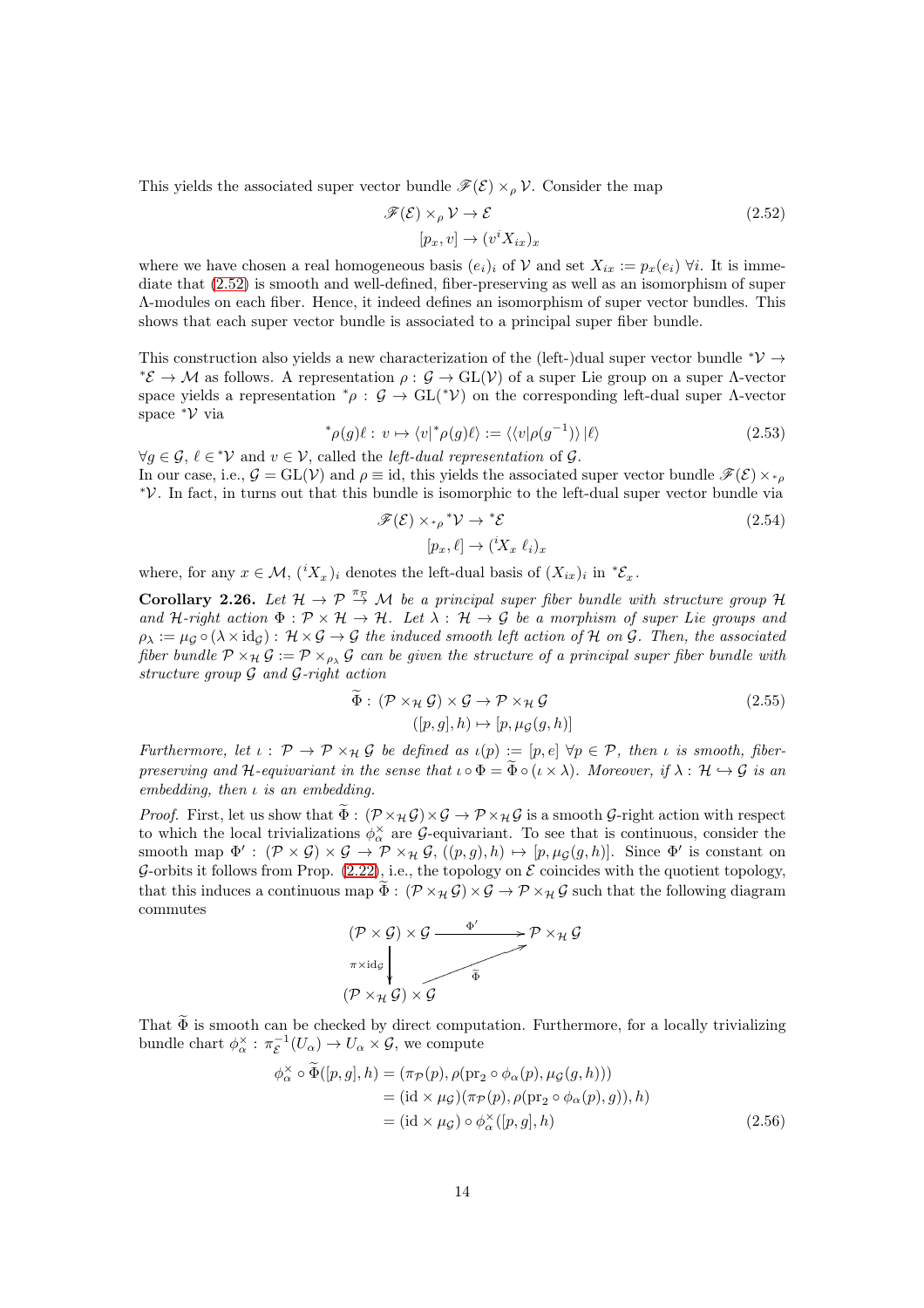and hence  $\phi_{\alpha}^{\times} \circ \tilde{\Phi} = (\text{id} \times \mu_{\mathcal{G}}) \circ \phi_{\alpha}^{\times}$  as required.

Finally, let us consider the map  $\iota : \mathcal{P} \to \mathcal{P} \times_{\mathcal{H}} \mathcal{G}, p \mapsto [p, e]$ . Since  $\iota = \pi \circ \iota_{\mathcal{P}}$  is a composition of the canonical projection  $\pi$  as well as the embedding  $\iota_{\mathcal{P}} : \mathcal{P} \to \mathcal{P} \times \{e\} \subset \mathcal{P} \times \mathcal{G}$ , it follows that  $\iota$  is smooth. That  $\iota$  is fiber-preserving is immediate and for  $(p, h) \in \mathcal{P} \times \mathcal{H}$  it follows  $\iota \circ \Phi(p,h) = [\Phi(p,h), e] = [p, \rho_\lambda(h,e)] = [p, \mu_\mathcal{G}(e, \lambda(h))] = \widetilde{\Phi} \circ (\iota \times \lambda)(p,h),$  that is,  $\iota$  is Hequivariant. To prove the last assertion, if  $\lambda : \mathcal{H} \hookrightarrow \mathcal{G}$  is an embedding, it follows that  $\iota$  is injective. Moreover, since  $\pi$  is an open submersion,  $\iota$  is a homeomorphism onto its image. To see that it is an immersion and thus an embedding, let  $\{(U_\alpha,\phi_\alpha^\times)\}_{\alpha\in\Upsilon}$  be a smooth bundle atlas of  $\mathcal{P} \times_{\rho_{\lambda}} \mathcal{G}$  induced by a smooth bundle atlas of  $\mathcal{P}$ . Then, for  $\alpha \in \Upsilon$ , this yields

$$
\phi_{\alpha}^{\times} \circ \iota(p) = (\pi_{\mathcal{P}}(p), \lambda(\text{pr}_2 \circ \phi_{\alpha}(p))) = (\text{id} \times \lambda) \circ \phi_{\alpha}(p) \tag{2.57}
$$

 $\forall p \in \mathcal{P}$ . But, since  $\phi_{\alpha}$  is a diffeomorphism and id  $\times \lambda : \mathcal{P} \times \mathcal{H} \to \mathcal{P} \times \mathcal{G}$  an embedding the claim follows.  $\Box$ 

Definition 2.27. Under the assumptions of Corollary [2.26,](#page-13-1) the associated principal super fiber bundle  $\mathcal{P} \times_{\mathcal{H}} \mathcal{G} := \mathcal{P} \times_{\rho_{\lambda}} \mathcal{G}$  is called the  $\lambda$ -extension of  $\mathcal{P}$ . If  $\lambda : \mathcal{H} \hookrightarrow \mathcal{G}$  is an embedding,  $\mathcal{P} \times_{\mathcal{H}} \mathcal{G}$ will also simply be called the  $G$ -extension of  $P$ .

**Definition 2.28.** Let  $\mathcal{G} \to \mathcal{P} \stackrel{\pi_{\mathcal{P}}}{\to} \mathcal{M}$  be a principal super fiber bundle with structure group  $\mathcal{G}$ and  $\lambda: \mathcal{H} \longrightarrow \mathcal{G}$  a morphism of super Lie groups. A  $\mathcal{H}$ -bundle  $\mathcal{H} \rightarrow \mathcal{Q} \stackrel{\pi_{\mathcal{Q}}}{\rightarrow} \mathcal{M}$  over  $\mathcal{M}$  is called a  $\lambda$ -reduction of P, if there exists a smooth map  $\Lambda: \mathcal{Q} \longrightarrow \mathcal{P}$  such that the following diagram commutes



i.e. Λ is fiber-preserving and H-equivariant in the sense that  $\Lambda \circ \Phi_{\mathcal{Q}} = \Phi_{\mathcal{P}} \circ (\Lambda \times \lambda)$  with  $\Phi_{\mathcal{Q}}: \mathcal{Q} \times \mathcal{H} \to \mathcal{Q}$  and  $\Phi_{\mathcal{P}}: \mathcal{P} \times \mathcal{G} \to \mathcal{P}$  the super Lie group actions on  $\mathcal{Q}$  and  $\mathcal{P}$ , respectively.

Corollary 2.29. Under the assumptions of Corollary [2.26,](#page-13-1) the H-bundle  $P$  is a  $\lambda$ -reduction of the G-bundle  $P \times_{\mathcal{H}} \mathcal{G}$ . П

## <span id="page-14-0"></span>3. S-relative super connection forms

One of the main issues when working in the standard category of supermanifolds, both in the  $H^{\infty}$  or the algebraic category, is that superfields on the body of a supermanifold only contain commuting (bosonic) degrees of freedom, that is, there are no anticommuting (fermionic) field configurations on the body.

This, however, turns out to be incompatible with various constructions in physics, such as in the geometric approach to supergravity. In the Castellani-D'Auria-Fré approach to supergraviy [\[5,](#page-60-0) [6\]](#page-60-1), for instance, one has the so-called rheonomy principle stating that physical fields are completely fixed by their pullback to the body manifold.

This can be cured by factorising a given supermanifold  $\mathcal M$  by an additional parametrizing supermanifold S and studying superfields on  $S \times M$ . One is then interested in a certain subclass of such superfields which depend as little as possible on this additional supermanifold making them covariant in a specific sense under a change of parametrization. This idea is based on a proposal formulated already by Schmitt in [\[45\]](#page-62-2) which is motivated by the functorial approach to supermanifold theory according to Molotkov [\[39\]](#page-62-0) and Sachse [\[41\]](#page-62-10). This approach also recently found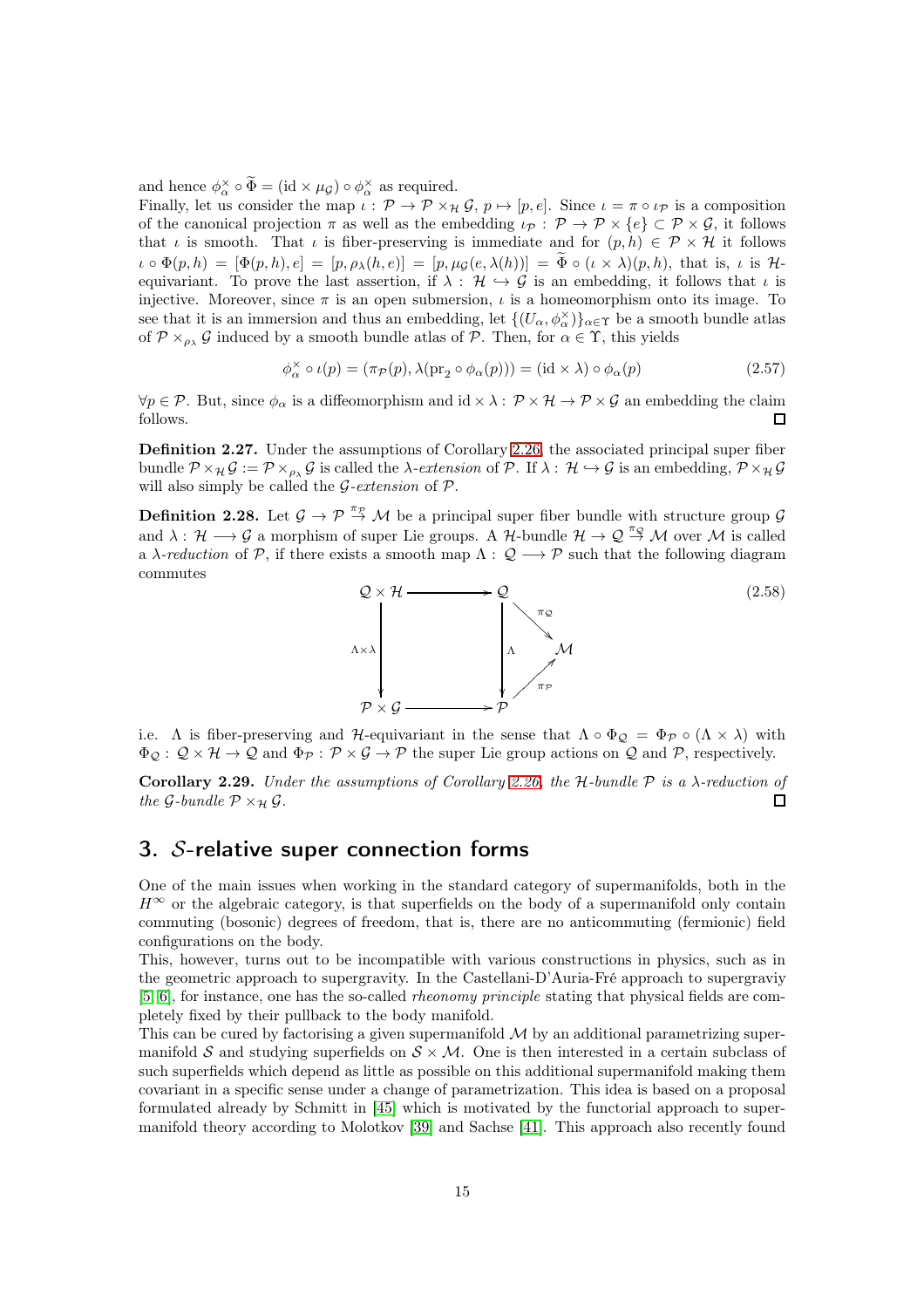application in context of superconformal field theories on super Riemannian surfaces [\[37,](#page-61-7) [38\]](#page-61-8) as well as in context of the local approach to super quantum field theories (QFT) [\[36\]](#page-61-5). Moreover, as will be explained in more detail in section [7.1.3,](#page-48-0) the description of fermionic fields turns out to be quite similar to considerations in perturbative algebraic QFT [\[42,](#page-62-3) [43\]](#page-62-4).

In the following, we will adopt the terminology of [\[36\]](#page-61-5) introducing the notion of a relative supermanifold. However, unlike as in [\[36\]](#page-61-5), in order to study fermionic fields, we will not restrict on superpoints as parametrizing supermanifolds. We will then define principal connections and connection 1-forms on parametrizing supermanifolds. These results will then be applied in section [6.2](#page-35-0) for the construction of the parallel tansport map.

**Definition 3.1.** Let S and M be supermanifolds. The pair  $(S \times M, pr_S)$  with  $pr_S: S \times M \rightarrow S$ the projection onto the first factor is called a S-relative supermanifold also denoted by  $M_{\sqrt{S}}$ . A morphism  $\phi: \mathcal{M}_{\mathcal{S}} \to \mathcal{N}_{\mathcal{S}}$  between S-relative supermanifolds is a morphism  $\phi: \mathcal{S} \times \mathcal{M} \to$  $S \times \mathcal{N}$  of supermanifolds preserving the projections, i.e. the following diagram is commutative



Hence,  $\phi(s,p) = (s, \tilde{\phi}(s,p)) \ \forall (s,p) \in S \times \mathcal{M}$  with  $\tilde{\phi} := \text{pr}_{\mathcal{N}} \circ \phi : S \times \mathcal{M} \to \mathcal{N}$ . This yields a category  $\mathbf{SMan}_{\mathcal{S}}$  called the *category of*  $\mathcal{S}\text{-relative supermanifolds.}$ 

The following proposition gives a different characterization of morphism between  $S$ -relative supermanifolds.

**Proposition 3.2** (after [\[36\]](#page-61-5)). Let  $M_{\langle S}, N_{\langle S} \in \text{Ob}(\text{SMan}_{\langle S})$  be S-relative supermanifolds. Then, the map

$$
\alpha_{\mathcal{S}} : \text{Hom}_{\text{SMan}_{/\mathcal{S}}}(M_{/\mathcal{S}}, \mathcal{N}_{/\mathcal{S}}) \to \text{Hom}_{\text{SMan}_{H^{\infty}}}(S \times M, S \times \mathcal{N})
$$
\n
$$
(\phi : S \times M \to S \times \mathcal{N}) \mapsto (\text{pr}_{\mathcal{N}} \circ \phi : S \times M \to \mathcal{N})
$$
\n(3.1)

is a bijection with the inverse given by

$$
\alpha_{\mathcal{S}}^{-1} : \text{Hom}_{\text{SMan}_{H^{\infty}}}(\mathcal{S} \times \mathcal{M}, \mathcal{N}) \to \text{Hom}_{\text{SMan}_{/\mathcal{S}}}(\mathcal{M}_{/\mathcal{S}}, \mathcal{N}_{/\mathcal{S}})
$$
\n
$$
(\psi : \mathcal{S} \times \mathcal{M} \to \mathcal{N}) \mapsto ((\text{id}_{\mathcal{S}} \times \psi) \circ (d_{\mathcal{S}} \times \text{id}_{\mathcal{M}}) : \mathcal{S} \times \mathcal{M} \to \mathcal{S} \times \mathcal{N})
$$
\n(3.2)

with  $d_S : S \to S \times S$  the diagonal map.

Let  $\lambda : \mathcal{S} \to \mathcal{S}'$  be a morphism between parametrizing supermanifolds, we will also call such a morphism a *change of parametrization*. Then, any smooth map  $\phi : \mathcal{S}' \times \mathcal{M} \to \mathcal{N}$  can be pulled back via  $\lambda$  to a morphism  $\lambda^*\phi := \phi \circ (\lambda \times id_{\mathcal{M}}) : \mathcal{S} \times \mathcal{M} \to \mathcal{N}$ . Using [3.2,](#page-15-0) this yields the map [\[36\]](#page-61-5)

$$
\lambda^* : \text{Hom}_{\text{SMan}_{\text{SS}}}(M_{\text{SS'}}, \mathcal{N}_{\text{SS'}}) \to \text{Hom}_{\text{SMan}_{\text{SS}}}(M_{\text{SS}}, \mathcal{N}_{\text{SS}})
$$
\n
$$
\phi \mapsto \alpha_{\mathcal{S}}^{-1}(\alpha_{\mathcal{S}'}(\phi) \circ (\lambda \times \text{id}_{\mathcal{M}}))
$$
\n(3.3)

Hence, explicitly, for  $\phi: \mathcal{M}_{\mathcal{S}'} \to \mathcal{N}_{\mathcal{S}'}, \lambda^*(\phi)$  reads

$$
\alpha_{\mathcal{S}}^{-1}(\phi)(s,p) = (s, \text{pr}_{\mathcal{N}} \circ \phi(\lambda(s), p)) \tag{3.4}
$$

<span id="page-15-3"></span><span id="page-15-2"></span><span id="page-15-1"></span><span id="page-15-0"></span> $\Box$ 

 $\forall (s, p) \in S \times \mathcal{M}$ . The following proposition demonstrates that the set of morphisms between relative supermanifolds is functorial in the parametrizing supermanifold and thus indeed has the required properties under change of parametrization.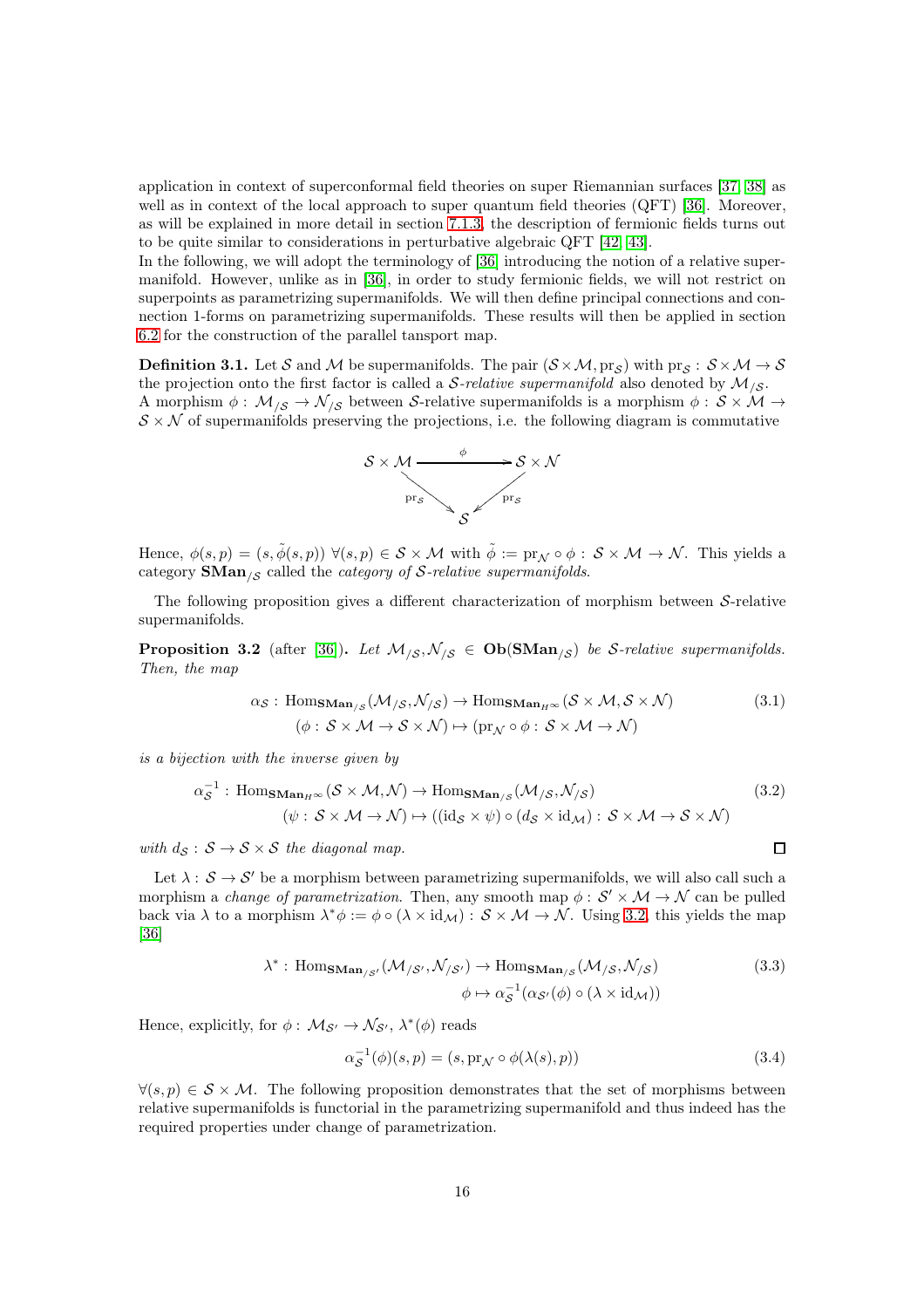Proposition 3.3 (after [\[36\]](#page-61-5)). The assignment

$$
\mathbf{SMan} \to \mathbf{Set}: \mathbf{Ob}(\mathbf{SMan}) \ni \mathcal{S} \mapsto \mathrm{Hom}_{\mathbf{SMan}_{/\mathcal{S}}}(\mathcal{M}_{/\mathcal{S}}, \mathcal{N}_{/\mathcal{S}}) \in \mathbf{Ob}(\mathbf{Set})
$$
  

$$
(\lambda: \mathcal{S} \to \mathcal{S}') \mapsto \lambda^* \tag{3.5}
$$

defines a contravariant functor on the category  $\mathbf{SMan}_{H^{\infty}}$  of  $H^{\infty}$ -supermanifolds. Moreover, the map  $\lambda^*$  associated to the morphism  $\lambda : S \to S'$  preserves compositions, i.e.,  $\lambda^*(\phi \circ \psi) =$  $\lambda^*(\phi) \circ \lambda^*(\psi)$  for any  $\psi : \mathcal{M} \to \mathcal{N}$  and  $\phi : \mathcal{N} \to \mathcal{L}$ 

*Proof.* This is an immediate consequence of the identities  $(3.1)$ ,  $(3.2)$  and  $(3.3)$ . Alternatively, one may directly prove this proposition using the explicit formula [\(3.4\)](#page-15-3) valid in the  $H^{\infty}$ -category.  $\Box$ 

**Definition 3.4.** (i) Let  $M_{\beta} \in Ob(SMan_{\beta})$  be a S-relative supermanifold and  $p \in M_{\beta}$  a point, that is, a tuple  $p \equiv (s, x)$  in  $S \times M$ . A tangent vector  $X_p$  at p is defined as a tangent vector  $X_p \in T_p(\mathcal{S} \times \mathcal{M})$  satisfying

$$
X_p(f \otimes 1) = 0, \,\forall f \in H^\infty(\mathcal{S})\tag{3.6}
$$

The collection of tangent vectors at p defines a super  $\Lambda$ -sub module of  $T_p(\mathcal{S} \times \mathcal{M})$  denoted by  $T_p(\mathcal{M}_{\beta})$  which we call the tangent module of  $\mathcal{M}_{\beta}$  at p.

A smooth vector field  $X \in \mathfrak{X}(\mathcal{M}_{/\mathcal{S}})$  on  $\mathcal{M}_{/\mathcal{S}}$  is a smooth section  $X \in \mathfrak{X}(\mathcal{S} \times \mathcal{M})$  of the tangent bundle of  $S \times M$  such that  $X_p \in T_p(\mathcal{M}_{/\mathcal{S}})$  for any  $p \in \mathcal{S} \times \mathcal{M}$ . The vector fields on  $M_{\text{AS}}$  form a super  $H^{\infty}(\mathcal{S} \times \mathcal{M})$ -sub module  $\mathfrak{X}(\mathcal{M}_{\text{AS}})$  of  $\mathfrak{X}(\mathcal{S} \times \mathcal{M})$  isomorphic to  $H^{\infty}(\mathcal{S})\otimes \mathfrak{X}(\mathcal{M}).$ 

- (ii) A co-tangent vector  $\omega_p$  at  $p \in \mathcal{M}_{\setminus \mathcal{S}}$  is defined a left-linear morphism  $\omega_p : T_p(\mathcal{M}_{\setminus \mathcal{S}}) \to$ Λ. A 1-form ω on  $\mathcal{M}_{\mathcal{S}}$  is a left-linear morphism of super  $H^{\infty}(\mathcal{S} \times \mathcal{M})$ -modules ω ∈  $\underline{\mathrm{Hom}}_L(\mathfrak{X}(\mathcal{M}_{/\mathcal{S}}), H^{\infty}(\mathcal{S} \times \mathcal{M}))$ . The set  $\Omega^1(\mathcal{M}_{/\mathcal{S}})$  of S-relative 1-forms on  $\mathcal{M}_{/\mathcal{S}}$  defines a super  $H^{\infty}(\mathcal{S} \times \mathcal{M})$ -sub module of  $\Omega^1(\mathcal{S} \times \mathcal{M})$  isomorphic to  $\Omega^1(\mathcal{M}) \otimes H^{\infty}(\mathcal{S})$ .
- (iii) Analogously, one defines  $k$ -forms  $\omega \in \Omega^k(\mathcal{M}_{\setminus \mathcal{S}})$  on  $\mathcal{M}_{\setminus \mathcal{S}}$ ,  $k \in \mathbb{N}$ , as skew-symmetric k-left linear morphisms  $\omega \in \underline{\text{Hom}}_{a,L}(\mathfrak{X}(\mathcal{M}_{/\mathcal{S}})^k, H^{\infty}(\mathcal{S} \times \mathcal{M}))$  of super  $H^{\infty}(\mathcal{S} \times \mathcal{M})$ -modules. For  $k = 0$ , we set  $\Omega^0(\mathcal{M}_{/\mathcal{S}}) \equiv H^\infty(\mathcal{S} \times \mathcal{M})$ .

Operations on forms, such as the exterior and interior derivative as well as Lie derivative can be defined as in the non-relative setting (see e.g.  $[15, 18, 33, 46]$  $[15, 18, 33, 46]$  $[15, 18, 33, 46]$  $[15, 18, 33, 46]$ ). For instance, given a 1-form  $\omega \in \Omega^1(\mathcal{M}_{\mathcal{S}})$  and homogeneous  $X \in \mathfrak{X}(\mathcal{M}_{\mathcal{S}})$ , the interior derivative is given by  $\iota_X(\omega) := \langle X | \omega \rangle$  and similarly for arbitrary k-forms. The Lie derivative is then defined via the *(graded)* Cartan formula  $L_X := d \circ \iota_X + \iota_X \circ d$ . Moreover, one has the important identity

$$
[L_X, \iota_Y] \equiv L_X \circ \iota_Y - (-1)^{|X||Y|} \iota_Y \circ L_X = \iota_{[X,Y]} \tag{3.7}
$$

 $\mathcal G$ 

<span id="page-16-0"></span>for any homogeneous  $X, Y \in \mathfrak{X}(\mathcal{M}_{\setminus \mathcal{S}}).$ 

**Definition 3.5.** (i) Consider a principal super fiber bundle  $\mathcal{G} \to \mathcal{P} \to \mathcal{M}$  with  $\mathcal{G}$ -right action  $\Phi : \mathcal{P} \times \mathcal{G} \rightarrow \mathcal{P}$  as well as a parametrizing supermanifold S. Taking products, this yields a fiber bundle

$$
\begin{array}{c}\nS \times \mathcal{P} \longleftarrow \\
\downarrow^{\pi_{\mathcal{S}}} \\
S \times \mathcal{M}\n\end{array}
$$

with projection  $\pi_{\mathcal{S}} := id_{\mathcal{S}} \times \pi$  and  $\mathcal{G}\text{-right action } \Phi_{\mathcal{S}} := id_{\mathcal{S}} \times \Phi : (\mathcal{S} \times \mathcal{P}) \times \mathcal{G} \to \mathcal{S} \times \mathcal{P}$ . By construction,  $\pi_{\mathcal{S}}$  defines a morphism of S-relative supermanifolds. Moreover,  $\Phi_{\mathcal{S}}$  satisfies  $\pi_{\mathcal{S}} \circ \Phi_{\mathcal{S}} = \pi_{\mathcal{S}} \circ \text{pr}_{\mathcal{S} \times \mathcal{P}}$  as well as

$$
\Phi_{\mathcal{S}} \circ (\Phi_{\mathcal{S}} \times \text{id}) = \Phi_{\mathcal{S}} \circ (\text{id} \times \mu) \tag{3.8}
$$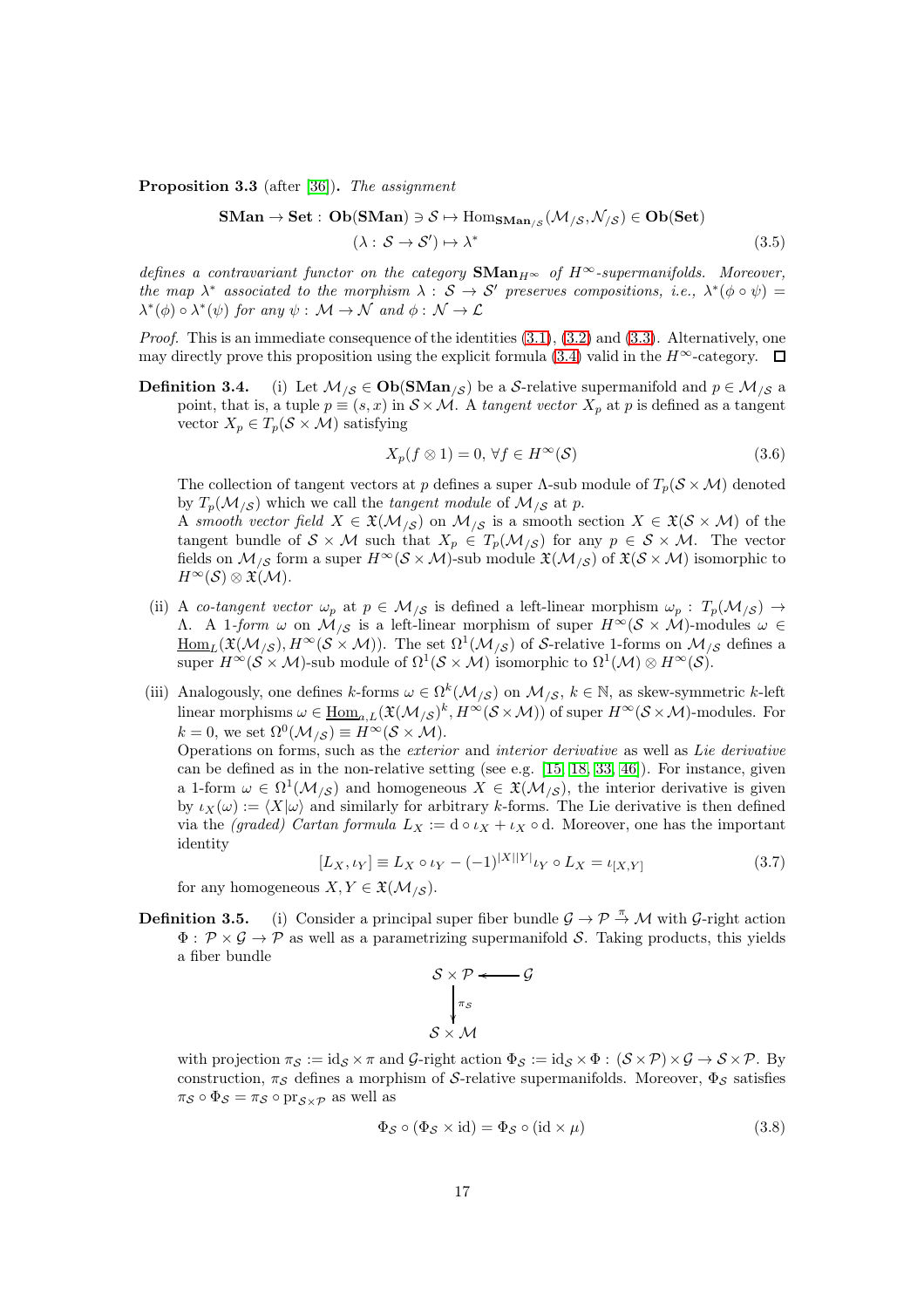We will call such a group action a  $\mathcal{G}\text{-right action}$  of  $\mathcal{S}\text{-relative supermanifolds.}$ 

Hence, this yields a fiber bundle  $\mathcal{G} \to \mathcal{P}_{\backslash S} \stackrel{\pi_S}{\to} \mathcal{M}_{\backslash S}$  in the category **SMan**<sub>/S</sub> of S-relative supermanifolds which will be called a  $S$ -relative principal super fiber bundle.

(ii) Let  $V \to \mathcal{E} \stackrel{\pi}{\to} \mathcal{M}$  be a super vector bundle. Similarly as above, taking products, this yields a fiber bundle  $V \to \mathcal{E}_{\beta S} \stackrel{\pi_S}{\to} \mathcal{M}_{\beta S}$  in the category  $\mathbf{SMan}_{\beta S}$  with typical fiber given by a super  $\Lambda$ -vector space  $\dot{V}$  which will be called a *S*-relative super vector bundle. A smooth section  $X \in \Gamma(\mathcal{E}_{\setminus \mathcal{S}})$  of the S-relative super vector bundle  $\mathcal{E}_{\setminus \mathcal{S}}$  is given by morphisms  $X: \mathcal{M}_{\mathcal{S}} \to \mathcal{E}_{\mathcal{S}}$  of S-relative supermanifolds satisfying  $\pi_{\mathcal{S}} \circ X = id$ .

<span id="page-17-0"></span>**Remark 3.6.** Let  $M_{\text{S}} \in \text{Ob}(\text{SMan}_{\text{S}})$  be a S-relative supermanifold. Choosing a local coordinate neighborhood of M, it is immediate to see that for any  $(s, p) \in \mathcal{M}_{\gamma, \mathcal{S}}$ , the tangent module  $T_{(s,p)}(\mathcal{M}_{\beta})$  is isomorphic to  $T_p\mathcal{M}$  via  $T_p\mathcal{M} \ni X_p \mapsto \mathbb{1} \otimes X_p \in T_{(s,p)}(\mathcal{M}_{\beta}).$ On  $S \times \mathcal{M}$  consider the assignment  $T(\mathcal{M}_{\setminus S})$ :  $S \times \mathcal{M} \ni (s,p) \mapsto T_{(s,p)}(\mathcal{M}_{\setminus S})$  which defines a subbundle of  $T(S \times M)$  and which we call the *tangent bundle* of  $\mathcal{M}_{\ell}$ . On the other hand, according to Definition 3.5 (ii), one can also consider the S-relative super vector bundle  $(TM)_{\ell, S}$ . Together with the previous observation, we obtain an isomorphism

$$
(T\mathcal{M})_{/\mathcal{S}} \stackrel{\sim}{\to} T(\mathcal{M}_{/\mathcal{S}}), (s, X_p) \mapsto (\mathbb{1} \otimes X)_{(s,p)} \in T_{(s,p)}(\mathcal{M}_{/\mathcal{S}})
$$
(3.9)

Moreover, via this identification, it follows that smooth vector fields on  $\mathcal{M}_{\beta S}$  can be identified with smooth sections  $X \in \Gamma((T\mathcal{M})_{\ell S})$  of the S-relative super vector bundle  $(T\mathcal{M})_{\ell S}$ .

In a similar way, it follows that S-relative 1-forms on  $\mathcal{M}_{\mathcal{S}}$  can be identified with smooth sections  $\omega \in \Gamma((^*TM)_{/\mathcal{S}})$  of the S-relative super vector bundle  $(^*TM)_{/\mathcal{S}}$ .

As in the ordinary theory of principal fiber bundles and gauge theory in physics, connections and connection 1-forms play a very central role. To implement these notions in the category of relative supermanifolds, we first have to introduce the notion of a geometric distribution.

**Definition 3.7.** A smooth geometric distribution  $\mathcal{E}$  of rank k|l on a S-relative supermanifold  $\mathcal{M}_{\mathcal{S}}$  is an assignment

$$
\mathcal{E}: \mathcal{M}_{/\mathcal{S}} \ni p \mapsto \mathcal{E}_p \subseteq T_p(\mathcal{M}_{/\mathcal{S}}) \tag{3.10}
$$

mapping each point  $p \in \mathcal{M}_{\gamma, S}$  to a super  $\Lambda$ -sub module  $\mathcal{E}_p$  of  $T_p(\mathcal{M}_{\gamma, S})$  of dimension  $k|l$  such that, for any  $p \in \mathcal{M}_{\gamma, \mathcal{S}}$ , there exists  $p \in U \subseteq \mathcal{S} \times \mathcal{M}$  open as well as a family  $(X_i)_{i=1,\dots,k+l}$  of smooth vector fields  $X \in \mathfrak{X}(U)$  on  $S \times \mathcal{M}$  such that  $X_i(q) \in T_q(\mathcal{M}_{\delta}) \ \forall q \in U$  and  $(X_i(q))_i$ defines a homogeneous basis of  $\mathcal{E}_q$ .

<span id="page-17-1"></span>**Lemma 3.8** (a reformulation of [\[33\]](#page-61-4)). Let  $\mathcal{M}_{\setminus S}$  be a S-relative supermanifold of dimension  $(m, n)$ and  $W \to \mathcal{F}_{\mathcal{S}} \to \mathcal{N}_{\mathcal{S}}$  be a S-relative super vector bundle of rank k|l. Let  $(\phi, g) : T\mathcal{M}_{\mathcal{S}} \to \mathcal{F}_{\mathcal{S}}$ a (right linear) morphism of S-relative super vector bundles such that  $\phi_p : T_p \mathcal{M}_{\gamma S} \to (\mathcal{F}_{\gamma S})_{g(p)}$ is surjective  $\forall p \in \mathcal{M}_{\beta}$ . Then

$$
\ker(\phi) := \coprod_{p \in \mathcal{M}_{/\mathcal{S}}} \ker(\phi_p : T_p \mathcal{M}_{/\mathcal{S}} \to (\mathcal{F}_{/\mathcal{S}})_{g(p)})
$$
(3.11)

defines a smooth geometric distribution of rank  $(m-k)|(n-l)$  on  $\mathcal{M}_{\ell, S}$ .

*Proof.* The following proof is a generalization of the proof in the ordinary  $H^{\infty}$ -category as given in [\[33\]](#page-61-4). For an arbitrary but fixed  $p_0 \in M_{\/S}$ , let  $(U_{\/S}, \psi_U)$  and  $(V_{\/S}, \psi'_V)$  be local trivializations of  $T\mathcal{M}_{\beta}$  and  $\mathcal{F}_{\beta}$ , respectively, such that  $p_0 \in U_{\beta}$  and  $\mathcal{S} \times U \subset g^{-1}(\mathcal{S} \times V)$ . Consider the map  $\phi_{VU} := \psi_V' \circ \phi \circ \psi_U^{-1} : U_{\mathcal{S}} \times \Lambda^{m|n} \to V_{\mathcal{S}} \times \mathcal{W}$ . Since  $\phi$  is a right linear super vector bundle morphism,  $pr_2 \circ \phi_{VU}(p, \cdot) : \Lambda^{m|n} \to W \in \text{End}_R(\Lambda^{m|n}, W)$  is a right linear map  $\forall p \in U_{\mathcal{S}}$ . Hence, there exists a (unique) smooth map  $\phi_{VU} : \mathcal{S} \times U \to \text{End}_{R}(\Lambda^{m|n}, W)$  such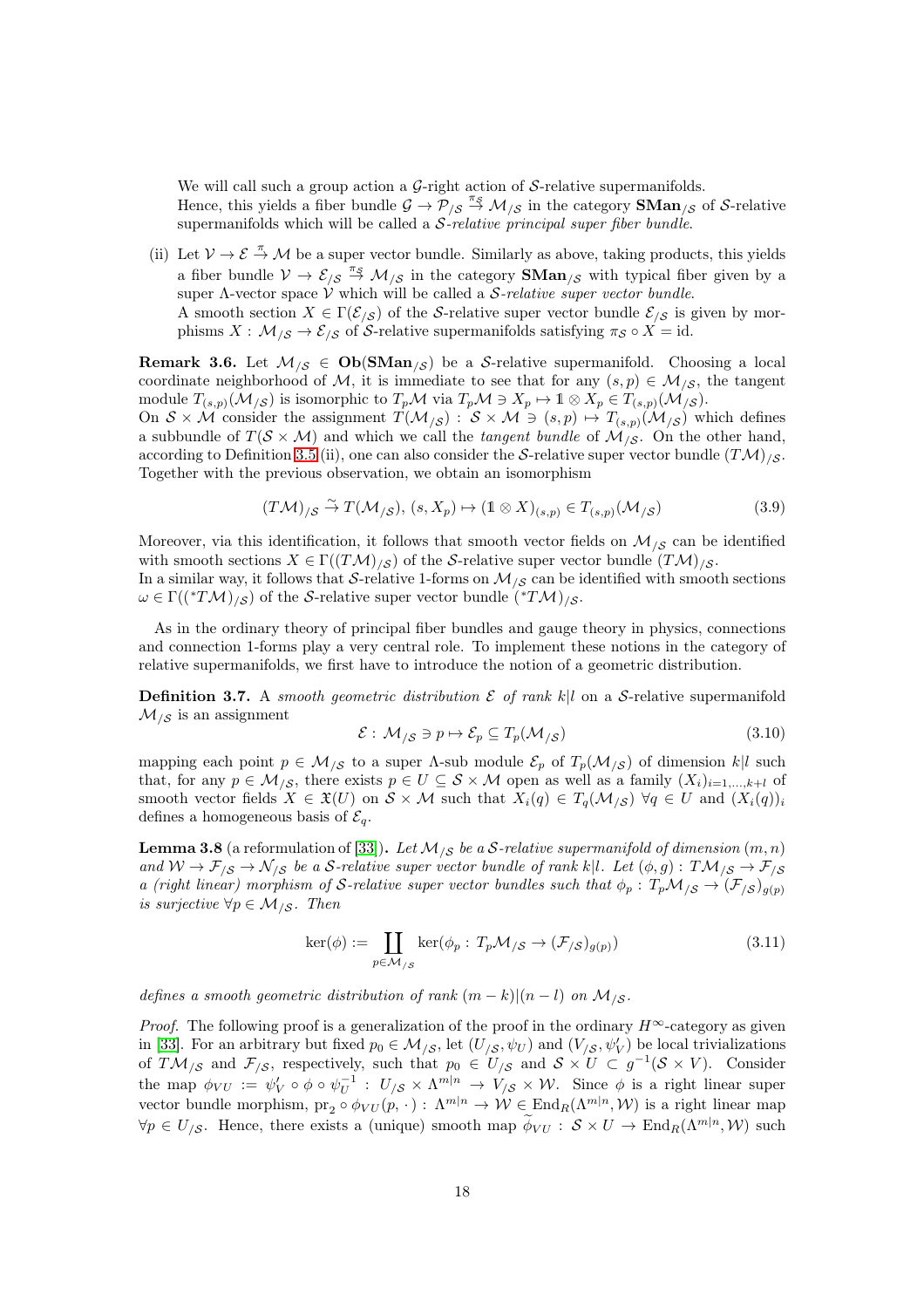that  $\phi_{VU}(p)v = \text{pr}_2 \circ \phi_{VU}(p, v) \ \forall (p, v) \in (\mathcal{S} \times U) \times \Lambda^{m|n}$ . Thus, w.r.t. a real homogeneous basis  $(e_i)_{i=1,\dots,m+n}$  and  $(f_j)_{j=1,\dots,k+l}$  of  $\Lambda^{m|n}$  and  $W$ , respectively, this yields

$$
\phi_{VU}(p,v) = (g(p), f_j \widetilde{\phi}_{VU}^j{}_i(p)v^i)
$$
\n(3.12)

Since  $\phi_p$ :  $T_p \mathcal{M}_{\beta} \to (\mathcal{F}_{\beta})_{g(p)}$  is surjective, the rank of the super matrix  $\widetilde{\phi}_{VU}^{\ j}(p)$  has to be  $k\vert l \rangle \forall p \in \mathcal{S} \times U$ . Hence, after reordering the real homogeneous basis  $(e_i)_i$ , we may assume that the sub super matrix  $(\phi_{VU}^r{}_i(p_0))_{i,r=1,\dots,k+l}$  is invertible. Hence, there exists  $U' \subset \mathcal{S} \times U$  open such that  $(\phi_{VU}^r(i))_{i,r=1,\dots,k+l}$  is invertible  $\forall p \in U'$ . As taking the inverse of super matrices is smooth, the inverse matrix  $(h_r^i(p))_{i,r=1,\dots,k+l}$  of  $(\phi_{VU}^r{}_i(p)) \forall p \in U'$  defines a smooth right-linear map from W to  $\Lambda^{m|n}$ .

For  $i' = k + l, \ldots, m + n$ , set

$$
s_{i'}(p) := \psi_U^{-1} \left( p, e_{i'} - e_i h^i_r(p) \widetilde{\phi}_{VU}^r{}_{i'}(p) \right)
$$
 (3.13)

 $\forall p \in U'.$  Then, since  $\phi$  is homogeneous, it follows that  $s_{i'} \in \mathfrak{X}(U), i' = k + l, \ldots, m + n$  define smooth vector fields on U' such that  $s_{i'}(p) \in T_p \mathcal{M}_{\beta}$   $\forall p \in U'$  and  $(s_{i'}(p))_{i'}$  is a homogeneous basis of ker( $\phi$ )<sub>p</sub>. Hence, this proves that ker( $\phi$ ) defines a smooth geometric distribution of rank  $(m-k)|(n-l)$  on  $\mathcal{M}_{\mathcal{S}}$ . П

Before we proceed with the definition of vertical and horizontal distributions as well as connection forms on principal super fiber bundles, let us first note a very important fact concerning partial evaluation of smooth maps defined on supermanifolds. More precisely, note that, in the  $H^{\infty}$ -category, the space of smooth functions defines a R-vector space. Thus, it follows that, given a smooth map  $\phi: \mathcal{M} \times \mathcal{N} \to \mathcal{L}$  between  $H^{\infty}$ -supermanifolds as well as a point  $q \in \mathcal{N}$ , the map

$$
\phi_q := \phi(\cdot, q) : \mathcal{M} \to \mathcal{L} \tag{3.14}
$$

in general, will not be of class  $H^{\infty}$ , unless  $g \in \mathbf{B}(\mathcal{N})$ . However, following [\[33\]](#page-61-4), one can still associate a tangent map to  $\phi_q$  even if q is not an element of the body. More precisely, one makes the following definition.

<span id="page-18-0"></span>**Definition 3.9.** Let  $\phi : \mathcal{M} \times \mathcal{N} \to \mathcal{L}$  be a smooth map between supermanifolds and  $q \in \mathcal{N}$  be an arbitrary but fixed point. Using the identification  $T(M \times N) \cong T(M) \times TN$ , the *generalized* tangent map  $\phi_{q*}: T_p \mathcal{M} \to T_{\phi(p,q)} \mathcal{L}$  of  $\phi_q \equiv \phi(\cdot, q)$  at  $p \in \mathcal{M}$  is defined as

$$
\phi_{q*}(X_p) \equiv D_p \phi_q(X_p) := D_{(p,q)} \phi(X_p, 0_q) \tag{3.15}
$$

for any  $X_p \in T_p\mathcal{M}$ . Similarly, one defines  $\phi_{p*}$  for  $p \in \mathcal{M}$ .

**Definition 3.10.** Let  $\psi$  :  $\mathcal{M} \times \mathcal{N} \to \mathcal{L}$  and  $\phi$  :  $\mathcal{K} \times \mathcal{L} \to \mathcal{P}$  be smooth maps between supermanifolds and  $p \in \mathcal{K}$  and  $q \in \mathcal{M}$  arbitrary fixed points. Then, the generalized tangent map  $(\phi_p \circ \psi_q)_*$  of the continuous map  $\phi_p \circ \psi_q = \phi(p, \psi(q, \cdot)) : \mathcal{N} \to \mathcal{P}$  is defined, according to [3.9,](#page-18-0) as the generalized tangent map  $(\phi \times (\text{id} \times \psi))_{(p,q)*}$  associated to  $(\phi \times (\text{id} \times \psi))_{(p,q)} : \mathcal{N} \to \mathcal{P}$ .

<span id="page-18-1"></span>**Proposition 3.11.** Let  $\psi$  :  $\mathcal{M} \times \mathcal{N} \rightarrow \mathcal{L}$  and  $\phi$  :  $\mathcal{K} \times \mathcal{L} \rightarrow \mathcal{P}$  be smooth maps between supermanifolds and  $p \in \mathcal{K}$  and  $q \in \mathcal{M}$  arbitrary fixed points. Then,

$$
(\phi_p \circ \psi_q)_* = \phi_{p*} \circ \psi_{q*} \tag{3.16}
$$

*Proof.* For  $X_q \in T_q \mathcal{N}, q \in \mathcal{N}$ , we compute

$$
(\phi_p \circ \psi_q)_*(X_g) := (\phi \times (\mathrm{id} \times \psi))_{(p,q)*}(X_g) = D(\phi \times (\mathrm{id} \times \psi))(0_{(p,q)}, X_g)
$$
  
\n
$$
= D\phi(D(\mathrm{id} \times \psi))(0_{(p,q)}, X_g))
$$
  
\n
$$
= D\phi(0_p, D\psi(0_q, X_g))
$$
  
\n
$$
= \phi_{p*} \circ \psi_{q*}(X_g)
$$
\n(3.17)

 $\Box$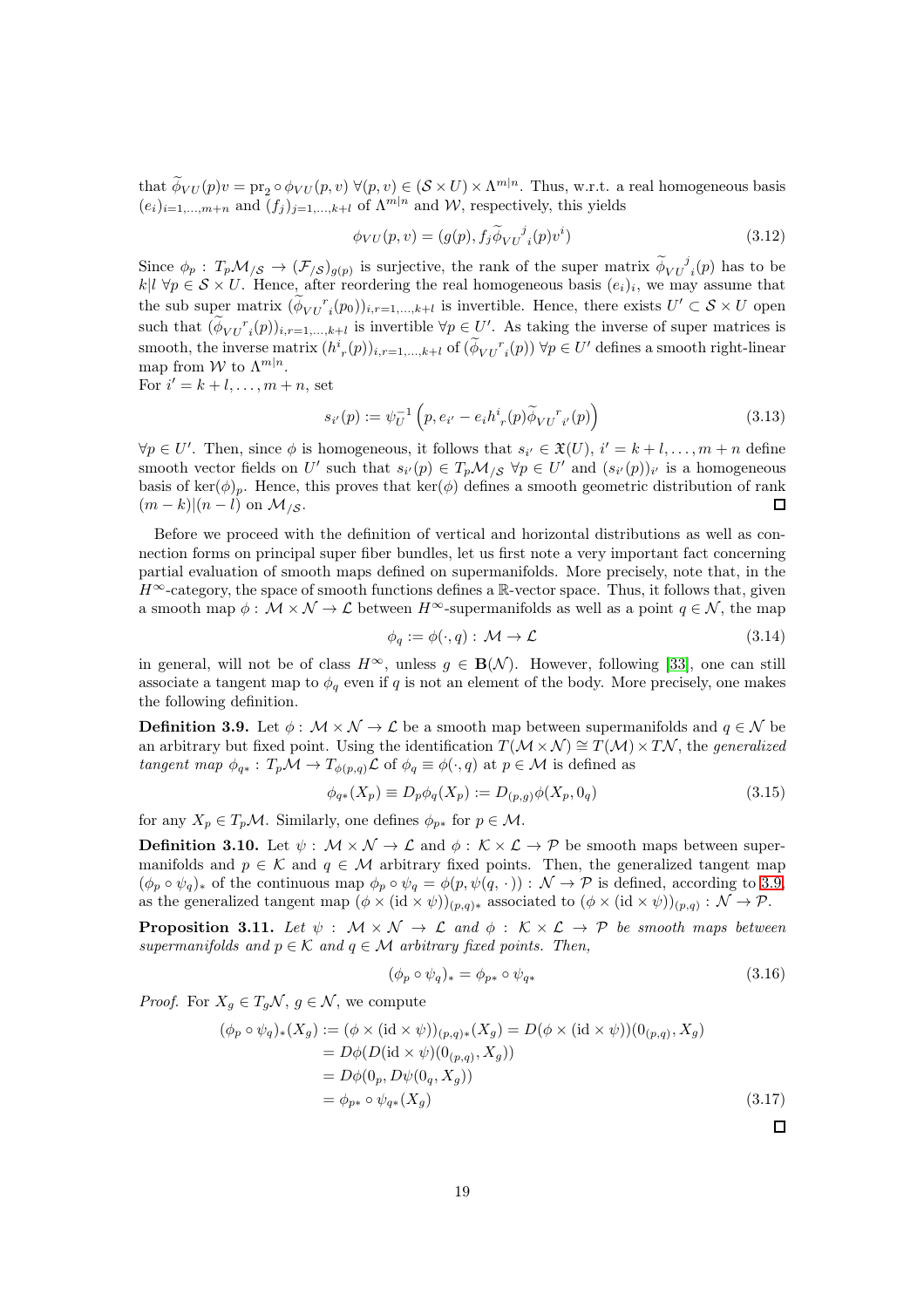**Definition 3.12.** Let  $\Phi_{\mathcal{S}}: \mathcal{M}_{\mathcal{S}} \times \mathcal{G} \to \mathcal{M}_{\mathcal{S}}$  be a smooth right action of a super Lie group  $\mathcal{G}$ on a S-relative supermanifold  $M_{\beta}$ . A fundamental tangent vector  $X_p \in T_p \mathcal{M}_{\beta}$  at  $p \in \mathcal{M}_{\beta}$ associated to  $X \in \text{Lie}(\mathcal{G}) = T_e \mathcal{G}$  is defined as

$$
\widetilde{X}_p := (\Phi_{\mathcal{S}})_{p*}(X) \in T_p \mathcal{M}_{/\mathcal{S}}
$$
\n(3.18)

where we made use of the generalized tangent map. In case  $X \in \mathfrak{g}$ , this yields a smooth vector field  $X \in \mathfrak{X}(\mathcal{M}_{\mathfrak{S}})$  which can equivalently be written as

$$
\widetilde{X} = (\mathbb{1} \otimes X_e) \circ \Phi_{\mathcal{S}}^* \tag{3.19}
$$

and which is called the fundamental vector field generated by X.

**Definition 3.13.** Let  $\mathcal{G} \to \mathcal{P}_{/\mathcal{S}} \stackrel{\pi_{\mathcal{S}}}{\to} \mathcal{M}_{/\mathcal{S}}$  be a S-relative principal super fiber bundle. The vertical tangent module  $\mathcal{V}_p$  of  $\mathcal{P}_{\mathcal{S}}$  at a point  $p \in \mathcal{P}_{\mathcal{S}}$  is a super A-sub module of the tangent module  $T_p \mathcal{P}_{\beta}$  defined as

$$
\mathscr{V}_p := \ker(D_p \pi_{\mathcal{S}}) \tag{3.20}
$$

<span id="page-19-1"></span>**Lemma 3.14.** Let  $\Phi_{\mathcal{S}}$ :  $\mathcal{M}_{\mathcal{S}} \times \mathcal{G} \rightarrow \mathcal{M}_{\mathcal{S}}$  be a smooth right action of a super Lie group  $\mathcal{G}$  on a S-relative supermanifold  $\mathcal{M}_{\mathcal{S}}$ . Then, for  $X \in \text{Lie}(\mathcal{G}) = T_e \mathcal{G}$ , one has

$$
(\Phi_{\mathcal{S}})_{g*}\widetilde{X}_p = \widetilde{\mathrm{Ad}_{g^{-1}}X_{p\cdot g}}, \quad \forall p \in \mathcal{P}_{/\mathcal{S}}, \, g \in \mathcal{G}
$$
\n
$$
(3.21)
$$

with  $\widetilde{\mathrm{Ad}_{g-1}X_{p\cdot g}}$  the fundamental tangent vector associated to  $\mathrm{Ad}_{g^{-1}}X \in \mathrm{Lie}(\mathcal{G})$  at  $p \cdot g \in \mathcal{M}_{/\mathcal{S}}$ . Proof. By Prop. [3.11,](#page-18-1) we find

$$
(\Phi_S)_{g*} X_p = (\Phi_S)_{g*} \circ (\Phi_S)_{p*} (X) = ((\Phi_S)_g \circ (\Phi_S)_p)_*(X)
$$
  
\n
$$
= (\Phi_S \circ (\Phi_S \times \text{id}))_{(p, \cdot, g)*} (X)
$$
  
\n
$$
= (\Phi_S \circ (\text{id} \times \mu))_{(p, \cdot, g)*} (X)
$$
  
\n
$$
= (\Phi_S)_{p*} \circ R_{g*} (X)
$$
\n(3.22)

Since  $R_{q*} = L_{q*} \circ L_{q^{-1}*} \circ R_{q*} = L_{q*} \circ \text{Ad}_{q^{-1}}$ , it thus follows

$$
(\Phi_{\mathcal{S}})_{g*}\widetilde{X}_p = (\Phi_{\mathcal{S}})_{p*} \circ L_{g*} \circ L_{g^{-1}*} \circ R_{g*}(X) = (\Phi_{\mathcal{S}})_{p\cdot g*} \circ \mathrm{Ad}_{g^{-1}}(X) = \widetilde{\mathrm{Ad}_{g^{-1}}}X_{p\cdot g}
$$
(3.23)

as claimed.

**Proposition 3.15.** Let  $\mathcal{G} \to \mathcal{P}_{\mathcal{S}} \to \mathcal{M}_{\mathcal{S}}$  be a S-relative principal super fiber bundle with right-action  $\Phi_{\mathcal{S}}: \mathcal{P}_{\mathcal{S}} \times \mathcal{G} \rightarrow \mathcal{P}_{\mathcal{S}}$ . For any  $p \in \mathcal{P}_{\mathcal{S}}$ , one has

<span id="page-19-0"></span>
$$
\mathscr{V}_p = \{ \widetilde{X}_p | X \in \text{Lie}(\mathcal{G}) \} \tag{3.24}
$$

 $\Box$ 

i.e., the vertical tangent module  $\mathcal{V}_p$  is generated by the fundamental tangent vectors at p. In particular, the assignment  $V: M_{\frac{1}{s}} \ni p \mapsto \mathscr{V}_p$  defines a smooth geometric distribution of rank dim g called the vertical tangent bundle which is right-invariant in the sense that  $(\Phi_{\mathcal{S}})_{g*}\mathcal{V}_p = \mathcal{V}_{p \cdot g}$  $\forall g \in \mathcal{G}$ .

*Proof.* For any  $p \in \mathcal{P}_{\mathcal{S}}$ , let  $s: U_{\mathcal{S}} \to \mathcal{P}_{\mathcal{S}}$  be a smooth local section of  $\mathcal{P}_{\mathcal{S}}$  with  $\pi_{\mathcal{S}}(p) \in \mathcal{S} \times U \subseteq$  $S \times M$  open. Then,  $\pi_S \circ s = \text{id}$  implies  $\pi_{S^*} \circ s_* = \text{id}$  and thus  $D_p \pi_S : T_p \mathcal{M}_{S} \to T_{\pi_S(p)} \mathcal{P}_{S}$  is surjective. Since,  $D_p \pi_{\mathcal{S}}$  is homogeneous, it follows that  $\mathcal{V}_p = \ker D_p \pi_{\mathcal{S}}$  is a super  $\Lambda$ -sub module of  $T_p(\mathcal{P}_{\mathcal{S}})$  of dimension dim  $\mathcal{V}_p = \dim T_p \mathcal{P}_{\mathcal{S}} - \dim T_{\pi_S(p)} \mathcal{M}_{\mathcal{S}} = \dim \mathfrak{g} \ \forall p \in \mathcal{P}_{\mathcal{S}}$ .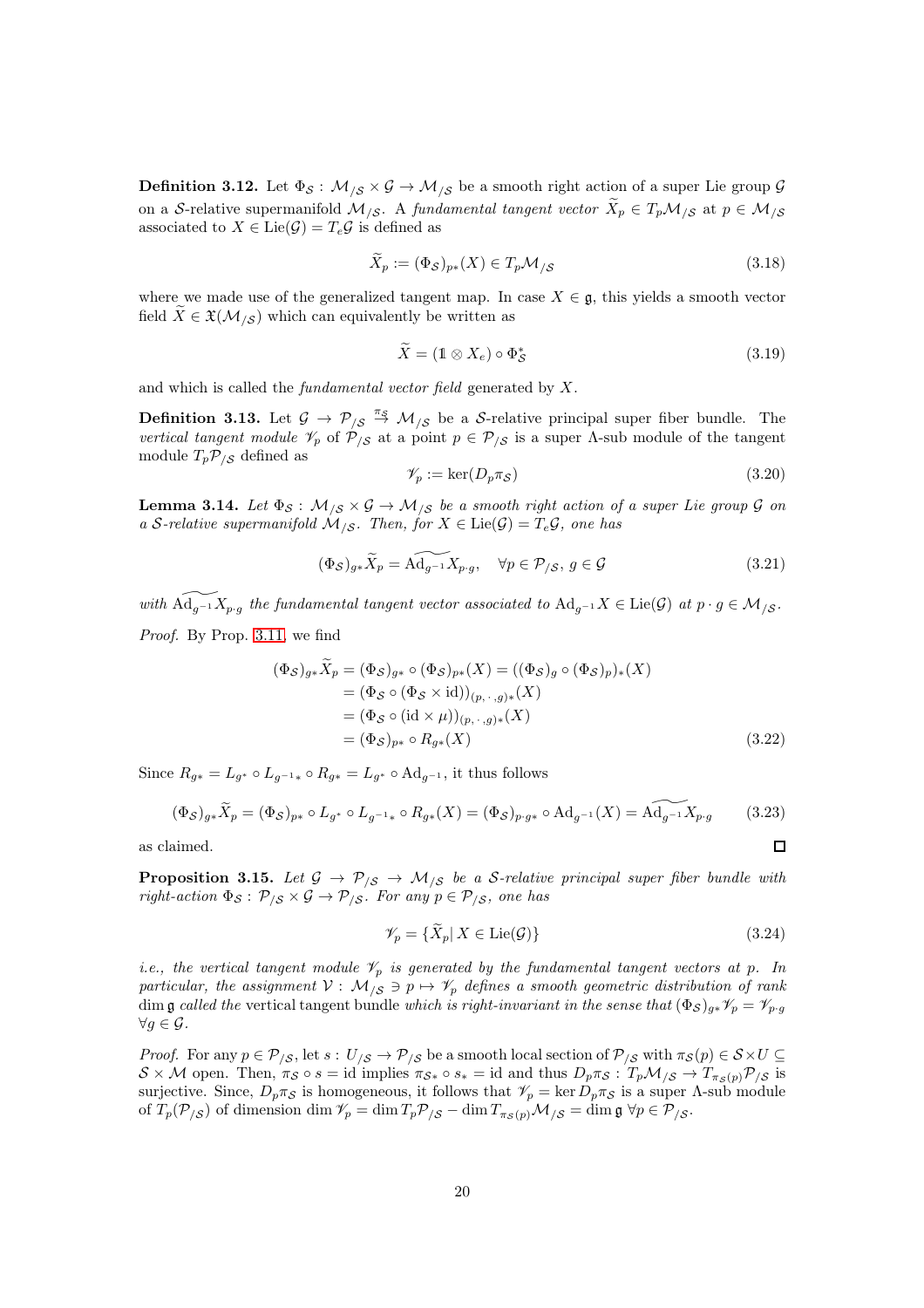For  $X \in T_e \mathcal{G} = \text{Lie}(\mathcal{G})$ , the associated fundamental tangent vector  $X_p$  at  $p \in \mathcal{P}_{/\mathcal{S}}$  is given by  $\widetilde{X}_p = (\Phi_{\mathcal{S}})_{p*}X$ . By definition of the generalized tangent map, this yields

$$
D_p \pi_S(X_p) = D_p \pi_S \circ D_{(p,e)} \Phi_S(0_p, X)
$$
  
= 
$$
D_{(p,e)} (\pi_S \circ \Phi_S)(0_p, X)
$$
  
= 
$$
D_{(p,e)} (\pi_S \circ pr_1)(0_p, X) = 0
$$
 (3.25)

i.e.,  $\widetilde{X}_p \in \mathscr{V}_p$ . As  $\Phi_{p*}: T_e \mathcal{G} \mapsto T_p \mathcal{P}_{/\mathcal{S}}$  is an even and injective map of super Λ-modules, it follows from the observation above that it is an isomorphism onto  $\mathcal{V}_p$  proving [\(3.24\)](#page-19-0).

To prove the last assertion, let  $(X_i)_i$  be a real homogeneous basis of  $T_e\mathcal{G}$  and  $\widetilde{X} = \mathbb{1} \otimes X \circ \Phi_{\mathcal{S}}^*$ the associated smooth fundamental vector fields on  $\mathcal{P}_{\mathcal{S}}$ . Then,  $(X_i(p))_i$  is a homogeneous basis of  $\mathscr{V}_p \ \forall p \in \mathcal{P}_{\mathscr{S}}$  and thus  $\mathscr{V} : \mathcal{M}_{\mathscr{S}} \ni p \mapsto \mathscr{V}_p$  defines a smooth geometric distribution of rank dim g. It remains to show that  $\mathscr V$  is indeed right-invariant, that is,  $(\Phi_{\mathcal S})_{g*}\mathscr V_p=\mathscr V_{p\cdot g}\ \forall g\in\mathcal G$ . Therefore, if  $\widetilde{X}_p \in \mathscr{V}_p$  with  $X \in \text{Lie}(\mathcal{G})$ , it follows from Lemma [3.14](#page-19-1)

$$
(\Phi_{\mathcal{S}})_{g*}\widetilde{X}_p = \widetilde{\mathrm{Ad}_{g^{-1}}}X_{p\cdot g} \in \mathscr{V}_{p\cdot g}.\tag{3.26}
$$

Since  $(\Phi_{\mathcal{S}})_{a*} \circ (\Phi_{\mathcal{S}})_{a^{-1}*} = id$ , the claim follows.

**Definition 3.16.** Let  $\mathcal{G} \to \mathcal{P}_{\mathcal{S}} \stackrel{\pi}{\to} \mathcal{M}_{\mathcal{S}}$  be a S-relative principal super fiber bundle with rightaction  $\Phi_{\mathcal{S}}: \mathcal{P}_{/\mathcal{S}} \times \mathcal{G} \to \mathcal{P}_{/\mathcal{S}}$ . A principal connection (à la Ehresmann) H on  $\mathcal{P}_{/\mathcal{S}}$  is a smooth geometric distribution  $\mathscr{H}: \mathcal{P}_{\mathscr{S}} \ni p \mapsto \mathscr{H}_p \subset T_p(\mathcal{P}_{\mathscr{S}})$  of horizontal tangent modules on  $\mathcal{P}_{\mathscr{S}}$  of rank dim M such that  $\mathscr{H}_p \oplus \mathscr{V}_p = T_p(\mathcal{P}_{\setminus \mathcal{S}})$  and  $\mathscr{H}$  is right-invariant in the sense that

$$
(\Phi_{\mathcal{S}})_{g*}\mathcal{H}_p = \mathcal{H}_{p \cdot g} \tag{3.27}
$$

 $\Box$ 

 $\forall p \in \mathcal{P}_{\langle \mathcal{S}, q \rangle} \in \mathcal{G}.$ 

**Definition 3.17.** Let  $\mathcal{G} \to \mathcal{P}_{\mathcal{S}} \to \mathcal{M}_{\mathcal{S}}$  be a S-relative principal super fiber bundle and  $\mathcal{H}$ :  $P_{\beta} \rightarrow T(\mathcal{P}_{\beta})$  a principal connection on  $\mathcal{P}_{\beta}$ . A tangent vector  $X_p \in T_p(\mathcal{P}_{\beta})$  at  $p \in \mathcal{P}_{\beta}$ is called *horizontal* or *vertical* if  $X_p \in \mathscr{H}_p$  or  $X_p \in \mathscr{V}_p$ , respectively. Analogously, one defines horizontal and vertical vector fields.

<span id="page-20-1"></span>**Remark 3.18.** Since,  $\mathcal{H}_p \oplus \mathcal{V}_p = T_p(\mathcal{P}_{/\mathcal{S}}) \ \forall p \in \mathcal{P}_{/\mathcal{S}}$ , this induces projections  $pr_h$  and  $pr_v$  on  $T(\mathcal{P}_{\setminus S})$  onto the horizontal and vertical tangent modules. As  $\mathscr H$  and  $\mathscr V$  define smooth horizontal distributions, it clear that, for any smooth vector field  $X \in \Gamma(T\mathcal{P}_{\langle S})$ , the projections  $pr_h \circ X$ and  $\text{pr}_v \circ X$  define smooth horizontal and vertical vector fields, respectively.

We finally come to an equivalent characterization of principal connections in terms of kernels of particular 1-forms defined on (relative) principal super fiber bundles. These so-called super connection 1-forms yield a generalization of the well-known gauge fields playing a prominent role in ordinary gauge theory in physics.

<span id="page-20-0"></span>**Definition 3.19.** A super connection 1-form  $A$  on the S-relative principal super fiber bundle  $\mathcal{G} \to \mathcal{P}_{/\mathcal{S}} \stackrel{\pi_{\mathcal{S}}}{\to} \mathcal{M}_{/\mathcal{S}}$  is an even Lie( $\mathcal{G}$ )-valued 1-form  $\mathcal{A} \in \Omega^1(\mathcal{P}_{/\mathcal{S}}, \mathfrak{g}) := \Omega^1(\mathcal{P}_{/\mathcal{S}}) \otimes \mathfrak{g}$  such that

- (i)  $\langle \widetilde{X} | A \rangle = X \ \forall X \in \mathfrak{g}$
- (ii)  $(\Phi_{\mathcal{S}})_g^* A = \mathrm{Ad}_{g^{-1}} \circ A \; \forall g \in \mathcal{G}.$

where, in condition (ii), the generalized tangent map was used (see Def. [3.9\)](#page-18-0).

**Theorem 3.20.** For a S-relative principal super fiber bundle  $G \rightarrow \mathcal{P}_{/S} \rightarrow \mathcal{M}_{/S}$ , there is a one-to-one correspondence between principal connections and connection 1-forms on  $P_{\beta}$ . More precisely,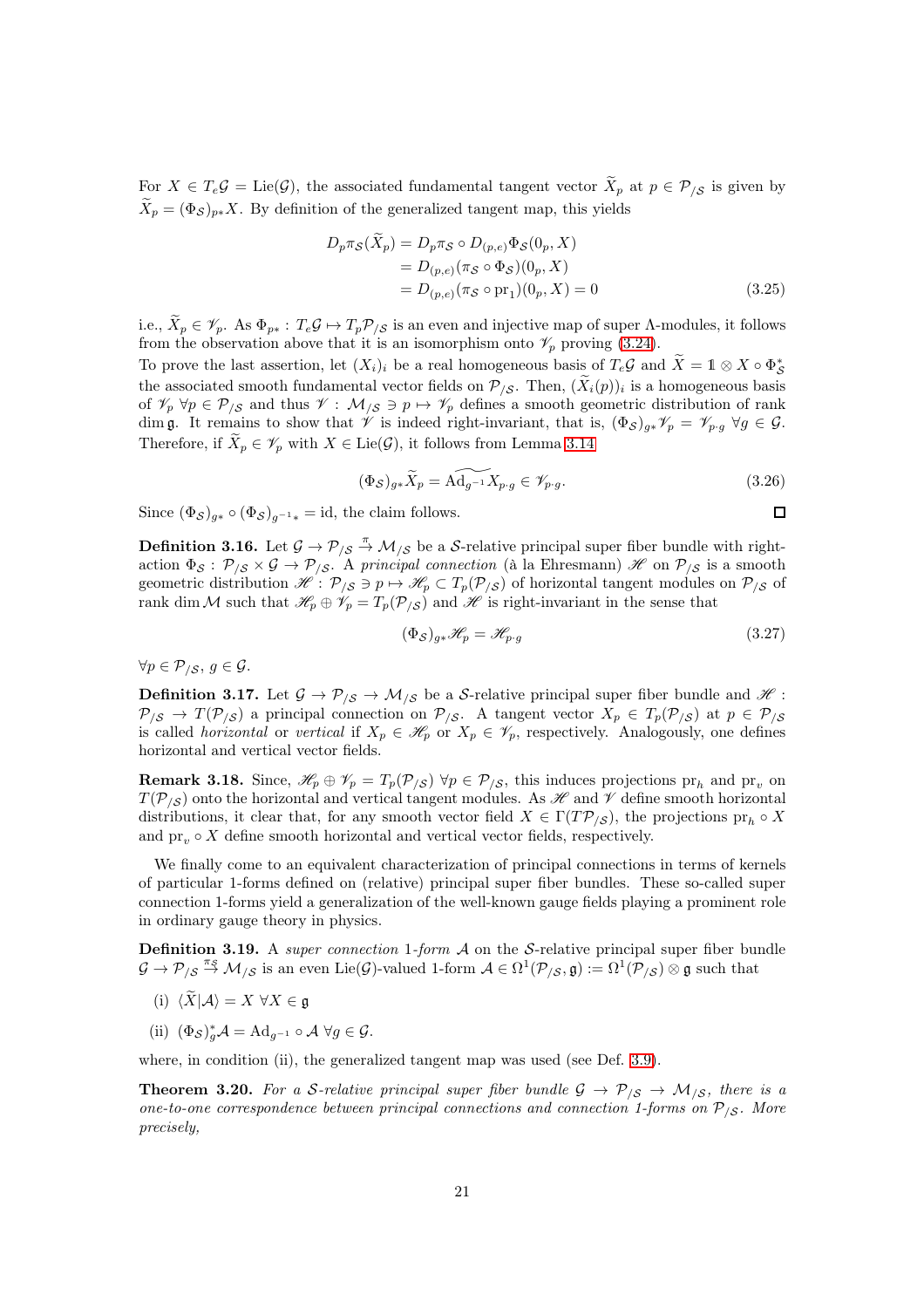(i) if  $\mathcal{H}: \mathcal{P}_{/\mathcal{S}} \ni p \mapsto \mathcal{H}_p$  is a principal connection on  $\mathcal{P}_{/\mathcal{S}}$ , then  $\mathcal{A} \in \Omega^1(\mathcal{P}_{/\mathcal{S}}, \mathfrak{g})_0$  defined via

<span id="page-21-0"></span>
$$
\langle (\widetilde{X}_p, Y_p) | \mathcal{A}_p \rangle := X \tag{3.28}
$$

 $\forall (\widetilde{X}_p, Y_p) \in \mathscr{H}_p \oplus \mathscr{V}_p = T_p \mathcal{P}, \ p \in \mathcal{P}_{/\mathcal{S}} \ \text{and} \ X \in \mathrm{Lie}(\mathcal{G}), \ \text{defines a connection 1-form on}$  $\mathcal{P}_{/\mathcal{S}}$  .

(ii) if  $A \in \Omega^1(\mathcal{P}_{\setminus \mathcal{S}}, \mathfrak{g})_0$  is a connection 1-form on  $\mathcal{P}_{\setminus \mathcal{S}}$ , then the assignment

$$
\mathcal{H}: \mathcal{P}_{/\mathcal{S}} \ni p \mapsto \ker(\mathcal{A}_p) \subset T_p(\mathcal{P}_{/\mathcal{S}}) \tag{3.29}
$$

defines a principal connection on  $P_{\text{S}}$ 

*Proof.* (i) We have to show that A as defined via  $(3.29)$  satisfies the conditions (i) and (ii) in [3.19](#page-20-0) of a connection 1-form on  $\mathcal{P}_{\mathcal{S}}$ . First, to see that A indeed defines a smooth even Lie(G)-valued 1-form on  $\mathcal{P}_{\langle S}$ , i.e.,  $\mathcal{A} \in \Omega^1(\mathcal{P}_{\langle S}, \mathfrak{g})_0$ , let  $(X_i)_i$  be a homogeneous basis of  $\mathfrak{g} \subset \mathrm{Lie}(\mathcal{G}) = T_e \mathcal{G}$ . Consider the components  ${}^i \mathcal{A} := \mathcal{A} \diamond {}^i X \; \forall i$  with  $({}^i X)_i$  the corresponding left-dual basis of \*Lie( $\mathcal{G}$ ). According to Remark [3.18,](#page-20-1) if  $X \in \mathfrak{X}(\mathcal{P}_{/\mathcal{S}})$  is a smooth vector field, we can decompose X into vertical and horizontal parts via  $X = \text{pr}_v \circ X + \text{pr}_h \circ X =$ :  $X_v+X_h$ . Since  $X_v$  and  $X_h$  are smooth, it follows that 'A is smooth iff  $\langle X_v|^i A \rangle$  and  $\langle X_h|^i A \rangle$ are smooth for any X and thus iff  $^i\mathcal{A}$  is smooth when restricted to smooth vertical and horizontal vector fields. The fundamental vector fields  $\tilde{X}_i$  generated by  $X_i$  define global smooth vertical vector fields such that  $(\widetilde{X}_i(p))_i$  is a homogeneous basis of  $\mathscr{V}_p \,\forall p \in \mathcal{P}_{/\mathcal{S}}$ . By definition of  $A$ , we have

$$
\langle \widetilde{X}_i | ^j \mathcal{A} \rangle = \delta_i^j \quad \forall i, j \tag{3.30}
$$

which is smooth and thus A is smooth on vertical vector fields. Finally, since  $\mathcal H$  is a smooth geometric distribution, for any  $p \in \mathcal{P}_{\mathcal{S}}$ , there exists a  $p \in U_p \subseteq \mathcal{S} \times \mathcal{P}$  open as well as a family  $(Y_i)_i$  of smooth horizontal vector fields on  $U_p$  such that  $(Y_i(q))_i$  is a homogeneous basis of  $\mathcal{H}_q \ \forall q \in U_p$ . Since  $\langle Y_i | \mathcal{A} \rangle = 0$  and thus is smooth, it follows that A is also smooth on horizontal vector fields. Hence, indeed  $A \in \Omega^1(\mathcal{P}_{/\mathcal{S}}, \mathfrak{g})$ . That A has to be even is immediate.

It remains to show that  $A$  in fact satisfies the conditions (i) and (ii). By definition, (i) is immediate. Moreover, by right-invariance of  $\mathscr{H}$ , it suffices to show (ii) for vertical tangent vectors. Hence, let  $\tilde{X}_p \in \mathscr{V}_p \subset T_p(\mathcal{P}_\mathcal{S})$  with  $X \in \text{Lie}(\mathcal{G})$ . Using Lemma [3.14,](#page-19-1) we compute

$$
\langle (\Phi_{\mathcal{S}})_{g*} \widetilde{X}_p | \mathcal{A}_{pg} \rangle = \langle \widetilde{\mathrm{Ad}_{g^{-1}} X}_{p \cdot g} | \mathcal{A}_{pg} \rangle = \mathrm{Ad}_{g^{-1}} X = \mathrm{Ad}_{g^{-1}} \langle \widetilde{X}_p | \mathcal{A}_p \rangle \tag{3.31}
$$

This shows that A defines a principal connection 1-form on  $\mathcal{P}_{\mathcal{S}}$ .

(ii) Conversely, for  $A \in \Omega^1(\mathcal{P}_{\langle \mathcal{S}}, \mathfrak{g})_0$  a principal connection 1-form on  $\mathcal{P}_{\langle \mathcal{S}, \mathfrak{g} \rangle}$  we have to show that  $\mathscr{H} : \mathcal{P}_{\langle \mathcal{S} \rangle} \ni p \mapsto \ker(\mathcal{A}_p) \subset T_p(\mathcal{P}_{\langle \mathcal{S} \rangle})$  defines a principal connection on  $\mathcal{P}_{\langle \mathcal{S} \rangle}$ . Therefore, similar as in [\[33\]](#page-61-4), consider the map

<span id="page-21-1"></span>
$$
T(\mathcal{P}_{/\mathcal{S}}) \to (\mathcal{P} \times \text{Lie}(\mathcal{G}))_{/\mathcal{S}}, T_p \mathcal{P} \ni X_p \mapsto (p, \langle X_p | \mathcal{A}_p \rangle) \tag{3.32}
$$

from  $T(\mathcal{P}_{\mathcal{S}})$  to the trivial S-relative super vector bundle Lie(G)  $\rightarrow$   $(\mathcal{P} \times \text{Lie}(G))_{\mathcal{S}}$   $\rightarrow$  $P_{\beta}$ . By Remark [3.6,](#page-17-0) we can identify  $T(P_{\beta})$  with the S-relative super vector bundle  $(TP)_{\ell, S}$ . Hence, it follows that [\(3.32\)](#page-21-1) defines a smooth even and surjective, as A is even and surjective, morphism of S-relative super vector bundles. Hence, by Lemma [3.8,](#page-17-1) the kernel of [\(3.32\)](#page-21-1), which coincides with  $\mathcal{H}$ , defines a smooth geometric distribution. To see that it is right-invariant, note that, by condition (ii), for  $p \in \mathcal{P}_{\ell S}$  and  $X_p \in \mathcal{H}_p = \text{ker}(\mathcal{A}_p)$ , we have

$$
\langle (\Phi_{\mathcal{S}})_{g*} X_p | \mathcal{A}_{p \cdot g} \rangle = \mathrm{Ad}_{g^{-1}} \langle X_p | \mathcal{A}_p \rangle = 0 \tag{3.33}
$$

and thus  $(\Phi_{\mathcal{S}})_{g*}X_p \in \mathscr{H}_{p \cdot g}$ .

 $\Box$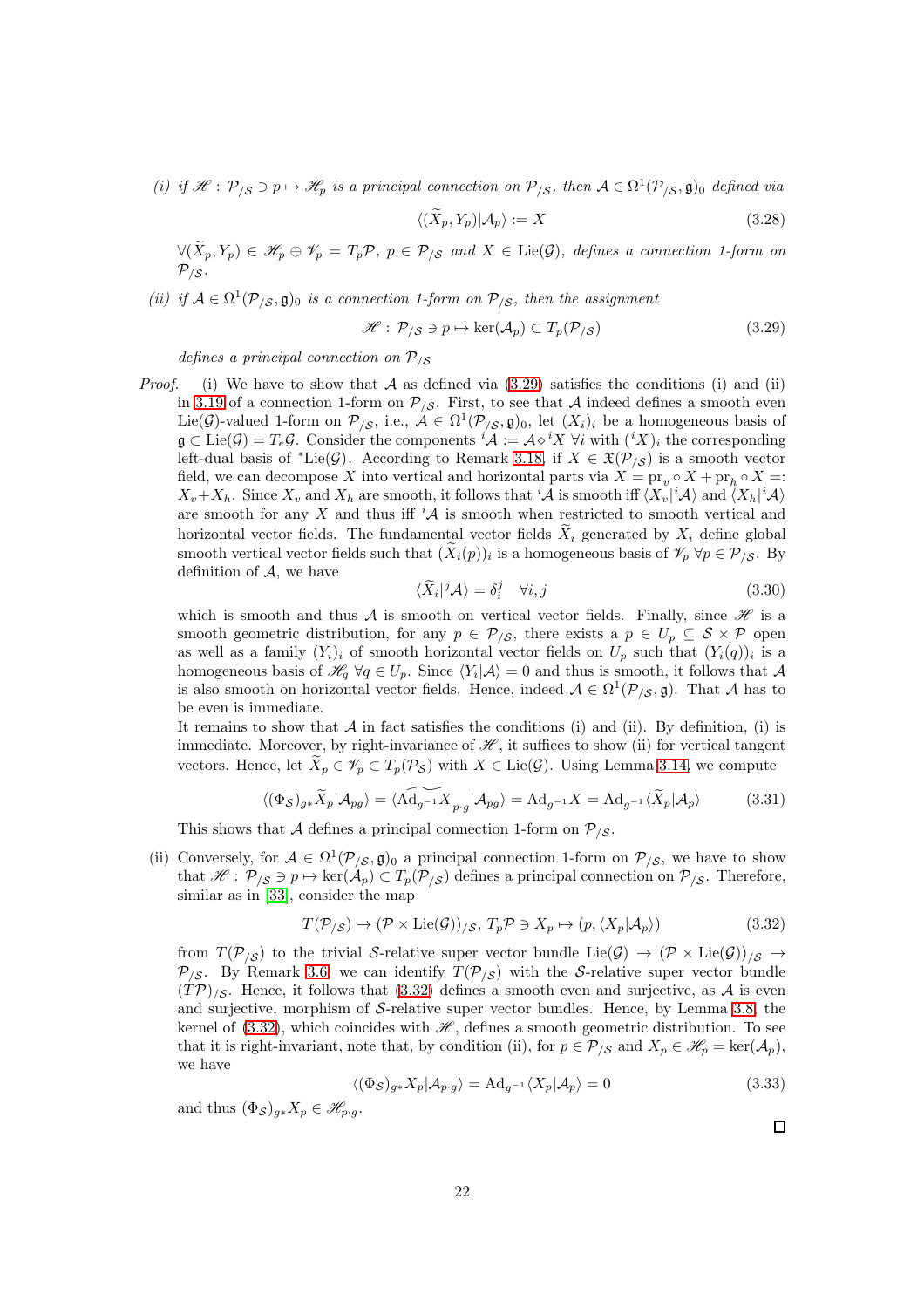We finally want to define the notion of a covariant derivative and curvature 2-forms corresponding to super connection forms defined on relative principal super fiber bundles.

**Definition 3.21.** Let  $\mathcal{G} \to \mathcal{P}_{\mathcal{S}} \to \mathcal{M}_{\mathcal{S}}$  be a S-relative principal super fiber bundle and  $\mathcal{A} \in \Omega^1(\mathcal{P}_{/\mathcal{S}}, \mathfrak{g})_0$  a super connection 1-form on  $\mathcal{P}_{/\mathcal{S}}$ . The linear map  $D^{(\mathcal{A})}: \Omega^k(\mathcal{P}_{/\mathcal{S}}, \mathcal{V}) \to$  $\Omega^{k+1}(\mathcal{P}_{/\mathcal{S}}, \mathcal{V})$  defined as

$$
\langle X_0, \dots, X_k | D^{(A)} \omega \rangle := \langle \text{pr}_h \circ X_0, \dots, \text{pr}_h \circ X_k | d\omega \rangle \tag{3.34}
$$

for smooth vector fields  $X_i \in \mathfrak{X}(\mathcal{P}_{\mathcal{S}}), i = 0, \ldots, k$ , is called the *covariant derivative induced by* A where  $pr_h: T\mathcal{P}_{/\mathcal{S}} \to \mathcal{H} := \ker \mathcal{A}$  denotes the projection onto the horizontal tangent modules induced by A.

An important subclass of vector-valued forms on (relative) principal super fiber bundles is provided by forms that transform covariantly in a specific sense under gauge transformaions. This is the content of the following definition. One then asks the question, whether one can define a derivative on such forms so that the transformation property is preserved. As we will see, it follows that the covariant derivative induced by super connections forms indeed has the right properties.

**Definition 3.22.** Let  $\mathcal{G} \to \mathcal{P}_{\mathcal{S}} \to \mathcal{M}_{\mathcal{S}}$  be a S-relative principal super fiber bundle with  $\mathcal{G}$ -right action  $\Phi: \mathcal{P}_{/\mathcal{S}} \times \mathcal{G} \to \mathcal{P}_{/\mathcal{S}}$  and  $\rho: \mathcal{G} \to GL(V)$  be a representation of  $\mathcal{G}$  on a super Λ-vector space V. A k-form  $\omega$  on  $\mathcal{P}_{\mathcal{S}}$  with values in V is called *horizontal of type*  $(\mathcal{G}, \rho)$ , symbolically,  $\omega \in \Omega^k(\mathcal{P}_{/\mathcal{S}}, \mathcal{V})^{(\mathcal{G}, \rho)}$  if  $\omega$  vanishes on vertical tangent vectors and

$$
\Phi_g^* \omega = \rho(g)^{-1} \circ \omega, \,\forall g \in \mathcal{G} \tag{3.35}
$$

<span id="page-22-2"></span>**Proposition 3.23.** Let  $\mathcal{G} \to \mathcal{P}_{/\mathcal{S}} \to \mathcal{M}_{/\mathcal{S}}$  be a S-relative principal super fiber bundle and  $\mathcal{A} \in \Omega^1(\mathcal{P}_{/\mathcal{S}}, \mathfrak{g})_0$  a super connection 1-form on  $\mathcal{P}_{/\mathcal{S}}$ . Let  $\omega \in \Omega^k_{hor}(\mathcal{P}_{/\mathcal{S}}, \mathcal{V})^{(\mathcal{G}, \rho)}$  be a horizontal k-form on  $\mathcal{P}_{/\mathcal{S}}$  of type  $(\mathcal{G}, \rho)$ . Then, the induced covariant derivative  $D^{(\mathcal{A})}$  takes the form

<span id="page-22-1"></span><span id="page-22-0"></span>
$$
D^{(\mathcal{A})}\omega = d\omega + \rho_*(\mathcal{A}) \wedge \omega \tag{3.36}
$$

where the  $(k + 1)$ -form  $\rho_*(A) \wedge \omega$  on  $P_{\beta}$  is defined as

$$
\langle X_0, \ldots, X_k | \rho_*(\mathcal{A}) \wedge \omega \rangle := \sum_{i=0}^k (-1)^{k-i+\sum_{l=0}^{i-1} |X_l|} \rho_*(\iota_{X_i}\mathcal{A}) (\langle X_0, \ldots, \widehat{X}_i, \ldots, X_k | \omega \rangle) \tag{3.37}
$$

In particular,  $D^{(\mathcal{A})} \omega \in \Omega^{k+1}_{hor}(\mathcal{P}_{/\mathcal{S}}, \mathcal{V})^{(\mathcal{G}, \rho)}$ , i.e.,  $D^{(\mathcal{A})}$  induces a covariant derivative on the subspace of horizontal forms of type  $(\mathcal{G}, \rho)$ .

*Proof.* That  $D^{(\mathcal{A})}\omega$  defines a horizontal form of type  $(\mathcal{G}, \rho)$  if  $\omega$  does, follows immediately from the right-invariance of the horizontal distribution which implies  $pr_h \circ (\Phi_{\mathcal{S}})_g = (\Phi_{\mathcal{S}})_g \circ pr_h \ \forall g \in \mathcal{G}$ where  $\Phi_{\mathcal{S}}: \mathcal{P}_{/\mathcal{S}} \times \mathcal{G} \rightarrow \mathcal{P}_{/\mathcal{S}}$  denotes the  $\mathcal{G}\text{-right action on } \mathcal{P}_{/\mathcal{S}}$ .

To prove [\(3.36\)](#page-22-0), it is sufficient to show equality when evaluating [\(3.36\)](#page-22-0) on smooth horizontal and vertical vector fields  $X_i$ ,  $i = 0, \ldots, k$ . Moreover, if X is vertical, it suffices to assume that is a fundamental vector field  $X = Y$  generated by some  $Y \in \mathfrak{g}$ . In case all  $X_i$  are vertical, then it is clear that both sides in  $(3.36)$  trivially vanish by horizontality. If all  $X_i$  are horizontal, then [\(3.37\)](#page-22-1) simply vanishes as A vanishes on horizontal vector fields proving equality also in this case. Next, assume that at least two vector fields are vertical. Therefore, note that if  $\widetilde{X}$  for some  $X \in \mathfrak{g}$  is a fundamental vector field and  $Y^*$  is horizontal then  $[\tilde{X}, Y^*]$  is also horizontal. In fact, according to Prop. [5.11,](#page-31-1) we have  $L_{\tilde{X}}A = -\text{ad}_X \circ A$  such that, following [\[33\]](#page-61-4), this yields

$$
\langle [X, Y^*] | \mathcal{A} \rangle = \tilde{X} \langle Y^* | \mathcal{A} \rangle - (-1)^{|X||Y|} \langle Y^* | L_{\tilde{X}} \mathcal{A} \rangle
$$
  
= ad<sub>X</sub> o  $\langle Y^* | \mathcal{A} \rangle = 0$  (3.38)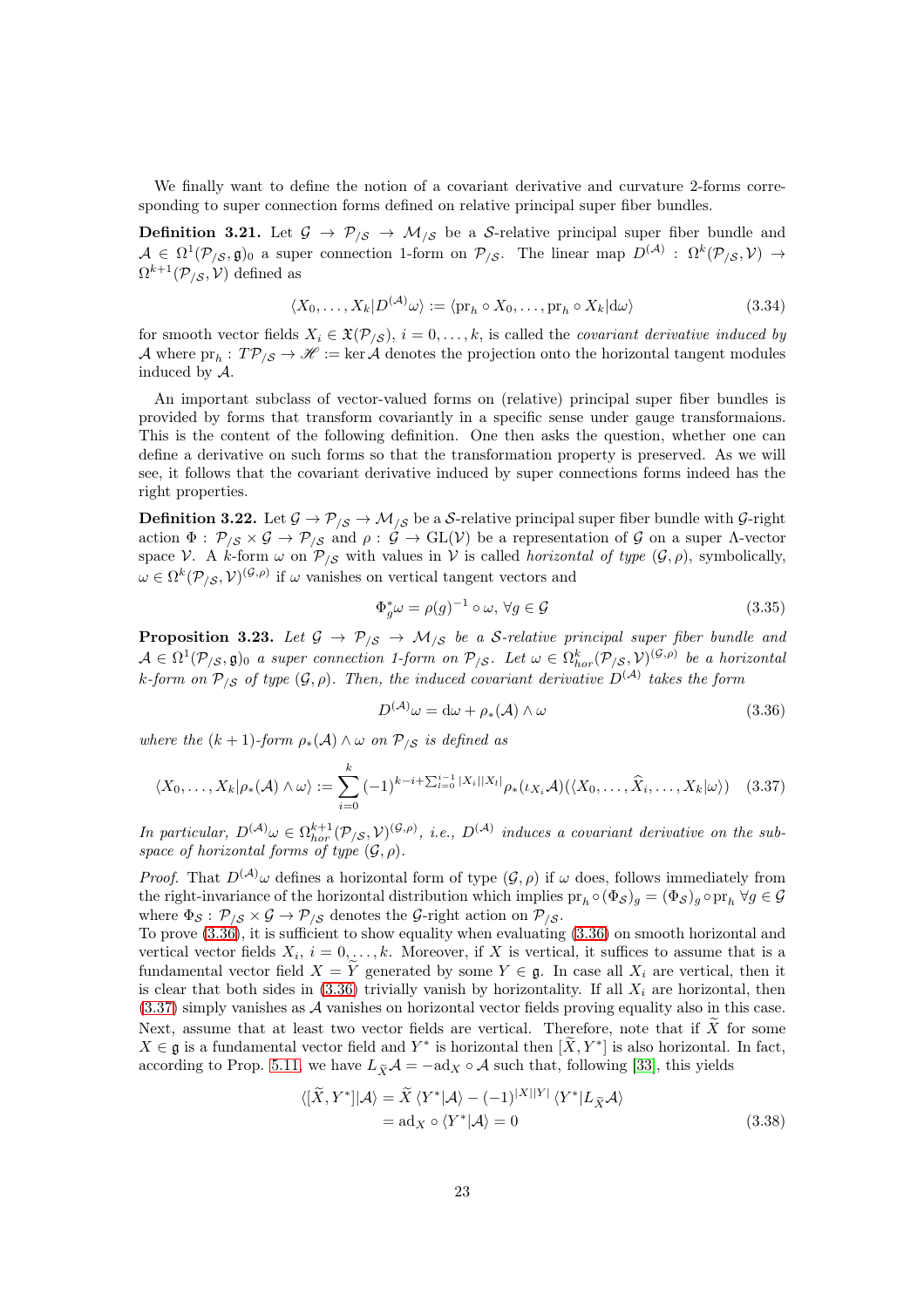Hence, again, both sides in [\(3.36\)](#page-22-0) vanish as  $\omega$  is horizontal and A vanishes on horizontal vector fields. It thus remains to consider the case where at least one vector field is vertical. Thus, suppose X is a fundamental vector field generated by  $X \in \mathfrak{g}$  and  $Y_i$  are horizontal  $\forall i = 1, \ldots, k$ . By definition, the left hand side of [\(3.36\)](#page-22-0) simply vanishes. On the other hand, following precisely the same steps as in the proof of Prop. [5.11,](#page-31-1) it follows that  $L_{\widetilde{X}} \omega = -\rho_*(X) \circ \omega$ . This yields

$$
(-1)^{k} \langle \widetilde{X}, Y_{1} \dots, Y_{k} | d\omega \rangle = (-1)^{\sum_{i=1}^{k} |X| |Y_{i}|} \langle Y_{1}, \dots, Y_{k} | L_{\widetilde{X}} \omega \rangle
$$
  
=  $-\rho_{*}(X) (\langle Y_{1}, \dots, Y_{k} | \omega \rangle)$  (3.39)

where identity  $(3.7)$  was used. Moreover, using Definition  $(3.37)$ , we get

$$
\langle \widetilde{X}, Y_1 \dots, Y_k | \rho_*(A) \wedge \omega \rangle = (-1)^k \rho_*(\iota_{\widetilde{X}} A)(\langle Y_1, \dots, Y_k | \omega \rangle) = \rho_*(X)(\langle Y_1, \dots, Y_k | \omega \rangle) \tag{3.40}
$$

proving that the right hand side of [\(3.36\)](#page-22-0) vanishes as well.

**Definition 3.24.** Let  $\alpha \in \Omega^k(\mathcal{M}_{\setminus \mathcal{S}}, \mathfrak{g})$  and  $\beta \in \Omega^l(\mathcal{M}_{\setminus \mathcal{S}}, \mathfrak{g})$  be a k- resp. *l*-form on a S-relative supermanifold  $\mathcal{M}_{/\mathcal{S}}$  with values in a super Lie module Lie( $\mathcal{G})$  corresponding to a super Lie group G. The  $k+l$ -form  $[\alpha \wedge \beta] \in \Omega^{k+l}(\mathcal{M}_{/\mathcal{S}}, \mathfrak{g})$  is then defined via

$$
[\alpha \wedge \beta] := \alpha^i \wedge \mathfrak{C}^{|e_i|}(\beta^j) \otimes [e_i, e_j]
$$
\n(3.41)

 $\Box$ 

where we have expanded  $\alpha = \alpha^i \otimes e_i$  and  $\beta = \beta^i \otimes e_i$  w.r.t. a homogeneous basis  $(e_i)_i$  of  $\mathfrak{g}$ . Here, the involution  $\mathfrak{C}: \mathcal{V} \to \mathcal{V}$  is defined as  $\mathfrak{C}(v) = (-1)^{|v|}v$  for any homogeneous  $v \in \mathcal{V}$ .

<span id="page-23-0"></span>**Remark 3.25.** For  $\omega \in \Omega_{hor}^k(\mathcal{P}_{/\mathcal{S}}, \mathfrak{g})^{(\mathcal{G}, \text{Ad})}$ , it follows that

$$
D^{(\mathcal{A})}\omega = d\omega + [\mathcal{A} \wedge \omega] \tag{3.42}
$$

To see this, let us consider the case  $k = 1$ . By direct computation, it then follows

$$
\langle X, Y | [\mathcal{A} \wedge \omega] \rangle = \iota_X \circ \iota_Y \left( \mathcal{A}^i \wedge \mathfrak{C}^{|e_i|}(\omega^j) \right) \otimes [e_i, e_j]
$$
  
= 
$$
\left( (-1)^{(|e_i| + |Y|)|X|} \langle Y | \mathcal{A}^i \rangle \langle X | \mathfrak{C}^{|e_i|}(\omega^j) \rangle - (-1)^{|e_i| |Y|} \langle X | \mathcal{A}^i \rangle \langle Y | \mathfrak{C}^{|e_i|}(\omega^j) \rangle \right) \otimes [e_i, e_j]
$$
  
= 
$$
- [\langle X | \mathcal{A} \rangle, \langle Y | \omega \rangle] + (-1)^{|X| |Y|} [\langle Y | \mathcal{A} \rangle, \langle X | \omega \rangle] = \langle X, Y | ad(\mathcal{A}) \wedge \omega \rangle
$$
(3.43)

Hence, indeed,  $[\mathcal{A} \wedge \omega] = \text{ad}(\mathcal{A}) \wedge \omega$ .

**Definition 3.26.** Let  $A \in \Omega^1(\mathcal{P}_{\setminus \mathcal{S}}, \mathfrak{g})_0$  be a super connection 1-form on a S-relative principal super fiber bundle  $\mathcal{G} \to \mathcal{P}_{\mathcal{S}} \to \mathcal{M}_{\mathcal{S}}$ . The horizontal 2-form

$$
F(\mathcal{A}) := D^{(\mathcal{A})} \mathcal{A} \in \Omega_{hor}^2(\mathcal{P}_{/\mathcal{S}}, \mathfrak{g})^{(\mathcal{G}, \text{Ad})}
$$
(3.44)

is called the curvature of A.

**Proposition 3.27.** Let  $A \in \Omega^1(\mathcal{P}_{\setminus \mathcal{S}}, \mathfrak{g})_0$  be a super connection 1-form on a S-relative principal super fiber bundle  $\mathcal{G} \to \mathcal{P}_{\mathcal{S}} \to \mathcal{M}_{\mathcal{S}}$ . Then,

- (i)  $F(\mathcal{A}) = d\mathcal{A} + [\mathcal{A} \wedge \mathcal{A}]$
- (ii)  $D^{(\mathcal{A})}F(\mathcal{A})=0$  (Bianchi identity)

Proof. The first identity can be shown similarly as in the proof of Prop. [3.23](#page-22-2) by applying both sides separately on horizontal and vertical vector fields.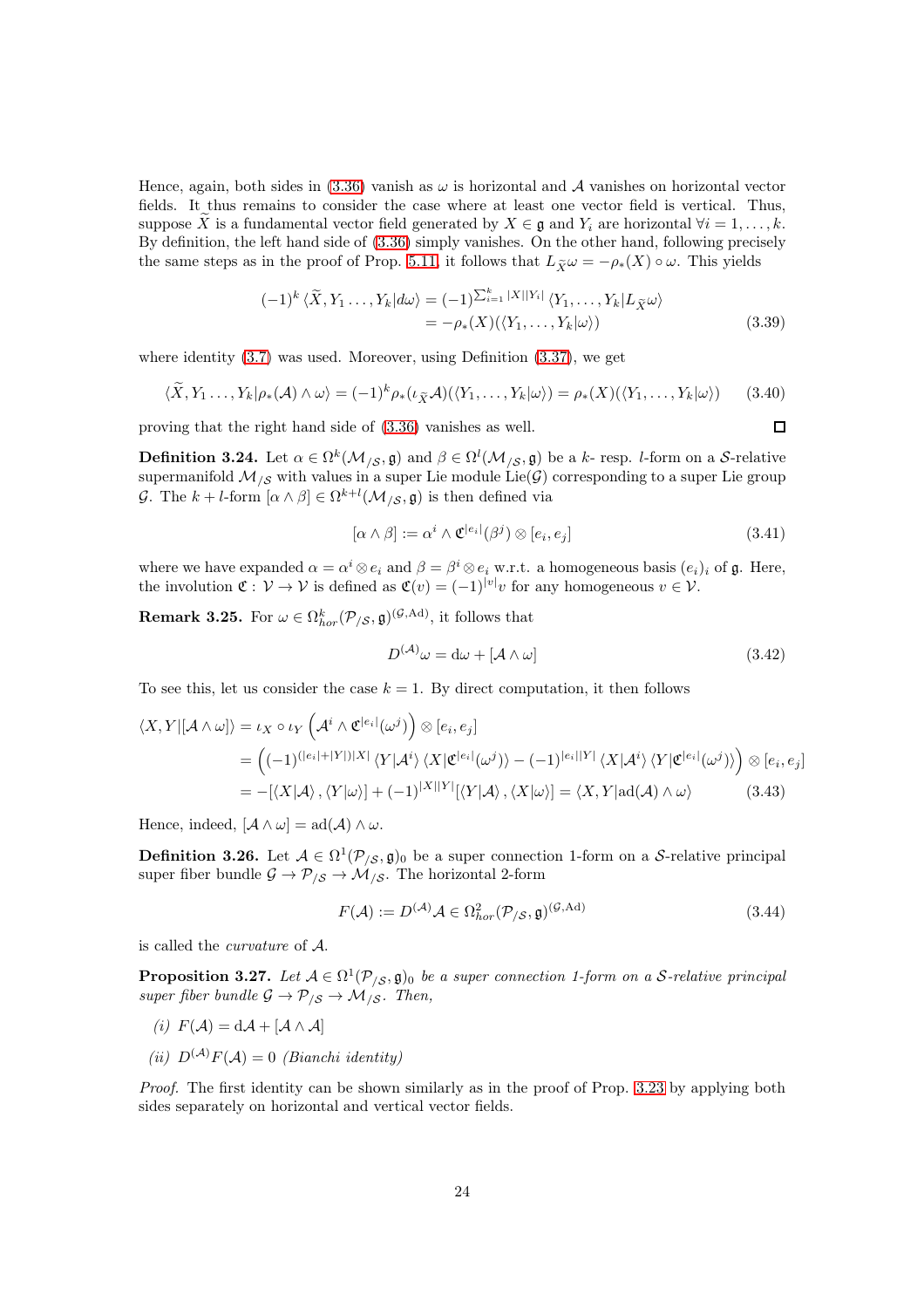To show the Bianchi identity, let us decompose  $\mathcal{A} = \mathcal{A}^i \otimes e_i$  with  $(e_i)_i$  a real homogeneous basis of g. Then,

$$
dF(\mathcal{A}) = \frac{1}{2} d[\mathcal{A} \wedge \mathcal{A}] = (-1)^{|e_i||e_j|} \frac{1}{2} (d\mathcal{A}^i \wedge \mathcal{A}^j - \mathcal{A}^i \wedge d\mathcal{A}^j) \otimes [e_i, e_j]
$$
  
= 
$$
\frac{1}{2} (\mathcal{A}^j \wedge d\mathcal{A}^i - (-1)^{|e_i||e_j|} \mathcal{A}^i \wedge d\mathcal{A}^j) \otimes [e_i, e_j] = -[\mathcal{A} \wedge d\mathcal{A}]
$$
(3.45)

Thus, it follows that  $dF(\mathcal{A})$  vanishes when evaluating it on horizontal vector fields. But, since  $D^{(\mathcal{A})}F(\mathcal{A}) = \text{pr}_h \diamond dF(\mathcal{A})$  (cf. Definition [2.11\)](#page-6-1), the claim follows.  $\Box$ 

## <span id="page-24-0"></span>4. Super Cartan geometry

Super Cartan geometries play a very important role in the geometric approach to supergravity. It is based on the observation that gravity has the equivalent description in terms of ordinary Cartan geometry. In [\[25\]](#page-61-6), we have given a definition of super Cartan geometries in the context of enriched categories. In this section, we extend the definition to metric reductive super Cartan geometries and also give a detailed proof for its relation to Ehresmann connections (for its application to supergravity see [\[25\]](#page-61-6) or section [7](#page-41-0) below). Before we state the main definition, we first need to recall the notion of a super Klein geometry.

**Definition 4.1.** A super Klein geometry is a pair  $(G, \mathcal{H})$  consisting of a super Lie Group G and an embedded super Lie subgroup  $\mathcal{H} \hookrightarrow \mathcal{G}$ .

Super Cartan geometries can be regarded as deformed Klein geometries. The following definition provides a generalization of Cartan geometries to the super category (for a physical account on ordinary Cartan geometries with application to gravity see e.g. [\[4\]](#page-60-3)). A first approach in this direction in context of relative categories has been studied in [\[36\]](#page-61-5) introducing the notion of Cartan structures. A generalization to super Cartan geometries which are defined on arbitrary (not necessarily trivial) relative principal super fiber bundles and which also encode non-trivial fermionic degrees of freedom on the body of a supermanifold has been given in [\[25\]](#page-61-6).

<span id="page-24-2"></span>**Definition 4.2** ([\[25\]](#page-61-6)). A super Cartan geometry  $(\pi_{\mathcal{S}} : \mathcal{P}_{\mathcal{S}} \to \mathcal{M}_{\mathcal{S}}, \mathcal{A})$  modeled on a super Klein geometry  $(G, H)$  is a S-relative principal super fiber bundle  $H \to P_{\beta} \to M_{\beta}$  with structure group H together with a smooth even Lie(G)-valued 1-form  $\mathcal{A} \in \Omega^1(\mathcal{P}_{/\mathcal{S}}, \mathfrak{g})_0$  on  $\mathcal{P}_{/\mathcal{S}}$  called super Cartan connection such that

- (i)  $\langle \widetilde{X} | A \rangle = X$ ,  $\forall X \in \mathfrak{h}$
- (ii)  $(\Phi_{\mathcal{S}})^*_{h} \mathcal{A} = \mathrm{Ad}_{h^{-1}} \circ \mathcal{A}, \quad \forall h \in \mathcal{H}$
- (iii) for any  $s \in \mathbf{B}(\mathcal{S})$ , the pullback of A w.r.t. the induced embedding  $\iota_{\mathcal{P}} : \mathcal{P} \hookrightarrow \mathcal{S} \times \mathcal{P}$ ,  $p \mapsto$  $(s, p)$  yields an isomorphism  $\iota^*_{\mathcal{P}}\mathcal{A}_p: T_p\mathcal{P} \to \mathrm{Lie}(\mathcal{G})$  of free super  $\Lambda$ -modules for any  $p \in \mathcal{P}$

where the last condition will be called the *super Cartan condition*. If (iii) is not satisfied,  $A$  will be called a generalized super Cartan connection.

Remark 4.3. Note that, by definition, it follows that condition (iii) for a super Cartan connection A is preserved under change of parametrization. In fact, let  $\lambda: S' \to S$  be a smooth map. Then, since  $\lambda|_{\mathbf{B}(\mathcal{S}')} \subseteq \mathbf{B}(\mathcal{S})$ , it follows that the pullback  $\lambda^* \mathcal{A}$  also satisfies (iii).

<span id="page-24-1"></span>**Definition 4.4** (after [\[33,](#page-61-4) [34\]](#page-61-10)). A (homogeneous) super bilinear form  $\mathscr S$  of parity  $|\mathscr S| \in \mathbb{Z}_2$  on a free super  $\Lambda$ -module  $\mathcal V$  is a right bilinear map  $\mathscr S : \mathcal V \times \mathcal V \to \Lambda^{\mathbb C}$ ,  $\Lambda^{\mathbb C} := \Lambda \otimes \mathbb C$ , which satisfies  $\mathscr{S}(\mathcal{V}_i, \mathcal{V}_j) \subseteq (\Lambda^{\mathbb{C}})_{|\mathscr{S}|+i+j}$  and is graded symmetric, i.e.,

$$
\mathcal{S}(v, w) = (-1)^{|v||w|} \mathcal{S}(w, v), \quad \forall \text{ homogeneous } v, w \in \mathcal{V}
$$
\n(4.1)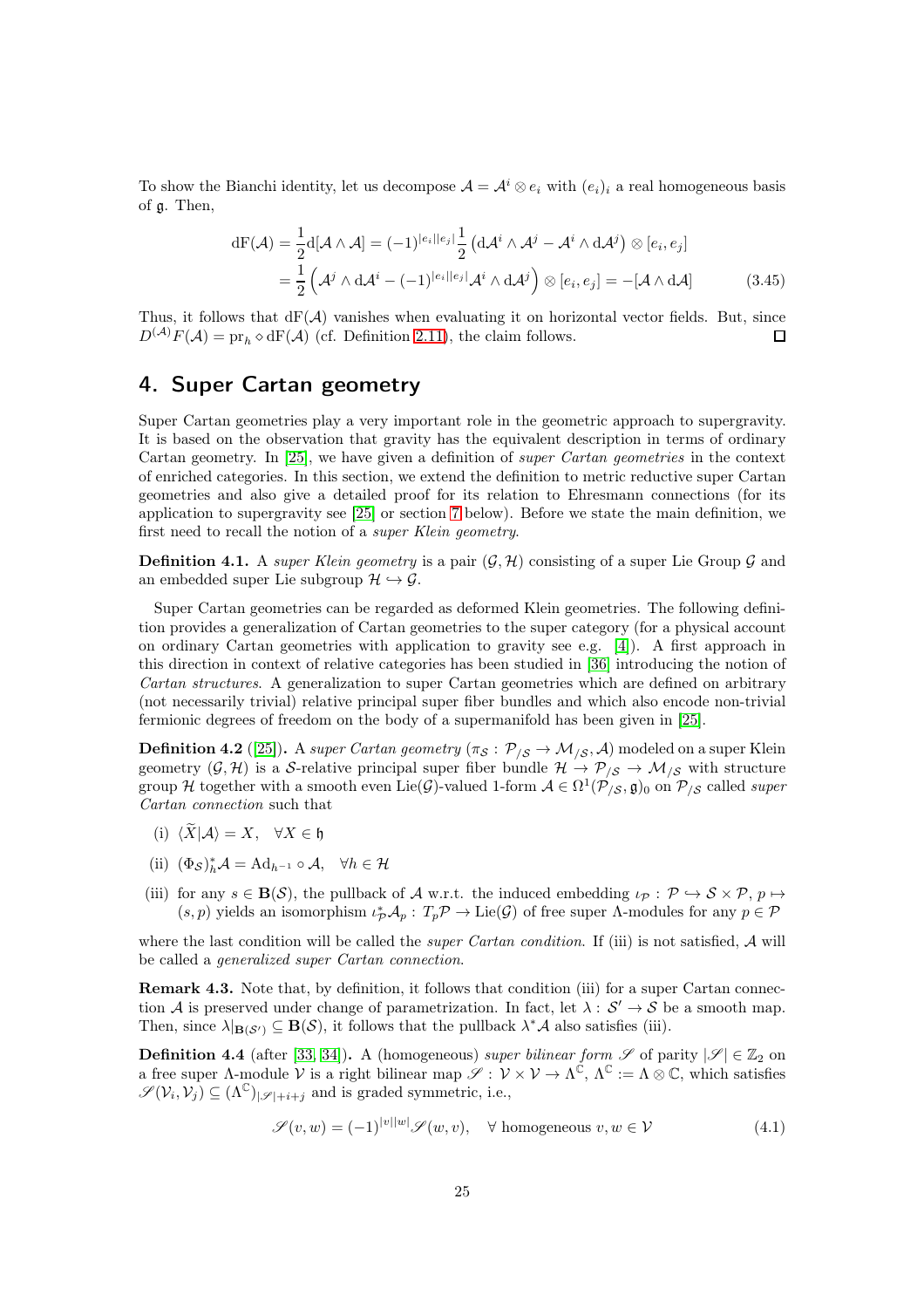Let  $V := \mathcal{V}/\mathcal{N}$  with  $\mathcal{N} := \{v \in \mathcal{V} \mid \exists a \in \Lambda : a \neq 0 \text{ and } ax = 0\}$  the subset of nilpotent vectors. A super bilinear form  $\mathscr S$  is called *smooth*, if  $\mathscr S(V, V) \subseteq \mathbb C$ . An even super bilinear form  $\mathscr{S}: \mathcal{V} \times \mathcal{V} \to \Lambda^{\mathbb{C}}$  is called a *super metric* if it is non-degenerate, that is, for any  $v \in V$  with  $v \neq 0$ , there exists  $w \in V$  such that  $\epsilon(\mathscr{S}(v, w)) \neq 0$  where  $\epsilon : \Lambda^{\mathbb{C}} \to \mathbb{C}$  is the body map.

**Remark 4.5.** If a super bilinear form  $\mathscr S$  is smooth, it follows immediately that  $\mathscr S|_{V\times V}$  defines a graded symmetric bilinear form on the super vector space  $V := \mathcal{V}/\mathcal{N}$  in the sense of [\[35\]](#page-61-11), i.e.,  $\mathscr{S}(V_i, V_j) = 0$  unless  $i + j = |\mathscr{S}|$ . Moreover,  $\mathscr{S}|_{V_0 \times V_0}$  is symmetric and  $\mathscr{S}|_{V_1 \times V_1}$  is antisymmetric. If  $\mathscr S$  is furthermore even and non-degenerate then so is  $\mathscr S|_{V\times V}$  which implies that  $V_1$  is necessarily even dimensional.

**Definition 4.6.** A super Cartan geometry  $(\pi_{\mathcal{S}} : \mathcal{P}_{/\mathcal{S}} \to \mathcal{M}_{/\mathcal{S}}, \mathcal{A})$  modeled on a super Klein geometry  $(\mathcal{G}, \mathcal{H})$  is called

- (i) reductive if the super Lie algebra g of G admits a decomposition of the form  $\mathfrak{g} = \mathfrak{g}/\mathfrak{h} \oplus \mathfrak{h}$ with h the super Lie algebra of H and  $\alpha$ /h a super vector space such that the corresponding super Λ-vector space  $\Lambda \otimes \mathfrak{g}/\mathfrak{h}$  is invariant w.r.t. the Adjoint action of H on Lie( $\mathcal{G}$ ).
- (ii) metric if it is reductive and if the super  $\Lambda$ -vector space  $\Lambda \otimes \mathfrak{g}/\mathfrak{h}$  admits a smooth super metric that is invariant w.r.t. the Adjoint action of  $H$ .

Definition 4.7. For M a supermanifold, consider the right-dual tensor product super vector bundle  $(T\mathcal{M}\otimes T\mathcal{M})^*$ . A smooth section  $g\in \Gamma^\mathbb{C}((T\mathcal{M}\otimes T\mathcal{M})^*)\cong \text{Hom}_R(\Gamma(T\mathcal{M})^2,H^\infty(\mathcal{M})\otimes \mathbb{C})$ is called a *super metric* on M, if  $g_x$  for any  $x \in M$  defines a super metric on the tangent module  $T_x\mathcal{M}$ . Thus, for any homogeneous smooth vector fields  $X, Y \in \Gamma(T\mathcal{M})$ ,  $g(X, Y) =$  $(-1)^{|X||Y|}g(Y,X)$  and the map  $\Gamma(TM) \ni X \mapsto g(X,\cdot) \in \Gamma(TM^*)$  is an isomorphism. Thus, g defines a super metric in the sense of [\[17\]](#page-60-4).

**Remark 4.8.** Let g be a super metric on a supermanifold  $M$ . Similar as in the proof of Prop. [A.14,](#page-56-1) it follows that, if  $p \in \mathbf{B}(\mathcal{M})$  is a body point, the tangent module  $\mathcal{V}_p := T_p \mathcal{M}$  has the structure of a super  $\Lambda$ -vector space  $V_p = \Lambda \otimes V_p$  with the super vector space  $V_p$  consisting of derivations  $X_p \in T_p \mathcal{M}$  satisfying

$$
X_p(f) \in \mathbb{R}, \,\forall f \in H^\infty(\mathcal{M})\tag{4.2}
$$

Hence, it follows that  $V_p$  can be identified with the tangent space  $T_p\mathbf{A}(\mathcal{M})$  of the corresponding algebro-geometric supermanifold  $\mathbf{A}(\mathcal{M})$  (see section [5\)](#page-28-0). By definition, any  $X_p \in V_p$  arises from the restriction of a local smooth vector field on  $\mathcal M$  to p. Consequently, as g is smooth and p is a body point, it follows that  $g_p(V_p, V_p) \subseteq \mathbb{C}$ , that is,  $g_p$  is smooth according to Definition [4.4.](#page-24-1)

<span id="page-25-0"></span>**Proposition 4.9.** Let  $(\pi_{\mathcal{S}} : \mathcal{P}_{/\mathcal{S}} \to \mathcal{M}_{/\mathcal{S}}, \mathcal{A})$  be a super Cartan geometry modeled on a super Klein geometry  $(G, H)$ . Let  $pr_{\mathfrak{h}}$  : Lie $(G) \to$  Lie $(\mathcal{H})$  denote the projection of Lie $(G)$  onto the super Lie sub module Lie(H). Then,  $pr_{\mathfrak{h}} \circ A \in \Omega^1(\mathcal{P}_{/\mathcal{S}}, \mathfrak{h})_0$  defines a super connection 1-form on  $\mathcal{P}_{/\mathcal{S}}$ . Let the super Cartan geometry, in addition, be reductive and  $pr_{\mathfrak{g}/\mathfrak{h}}$  denote the projection of  $Lie(\mathcal{G})$ onto the super  $\Lambda$ -vector space  $\Lambda \otimes \mathfrak{g}/\mathfrak{h}$ . Then,  $E := \text{pr}_{\mathfrak{g}/\mathfrak{h}} \circ A$ , called super soldering form or supervielbein, defines an even horizontal  $\Lambda \otimes \mathfrak{g}/\mathfrak{h}$ -valued 1-form on  $\mathcal{P}_{\setminus S}$  of type  $(\mathcal{H}, \mathrm{Ad})$ .

*Proof.* That  $\omega := \text{pr}_{h} \circ A$  defines a super connection 1-form in the sense of Ehresmann is immediate by condition (i) and (ii) for a super Cartan connection. Furthermore, if the Cartan geometry is reductive,  $\Lambda \otimes \mathfrak{g}/\mathfrak{h}$  defines a Ad(H) super  $\Lambda$ -module. Hence, by condition (ii) for a super Cartan connection, the super soldering form  $E := \text{pr}_{\mathfrak{a}/\mathfrak{h}} \circ A$  yields a well-defined H-equivariant 1-form on  $\mathcal{P}_{\mathcal{S}}$ . To see that is horizontal, let  $\widetilde{X}$  be a fundamental vector field on  $\mathcal{P}_{\mathcal{S}}$  generated by  $X \in \mathfrak{h}$ . Then, by condition (i), it follows

$$
X = \langle \widetilde{X} | \mathcal{A} \rangle = \langle \widetilde{X} | \omega \rangle + \langle \widetilde{X} | E \rangle = X + \langle \widetilde{X} | E \rangle \tag{4.3}
$$

Hence,  $\langle \widetilde{X}|E \rangle = 0$  proving that E is horizontal.

 $\Box$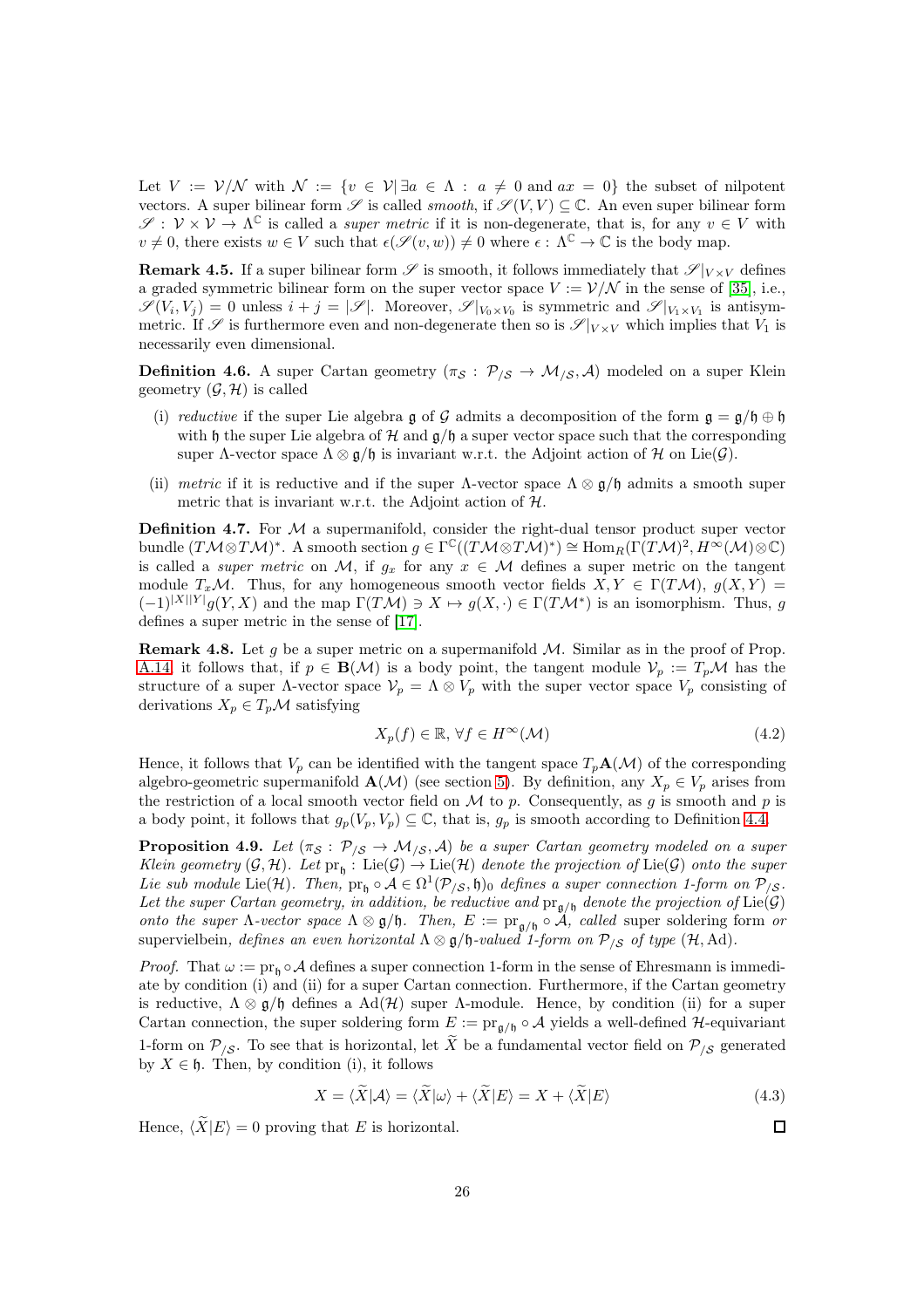**Proposition 4.10.** Let  $(\pi_{\mathcal{S}} : \mathcal{P}_{/\mathcal{S}} \to \mathcal{M}_{/\mathcal{S}}, \mathcal{A})$  be a reductive super Cartan geometry modeled on a super Klein geometry  $(G, \mathcal{H})$  with a super Cartan connection A. Let  $E := \text{pr}_{\mathfrak{q}/\mathfrak{h}} \circ \mathcal{A}$  be the super soldering form as defined in Prop. [4.9.](#page-25-0) Let furthermore  $\iota_{\mathcal{P}} : \mathcal{P} \hookrightarrow \mathcal{S} \times \mathcal{P}$  be an embedding. Then, the pullback  $\theta := \iota_{\mathcal{P}}^* E \in \Omega^1_{hor}(\mathcal{P}, \mathfrak{g}/\mathfrak{h})^{(\mathcal{H}, \mathrm{Ad})}$  defines a non-degenerate 1-form and induces a smooth map

$$
\iota: \mathcal{P} \to \mathscr{F}(\mathcal{M}), \, p \mapsto D_p \pi \circ \theta_p^{-1} \tag{4.4}
$$

<span id="page-26-0"></span>which is fiber preserving and H-equivariant in the sense that  $\iota \circ \Phi = \Psi \circ (\iota \times \text{Ad})$  with Ad:  $\mathcal{H} \to \mathrm{GL}(\Lambda \otimes \mathfrak{g}/\mathfrak{h})$  the Adjoint action and  $\Phi$  and  $\Psi$  the group right actions on P and  $\mathscr{F}(\mathcal{M})$ , respectively. In particular,  $P$  defines a H-reduction of the frame bundle  $\mathcal{F}(\mathcal{M})$ .

*Proof.* By the previous proposition, it is clear that  $\theta$  defines a horizontal 1-form on  $\mathcal P$  of type  $(\mathcal{H}, \text{Ad})$ . Let  $\mathscr{H} := \ker(\iota_{\mathcal{P}}^*\omega)$  be the horizontal distribution induced by the pullback of the super connection 1-form  $\omega := \text{pr}_{\mathfrak{h}} \circ A$ . Then, by the Cartan condition, it follows that  $\theta_p : \mathscr{H}_p \to \Lambda \otimes \mathfrak{g}/\mathfrak{h}$ , for any  $p \in \mathcal{P}$ , yields an isomorphism of free super Λ-modules. Moreover, the pushforward of the bundle projection induces an isomorphism  $D_p \pi : \mathcal{H}_p \overset{\sim}{\to} T_p \mathcal{M}$ . Hence, this in turn induces an isomorphism

$$
D_p \pi \circ \theta_p^{-1} : \Lambda \otimes \mathfrak{g} / \mathfrak{h} \to T_p \mathcal{M}
$$
\n
$$
(4.5)
$$

 $\Box$ 

that is, a linear frame at p. It thus remains to show that  $(4.4)$  indeed defines a H-reduction of  $\mathscr{F}(M)$ . Therefore, note that, by condition (ii) for a super Cartan connection, we have  $\theta(\Phi_{h*}(Y_p)) = \Phi_h^*\theta(Y_p) = \text{Ad}_{h^{-1}}(\theta(Y_p)) \ \forall Y_p \in T_p\mathcal{P}$  and  $h \in \mathcal{H}$ . Hence, this yields

$$
\iota(p \cdot h) = D_{ph} \pi \circ \theta_{ph}^{-1} = D_{ph} \pi \circ D_p \Phi_h \circ \theta_p^{-1} \circ \text{Ad}_h = \iota(p) \circ \text{Ad}_h \tag{4.6}
$$

which proves that  $\iota$  is  $\mathcal{H}$ -equivariant.

<span id="page-26-1"></span>**Corollary 4.11.** Let  $(\pi_S : \mathcal{P}_{\setminus S} \to \mathcal{M}_{\setminus S}, \mathcal{A})$  be a metric reductive super Cartan geometry modeled on a super Klein geometry  $(\mathcal{G}, \mathcal{H})$  with a super Cartan connection A and smooth super metric  $\mathcal{S}$ on  $\Lambda \otimes \mathfrak{g}/\mathfrak{h}$ . Let  $\theta := \iota_{\mathcal{P}}^* E \in \Omega^1(\mathcal{P}, \mathfrak{g}/\mathfrak{h})^{(\mathcal{H}, \mathrm{Ad})}$  be the pullback of the super soldering form on the principal super fiber bundle P w.r.t. an embedding  $\iota_{\mathcal{P}} : \mathcal{P} \hookrightarrow \mathcal{S} \times \mathcal{P}$ . For any  $x \in \mathcal{M}$ , consider the map  $g_x: T_x \mathcal{M} \times T_x \mathcal{M} \to \Lambda^{\mathbb{C}}$  defined as

$$
g(X_x, Y_x) := \mathscr{S}(\theta_p(X_p^*), \theta(Y_p^*))
$$
\n(4.7)

for any  $p \in \mathcal{P}_x$  and  $X_p^*, Y_p^* \in T_p\mathcal{P}$  the unique horizontal tangent vectors such that  $D_p\pi(X_p^*)=X_x$ and  $D_p \pi(Y_p^*) = Y_x$ . Then,  $g_x$  is a well-defined super metric on  $T_x\mathcal{M}$  for any  $x \in \mathcal{M}$ . In particular, the assignment  $g : \mathcal{M} \ni x \mapsto g_x$  defines a smooth super metric on M.

*Proof.* Since  $D_p \pi$ :  $\mathcal{H}_p \overset{\sim}{\to} T_p \mathcal{M}$  is an isomorphism of super  $\Lambda$ -modules for any  $p \in \mathcal{P}$ , where  $\mathscr{H} := \ker(\iota_{\mathcal{P}}^*\omega)$  is the horizontal distribution induced by the pullback of the super connection 1-form  $\omega := \text{pr}_{\mathfrak{h}} \circ A$ , it is clear that, for any tangent vectors  $X_x, Y_x \in T_x\mathcal{M}$ , the horizontal lifts  $X_p^*, Y_p^* \in T_p\mathcal{P}$  exist and are unique. Moreover, as  $\theta_p$  is a right linear isomorphism of super Λ-modules, it is clear that  $g_x$  defines a super metric on  $T_x\mathcal{M}$  once we have shown that  $g_x$  is well-defined. Therefore, let  $p' \in \mathcal{P}_x$  be another point on the fiber over x. Then, there exists  $g \in \mathcal{P}$  such that  $p' = p \cdot g$ . By uniqueness, it follows  $X_{p \cdot g}^* = \Phi_{g*} X_p$  and  $Y_{p \cdot g}^* = \Phi_{g*} Y_p$ . Thus,

$$
\theta_{p'}(X_{p'}^*) = \theta_{p \cdot g}(\Phi_{g*} X_p) = \mathrm{Ad}_{g^{-1}}(\theta_p(X_p^*)) \tag{4.8}
$$

and similarly for  $Y^*$ . Thus, as  $\mathscr S$  is Ad( $\mathcal H$ )-invariant, it follows that  $g_x$  is indeed well-defined. To see that  $g : \mathcal{M} \ni x \mapsto g_x$  is smooth, let  $s : \mathcal{M} \supseteq U \to \mathcal{P}$  be a local section and  $(e_i)_i$  be a homogeneous basis of  $g/h$ . Then, on U, the super metric is given by

$$
g(X,Y) = \mathscr{S}(s^*\theta(X), s^*\theta(Y)) = (-1)^{(|e_i|+|X|)|e_j|} \mathscr{S}_{ij}(s^*\theta)(X)^i(s^*\theta)(Y)^j
$$
(4.9)

where  $\mathscr{S}_{ij} := \mathscr{S}(e_i, e_j) \in \mathbb{C}$  as  $\mathscr{S}$  is smooth and we have made the expansion  $s^*\theta(X) = e_i \otimes$  $(s^*\theta)(X)^i$  with  $(s^*\theta)(X)^i$  smooth functions on U and similarly for  $s^*\theta(Y)$ . Thus, it follows  $g(X, Y) \in H^{\infty}(U) \otimes \mathbb{C}$  proving that g is smooth.  $\Box$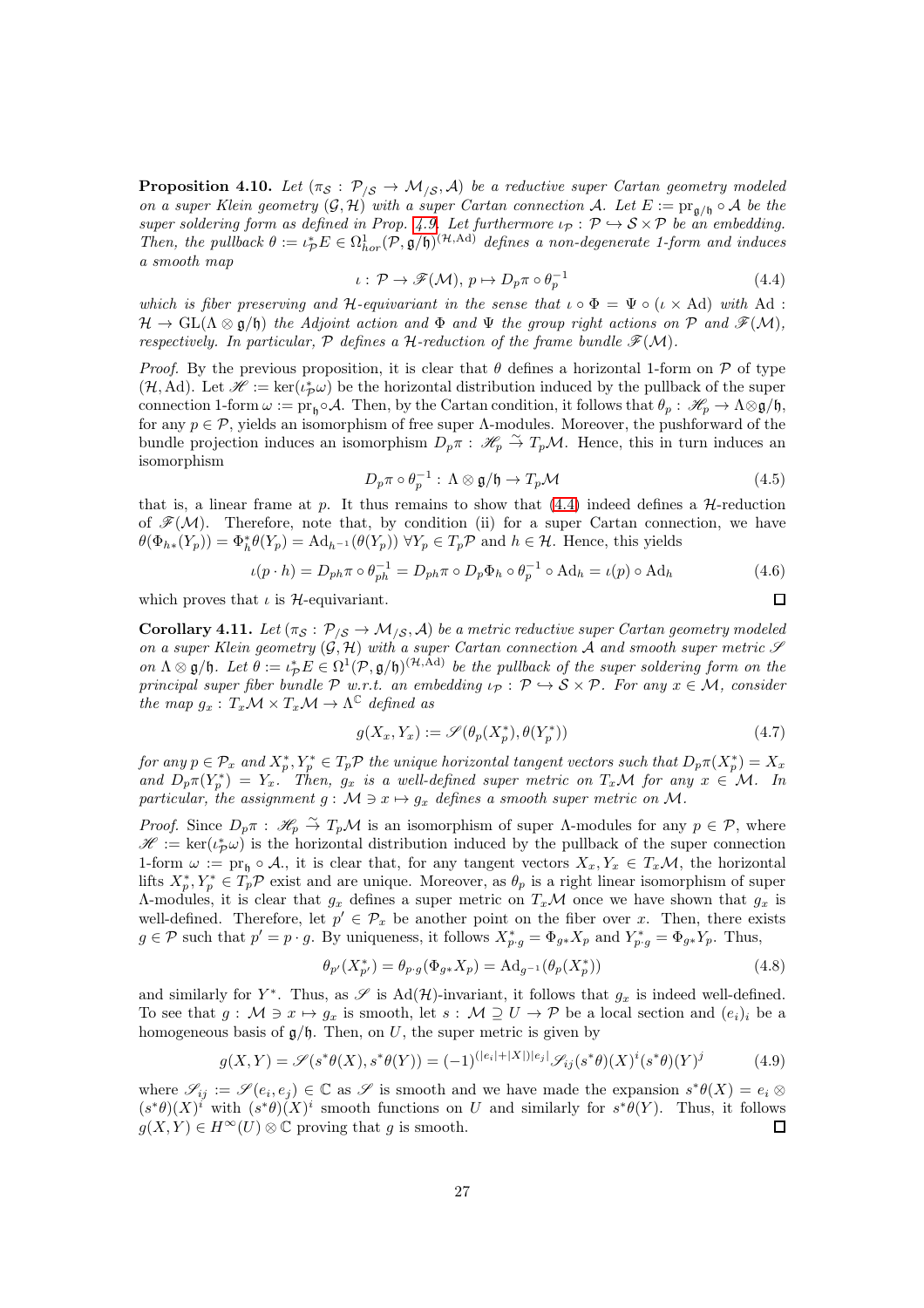The following proposition demonstrates the strong link between Cartan connections and Ehresmann connections defined on associated bundles. In physics, this thus provides a concrete relation between Cartan geometries and Yang-Mills gauge theories. This is due to the fact that, by definition, both type of connections turn out to be already fixed uniquely on vertical vector fields, i.e., vector fields tangent to the fibers of the underlying principal super fiber bundles. Indeed, on those type of vertical fields, both connections are related to the Maurer-Cartan forms on the respective structure groups. Using this observation, one then arrives at the following.

<span id="page-27-1"></span>**Proposition 4.12.** Let  $H \to \mathcal{P}_{\mathcal{S}} \to \mathcal{M}_{\mathcal{S}}$  be a S-relative principal super fiber bundle with structure group H as well as  $(G, \mathcal{H})$  a super Klein geometry. Then, there is a bijective correspondence between generalized super Cartan connections in  $\Omega^1(\mathcal{P}_{/\mathcal{S}}, \mathfrak{g})_0$  and super connection 1-forms in  $\Omega^1(\mathcal{P}_{/\mathcal{S}} \times_{\mathcal{H}} \mathcal{G}, \mathfrak{g})_0$  with  $\mathcal{P}_{/\mathcal{S}} \times_{\mathcal{H}} \mathcal{G} := (\mathcal{P} \times_{\mathcal{H}} \mathcal{G})_{/\mathcal{S}}$  the G-extension of  $\mathcal{P}_{/\mathcal{S}}$ .

*Proof.* One direction is immediate, i.e., given a S-relative super connection 1-form A on  $\mathcal{P}_{\beta} \times_{\mathcal{H}} \mathcal{G}$ , the pullback  $\hat{\iota}^* A$  w.r.t. the embedding  $\hat{\iota} := id \times \iota : \mathcal{P}_{\langle \mathcal{S} \rangle} \to \mathcal{P}_{\langle \mathcal{S} \times \mathcal{H} \mathcal{G}, \mathcal{S} \rangle}$ , with  $\iota$  as defined in [2.26,](#page-13-1) yields a generalized super Cartan connection on  $P_{\beta}$  according to Definition [4.2.](#page-24-2)

Conversely, suppose  $\mathcal{A} \in \Omega^1(\mathcal{P}_{/\mathcal{S}}, \mathfrak{g})_0$  is a generalized super Cartan connection. Let  $\hat{\pi}: \mathcal{P}_{/\mathcal{S}} \times \mathcal{G} \to$  $\mathcal{P}_{/\mathcal{S}} \times_{\mathcal{H}} \mathcal{G}$  be the canonical projection. If  $\hat{\Phi}_{\mathcal{S}}$  denotes the G-right action on  $\mathcal{P}_{/\mathcal{S}} \times_{\mathcal{H}} \mathcal{G}$ , it follows that the fundamental vector fields are given by

$$
\begin{split} \widetilde{Y}_{[p,g]} &= (\hat{\Phi}_{\mathcal{S}})_{[p,g]*}(Y_e) = D_{([p,g],e)} \hat{\Phi}_{\mathcal{S}}(0_{[p,g]}, Y) = D_{([p,g],e)} \hat{\Phi}_{\mathcal{S}}(D_{(p,g)} \hat{\pi}(0_p, 0_g), Y) \\ &= D_{(p,g,e)} (\hat{\Phi}_{\mathcal{S}} \circ (\hat{\pi} \times \text{id})) (0_p, 0_g, Y) = D_{(p,g,e)} (\hat{\pi} \circ (\text{id} \times \mu_{\mathcal{G}})) (0_p, 0_g, Y) \\ &= D_{(p,g)} \hat{\pi}(0_p, \mu_{\mathcal{G}}(0_g, Y)) = D_{(p,g)} \hat{\pi}(0_p, L_{g*} Y) = D_{(p,g)} \hat{\pi}(0_p, L_{g*} Y) \end{split} \tag{4.10}
$$

for any  $Y \in \text{Lie}(\mathcal{G})$  and  $p \in \mathcal{P}_{\ell, \mathcal{S}}, g \in \mathcal{G}$ , where the generalized tangent map was used at various stages. Furthermore, for any  $X_p \in T_p(\mathcal{P}_{\langle S \rangle})$ , one has

$$
D_{(p,g)}\hat{\pi}(X_p, 0_g) = D_{(p,g)}\hat{\pi}(X_p, D_{(g,e)}\mu_{\mathcal{G}}(0_g, 0_e)) = D_{(p,g,e)}(\hat{\pi} \circ (\text{id} \times \mu_{\mathcal{G}}))(X_p, 0_g, 0_e)
$$
  
= 
$$
D_{(p,g,e)}(\hat{\pi} \circ (\hat{\Phi}_{/\mathcal{S}} \times \text{id}))(X_p, 0_g, 0_e) = D_{(p \cdot g,e)}\hat{\pi}((\hat{\Phi}_{/\mathcal{S}})_{g*}X_p, 0_e)
$$
  
= 
$$
\hat{\iota}_*( (\Phi_{\mathcal{S}})_{g*}X_p)
$$
(4.11)

 $\forall (p, g) \in \mathcal{P}_{\ell S} \times \mathcal{G}$ . Hence, this yields

$$
D_{(p,g)}\hat{\pi}(X_p, Y_g) = D_{(p,g)}\hat{\pi}(X_p, 0_g) + D_{(p,g)}\hat{\pi}(0_p, Y_g)
$$
  
=  $\hat{\iota}_*((\Phi_S)_{g*}X_p) + D_{(p,g)}\hat{\pi}(0_p, L_{g*} \circ L_{g^{-1}*}(Y_g))$   
=  $\iota_*((\Phi_S)_{g*}X_p) + \langle Y_g | \hat{\theta}_{\text{MC}} \rangle_{[p,g]}$  (4.12)

where  $\theta_{MC} \in \Omega^1(\mathcal{G}, \mathfrak{g})$  is the Maurer-Cartan form on  $\mathcal{G}$  (see Example [2.14\)](#page-8-1). Therefore, if there exists a super connection 1-form  $\hat{\iota}_*A$  whose pullback under  $\hat{\iota}$  is given by A, then it necessarily has to be of the form

<span id="page-27-0"></span>
$$
\langle D_{(p,g)}\hat{\pi}(X_p, Y_g)|\hat{\iota}_*\mathcal{A}_{[p,g]}\rangle = \mathrm{Ad}_{g^{-1}} \langle X_p|\mathcal{A}_p\rangle + \langle Y_g|\theta_{\mathrm{MC}}\rangle \tag{4.13}
$$

In particular, as  $\hat{\pi}$  is a submersion, it is uniquely determined by [\(4.13\)](#page-27-0). Hence, it remains to show that  $\hat{\iota}_*A$  as defined via [\(4.13\)](#page-27-0) is in fact well-defined and a super connection 1-form on  $\mathcal{P}_{\iota S} \times_{\mathcal{H}} \mathcal{G}$ . To see that it is well-defined, note that, for any  $(p, g) \in \mathcal{P}_{/\mathcal{S}} \times \mathcal{G}$ , the kernel of  $D_{(p,g)}\hat{\pi}$  is given by  $\{(\widetilde{Y}_p, -R_{g*}Y) | Y \in \text{Lie}(\mathcal{H})\} \subset T_p(\mathcal{P}_{\mathcal{S}}) \times T_g\mathcal{G}$  which may be checked by direct computation using the explicit form of the local trivializations of the bundle  $\pi$ :  $\mathcal{P} \times \mathcal{G} \to \mathcal{P} \times_{\mathcal{H}} \mathcal{G}$  as defined in the proof of Prop. [2.22.](#page-11-0) Hence, this yields

$$
\langle (\tilde{Y}_p, -R_{g*}Y)|\hat{\iota}_*\mathcal{A}_{[p,g]}\rangle = \mathrm{Ad}_{g^{-1}} \langle \tilde{Y}_p|\mathcal{A}_p\rangle - \langle R_{g*}Y|\theta_{\mathrm{MC}}\rangle = \mathrm{Ad}_{g^{-1}}(Y) - L_{g^{-1}*} \circ R_{g*}(Y)
$$
  
=  $\mathrm{Ad}_{g^{-1}}(Y) - \mathrm{Ad}_{g^{-1}}(Y) = 0$  (4.14)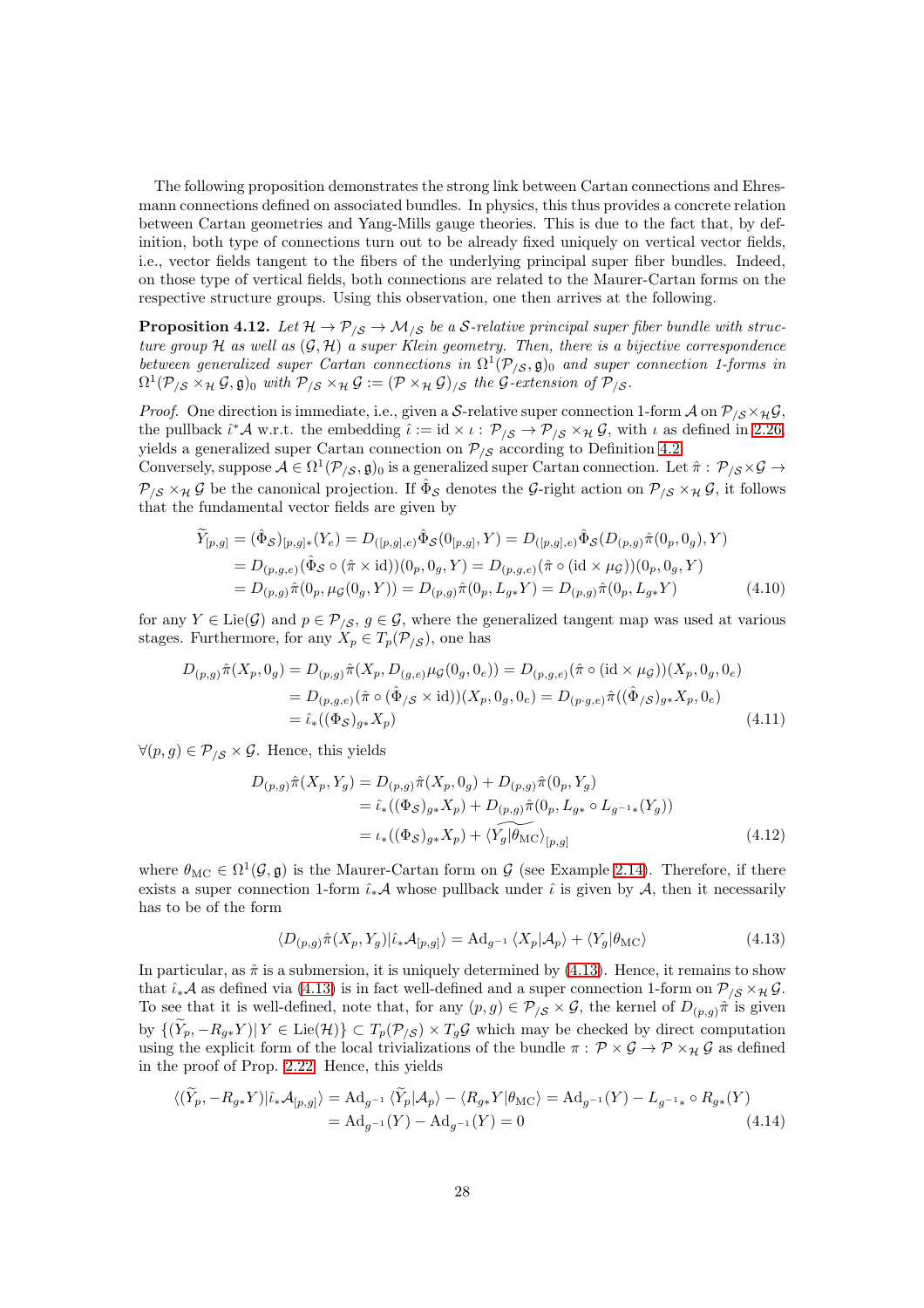$\forall Y \in \text{Lie}(\mathcal{H})$ . Finally, to see that is independent of the choice of a representative of  $[p, g] \in$  $\mathcal{P}_{\beta} \times_{\mathcal{H}} \mathcal{G}$ , we compute

$$
\langle D_{(ph,h^{-1}g)}\hat{\pi}((\hat{\Phi}_{\mathcal{S}})_{h*}X_{p}, L_{h^{-1}*}Y_{g})|\hat{\iota}_{*}\mathcal{A}_{[ph,h^{-1}g]}\rangle = \mathrm{Ad}_{(h^{-1}g)^{-1}}\langle(\hat{\Phi}_{\mathcal{S}})_{h*}X_{p}|\mathcal{A}_{ph}\rangle + \langle L_{h^{-1}*}Y_{g}|\theta_{\mathrm{MC}}\rangle
$$
  
\n
$$
= \mathrm{Ad}_{g^{-1}}\langle X_{p}|\mathcal{A}_{p}\rangle + L_{(h^{-1}g)^{-1}*} \circ L_{h^{-1}*}(Y_{g})
$$
  
\n
$$
= \mathrm{Ad}_{g^{-1}}\langle X_{p}|\mathcal{A}_{p}\rangle + \langle Y_{g}|\theta_{\mathrm{MC}}\rangle
$$
  
\n
$$
= \langle D_{(p,g)}\hat{\pi}(X_{p},Y_{g})|\hat{\iota}_{*}\mathcal{A}_{[p,g]}\rangle
$$
 (4.15)

 $\forall h \in \mathcal{H}$ . This shows that  $\hat{\iota}_* \mathcal{A}$  is in fact well-defined. To see that is  $\mathcal{G}$ -equivariant, we compute

$$
\langle (\hat{\Phi}_{\mathcal{S}})_{h*} D_{(p,g)} \pi(X_p, Y_g) | \hat{\iota}_* \mathcal{A}_{[p,gh]} \rangle = \langle D_{(p,g,h)} (\hat{\Phi}_{\mathcal{S}} \circ (\hat{\pi} \times \text{id})) (X_p, Y_g, 0_h) | \hat{\iota}_* \mathcal{A}_{[p,g]} \rangle
$$
  
\n
$$
= \langle D_{(p,g,h)} (\hat{\pi} \circ (\text{id} \times \mu_{\mathcal{G}})) (X_p, Y_g, 0_h) | \hat{\iota}_* \mathcal{A}_{[p,gh]} \rangle
$$
  
\n
$$
= \langle D_{(p,g,h)} \hat{\pi}(X_p, R_{h*} Y_g) | \hat{\iota}_* \mathcal{A}_{[p,gh]} \rangle
$$
  
\n
$$
= \mathrm{Ad}_{(gh)^{-1}} \langle X_p | \mathcal{A}_p \rangle + \langle R_{h*} Y_g | \theta_{\mathrm{MC}} \rangle
$$
  
\n
$$
= \mathrm{Ad}_{h^{-1}} (\mathrm{Ad}_{g^{-1}} \langle X_p | \mathcal{A}_p \rangle + \langle Y_g | \theta_{\mathrm{MC}} \rangle)
$$
  
\n
$$
= \mathrm{Ad}_{h^{-1}} (\mathrm{Ad}_{g^{-1}} \langle X_p | \mathcal{A}_p \rangle + \langle Y_g | \theta_{\mathrm{MC}} \rangle)
$$
  
\n
$$
= \mathrm{Ad}_{h^{-1}} \langle D_{(p,g)} \hat{\pi}(X_p, Y_g) | \hat{\iota}_* \mathcal{A}_{[p,g]} \rangle \qquad (4.16)
$$

Finally, for  $Y \in \text{Lie}(\mathcal{G})$ , it follows

$$
\langle \widetilde{Y}_{[p,g]} | \widehat{\iota}_* \mathcal{A}_{[p,g]} \rangle = \langle D_{(p,g)} \widehat{\pi}(X_p, L_{g*} Y) | \widehat{\iota}_* \mathcal{A}_{[p,g]} \rangle = \langle L_{g*} Y | \theta_{\rm MC} \rangle = Y \tag{4.17}
$$

Hence, this proves that  $\hat{\iota}_* A \in \Omega^1(\mathcal{P}_{\langle \mathcal{S} \times \mathcal{H} \mathcal{G}, \mathfrak{g} \rangle_0})$  is a well-defined super connection 1-form on  $\mathcal{P}_{\beta} \times_{\mathcal{H}} \mathcal{G}.$  $\Box$ 

## <span id="page-28-0"></span>5. Graded principal bundles and graded connections

As already outlined in the introduction, there exist various different approaches to supermanifold theory. The precise link between the algebro-geometric approach and Rogers-DeWitt approach has been discussed in various references (see e.g. [\[29,](#page-61-12) [31,](#page-61-3) [25\]](#page-61-6) as well as [\[39,](#page-62-0) [40\]](#page-62-1) in context of the categorial approach; for our choice of the definition of algebraic supermanifolds see [\[25\]](#page-61-6)). In this section, we want to show in which sense super principal fiber bundles and connection forms in the category of algebro-geometric supermanifolds  $\mathbf{SMan}_{\mathrm{Alg}}$  as given in [\[46\]](#page-62-7) can be related to the respective formulation in the  $H^{\infty}$ -category. Just for notational simplication, only in this section, we will call objects and morphisms in the category  $\mathbf{SMan}_{\mathrm{Alg}}$  with the addition graded to distinguish them from their respective  $H^{\infty}$  counterparts. However, we have to emphasize that the definition of graded manifolds as chosen here is different to the original definition as given by Berezin-Kostant-Leites [\[26,](#page-61-0) [27\]](#page-61-1) using the notion of finite duals, the latter being much more general (see also [\[16\]](#page-60-5) for a comparison). Also, in this section, we are considering trivial parametrizing supermanifolds  $S = \{*\}.$  The generalization to non-trivial parametrizing supermanifolds is straightforward, though with the addition graded is a bit cumbersome.

Remark 5.1. Before, we introduce the definition of a group action on graded manifolds, recall that a morphism  $f : (M, \mathcal{O}_M) \to (N, \mathcal{O}_N)$  between graded manifolds consists of a tuple  $f =$  $(|f|, f^{\sharp})$  with  $f: M \to N$  a smooth map between ordinary smooth manifolds as well as a sheaf morphism  $f^{\sharp}: \mathcal{O}_{\mathcal{N}} \to f_* \mathcal{O}_{\mathcal{M}}$  called *pullback* which is local in the sense that it maps the maximal ideal of the stalk  $\mathcal{O}_{\mathcal{N},f(p)}$  to the maximal ideal of  $f_*\mathcal{O}_{\mathcal{M},p}, \forall p \in M$ .

Finally, by the 'Global Chart Theorem' (see e.g. [\[16\]](#page-60-5)), it follows that a morphism between graded manifolds is uniquely determined by its pullback. Hence, in the following, we will often state certain properties of morphisms that only involve the corresponding pullback.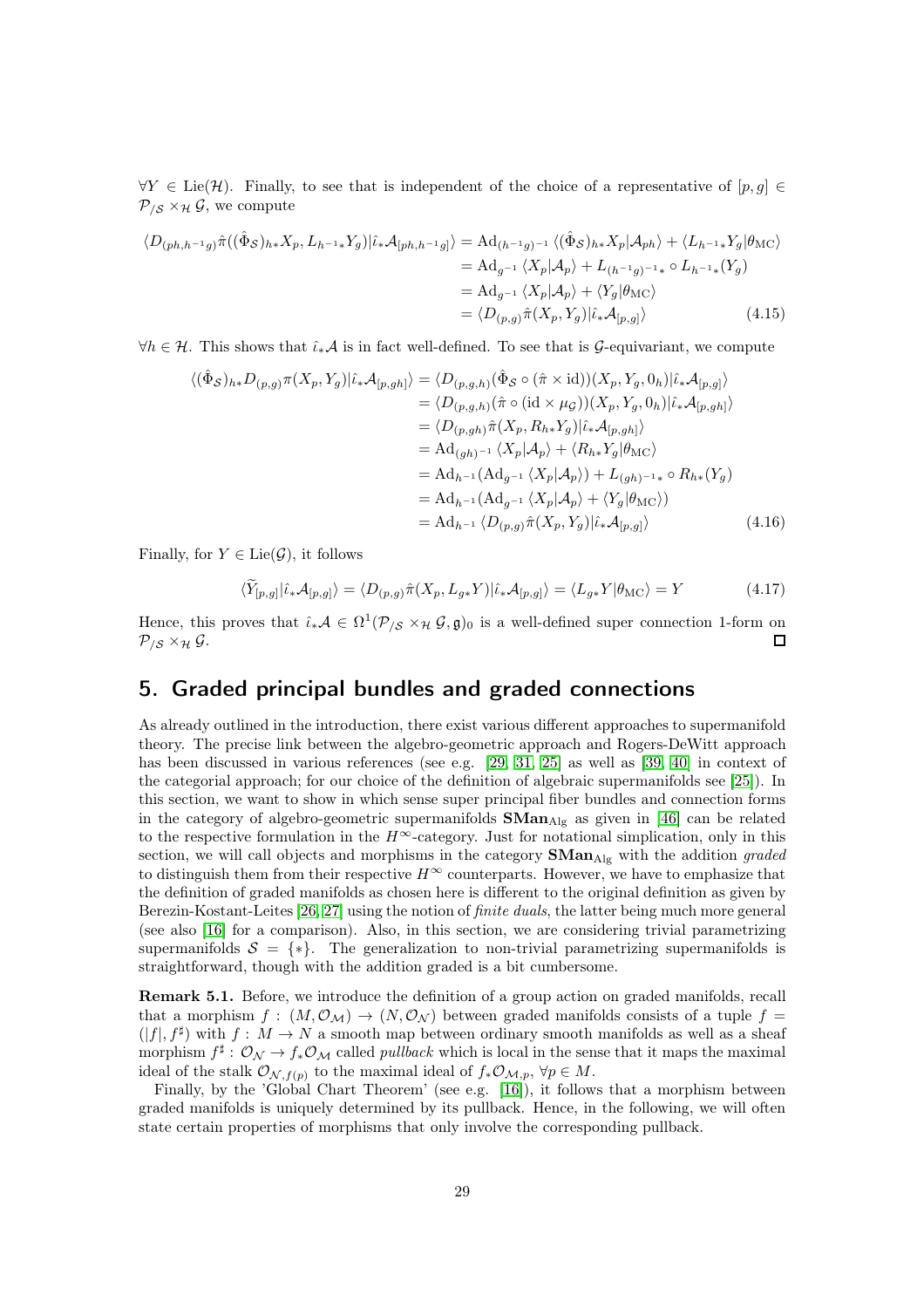**Definition 5.2.** A right action of a graded Lie group  $\mathcal{G} = (G, \mathcal{O}_G)$  on a graded manifold  $M = (M, \mathcal{O}_M)$  is a morphism  $\Phi : (M, \mathcal{O}_M) \times (G, \mathcal{O}_G) \to (M, \mathcal{O}_M)$  of graded manifolds such that

$$
\Phi^{\sharp} \circ (\Phi^{\sharp} \otimes 1) = \Phi^{\sharp} \circ (1 \otimes \mu_{\mathcal{G}}^{\sharp}), \quad (1 \otimes e_{\mathcal{G}}^{\sharp}) \circ \Phi^{\sharp} = 1 \tag{5.1}
$$

where  $\mu_{\mathcal{G}}^{\sharp}$  and  $e_{\mathcal{G}}^{\sharp}$  denote the pullback of the group multiplication  $\mu_{\mathcal{G}}: \mathcal{G} \times \mathcal{G} \to \mathcal{G}$  on  $\mathcal{G}$  as well as its neutral element  $e_{\mathcal{G}}: \mathbb{R}^{0|0} \to \mathcal{G}$ . Analogously, one defines a left action of  $(G, \mathcal{O}_{\mathcal{G}})$  on  $(M, \mathcal{O}_{\mathcal{M}})$ as a morphism  $\Phi: (G, \mathcal{O}_{\mathcal{G}}) \times (M, \mathcal{O}_{\mathcal{M}}) \to (M, \mathcal{O}_{\mathcal{M}})$  of graded manifolds such that

$$
\Phi^{\sharp} \circ (\mathbb{1} \otimes \Phi^{\sharp}) = \Phi^{\sharp} \circ (\mu_{\mathcal{G}}^{\sharp} \otimes \mathbb{1}), \quad (e_{\mathcal{G}}^{\sharp} \otimes \mathbb{1}) \circ \Phi^{\sharp} = \mathbb{1}
$$
 (5.2)

The following definition is a particular variant of the definition of graded principal bundles given in [\[46\]](#page-62-7).

**Definition 5.3** (after [\[46\]](#page-62-7)). A graded principal bundle over a graded manifold  $(M, \mathcal{O}_M)$  consists of a graded manifold  $(P, \mathcal{O}_{\mathcal{P}})$  as well as a right action  $\Phi: (P, \mathcal{O}_{\mathcal{P}}) \times (G, \mathcal{O}_{\mathcal{G}}) \to (P, \mathcal{O}_{\mathcal{P}})$  of a graded Lie group  $(G, \mathcal{O}_G)$  on  $(P, \mathcal{O}_P)$  such that

- (i) the quotient  $(P/G, \mathcal{O}_{\mathcal{P}}/\mathcal{O}_{\mathcal{G}})$  exists as a graded manifold isomorphic to  $(M, \mathcal{O}_{\mathcal{M}})$  and the canonical projection  $\pi$ :  $(P, \mathcal{O}_{\mathcal{P}}) \rightarrow (P/G, \mathcal{O}_{\mathcal{P}}/\mathcal{O}_{\mathcal{G}})$  is a submersion
- (ii)  $(P, \mathcal{O}_P)$  satisfies the local triviality property: For any  $p \in M$ , there exists an open neighborhood  $U \subseteq M$  of p as well as an isomorphism  $\phi : (V, \mathcal{O}_M|_V) \to (U \times G, \mathcal{O}_M|_U \hat{\otimes}_{\pi} \mathcal{O}_{\mathcal{G}})$  of graded manifolds, where  $V := |\iota \circ \pi|^{-1}(U) \subseteq P$  with  $\iota$  the isomorphism  $\iota : (P/G, \mathcal{O}_{\mathcal{P}}/\mathcal{O}_{\mathcal{G}}) \stackrel{\sim}{\to}$  $(M, \mathcal{O}_M)$ , such that  $\phi$  is  $(G, \mathcal{O}_G)$ -equivariant, that is,

$$
\Phi^{\sharp} \circ \phi^{\sharp} = (\phi^{\sharp} \otimes 1) \circ (1 \otimes \mu_{\mathcal{G}}^{\sharp}) \tag{5.3}
$$

<span id="page-29-0"></span>**Remark 5.4.** In [\[25\]](#page-61-6), it was shown, using the *functor of points* technique, that there exists an equivalence of categories given by two functors  $A : \mathbf{SMan}_{H^{\infty}} \to \mathbf{SMan}_{\mathrm{Alg}}$  and  $H : \mathbf{SMan}_{\mathrm{Alg}} \to$ **SMan**<sub>Alg</sub>. Here, for a given Grassmann algebra  $\Lambda$ , both categories have to be restricted to the subcategories of supermanifolds with odd dimensions bounded by the number of generators in  $\Lambda$ (this can be avoided choosing instead the infinite dimensional Grassmann-algebra  $\Lambda_{\infty}$ , see e.g. [\[29,](#page-61-12) [31\]](#page-61-3)). If M is a  $H^{\infty}$ -supermanifold, the corresponding graded manifold  $\mathbf{A}(\mathcal{M})$  is defined as

$$
\mathbf{A}(\mathcal{M}) := (\mathbf{B}(\mathcal{M}), \mathbf{B}_{*} H^{\infty}_{\mathcal{M}})
$$
\n(5.4)

with  $\mathbf{B}_{*}H^{\infty}_{\mathcal{M}}$  the pushforward sheaf  $\mathbf{B}(\mathcal{M}) \supseteq U \mapsto \mathbf{B}_{*}H^{\infty}_{\mathcal{M}}(U) := H^{\infty}(\mathbf{B}^{-1}(U)).$  On the other hand, for any graded manifold  $\mathcal{K} = (K, \mathcal{O}_K)$ , the corresponding  $H^{\infty}$ -supermanifold is defined as the Λ-point

$$
\mathbf{H}(\mathcal{K}) := \text{Hom}_{\mathbf{SAlg}}(\mathcal{O}(\mathcal{K}), \Lambda)
$$
\n(5.5)

As it turns out, these functors, in particular, preserve products. In fact, for instance, consider two  $H^{\infty}$ -supermanifolds M and N, then  $H^{\infty}(\mathcal{M}\times\mathcal{N})\cong H^{\infty}(\mathcal{M})\hat{\otimes}_{\pi}H^{\infty}(\mathcal{N})$  where the completion is taken w.r.t. the Grothendiek's  $\pi$ -topology. Moreover,  $\mathbf{B}(\mathcal{M}\times\mathcal{N})=\mathbf{B}(\mathcal{M})\times\mathbf{B}(\mathcal{N})$  which yields  $\mathbf{A}(\mathcal{M}\times\mathcal{N})\cong\mathbf{A}(\mathcal{M})\times\mathbf{A}(\mathcal{N}).$  On the other hand, for given graded manifolds K and L, the corresponding Λ-point is given by  $H(\mathcal{K} \times \mathcal{L}) = \text{Hom}_{\mathbf{SAlg}}(\mathcal{O}(\mathcal{K}) \hat{\otimes}_{\pi} \mathcal{O}(\mathcal{L}), \Lambda)$ . Given morphisms  $\phi$ :  $\mathcal{O}(\mathcal{K}) \to \Lambda$  and  $\psi$ :  $\mathcal{O}(\mathcal{L}) \to \Lambda$ , this yields a morphism  $\langle \phi \otimes \psi \rangle$ :  $\mathcal{O}(\mathcal{K}) \hat{\otimes}_{\pi} \mathcal{O}(\mathcal{L}) \to \Lambda$  which on elementary tensors is defined as

$$
\langle \phi \otimes \psi \rangle (f \otimes g) := \phi(f)\psi(g) \tag{5.6}
$$

Conversely, given a morphism  $\Psi : \mathcal{O}(\mathcal{K}) \hat{\otimes}_{\pi} \mathcal{O}(\mathcal{L}) \to \Lambda$ , we can define morphims  $\phi : \mathcal{O}(\mathcal{K}) \to \Lambda$ and  $\psi: \mathcal{O}(\mathcal{L}) \to \Lambda$  setting  $\phi(f) := \Psi(f \otimes 1)$  and  $\psi(g) := \Psi(1 \otimes g)$ . Hence, this yields an isomorphism between  $\Lambda$ -points  $H(\mathcal{K} \times \mathcal{L}) \cong H(\mathcal{K}) \times H(\mathcal{L})$ . To summarize, it follows that **A** and H can be extended to monoidal functors between monoidal categories.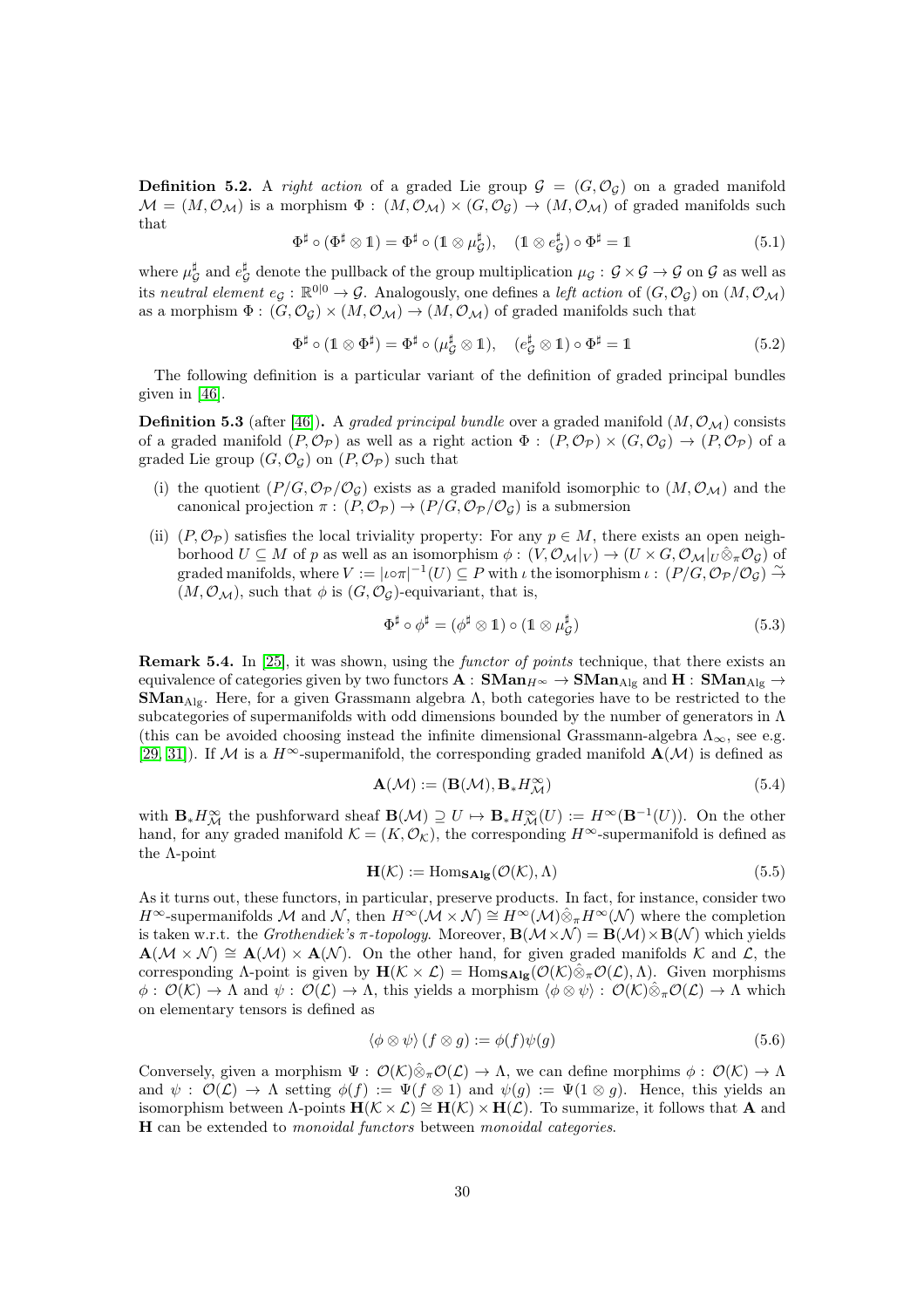<span id="page-30-1"></span>**Proposition 5.5.** There is a bijective correspondence between graded principal bundles and  $H^{\infty}$ principal super fiber bundles. More precisely,

- (i) if  $\mathcal{G} \to \mathcal{P} \stackrel{\pi_{\mathcal{P}}}{\to} \mathcal{M}$  is a  $H^{\infty}$ -principal super fiber bundle with structure group  $\mathcal{G}$ , then  $\mathbf{A}(\mathcal{P}) =$  $(\mathbf{B}(\mathcal{P}), \mathbf{B}_{*} H_{\mathcal{P}}^{\infty})$  has the structure of a graded principal bundle over the graded manifold  $\mathbf{A}(\mathcal{M}) = (\mathbf{B}(\mathcal{M}), \mathbf{B}_{*}H^{\infty}_{\mathcal{M}}).$
- (ii) if  $(P, \mathcal{O}_P)$  is a graded principal bundle over a graded manifold  $(M, \mathcal{O}_M)$ , then  $H(G, \mathcal{O}_G) \rightarrow$  $H(P, \mathcal{O}_{\mathcal{P}}) \to H(M, \mathcal{O}_{\mathcal{M}})$  has the structure of a  $H^{\infty}$ -principal super fiber bundle with bundle  $map \ \tilde{\pi} := \mathbf{H}(\iota \circ \pi) = \mathbf{H}(\iota) \circ \mathbf{H}(\pi) : \mathbf{H}(P, \mathcal{O}_{\mathcal{P}}) \to \mathbf{H}(M, \mathcal{O}_{\mathcal{M}}),$  where  $\pi : (P, \mathcal{O}_{\mathcal{P}}) \to$  $(P/G, \mathcal{O}_{\mathcal{P}}/\mathcal{O}_{\mathcal{G}})$  is the canonical projection and *i* the isomorphism  $\iota : (P/G, \mathcal{O}_{\mathcal{P}}/\mathcal{O}_{\mathcal{G}}) \stackrel{\sim}{\rightarrow}$  $(M, \mathcal{O}_M)$ .

Proof. This is an immediate consequence of Remark [5.4](#page-29-0) as well as Prop. [2.17.](#page-9-0)

 $\Box$ 

Hence, this proposition demonstrates that the categorical equivalence between graded and  $H^{\infty}$ supermanifolds even carries over to principal super fiber bundles. Next, we want to show that connection 1-forms defined on these bundles are in fact in one-to-one correspondence.

**Definition 5.6.** Let  $(M, \mathcal{O}_M)$  be a graded manifold and g be a super Lie algebra. A g-valued differential form  $\omega$  on  $(M, \mathcal{O}_\mathcal{M})$  is an element of  $\Omega(M, \mathcal{O}_\mathcal{M}, \mathfrak{g}) \equiv \Omega(M, \mathcal{O}_\mathcal{M}) \otimes \mathfrak{g}$ .

**Definition 5.7.** Let  $(G, \mathcal{O}_G)$  be a graded Lie group with super Lie algebra g. The morphism

$$
\text{Ad}: G \to \text{GL}(\mathfrak{g}), \text{Ad}_g(X) := (\text{ev}_g \otimes X \otimes \text{ev}_{g^{-1}}) \circ (\mathbb{1} \otimes \mu^{\sharp}) \circ \mu^{\sharp}
$$
(5.7)

 $\forall X \in \mathfrak{g}$ , is called the Adjoint representation of G on g.

**Definition 5.8.** Let  $(P, \mathcal{O}_P)$  be a graded principal bundle over a graded manifold  $(M, \mathcal{O}_M)$  and right action  $\Phi: (P, \mathcal{O}_{\mathcal{P}}) \times (G, \mathcal{O}_{\mathcal{G}}) \to (P, \mathcal{O}_{\mathcal{P}})$  of a graded Lie group  $(G, \mathcal{O}_{\mathcal{G}})$  on  $(P, \mathcal{O}_{\mathcal{P}})$ . A graded connection 1-form  $\omega$  on  $(P, \mathcal{O}_{\mathcal{P}})$  is an even g-valued 1-form  $\omega \in \Omega^1(P, \mathcal{O}_{\mathcal{P}}, \mathfrak{g})_0$  such that

- (i)  $\langle \widetilde{X} | \omega \rangle = X \ \forall X \in \mathfrak{g}$  and  $\widetilde{X} := \mathbb{1} \otimes X \circ \Phi^* \in \text{Der}(\mathcal{O}(\mathcal{P}))$  the associated fundamental vector field
- (ii)  $\Phi_g^* \omega = \text{Ad}_{g^{-1}} \circ \omega \ \forall g \in G$  and  $L_{\widetilde{X}} \omega = -\text{ad}_X \circ \omega \ \forall X \in \mathfrak{g}$

Here, for  $g \in G$ ,  $\Phi_g : (P, \mathcal{O}_{\mathcal{P}}) \to (P, \mathcal{O}_{\mathcal{P}})$  is the isomorphism of graded manifolds induced by the pullback morphism  $\Phi_g^{\sharp} := (\mathbb{1} \otimes \text{ev}_g) \circ \Phi^{\sharp} : \mathcal{O}_{\mathcal{P}} \to \mathcal{O}_{\mathcal{P}}$ . Moreover, for homogeneous  $X \in \mathfrak{g}$ ,  $\text{ad}_X \circ \omega$  is defined as

$$
\langle Z | \text{ad}_X \circ \omega \rangle = (-1)^{|Z||X|} \text{ad}_X \langle Z | \omega \rangle \tag{5.8}
$$

for any homogeneous  $Z \in \text{Der}(\mathcal{O}(\mathcal{P})).$ 

In order to provide a link between graded and  $H^{\infty}$ -super connection 1-forms, the following lemma will play a central role. It is based on the equivalent characterization of super Lie groups in terms of the corresponding *super Harish-Chandra pair*  $(\mathbf{B}(\mathcal{G}), \mathfrak{g})$  (see e.g. [\[33,](#page-61-4) [34\]](#page-61-10) or [\[16\]](#page-60-5) in the pure algebraic setting as well as [\[44\]](#page-62-11) in case of infinite dimensions).

<span id="page-30-0"></span>**Lemma 5.9.** Given a  $H^{\infty}$ -super Lie group as a well as a smooth map  $F \in H^{\infty}(\mathcal{G})$ . Then, F vanishes identically on G if and only if  $XF|_{\mathbf{B}(G)} \equiv 0$  for all  $X \in \mathcal{U}(\mathfrak{g})$  (and thus in particular  $F|_{\mathbf{B}(G)} \equiv 0$ ) with  $\mathcal{U}(\mathfrak{g})$  the universal enveloping algebra of  $\mathfrak{g}$ .

*Proof.* One direction is clear, so suppose that for some smooth function  $F \in H^{\infty}(\mathcal{G})$ ,  $XF|_{\mathbf{B}(\mathcal{G})} \equiv$ 0 for all  $X \in \mathcal{U}(\mathfrak{g})$ . By the *super Harish Chandra theorem*,  $\mathcal{G}$  can be identified with the split super Lie group  $\mathbf{S}(\mathfrak{g}, \mathbf{B}(\mathcal{G})) \cong \mathcal{G}_0 \times (\mathfrak{g}_1 \otimes \Lambda_1)$  associated to the trivial vector bundle  $\mathbf{B}(\mathcal{G}) \times \mathfrak{g} \to$  $\mathbf{B}(\mathcal{G})$ . Hence, there exist odd functions  $\theta^{\alpha} \in H^{\infty}(\mathcal{G})$ ,  $\alpha = 1, \ldots, n$ ,  $n = \dim \mathfrak{g}_1$ , such that any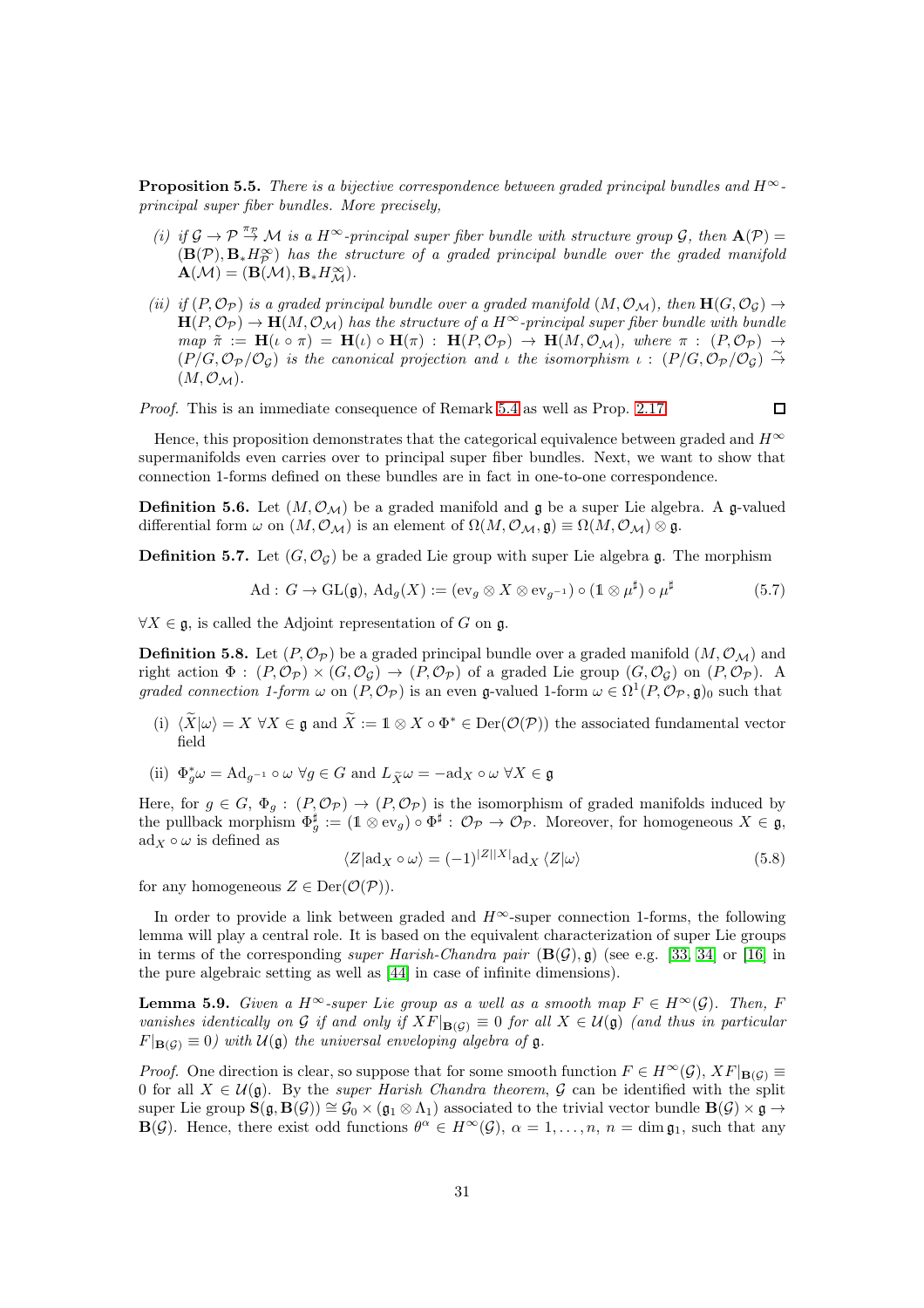$f \in H^{\infty}(\mathcal{G})$  is of the form  $f = \mathbf{S}(f) \cdot I^{\theta I}$  with  $\mathbf{S}(f) \cdot I$  the (generalized) Grassmann extensions of smooth functions  $f_I \in C^{\infty}(\mathbf{B}(\mathcal{G}))$ ,  $I \in M_n$ . Hence, F can be written in the form  $F = \mathbf{S}(F)_I \theta^I$  for some  $F_I \in C^{\infty}(\mathbf{B}(\mathcal{G}))$ . It then follows from the assumptions that for  $1 \in \mathcal{U}(\mathfrak{g})$ ,  $F(g) = 0 = F_{\emptyset}(g)$ for any body point  $g \in \mathbf{B}(\mathcal{G})$ , that is,  $F_{\emptyset} \equiv 0$ .

Let  $\partial_{\alpha}$  be the derivations on  $H^{\infty}(\mathcal{G})$  satisfying  $\partial_{\alpha}\theta^{\beta} = \delta_{\alpha}^{\beta}$ ,  $(X_i)_i$  be a homogeneous basis of smooth left-invariant vector fields  $X_i \in \mathfrak{g}$   $\forall i$  on G and, according to [2.13,](#page-8-0)  $({}^{i}\omega)_i$  the corresponding smooth left-invariant 1-forms satisfying  ${}^i\omega(X_j) = \delta^i_j$ . Then,  $\partial_\alpha$  can be written in the form  $\partial_{\alpha} = \langle \partial_{\alpha} |^{i} \omega \rangle X_{i}$  with  $\langle \partial_{\alpha} |^{i} \omega \rangle \in H^{\infty}(\mathcal{G})$   $\forall \alpha = 1, \ldots, n$  and i. As a consequence, for each multiindex  $I \in M_n$ ,  $\partial_I := \partial_{\alpha_1} \cdots \partial_{\alpha_k}$  with  $k = |I|$  is a  $H^{\infty}(\mathcal{G})$ -linear expansion of elements in  $\mathcal{U}(\mathfrak{g})$ . Hence, by hypothesis, this implies  $0 = \partial_I F(g) = (-1)^{k(k-1)/2} F_I(g)$  for any body point  $g \in \mathbf{B}(\mathcal{G})$ , i.e.,  $F_I \equiv 0$ , and therefore  $F \equiv 0$  as claimed.  $\Box$ 

**Remark 5.10.** It is clear that Lemma [5.9](#page-30-0) equally holds if one replaces  $\mathcal{U}(\mathfrak{g})$  by the respective right-invariant counterpart  $\mathcal{U}(\mathfrak{g}^R)$ , i.e., the universal enveloping algebra of the super Lie algebra  $\mathfrak{g}^R$  of smooth right-invariant vector fields on  $\mathcal{G}$ .

<span id="page-31-1"></span>**Proposition 5.11.** Let  $\mathcal{G} \to \mathcal{P} \stackrel{\pi_{\mathcal{P}}}{\to} \mathcal{M}$  be a  $H^{\infty}$ -principal super fiber bundle with  $\mathcal{G}$ -right action  $\Phi: \mathcal{P} \times \mathcal{G} \to \mathcal{P}$ . A smooth even Lie( $\mathcal{G}$ )-valued 1-form  $\mathcal{A} \in \Omega^1(\mathcal{P}, \mathfrak{g})_0$  is a connection 1-form on P if and only if

- (i)  $\langle \widetilde{X} | A \rangle = X \ \forall X \in \mathfrak{g}$  and  $\widetilde{X} := \mathbb{1} \otimes X \circ \Phi^* \in \Gamma(T\mathcal{P})$  the associated smooth fundamental vector field
- (ii)  $\Phi_g^* A = \text{Ad}_{g^{-1}} \circ A \; \forall g \in \mathbf{B}(\mathcal{G}) \text{ and } L_{\widetilde{X}} A = -\text{ad}_X \circ A \; \forall X \in \mathfrak{g}.$

Proof. The proof of this proposition is a bit lengthy and technical as one always has to care about smoothness in the various construction since  $H^{\infty}$ -smoothness is not preserved under partial evaluation. Therefore, we have moved it to the appendix [B.](#page-57-0)  $\Box$ 

Proposition 5.12. There is a bijective correspondence between graded connection 1-forms on qraded principal bundles and  $H^{\infty}$ -super connection 1-forms on  $H^{\infty}$ -principal super fiber bundles.

Proof. This is an immediate consequence of Prop. [5.5](#page-30-1) and [5.11](#page-31-1) as well as Remark [5.4.](#page-29-0)  $\Box$ 

### 6. Parallel transport map

#### <span id="page-31-0"></span>6.1. Preliminaries and first construction

In this section, we want to derive the parallel transport map corresponding to super connection forms. Therefore, at the beginning, we want restrict to trivial parametrizing supermanifolds  $S = \{*\}.$  This will provide us already with the main ideas behind the construction and, at the same time, points out the necessity of the parametrization. The generalization to the relative category will then be considered in the subsequent section. The following proposition plays a central role.

<span id="page-31-2"></span>**Proposition 6.1.** Let  $\Phi : \mathcal{M} \times \mathcal{G} \rightarrow \mathcal{M}$  be a smooth right action of a super Lie group  $\mathcal{G}$  on a supermanifold M. Then,

$$
D_{(p,g)}\Phi(X_p, Y_g) = \Phi_{g*}(X_p) + \widetilde{\theta_{\rm MC}(Y_g)}_{p \cdot g}
$$
\n(6.1)

at any  $(p,q) \in \mathcal{M} \times \mathcal{G}$  and tangent vectors  $X_p \in T_p\mathcal{M}$ ,  $Y_g \in T_g\mathcal{G}$ , where  $\theta_{MC} \in \Omega^1(\mathcal{G}, \mathfrak{g})$  is the Maurer-Cartan form on  $G$  (see Example [2.14\)](#page-8-1).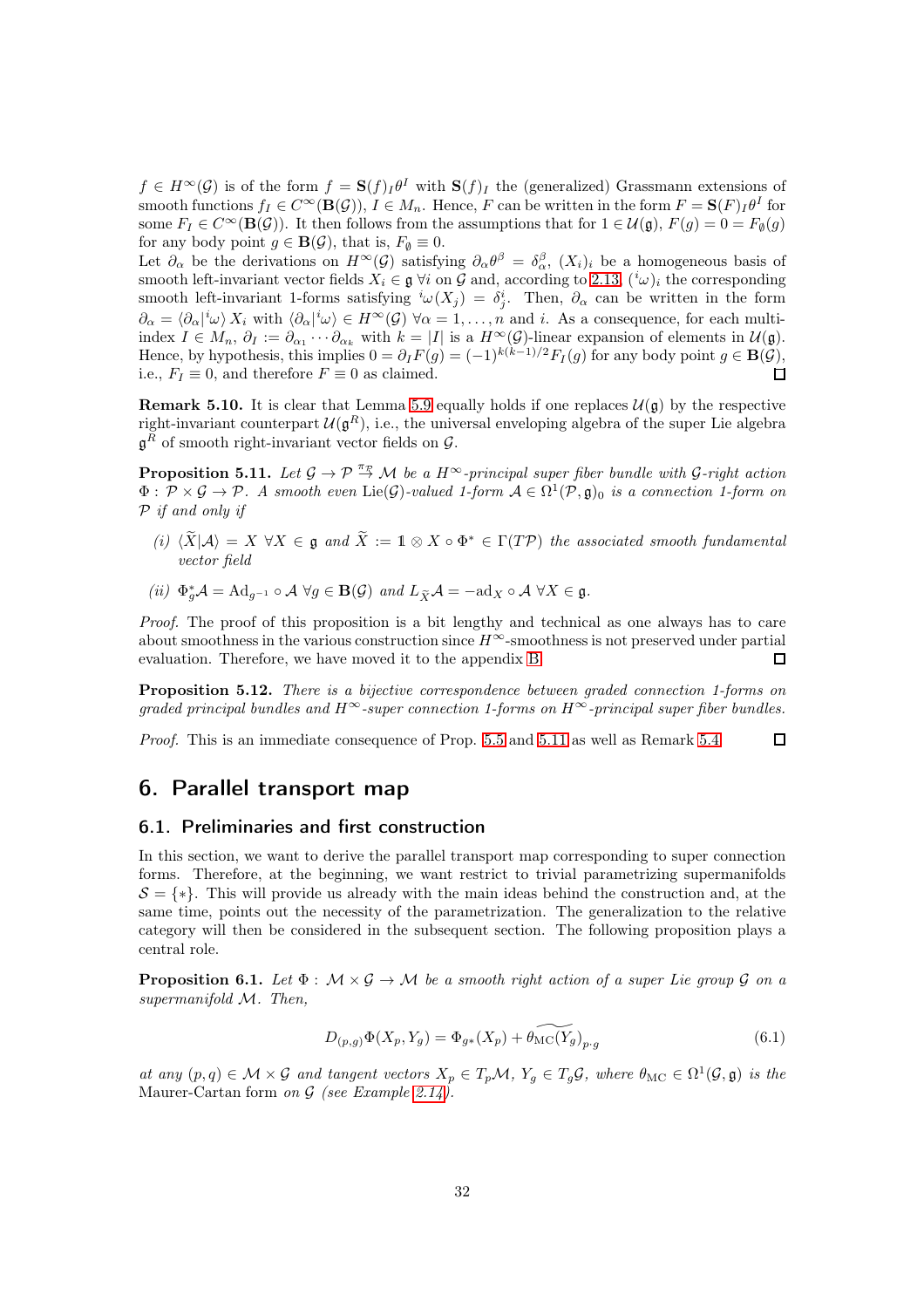Proof. The proof is very similar to the classical theory of ordinary smooth manifolds. One only has to care about smoothness. We will therefore employ the notion of the generalized tangent map. By linearity, we have

$$
D_{(p,g)}\Phi(X_p, Y_g) = D_{(p,g)}\Phi(X_p, 0_g) + D_{(p,g)}\Phi(0_p, Y_g) = \Phi_{g*}(X_p) + \Phi_{p*}(Y_g)
$$
(6.2)

Since  $Y_g = L_{g*} \circ L_{g^{-1}*}(Y_g) = L_{g*}(\theta_{MC}(Y_g))$  by definition of the Maurer-Cartan form, this yields, using Prop. [3.11](#page-18-1) and that  $\Phi$  defines a right action,

$$
\Phi_{p*}(Y_g) = \Phi_{p*} \circ L_{g*}(\theta_{\mathrm{MC}}(Y_g)) = (\Phi_p \circ L_g)_*(\theta_{\mathrm{MC}}(Y_g))
$$
  
=  $(\Phi \circ (\mathrm{id} \times \mu))_{(p,g)*}(\theta_{\mathrm{MC}}(Y_g)) = (\Phi \circ (\Phi \times \mathrm{id}))_{(p,g)*}(\theta_{\mathrm{MC}}(Y_g))$   
=  $\Phi_{p\cdot g*}(\theta_{\mathrm{MC}}(Y_g))$  (6.3)

which implies  $\Phi_{p*}(Y_g) = \widetilde{\theta_{\rm MC}(Y_g)}_{p,g}$  by definition of the fundamental tangent vector.

Before we state the main definition of this section concerning the horizontal lift of smooth paths on supermanifolds, let us briefly recall the notion of a local flow of a smooth vector field. In the super category, one needs to distinguish between even and odd vector fields whose corresponding local flows turn out to possess different properties. In what follows, we want to focus on odd vector fields as these seem to be rarely discussed in the literature. In contrast to the classical theory, it follows that the corresponding local flow depends on two parameters  $(t, \theta)$  given by both an even and odd parameter t and  $\theta$ , respectively. These define elements of the superspace  $\Lambda^{1,1}$  which can be given the structure of a super Lie group also called the *super translation group* with multiplication defined via  $(t, \theta) \cdot (s, \eta) = (t + s + \theta \eta, \theta + \eta) \ \forall (t, \theta), (s, \eta) \in \Lambda^{1,1}$ .

**Definition 6.2.** Let  $X \in \Gamma(TM)_1$  be an odd smooth vector field on a supermanifold M,  $f: \mathcal{M} \to \mathcal{M}$  a smooth map and  $t_0 \in \Lambda^{1,1}$  a body point. A smooth map  $\phi: \mathcal{I} \times U \to V$ , with  $U, V \subset M$  open and  $t_0 \in \mathcal{I} \subset \Lambda^{1,1}$  an open connected super interval, is called a *local flow* of X around  $t_0$  with initial condition f, if  $\phi$  satisfies

$$
(\mathcal{D}\otimes\mathbb{1})\circ\phi^* = X\circ\phi\tag{6.4}
$$

 $\Box$ 

as well as  $\phi_{(t_0,0)} := \phi(t_0,0, \cdot) = f$  on U, where D denotes the right-invariant vector field  $\mathcal{D} := \partial_{\theta} + \theta \partial_t$  on  $\Lambda^{1,1}$ . If, in particular,  $\mathcal{I} = \Lambda^{1,1}$  and  $U = V = \mathcal{M}, \phi$  is called a global flow.

<span id="page-32-0"></span>**Proposition 6.3.** Let  $X \in \Gamma(TM)_1$  be an odd smooth vector field on a supermanifold M and  $f: \mathcal{M} \to \mathcal{M}$  a smooth map, then, for any body point  $t_0 \in \Lambda^{1,1}$ , X admits a local flow  $\phi$  around  $t_0$  with initial condition f.

Proof. See for instance [\[47\]](#page-62-5) for a proof in the pure algebraic setting using the concept of functor of points.  $\Box$ 

**Corollary 6.4.** If  $\phi^X$  is a local flow of an odd smooth vector field X, then

$$
\phi_{(t,\theta)}^X \circ \phi_{(s,\eta)}^X = \phi_{(t+s+\theta\eta,\theta+\eta)}^X \tag{6.5}
$$

whenever both sides are defined.

Proof. We give an algebraic proof of this proposition. Therefore, consider the smooth maps

$$
\Phi_1: (t, \theta, s, \eta, p) \mapsto (t + s + \theta \eta, \theta + \eta, \phi^X_{(t + s + \theta \eta, \theta + \eta)}(p))
$$
\n(6.6)

$$
\Phi_2: (t, \theta, s, \eta, p) \mapsto (t + s + \theta \eta, \phi^X_{(t, \theta)}(\phi_{(s, \eta)}(p)))
$$
\n(6.7)

defined on some open subsets of  $\Lambda^{1,1} \times \Lambda^{1,1} \times \mathcal{M}$ . It then follows that both maps satsify

$$
(\mathcal{D}\otimes\mathbb{1})\circ\Phi_i^* = \Phi_i^*\circ(\mathcal{D}\otimes\mathbb{1} + \mathbb{1}\otimes X), \quad \forall i = 1, 2
$$
 (6.8)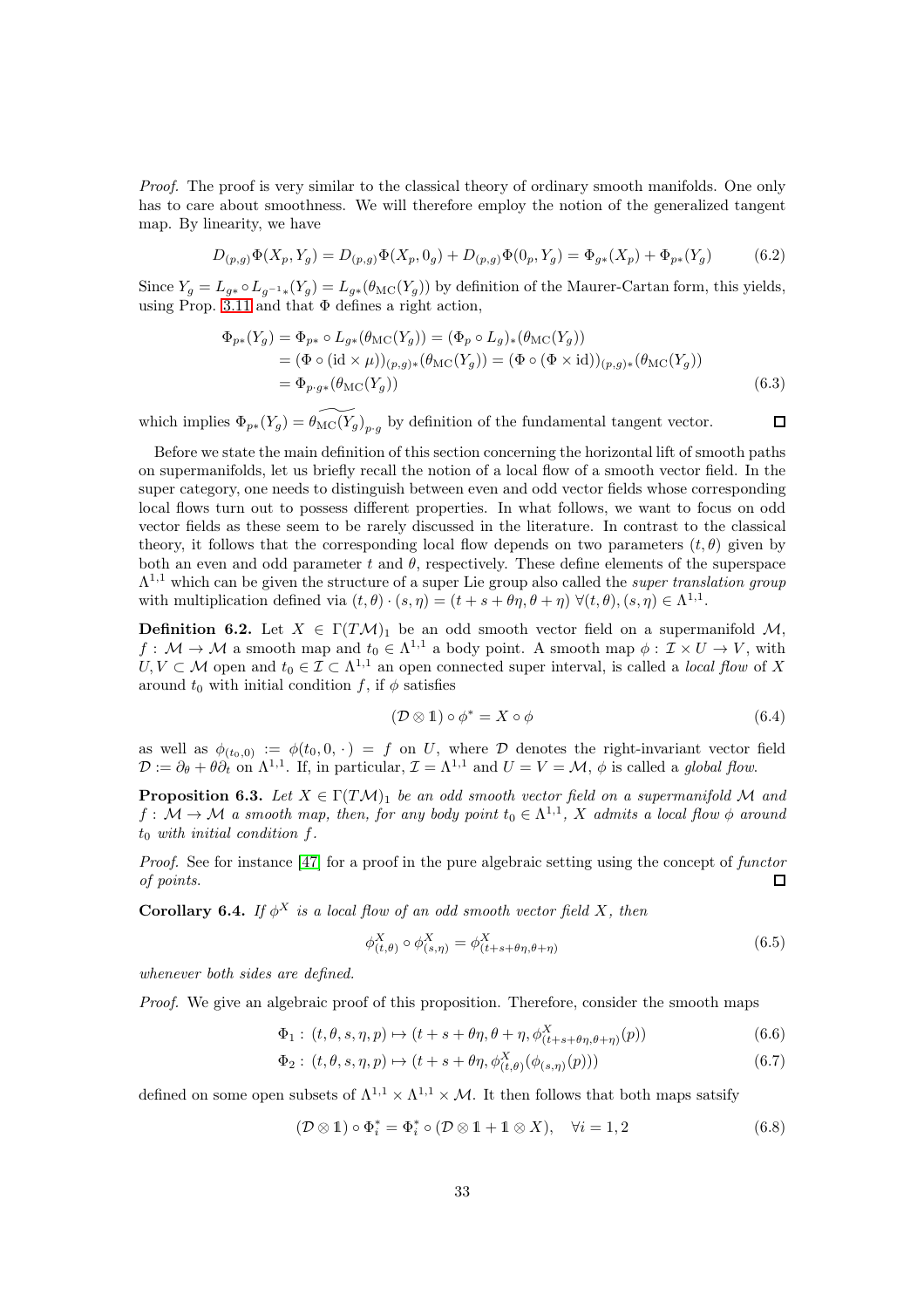For instance, since  $\Phi_1 = (\mathrm{id} \times \phi^X) \circ (d \times \mathrm{id}) \circ (\mu \times \mathrm{id})$ , with d the diagonal map on  $\Lambda^{1,1}$ , it follows from the right-invariance of D as well as  $\mathcal{D} \circ d^* = d^* \circ (\mathcal{D} \otimes 1 + 1 \otimes \mathcal{D})$ 

$$
(\mathcal{D} \otimes 1) \circ \Phi_i^* = (\mathcal{D} \otimes 1) \circ (\mu^* \otimes 1) \circ (d^* \otimes 1) \circ (1 \otimes \phi^{X*})
$$
  
\n
$$
= (\mu^* \circ \mathcal{D} \otimes 1) \circ (d^* \otimes 1) \circ (1 \otimes \phi^{X*})
$$
  
\n
$$
= (\mu^* \otimes 1) \circ (d^* \otimes 1) \circ (\mathcal{D} \otimes 1 + 1 \otimes \mathcal{D}) \circ (1 \otimes \phi^{X*})
$$
  
\n
$$
= (\mu^* \otimes 1) \circ (d^* \otimes 1) \circ (\mathcal{D} \otimes \phi^{X*} + 1 \otimes (\phi^{X*} \circ X))
$$
  
\n
$$
= \Phi_1^* \circ (\mathcal{D} \otimes 1 + 1 \otimes X) \qquad (6.9)
$$

and similarly for  $\Phi_2$ . Hence,  $\Phi_i$  for  $i = 1, 2$  both define local flows of the odd vector field  $\mathcal{D}\otimes\mathbb{1}+\mathbb{1}\otimes X$  with the initial condition  $\Phi_i(0,0,\cdot)=(\mathrm{id}\times\phi^X)\circ(d\times\mathrm{id})$ . By uniqueness, it thus follows that they have to coincide on the intersection of their domains.

**Definition 6.5.** Let  $\mathcal{P} \stackrel{\pi}{\rightarrow} \mathcal{M}$  be a principal super fiber bundle and  $\mathcal{H} \subset T\mathcal{P}$  a principal connection on P. Let  $\mathcal{I} \subseteq \Lambda^{1,1}$  be a super interval and  $\gamma: \mathcal{I} \to \mathcal{M}$  be a map also called a path on M. Then, a smooth path  $\gamma^{hor}$ :  $\Lambda^{1,1} \supseteq \mathcal{I} \to \mathcal{P}$  on  $\mathcal{P}$  is called a horizontal lift of  $\gamma$ , if  $\pi \circ \gamma^{hor} = \gamma \text{ and } (\gamma^{hor})_* \mathcal{D} \subset (\gamma^{hor})^* \mathcal{H}.$ 

The following theorem provides the existence of horizontal lifts of paths defined on supermanifolds. Since, the zero element  $0 \in \mathcal{I}$  of a super interval defines a body point and paths are supposed to be smooth, it is important to note that the initial values of both the path and its horizontal lift need to be body points, as well.

Moreover, as will be proven below, in order to obtain a non-trivial parallel transport map, one necessarily needs to consider smooth paths depending on both even and odd parameters. However, as will be discussed in the subsequent sections, this can be remedied considering instead relative supermanifolds.

<span id="page-33-0"></span>**Theorem 6.6.** Let  $A \in \Omega^1(\mathcal{P}, \mathfrak{g})_0$  be a super connection 1-form on a principal super fiber bundle  $G \to \mathcal{P} \stackrel{\pi}{\to} \mathcal{M}$  over M defining a principal connection  $\mathscr{H} \subset T\mathcal{P}$  on  $\mathcal{P}$ . Then, for any smooth path  $\gamma: \Lambda^{1,1} \supseteq \epsilon_{1,1}^{-1}([0,1]) \to \mathcal{M}$  on the supermanifold  $\mathcal M$  and any body point  $p \in \mathcal{P}$ , there exists a unique horizontal lift  $\gamma_p^{hor}$ :  $\epsilon_{1,1}^{-1}([0,1]) \to \mathcal{P}$  of  $\gamma$  such that  $\gamma_p^{hor}(0) = p$ .

If, in particular, the path is bosonic, i.e.,  $\gamma: \Lambda_0 \supseteq \epsilon_{1,0}^{-1}([0,1]) \to \mathcal{M}$  the horizontal lift  $\gamma_p^{hor}$ :  $\epsilon_{1,0}^{-1}([0,1]) \to \mathcal{P}$  of  $\gamma$  is given by

$$
\gamma_p^{hor} = \mathbf{S}(\mathbf{B}(\gamma)_p^{hor})\tag{6.10}
$$

where  $\mathbf{B}(\gamma)_{p}^{hor}$  is the (unique) horizontal lift of  $\mathbf{B}(\gamma)$  through  $p \in P := \mathbf{B}(\mathcal{P})$  to the ordinary principal bundle P where the principal connection  $H \subset TP$  on P is induced by the ordinary connection 1-form  $A := \mathbf{B}(\mathcal{A}) \in \Omega^1(P, \mathfrak{g}_0).$ 

Proof. Using a gluing argument, it suffices to show that, for any local trivialization neighborhood  $\pi^{-1}(U) \subset \mathcal{P}$  of  $\mathcal{P}$  with  $U \subset \mathcal{M}$  open and  $\text{im } \gamma \cap U \neq \emptyset$ , there exists a horizontal lift  $\gamma^{hor} : \mathcal{I} \longrightarrow \mathcal{P}$  of  $\gamma$  with  $\mathcal{I} = \gamma^{-1}(U)$ .

Hence, in the following, let us assume that  $\gamma$  is contained within a local trivialization neighborhood of  $P$ , i.e., there is a local section  $s: U \to P$  of  $P$  such that  $\text{im } \gamma \subset U$ . Let  $\mathcal{I} = \epsilon_{1,1}^{-1}([0,1])$ and  $\delta := s \circ \gamma$ . A horizontal lift then has to be of the form  $\gamma^{hor} := \Phi \circ (\delta \times g)$  for some smooth function  $g: \tilde{\mathcal{I}} \to \mathcal{G}$  defined on some open subset  $\tilde{\mathcal{I}} \subseteq \mathcal{I}$ . By Prop. [6.1,](#page-31-2) this yields

$$
\mathcal{D}\gamma^{hor}(t,\theta) = D_{(\delta(t,\theta),g(t,\theta))}\Phi(\mathcal{D}\delta,\mathcal{D}g) = \Phi_{g(t,\theta)*}(\mathcal{D}\delta) + \widetilde{\theta_{\rm MC}(\mathcal{D}g)}_{\gamma^{hor}(t,\theta)} \tag{6.11}
$$

Hence,  $\gamma^{hor}$  defines a horizontal lift of  $\gamma$  if and only if

$$
0 = \langle \mathcal{D}\gamma^{hor}(t,\theta)|\mathcal{A}\rangle = \mathrm{Ad}_{g(t,\theta)^{-1}}\langle \mathcal{D}\delta|\mathcal{A}\rangle + \langle \mathcal{D}g|\theta_{\mathrm{MC}}\rangle
$$
  
=  $L_{g(t,\theta)^{-1}*}(R_{g(t,\theta)*}\langle \mathcal{D}\delta|\mathcal{A}\rangle + \mathcal{D}g)$  (6.12)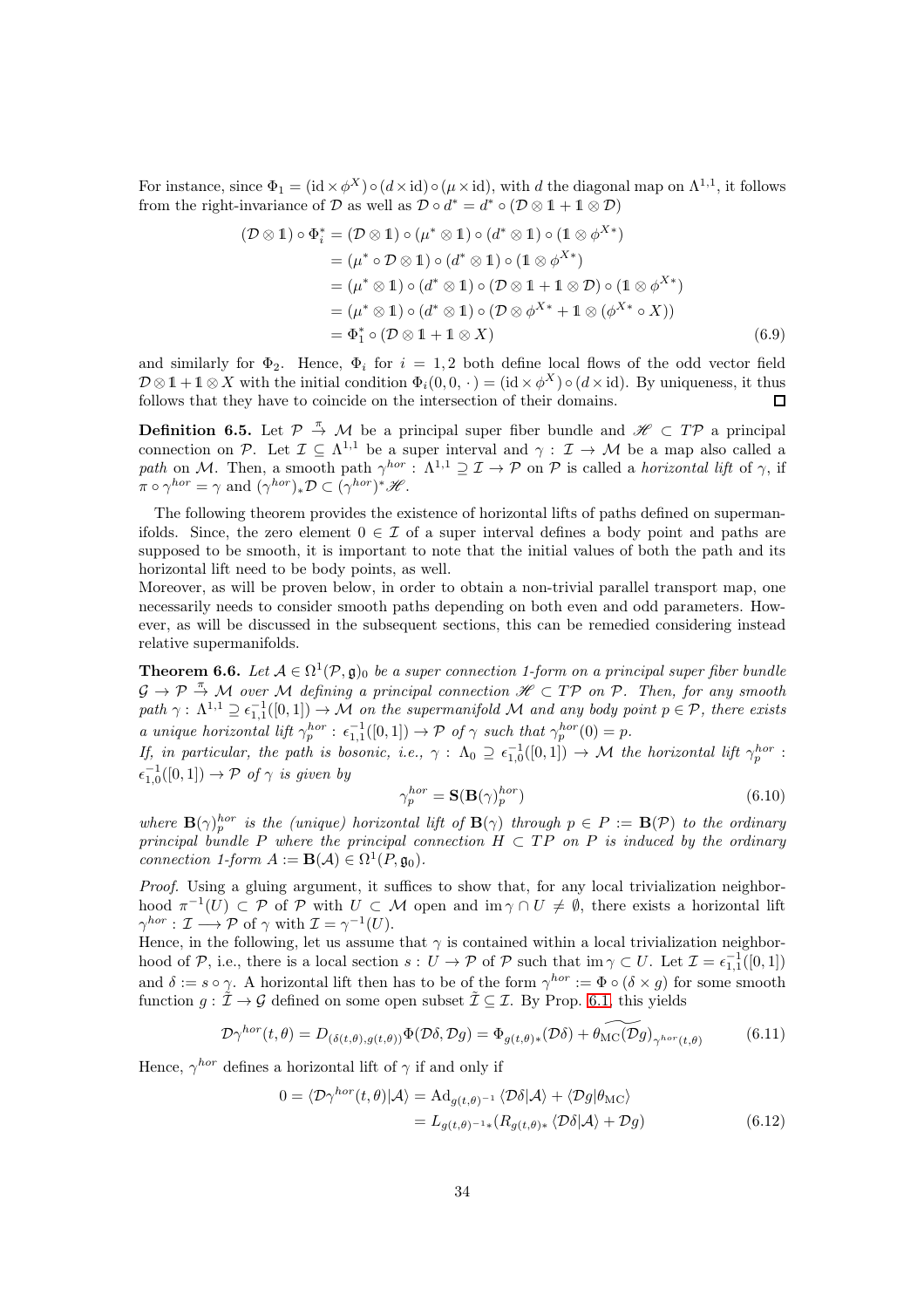But, since the pushforward of the left-translation is an isomorphism of tangent modules, this equivalent to

<span id="page-34-0"></span>
$$
\mathcal{D}g(t,\theta) = -R_{g(t,\theta)*}\langle \mathcal{D}\delta(t,\theta)|\mathcal{A}\rangle = -R_{g(t,\theta)*}\mathcal{A}^{\gamma}(t,\theta)
$$
(6.13)

where we set  $\mathcal{A}^{\gamma}(t, \theta) := \langle \mathcal{D}\delta(t, \theta)|\mathcal{A}\rangle = \langle \mathcal{D}\gamma(t, \theta)|s^*\mathcal{A}\rangle$ . Hence, the claim follows if we can show that [\(6.13\)](#page-34-0) admits a smooth solution on all of  $\mathcal I$ , i.e.,  $\tilde{\mathcal I} = \mathcal I$ . To see this, let us define the vector field

$$
Z: \mathcal{I} \times \mathcal{G} \to T(\mathcal{I} \times \mathcal{G}) \cong \Lambda^2 \times T\mathcal{G}
$$
  

$$
(s, \eta, g) \mapsto (\eta, 1, -D_{(e,g)}\mu_{\mathcal{G}}(\mathcal{A}^{\gamma}(s, \eta), 0_g))
$$
 (6.14)

Since  $\mathcal{A}^{\gamma}$  and the zero section  $\mathbf{0}: \mathcal{G} \to T\mathcal{G}, g \mapsto 0_g$  are both of class  $H^{\infty}$ , it follows that Z defines a smooth section of the tangent bundle of the supermanifold  $\mathcal{I} \times \mathcal{G}$ . In particular, as A is even and D is odd,  $\mathcal{A}^{\gamma}(t, \theta)$  defines an odd derivation  $\forall (t, \theta) \in \mathcal{I}$  and therefore Z is an odd vector field. Hence, by Prop. [\(6.3\)](#page-32-0), there exists a smooth function  $F: \Lambda^{1,1} \supseteq \epsilon_{1,1}^{-1}(\tilde{I}) \to \Lambda^{1,1} \times \mathcal{G}, (t, \theta) \mapsto$  $(h(t, \theta), g(t, \theta))$ , with smooth functions h and g defined on some interval  $\epsilon_{1,1}^{-1}(\tilde{I})$  with  $\tilde{I} = [0, \delta'),$  $0 < \delta' < 1$ , such that

<span id="page-34-1"></span>
$$
\mathcal{D}F(t,\theta) = Z_{F(t,\theta)}\tag{6.15}
$$

with the initial condition  $F(0,0) = (0,0,e)$ . Since  $h: (t,\theta) \mapsto h(t,\theta) \in \Lambda^{1,1}$  has to be of the form  $h(t, \theta) = (a(t), \theta b(t))$  with smooth functions  $a, b : \epsilon_{1,0}^{-1}(\tilde{I}) \to \Lambda_0$ , it follows that  $\mathcal{D}h(t, \theta) =$  $(\theta \partial_t a(t), b(t))$ . Hence, by definition of the vector field Z, the differential equation [\(6.15\)](#page-34-1) yields  $b \equiv 1$  and  $\partial_t a = b \equiv 1$  such that, by the initial condition, it follows  $h(t, \theta) = (t, \theta)$ . Thus, [\(6.15\)](#page-34-1) becomes

$$
\mathcal{D}F(t,\theta) = (\theta,1,\mathcal{D}g(t,\theta)) = (\theta,1,-D_{(t,\theta,g(t,\theta))}\mu_{\mathcal{G}}(\mathcal{A}^{\gamma}(t,\theta),0_{g(t,\theta)}))
$$
(6.16)

That is,  $g: \epsilon_{1,1}^{-1}(\tilde{I}) \to \mathcal{G}$  defines a smooth solution of [\(6.13\)](#page-34-0) with initial condition  $g(0,0) = e$ . It remains to show that g can be extended to all of I. Therefore, since  $\mathcal{I} \times \{e\} \subset \mathcal{I} \times \mathcal{G}$  is compact, there exists finitely many open subsets  $U_i \subset \mathcal{I}$  and  $V_i \subset \mathcal{G}$ ,  $i = 1, \ldots, n$ , such that  $\bigcup_{i=1}^n U_i = \mathcal{I}$ and  $e \in V_i \ \forall i = 1, \ldots, n$ , as well as smooth maps  $\phi_i^Z : \epsilon_{1,1}^{-1}((-\delta_i, \delta_i)) \times U_i \times V_i \to \mathcal{I} \times \mathcal{G}, 0 < \delta_i < 1$  $\forall i = 1, \ldots, n$ , such that  $\phi_i^Z$  defines a local flow of Z. If we set  $\delta := \min\{\delta', \delta_i\}_{i=1,\ldots,n} > 0$  and  $V := \bigcap_{i=1}^n V_i \ni e$ , we may glue the  $\phi_i^Z$  to get a local flow  $\phi^Z : \epsilon_{1,1}^{-1}((-\delta,\delta)) \times \mathcal{I} \times V \to \mathcal{I} \times \mathcal{G}$ . Hence, let us choose  $t_i \in [0,1], i = 0,\ldots,m$ , such that  $0 =: t_0 < t_1 < \ldots < t_m := 1$  and  $|t_i - t_{i-1}| < \delta \ \forall i = 1, \ldots, m.$  Set  $\mathcal{I}_i := \epsilon_{1,1}^{-1}([t_i, t_{i-1}])$  for  $i = 1, \ldots, m$ .

By assumption, we know that g is well-defined on  $\mathcal{I}_1$ . Hence, let us next consider the path  $G: \mathcal{I}_2 \to \mathcal{I} \times \mathcal{G}$  defined as  $G(s, \theta) = \phi_{(s, \theta)}^Z(t_1, 0, e)$  which is well-defined by definition of  $\mathcal{I}_2$ . Similarly as above, it follows that G has to be of the form  $G(s, \theta) = (s + t_1, \theta, b(s, \theta))$  with  $\mathcal{D}b(s,\theta) = -R_{b(s,\theta)*}\mathcal{A}^{\gamma}(s+t_1,\theta)$ . If we then define  $G'(s,\theta) := (s+t_1,\theta,b(s,\theta)\cdot g(t_1,0))$  on  $\mathcal{I}_2$ , it follows (note that G' is smooth as  $g(t_1, 0)$  is a body point)

$$
\mathcal{D}G'(s,\theta) = (\theta, 1, R_{g(t_1,0)*}\mathcal{D}b(s,\theta)) = (\theta, 1, -R_{g(t_1,0)*}R_{b(s,\theta)*}\mathcal{A}^{\gamma}(s+t_1,\theta)) \n= (\theta, 1, -R_{b(s,\theta)\cdot g(t_1,0)*}\mathcal{A}^{\gamma}(s+t_1,\theta)) = Z_{G'(s,\theta)} \tag{6.17}
$$

That is, G' defines an integral curve of Z through  $G'(0,0) = (t_1,0,g(t_1,0))$ . Thus, let us define the smooth path  $\tilde{g} : \mathcal{I}_1 \cup \mathcal{I}_2 \to \mathcal{G}$  via

$$
\tilde{g}(t,\theta) := \begin{cases} g(t,\theta), & \text{if } (t,\theta) \in \mathcal{I}_1 \\ b(t-t_1,\theta) \cdot g(t_1,0), & \text{if } (t,\theta) \in \mathcal{I}_2 \end{cases}
$$
\n(6.18)

It then follows that  $\tilde{g}$  is smooth and defines a solution of [\(6.13\)](#page-34-0). We have thus found an extension of g to  $\mathcal{I}_1 \cup \mathcal{I}_2$ . Hence, by induction, it follows that g can be extended to all of  $\mathcal{I}$ .

To prove the last claim note that, by pulling back A to the bosonic sub supermanifold  $P_0 :=$  $\mathbf{S} \circ \mathbf{B}(\mathcal{P})$ , A only takes values in the even super Lie sub module  $\Lambda \otimes \mathfrak{g}_0 = \text{Lie}(\mathcal{G}_0)$ . Hence, on  $\mathcal{P}_0$ , A can be reduced to a super connection 1-form on the principal super fiber bundle  $\mathcal{G}_0 \to \mathcal{P}_0|_{\mathcal{M}_0} \to \mathcal{M}_0$ . The claim now follows immediately.  $\Box$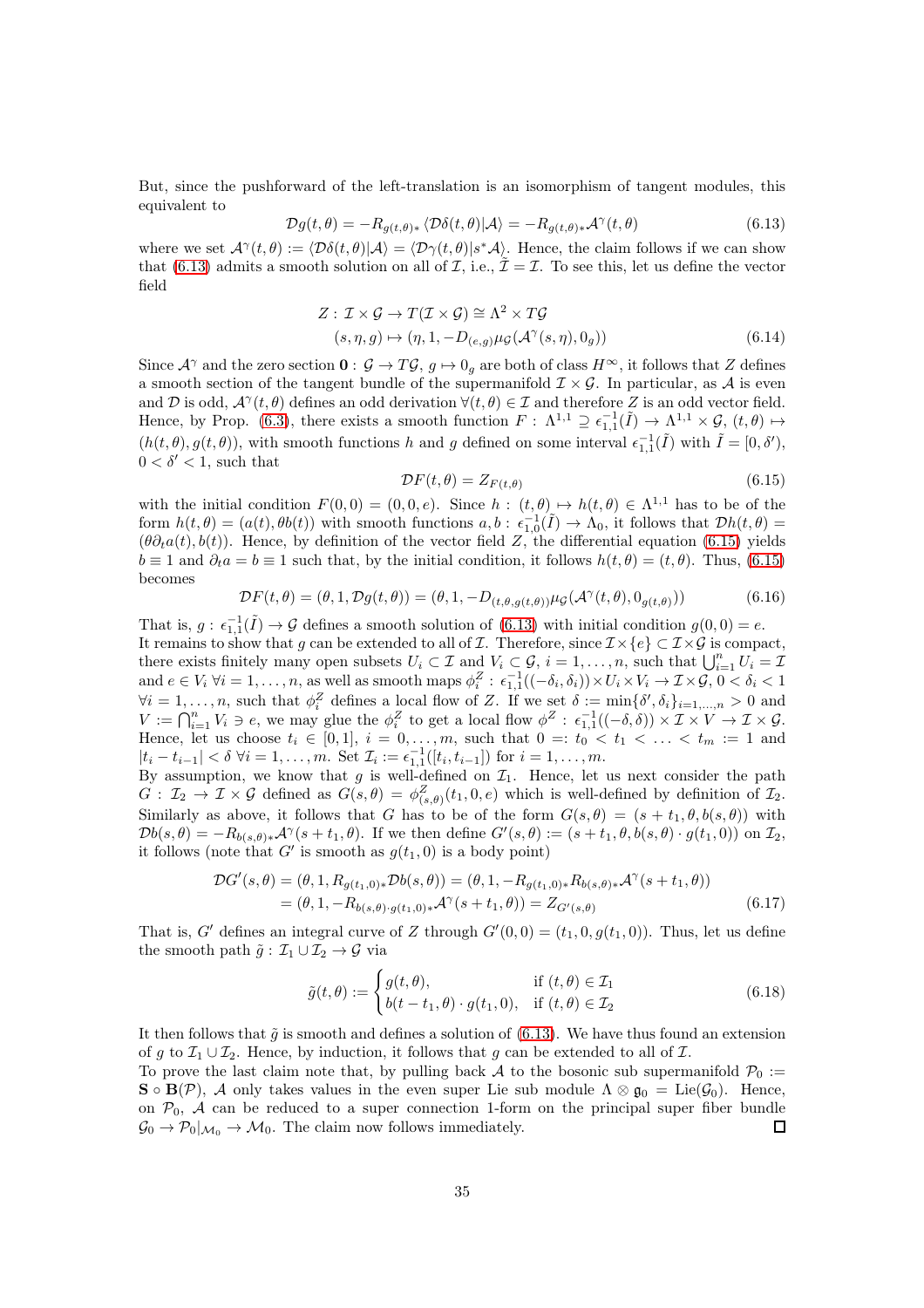#### <span id="page-35-0"></span>6.2. Parallel transport map revisited

As we have seen in the last section, in the ordinary theory of principal super fiber bundles, in order to obtain a non-trivial parallel transport map, one necessarily has to consider smooth paths depending on both even and odd parameters. But, still, due to smoothness, the endpoints at which the parallel transport map is constructed have to be points on the body of a supermanifold. Hence, it is important to emphasize that, in the ordinary category of supermanifolds, one cannot use the parallel transport map to compare points on different fibers of a super fiber bundle!

As we will see in what follows, a resolution is given considering instead super connections forms on parametrized super fiber bundles. At the same time, this also allows us to include (anticommutative) fermionic degrees of freedom on the body of a supermanifold which is of utmost importance for supersymmetric field theories in physics. In this framework, it moreover suffices to consider (parametrized) paths depending solely on an even time parameter. The generalization to both even and odd parameters can be obtained along the lines of the previous section.

**Definition 6.7.** Let  $\mathcal{G} \to \mathcal{P}_{\mathcal{S}} \stackrel{\pi_{\mathcal{S}}}{\to} \mathcal{M}_{\mathcal{S}}$  be a S-relative principal super fiber bundle and  $\gamma$ :  $S \times I \to M_{\beta}$  a smooth path on  $M_{\beta}$  with  $I \subseteq \Lambda^{1,0}$ . Given a super connection 1-form A on  $\mathcal{P}_{/\mathcal{S}}, \text{ a smooth path } \gamma^{hor}:\,\mathcal{S}\!\times\!\mathcal{I}\to\mathcal{P} \text{ on } \mathcal{P}_{/\mathcal{S}} \text{ is called a horizontal lift of } \gamma \text{ w.r.t. } \mathcal{A} \text{ if } \pi \circ \gamma^{hor}=\gamma$ and  $\langle (\mathbb{1} \otimes \partial_t) \alpha_{\mathcal{S}}^{-1}(\gamma^{hor})(s,t) | \mathcal{A} \rangle = 0 \; \forall (s,t) \in \mathcal{S} \times \mathcal{I}.$ 

<span id="page-35-2"></span>**Proposition 6.8.** Let  $A \in \Omega^1(\mathcal{P}_{\langle \mathcal{S}}, \mathfrak{g})_0$  be a super connection 1-form on the S-relative principal super fiber bundle  $\mathcal{G} \to \mathcal{P}_{/\mathcal{S}} \stackrel{\pi_{\mathcal{S}}}{\to} \mathcal{M}_{/\mathcal{S}}$  as well as  $\gamma : \mathcal{S} \times \mathcal{I} \to \mathcal{M}$  a smooth path. Let furthermore  $f: \mathcal{S} \to \mathcal{P}$  be a smooth map. Then, there exists a unique horizontal lift  $\gamma^{hor}: \mathcal{S} \times \mathcal{I} \to \mathcal{M}$  of  $\gamma$ w.r.t. A such that  $\gamma^{hor}(\cdot, 0) = f$ .

Proof. The proof of this proposition is similar as in Theorem [6.6.](#page-33-0) Let us therefore only sketch the most important steps. Again, it suffices to assume that  $\gamma$  is contained within a local trivialization neighborhood of  $\mathcal{P}_{\beta}$ , i.e., there exists an open subset  $U \subseteq \mathcal{M}$  and a smooth morphism  $\tilde{s}: U_{\beta} :=$  $\mathcal{M}_{\mathcal{S}}|_{\mathcal{S}\times U} \to \mathcal{P}_{\mathcal{S}}$  of S-relative supermanifolds such that  $\pi_{\mathcal{S}} \circ \tilde{s} = id_{U_{\mathcal{S}}}$  and  $\text{im } \gamma \subseteq \pi_{\mathcal{S}}^{-1}(\mathcal{S} \times U)$ . Furthermore, w.l.o.g., we can assume that  $\tilde{s}(\cdot, \gamma(\cdot, 0)) = f$ . In fact, suppose this would not be the case. Then, since the super Lie group  $G$  acts transitively on each fiber of the underlying principal super fiber bundle P, there exists a unique map  $g': S \times U \to G$  with  $\Phi_{\mathcal{S}}(\tilde{s}(\cdot, \gamma(\cdot, 0)), g') = f$ . Since  $\tilde{s}(\cdot,\gamma(\cdot,0)),$  f as well as the inverse operation in the super Lie group  $\mathcal G$  are of class  $H^{\infty}$ , it follows immediately that  $g'$  is also smooth. Hence, replacing  $\tilde{s}$  by  $\Phi_{\mathcal{S}}(\tilde{s}, g')$  the map thus obtained will have the required properties.

Set  $\delta := \tilde{s} \circ (\text{id} \times \gamma) : \mathcal{I}_{\beta} \to \mathcal{P}_{\beta}$ . It follows that a horizontal lift has to be of the form  $\gamma^{hor} := \Phi_{\mathcal{S}} \circ (\delta \times g)$  for some smooth function  $g: \mathcal{S} \times \tilde{\mathcal{I}} \to \mathcal{G}$  defined on some open subset  $\tilde{\mathcal{I}} \subseteq \mathcal{I}$ . Using Prop. [6.1,](#page-31-2) one finds that  $\langle (1 \otimes \partial_t) \alpha_S^{-1}(\gamma^{hor})(s,t) | A \rangle = 0$  if and only if

$$
(\mathbb{1} \otimes \partial_t)g(s,t) = -R_{g(s,t)*}\langle (\mathbb{1} \otimes \partial_t)\delta(s,t)|\mathcal{A}\rangle = -R_{g(s,t)*}\mathcal{A}^{\gamma}(s,t) \tag{6.19}
$$

where  $\mathcal{A}^{\gamma}(s,t) := \langle (\mathbb{1} \otimes \partial_t) \delta(s,t) | \mathcal{A} \rangle = \langle (\mathbb{1} \otimes \partial_t) \alpha_{\mathcal{S}}^{-1}(\gamma)(s,t) | \tilde{s}^* \mathcal{A} \rangle$  with the initial condition  $g(\cdot, 0) = e$ . Hence, the claim follows if one can show that [\(6.19\)](#page-35-1) admits a smooth solution with  $\tilde{\mathcal{I}} = \mathcal{I}$ . Therefore, consider the even smooth vector field

$$
\tilde{Z}: (\mathcal{S} \times \mathcal{I}) \times \mathcal{G} \to T(\mathcal{S} \times \mathcal{I}) \times T\mathcal{G}
$$
  

$$
(s', t', g) \mapsto (0_{s'}, 1, -D_{(e,g)}\mu_{\mathcal{G}}(\mathcal{A}^{\gamma}(s', t'), 0_g))
$$
 (6.20)

<span id="page-35-3"></span>It follows that there exists a smooth local solution  $F: U' \to (\mathcal{S} \times \mathcal{I}) \times \mathcal{G}, U' \subset \mathcal{S} \times \mathcal{I}$  open, of the equation

<span id="page-35-1"></span>
$$
\partial_t F(s,t) = \tilde{Z}_{F(s,t)}\tag{6.21}
$$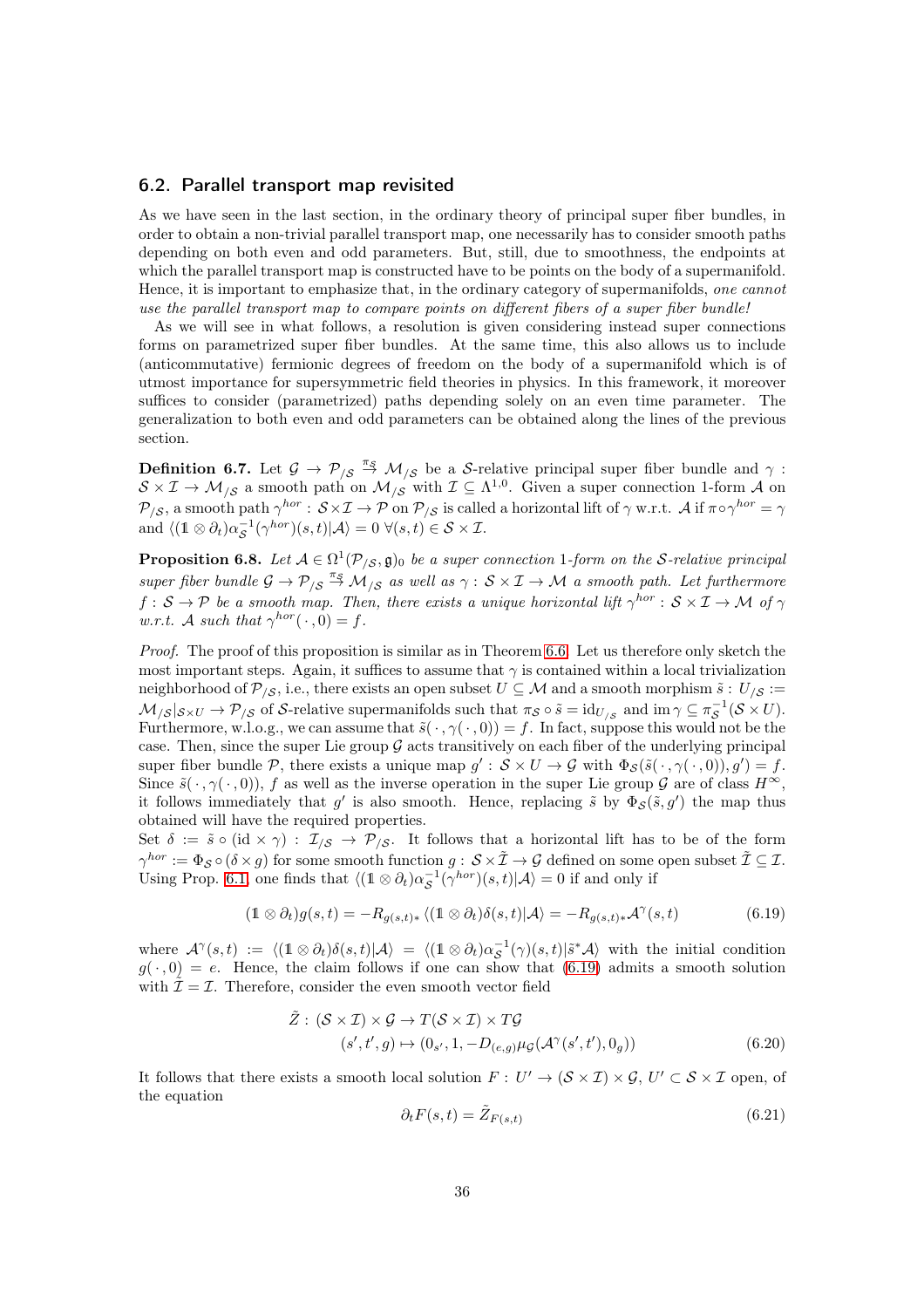with the initial condition  $F(\cdot, 0) = (\cdot, 0, e)$ . Moreover, F has to be of the form  $F(s,t) =$  $(s, t, g(s, t))$  for some smooth function  $g: U' \to \mathcal{G}$  such that  $g(\cdot, 0) = e$  and

$$
\partial_t F(s,t) = (0_s, 1, (1 \otimes \partial_t) g(s,t)) = (0_s, 1, -D_{(e,g)} \mu_G(\mathcal{A}^\gamma(s,t), 0_g))
$$
(6.22)

that is,  $g$  is a solution of  $(6.19)$  proving that a local smooth solution indeed exists. Remains to show that q can be extended to all of  $S \times \mathcal{I}$ .

Therefore, one can proceed as in the proof of Theorem [6.6.](#page-33-0) In fact, restricting on compact subsets and gluing local solutions together, it follows that, for any  $s_0 \in \mathcal{S}$ , there exists an open neighborhood  $s_0 \in V \subset S$  as well as a smooth map  $g_{s_0}: V \times I \to G$  such that V is contained in a compact subset and  $g_{s_0}$  is a solution of  $(6.19)$  with  $g(\cdot, 0) = e$ . Thus, by uniqueness of solutions of differential equations, these maps can be glued together yielding a global solution  $g: \mathcal{S} \times \mathcal{I} \rightarrow \mathcal{G}$  of [\(6.19\)](#page-35-1).  $\Box$ 

<span id="page-36-2"></span>**Remark 6.9.** For a smooth map  $f : \mathcal{S} \to \mathcal{M}$ , one can consider the pullback super fiber bundle

$$
f^*\mathcal{P} = \{(s, p) | f(s) = \pi(p)\} \subset \mathcal{S} \times \mathcal{P}
$$
\n
$$
(6.23)
$$

over S. A smooth section  $\tilde{\phi}: S \to f^* \mathcal{P}$  of the pullback bundle is then of the form  $\tilde{\phi}(s) = (s, \phi(s))$  $\forall s \in \mathcal{S}$  with  $\phi: \mathcal{S} \to \mathcal{P}$  a smooth map satsifying  $\pi \circ \phi = f$ . Hence, we can identify

$$
\Gamma(f^*\mathcal{P}) = \{\phi : \mathcal{S} \to \mathcal{P} | \pi \circ \phi = f\}
$$
\n(6.24)

<span id="page-36-3"></span>**Definition 6.10.** Under the conditions of Prop. [6.8,](#page-35-2) the parallel transport in  $P_{\ell S}$  along  $\gamma$  w.r.t. the connection  $A$  is defined as

<span id="page-36-1"></span>
$$
\mathcal{P}_{\mathcal{S},\gamma}^{\mathcal{A}} : \Gamma(\gamma_0^* \mathcal{P}) \to \Gamma(\gamma_1^* \mathcal{P})
$$
  
\n
$$
\phi \mapsto \gamma_{\phi}^{hor}(\cdot, 1)
$$
\n(6.25)

where, for  $\Gamma(\gamma_0^*\mathcal{P}) \ni \phi : \mathcal{S} \to \mathcal{P}$ ,  $\gamma_{\phi}^{hor}$  is the unique horizontal lift of  $\gamma$  with respect to A such that  $\gamma_{\phi}^{hor}(\cdot,0) = \phi$ .

Given a morphism  $\lambda: \mathcal{S} \to \mathcal{S}'$ , this induces the pullback  $\lambda^*: H^\infty(\mathcal{S}') \to H^\infty(\mathcal{S})$ ,  $f \mapsto \lambda^* f =$  $f \circ \lambda$  on the function sheaves. Since the super  $H^{\infty}(\mathcal{S} \times \mathcal{M})$ -module  $\mathfrak{X}(\mathcal{M}_{\setminus \mathcal{S}})$  of smooth vector fields on  $\mathcal{M}_{\mathcal{S}}$  is isomorphic to  $H^{\infty}(\mathcal{S}) \otimes \mathfrak{X}(\mathcal{M})$ , this yields the morphism

$$
\lambda^* \equiv \lambda^* \otimes 1 : \mathfrak{X}(\mathcal{M}_{/\mathcal{S}'}) \to \mathfrak{X}(\mathcal{M}_{/\mathcal{S}})
$$
  

$$
f \otimes X \mapsto \lambda^* f \otimes X
$$
 (6.26)

Moreover, from  $\Omega^1(\mathcal{M}_{/\mathcal{S}}) \cong \Omega^1(\mathcal{M}) \otimes H^{\infty}(\mathcal{S})$  we obtain the morphism

$$
\lambda^* \equiv \mathbb{1} \otimes \lambda^* : \Omega^1(\mathcal{M}_{/\mathcal{S}'}) \to \Omega^1(\mathcal{M}_{/\mathcal{S}}) \omega \otimes f \mapsto \omega \otimes \lambda^* f
$$
\n(6.27)

By definition, it then follows

<span id="page-36-0"></span>
$$
\langle \lambda^* X | \lambda^* A \rangle = \lambda^* \langle X | A \rangle \tag{6.28}
$$

In fact, since [\(6.28\)](#page-36-0) is a local property, let us choose a local coordinate neighborhood such that X and  $\omega$  can be locally expanded in the form  $X = f^i \otimes X_i$  and  $\omega = \omega_j \otimes g^j$  with  $X_i$  and  $\omega_j$ smooth vector fields and 1-forms on  $M$ , respectively. We then compute

$$
\langle \lambda^* X | \lambda^* A \rangle = \langle \lambda^* f^i \otimes X_i | \omega_j \otimes \lambda^* g^j \rangle = \lambda^* f^i \langle X_i | \omega_j \rangle \lambda^* g^j
$$
  
=  $\lambda^* \langle f^i \otimes X_i | \omega_j \otimes g^j \rangle = \lambda^* \langle X | A \rangle$  (6.29)

The following proposition summarizes some important properties of the parallel transport map such as the functoriality under composition of paths as well as covariance under change of parametrization demonstrating the independence of the choice of a particular parametrizing supermanifold.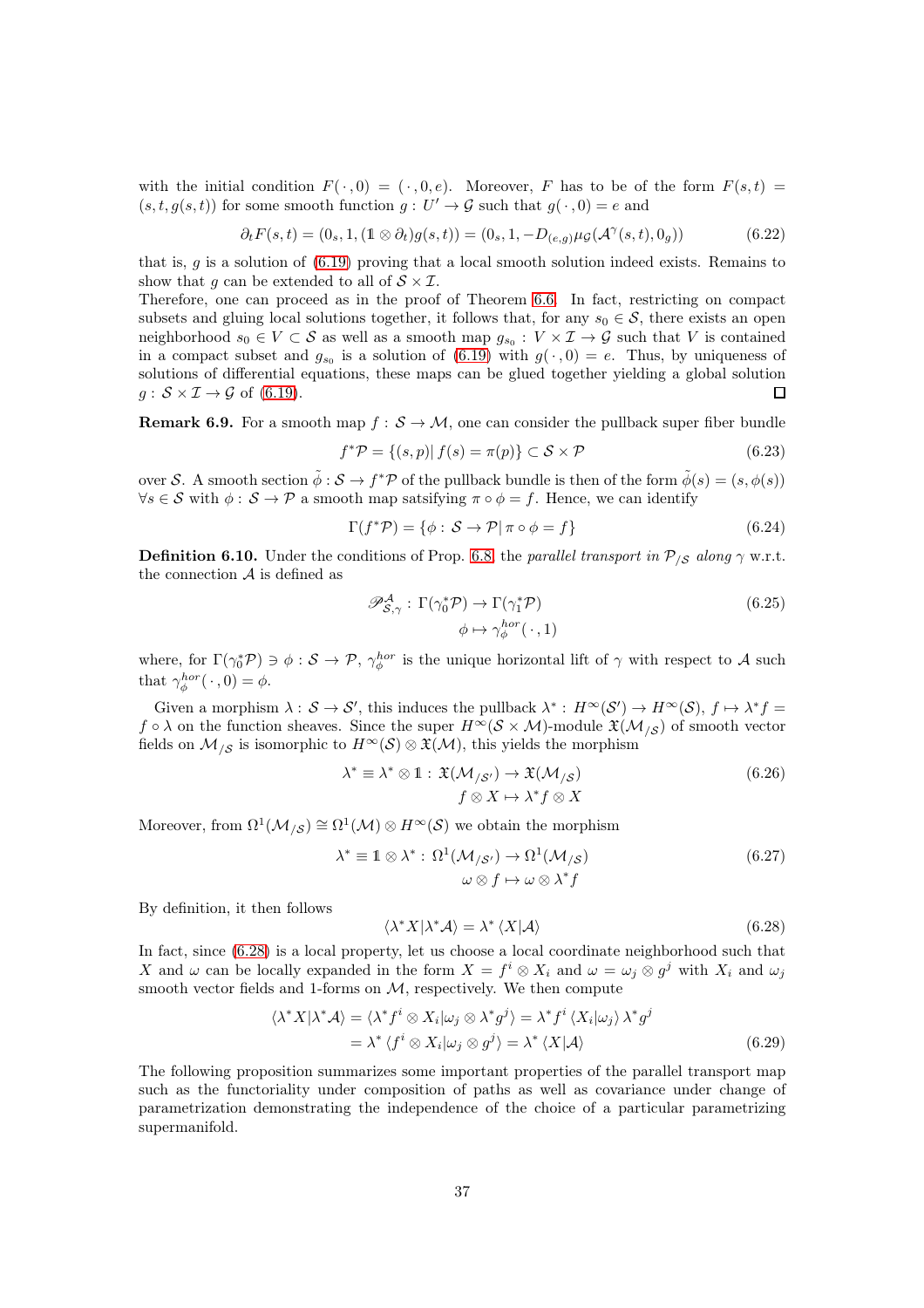Proposition 6.11. The parallel tansport map enjoys the following properties:

(i)  $\mathscr{P}^{\mathcal{A}}_{\mathcal{S}}$  is functorial under compositions of paths, that is, for smooth paths  $\gamma: \mathcal{S} \times \mathcal{I} \to \mathcal{M}$ and  $\delta: \mathcal{S} \times \mathcal{I} \rightarrow \mathcal{M}$  on  $\mathcal{M}_{/\mathcal{S}}$ , one has

<span id="page-37-1"></span><span id="page-37-0"></span>
$$
\mathscr{P}^{\mathcal{A}}_{\mathcal{S},\gamma\circ\delta} = \mathscr{P}^{\mathcal{A}}_{\mathcal{S},\gamma} \circ \mathscr{P}^{\mathcal{A}}_{\mathcal{S},\delta} \tag{6.30}
$$

(ii)  $\mathscr{P}^{\mathcal{A}}_{\mathcal{S},\gamma}$  is covariant under change of parametrization in the sense that if  $\lambda: \mathcal{S} \to \mathcal{S}'$  is a morphism of supermanifolds, then the diagram

$$
\Gamma(f^*\mathcal{P}) \xrightarrow{\mathcal{P}_{\mathcal{S}',\gamma}^{\mathcal{A}}} \Gamma(g^*\mathcal{P})
$$
\n
$$
\lambda^* \downarrow \qquad \qquad \downarrow \lambda^*
$$
\n
$$
\Gamma((f \circ \lambda)^*\mathcal{P}) \xrightarrow{\mathcal{P}_{\mathcal{S},\lambda^*\mathcal{A}}^{\lambda^*\mathcal{A}}} \Gamma((g \circ \lambda)^*\mathcal{P})
$$
\n
$$
(6.31)
$$

is commutative for any smooth path  $\gamma : f \Rightarrow g$  on  $\mathcal{M}_{\delta}$ .

Proof. The functoriality property of the parallel transport map under the composition of paths is an immediate consequence of equation [\(6.19\)](#page-35-1) or [\(6.21\)](#page-35-3) and the uniqueness of solutions of differential equations once fixing the inital conditions. In fact, this implies  $(\gamma \circ \delta)^{hor} = \gamma^{hor} \circ \delta^{hor}$ yielding [\(6.30\)](#page-37-0) by Definition [\(6.25\)](#page-36-1).

To prove covariance under change of parametrization, notice that for a supermanifold morphism  $\lambda: \mathcal{S} \to \mathcal{S}'$ , one has  $(1 \otimes \partial_t)\lambda^*\gamma^{hor} = \lambda^*((1 \otimes \partial_t)\gamma^{hor})$  so that, by Definition [\(3.3\)](#page-15-2), it follows

$$
(\mathbb{1} \otimes \partial_t)\alpha_{\mathcal{S}}^{-1}(\lambda^*\gamma^{hor}) = \lambda^*((\mathbb{1} \otimes \partial_t)\alpha_{\mathcal{S}'}^{-1}(\gamma^{hor}))
$$
\n(6.32)

and thus

$$
\langle (\mathbb{1} \otimes \partial_t) \alpha_{\mathcal{S}}^{-1} (\lambda^* \gamma^{hor}) | \lambda^* A \rangle = \langle \lambda^* ((\mathbb{1} \otimes \partial_t) \alpha_{\mathcal{S}'}^{-1} (\gamma^{hor}) ) | \lambda^* A \rangle
$$
  
= 
$$
\langle (\mathbb{1} \otimes \partial_t) \alpha_{\mathcal{S}'}^{-1} (\gamma^{hor}) | A \rangle = 0
$$
(6.33)

according to [\(6.28\)](#page-36-0). Since  $\lambda^* \gamma_{\phi}^{hor}(\cdot,0) = \phi \circ \lambda = \lambda^* \phi$  and  $\pi \circ \lambda^* \gamma_{\phi}^{hor} = \lambda^* \gamma$ , by uniqueness, this yields  $\lambda^* \gamma_{\phi}^{hor} = (\lambda^* \gamma)_{\lambda^* \phi}^{hor}$  and therefore

$$
\mathscr{P}_{\mathcal{S},\lambda^*\gamma}^{\lambda^*\mathcal{A}}(\lambda^*\phi) = (\lambda^*\gamma)_{\lambda^*\phi}^{hor}(\cdot\,,1) = \lambda^*\gamma_{\phi}^{hor}(\cdot\,,1) = \lambda^*(\mathscr{P}_{\mathcal{S}',\gamma}^{\mathcal{A}}(\phi))
$$
(6.34)

 $\Box$ 

 $\forall \phi \in \Gamma(f^*\mathcal{P})$  proving the commutativity of the diagram [\(6.31\)](#page-37-1).

**Definition 6.12.** A global gauge transformation  $f$  on the S-relative principal super fiber bundle  $G \to \mathcal{P}_{\mathcal{S}} \to \mathcal{M}_{\mathcal{S}}$  is a morphism  $f: \mathcal{P}_{\mathcal{S}} \to \mathcal{P}_{\mathcal{S}}$  of S-relative supermanifolds which is fiberpreserving and  $\mathcal{G}$ -equivariant, i.e.,  $\pi_{\mathcal{S}} \circ f = \pi_{\mathcal{S}}$  and  $f \circ \Phi_{\mathcal{S}} = \Phi_{\mathcal{S}} \circ (f \times id)$ . The set of global gauge transformations on  $P_{\beta}$  will be denoted by  $\mathscr{G}(P_{\beta})$ .

<span id="page-37-2"></span>**Proposition 6.13.** Their exists a bijective correspondence between the set  $\mathscr{G}(\mathcal{P}_{\setminus S})$  of global gauge transformations on the S-relative principal super fiber bundle  $\mathcal{G} \to \mathcal{P}_{/\mathcal{S}} \to \mathcal{M}_{/\mathcal{S}}$  and the set

$$
H^{\infty}(\mathcal{S} \times \mathcal{P}, \mathcal{G})^{\mathcal{G}} := \{ \sigma : \mathcal{S} \times \mathcal{P} \to \mathcal{G} | \sigma \circ \Phi_{\mathcal{S}} = \alpha_{g^{-1}} \circ \sigma \}
$$
(6.35)

via

$$
H^{\infty}(\mathcal{S} \times \mathcal{P}, \mathcal{G})^{\mathcal{G}} \ni \sigma \mapsto \Phi_{\mathcal{S}} \circ (\text{id} \times \sigma) \circ d_{\mathcal{S} \times \mathcal{P}} \in \mathscr{G}(\mathcal{P}_{\mathcal{S}})
$$
(6.36)

In particular, global gauge transformations are super diffeomorphisms on  $P_{\beta}$  and  $\mathscr{G}(P_{\beta})$  forms an abstract group under composition of smooth maps.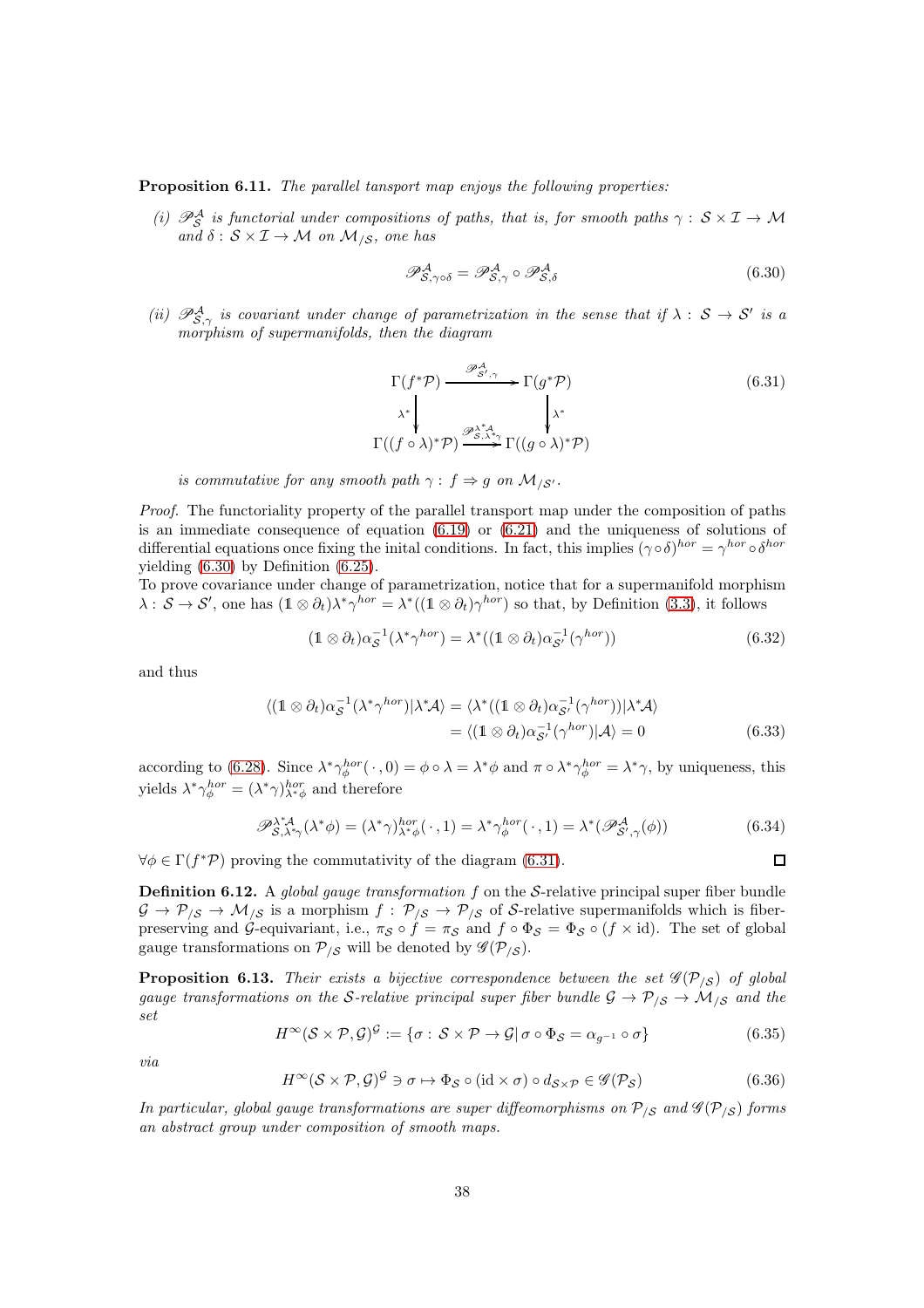Proof. The proof of this proposition is almost the same as in the classical theory. Hence, let us only show that the map  $\sigma_f \in H^{\infty}(\mathcal{S} \times \mathcal{P}, \mathcal{G})^{\mathcal{G}}$  corresponding to a global gauge transformation  $f \in \mathscr{G}(\mathcal{P}_{/\mathcal{S}})$  such that  $f(s,p) = (s,p) \cdot \sigma_f(s,p) \ \forall (s,p) \in \mathcal{S} \times \mathcal{P}$  is indeed of class  $H^{\infty}$ .

Therefore, choose a local trivialization  $(U, \phi_U)$  of  $P$  and set  $\tilde{\phi}_U := id \times \phi_U : \pi_{\mathcal{S}}^{-1}(\mathcal{S} \times U) \to$  $(\mathcal{S} \times U) \times \mathcal{G}$ . On the local trivialization neighborhood, f is then of the form

$$
\tilde{\phi}_U \circ f \circ \tilde{\phi}_U^{-1}((s, x), g) = ((s, x), \sigma(s, x, g)) \tag{6.37}
$$

for some smooth function  $\sigma : (\mathcal{S} \times U) \times G \rightarrow \mathcal{G}$ . Hence,

$$
\sigma_f \circ \phi_U^{-1}((s, x), g) = \mu_g(g^{-1}, \sigma(s, x, g)) \tag{6.38}
$$

on  $(\mathcal{S} \times U) \times \mathcal{G}$  proving that  $\sigma_f$  is smooth. That global gauge transformations are diffeomorphisms and  $\mathscr{G}(\mathcal{P}_{/\mathcal{S}})$  forms an abstract group now follows immediately from the respective properties of  $H^\infty({\mathcal S} \times {\mathcal P}, {\mathcal G})^{\mathcal G}.$ П

**Proposition 6.14.** Let  $A \in \Omega^1(\mathcal{P}_{\setminus \mathcal{S}}, \mathfrak{g})_0$  be a S-relative super connection 1-form and  $f \in \mathscr{G}(\mathcal{P}_{\setminus \mathcal{S}})$ a global gauge transformation on the S-relative principal super fiber bundle  $\mathcal{G} \to \mathcal{P}_{/\mathcal{S}} \stackrel{\pi_{\mathcal{S}}}{\to} \mathcal{M}_{/\mathcal{S}}$ . Then,

(i)  $f^*\mathcal{A} \in \Omega^1(\mathcal{P}_{/\mathcal{S}}, \mathfrak{g})_0$  is a connection 1-form and, in particular,

<span id="page-38-0"></span>
$$
f^* \mathcal{A} = \text{Ad}_{\sigma_f^{-1}} \circ \mathcal{A} + \sigma_f^* \theta_{\text{MC}}
$$
(6.39)

(ii) the diagram

$$
\Gamma(g^*\mathcal{P}) \xrightarrow{\mathscr{P}_{S,\gamma}^A} \Gamma(h^*\mathcal{P})
$$
\n
$$
\alpha_S \circ f \circ \alpha_S^{-1} \downarrow \qquad \qquad \downarrow \alpha_S \circ f \circ \alpha_S^{-1}
$$
\n
$$
\Gamma(g^*\mathcal{P}) \xrightarrow{\mathscr{P}_{S,\gamma}^{f^*A}} \Gamma(h^*\mathcal{P})
$$

is commutative for any smooth path  $\gamma : g \Rightarrow h$  on  $\mathcal{M}_{\beta}$ .

*Proof.* First, let us show that  $f^*\mathcal{A}$  is a S-relative connection 1-form on  $\mathcal{P}_{\mathcal{S}}$ . Therefore, since f is G-equivariant, it follows that fundamental vector fields  $\widetilde{X}$  on  $\mathcal{P}_{\mathcal{S}}$  associated to  $X \in \mathfrak{g}$  satisfy

$$
f_*\widetilde{X} = 1 \otimes X \circ \Phi_S^* \circ f^* = 1 \otimes X \circ f^* \otimes 1 \circ \Phi_S
$$
  
=  $f^* \circ 1 \otimes X \circ \Phi_S^* = f^* \circ \widetilde{X}$  (6.40)

which yields

$$
\langle \widetilde{X} | f^* \mathcal{A} \rangle = \langle f_* \widetilde{X} | \mathcal{A}_{f(\cdot)} \rangle = f^* \langle \widetilde{X} | \mathcal{A} \rangle = X \tag{6.41}
$$

 $\forall X \in \mathfrak{g}$ . Moreover,

$$
(\Phi_{\mathcal{S}})^*_{g}(f^*\mathcal{A}) = (f \circ \Phi_{\mathcal{S}})^*\mathcal{A} = f^*((\Phi_{\mathcal{S}})^*_{g}\mathcal{A}) = \mathrm{Ad}_{g^{-1}} \circ f^*\mathcal{A}
$$
(6.42)

This proves that  $f^*\mathcal{A} \in \Omega^1(\mathcal{P}_{/\mathcal{S}}, \mathfrak{g})_0$  indeed defines a connection 1-form on  $\mathcal{P}_{/\mathcal{S}}$ . Next, applying Prop. [6.1,](#page-31-2) we find

$$
f_*(X_p) = D_p(\Phi_{\mathcal{S}} \circ (\text{id} \times \sigma_f))(X_p, X_p) = D_{(p, \sigma_f(p))} \Phi_{\mathcal{S}}(X_p, D_p \sigma_f(X_p))
$$
  
=  $(\Phi_{\mathcal{S}})_{\sigma_f(p)^*}(X_p) + \theta_{\text{MC}}(\widetilde{D_p \sigma_f}(X_p))$  (6.43)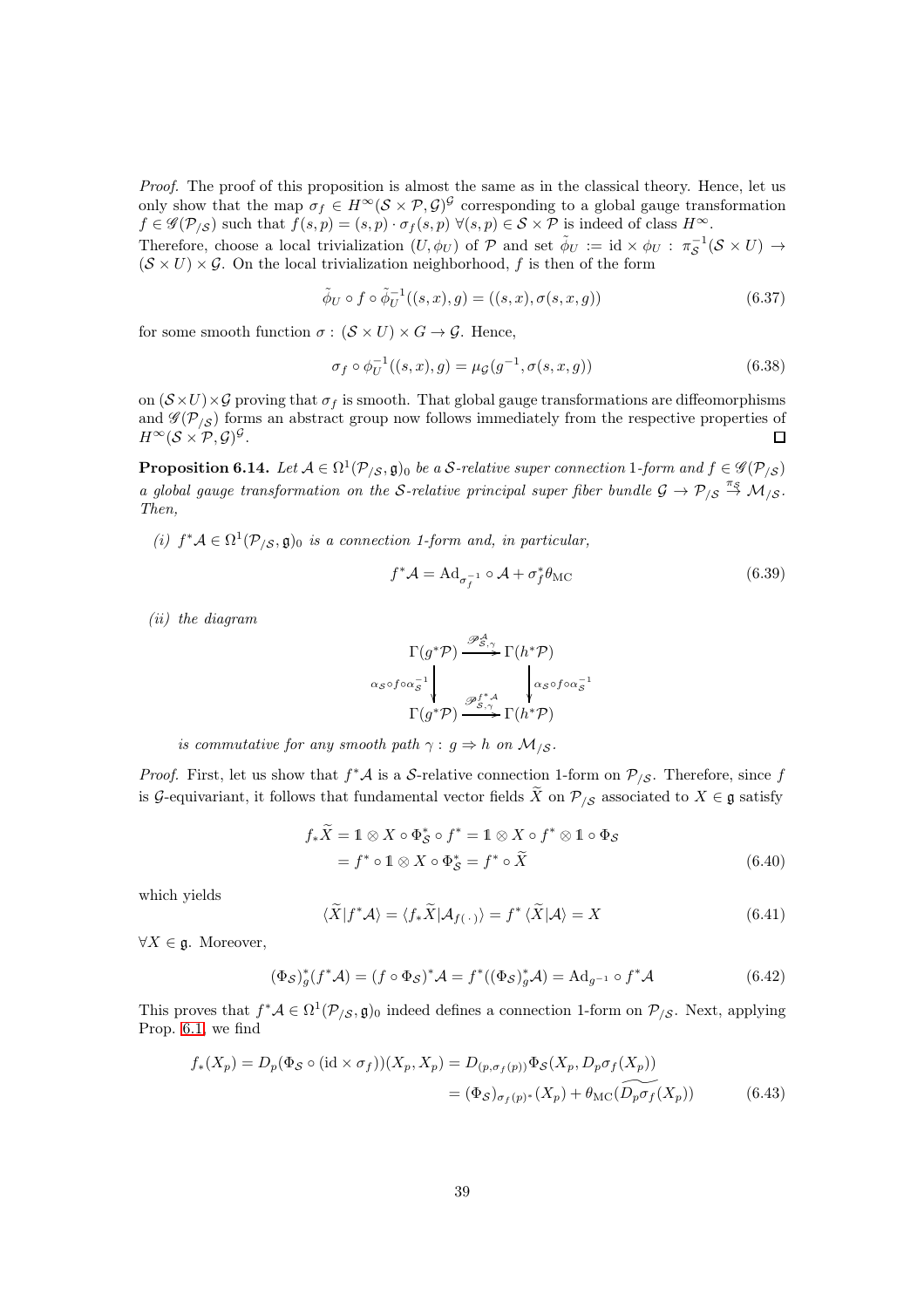$\forall X_p \in T_p(\mathcal{P}_{\langle \mathcal{S}}), p \in \mathcal{P}_{\langle \mathcal{S}}, \text{ and thus }$ 

$$
\langle X_p | f^* A_p \rangle = \langle D_p f(X_p) | A_{f(p)} \rangle = \langle (\Phi_S)_{\sigma_f(p)^*}(X_p) | A \rangle + \langle D_p \sigma_f(X_p) | \theta_{\text{MC}} \rangle
$$
  
= Ad<sub>\sigma\_f(p)^{-1} \langle X\_p | A\_p \rangle + \langle X\_p | \sigma\_f^\* \theta\_{\text{MC}} \rangle (6.44)</sub>

which yields [\(6.39\)](#page-38-0). To prove the last assertion, let  $\gamma_{f,\phi}^{hor}$  :  $S \times \mathcal{P} \to \mathcal{P}$  for any  $\phi \in \Gamma(g^*\mathcal{P})$  be the unique horizontal lift of the smooth path  $\gamma: g \Rightarrow h \text{ w.r.t. } A \text{ through } \alpha_{\mathcal{S}}(f \circ \alpha_{\mathcal{S}}^{-1}(\phi)) \in \Gamma(g^*\mathcal{P}).$ Set

$$
\tilde{\gamma}_{\phi} := \alpha_{\mathcal{S}}(f^{-1} \circ \alpha_{\mathcal{S}}^{-1}(\gamma_{f,\phi}^{hor})) : \mathcal{S} \times \mathcal{P} \to \mathcal{P}
$$
\n(6.45)

Then,  $\tilde{\gamma}_{\phi}$  is a smooth path on  $\mathcal{P}_{\beta}$  with  $\tilde{\gamma}_{\phi}(\cdot,0) = \phi$  and

$$
\langle (\mathbb{1} \otimes \partial_t) \tilde{\gamma}_{\phi} | f^* \mathcal{A} \rangle = \langle (\mathbb{1} \otimes \partial_t) \alpha_{\mathcal{S}}^{-1} (\gamma_{f,\phi}^{hor}) | \mathcal{A} \rangle = 0 \tag{6.46}
$$

<span id="page-39-1"></span> $\Box$ 

so that  $\tilde{\gamma}_{\phi}$  coincides with the unique horizontal lift of  $\gamma$  w.r.t.  $f^*\mathcal{A}$  through  $\phi$ .

<span id="page-39-2"></span>Example 6.15. We want to give an explicit local expression of the parallel transport map as derived above making it more accessible for applications in physics. Therefore, we assume that  $\mathcal G$  is a super matrix Lie group, i.e., an embedded super Lie subgroup of the general linear group  $GL(V)$  of a super  $\Lambda$ -vector space V. In this case, the pushforward  $R_{g*}$  of the right translation for any  $g \in \mathcal{G}$  then just coincides with the right multiplication by the super matrix g. Hence, let  $\gamma: \mathcal{S} \times \mathcal{I} \to \mathcal{M}$  be a smooth path which is contained within a local trivialization neighborhood of  $P_{\beta}$  and  $\tilde{s}: U_{\beta} := \mathcal{M}_{\beta} |_{\mathcal{S} \times U} \rightarrow \mathcal{P}_{\beta}$  the corresponding smooth section. Then, equation  $(6.19)$  in the proof of Prop.  $(6.8)$  reads

<span id="page-39-0"></span>
$$
(\mathbb{1} \otimes \partial_t)g(s,t) = -\mathcal{A}^{\gamma}(s,t) \cdot g(s,t)
$$
\n(6.47)

with  $\mathcal{A}^{\gamma}(s,t) := \langle (1 \otimes \partial_t) \alpha_{\mathcal{S}}^{-1}(\gamma)(s,t) | \tilde{s}^* \mathcal{A} \rangle$ . Furthermore, suppose that U defines a local coordinate neighborhood of M. The 1-form  $\tilde{s}^*\mathcal{A}$  on  $\mathcal{S} \times U$  can then be expanded in the form

$$
\tilde{s}^* \mathcal{A} = \mathrm{d}x^\mu \mathcal{A}^{(\tilde{s})}_\mu + \mathrm{d}\theta^\alpha \mathcal{A}^{(\tilde{s})}_\alpha \tag{6.48}
$$

with smooth even and odd functions  $\mathcal{A}^{(\tilde{s})}_{\mu}$  and  $\mathcal{A}^{(\tilde{s})}_{\alpha}$  on  $\mathcal{S} \times U$ , respectively. This yields

$$
\mathcal{A}^{\gamma}(s,t) =: \dot{x}^{\mu} \mathcal{A}_{\mu}^{(\tilde{s})}(s,t) + \dot{\theta}^{\alpha} \mathcal{A}_{\alpha}^{(\tilde{s})}(s,t)
$$
(6.49)

Hence, the solution of equation [\(6.47\)](#page-39-0) with the initial condition  $g(\cdot, 0) = 1$  takes the form

$$
g(s,t) = \mathcal{P} \exp\left(-\int_0^t dt' \dot{x}^\mu \mathcal{A}_\mu^{(\tilde{s})}(s,t') + \dot{\theta}^\alpha \mathcal{A}_\alpha^{(\tilde{s})}(s,t')\right)
$$
(6.50)

where  $\mathcal{P} \exp(\ldots)$  denotes the usual path-ordered exponential. This is the most general local expression of the parallel transport map corresponding to a  $S$ -relative super connection 1-form. This form is used for instance in [\[54\]](#page-62-12) in the discussion about the relation between super twistor theory and  $\mathcal{N} = 4$  super Yang-Mills theory (see also [\[48\]](#page-62-6)). Note that in case  $\mathcal{S} = \{ * \}$  is a single point, the odd coefficients in [\(6.50\)](#page-39-1) become zero so that this expression just reduces the parallel transport map of an ordinary connection 1-form on a principal fiber bundle in accordance with Theorem [6.6.](#page-33-0)

By definition,  $g[\mathcal{A}] := g(\cdot, 1)$  defines a smooth map  $g[\mathcal{A}] : \mathcal{S} \to \mathcal{G}$  from the parametrizing supermanifold S to the gauge group  $\mathcal G$ . As explained in detail in [\[25\]](#page-61-6) (see also section [5\)](#page-28-0), there exists an equivalence of categories  $\mathbf{A} : \mathbf{Man}_{H^{\infty}} \to \mathbf{Man}_{\mathrm{Alg}}$  between the category  $\mathbf{Man}_{H^{\infty}}$  of  $H^{\infty}$ -supermanifolds and the category  $\mathbf{Man}_{\mathrm{Alg}}$  of algebro-geometric supermanifolds. Using this equivalence, it thus follows

$$
H^{\infty}(\mathcal{S}, \mathcal{G}) \cong \text{Hom}_{\textbf{SMan}_{\text{Alg}}}(\mathbf{A}(\mathcal{S}), \mathbf{A}(\mathcal{G}))
$$
\n(6.51)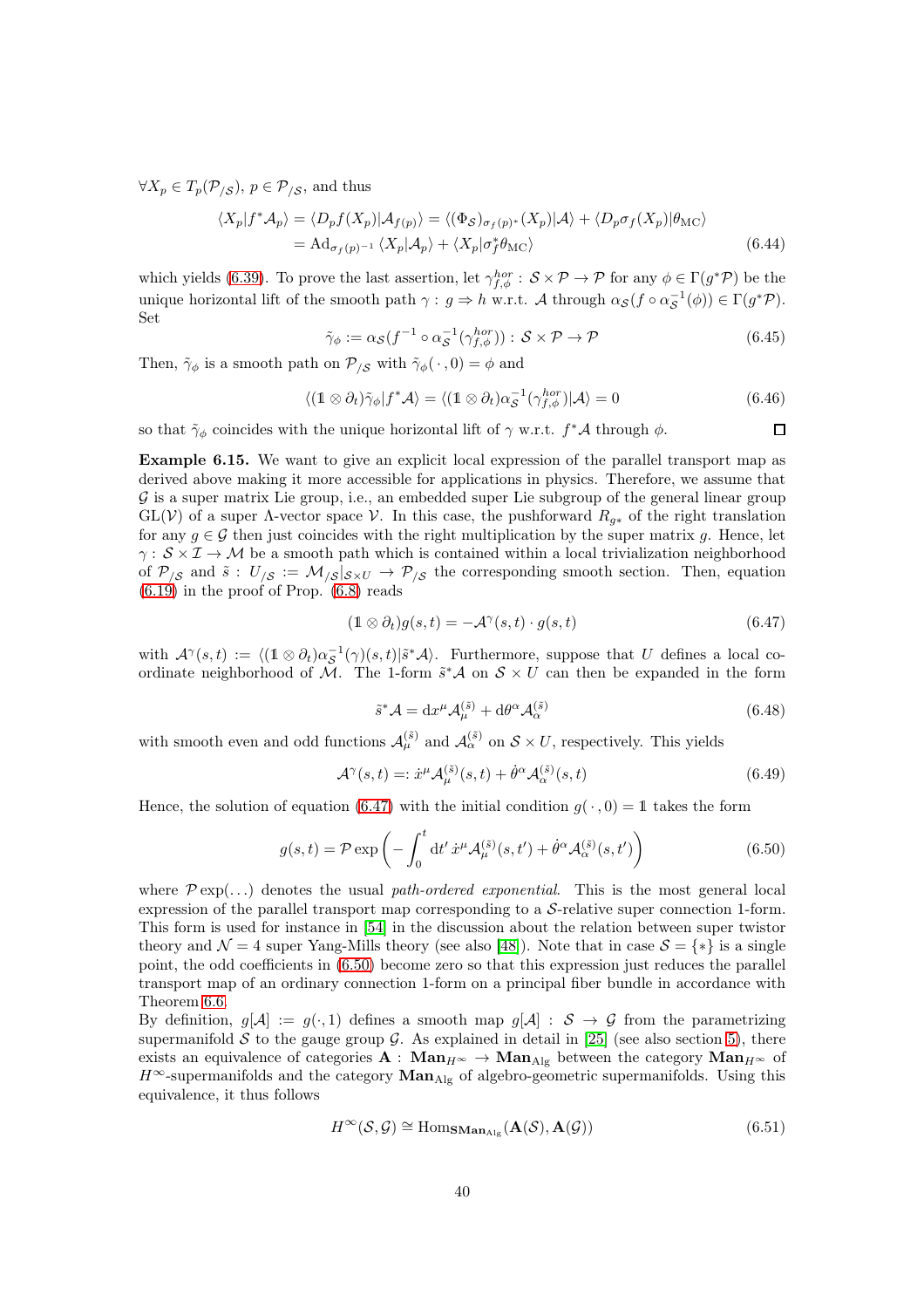Hence,  $q[\mathcal{A}]$  can be identified with a  $\mathbf{A}(\mathcal{S})$ -point of  $\mathbf{A}(\mathcal{G})$ . This coincides with the results of [\[47\]](#page-62-5) and [\[48\]](#page-62-6) where the parallel transport of super connections on super vector bundles in the pure algebraic setting has been considered. It was found that the parallel transport map has the interpretation in terms of  $\mathcal T$ -points of a general linear group.

As explained in example [6.15,](#page-39-2) the parallel transport map corresponding to super connection 1 forms on relative principal super fiber bundles shares many properties with the parallel transport map as studied in the pure algebraic setting in [\[47,](#page-62-5) [48\]](#page-62-6) in the context of connections on super vector bundles. To make this link even more precise, let us start with an equivalent characterization of horizontal forms in terms of forms with values in the associated bundle.

<span id="page-40-0"></span>**Proposition 6.16.** Let  $\mathcal{G} \to \mathcal{P}_{\mathcal{S}} \stackrel{\pi_S}{\to} \mathcal{M}_{\mathcal{S}}$  be a S-relative principal super fiber bundle and  $\rho: \mathcal{G} \to GL(\mathcal{V})$  be a representation of G on a super  $\Lambda$ -vector space V. Then, there exists an  $h_{\text{S}}$  isomorphism between  $\Omega^k_{hor}(\mathcal{P}_{/\mathcal{S}}, \mathcal{V})^{(\mathcal{G}, \rho)}$  and  $\Omega^k(\mathcal{M}_{/\mathcal{S}}, \mathcal{E}_{/\mathcal{S}}) \cong \Omega^k(\mathcal{M}_{/\mathcal{S}}) \otimes \mathcal{E}_{/\mathcal{S}},$  i.e., k-forms on  $M_{\ell S}$  with values in the associated S-relative super vector bundle  $\mathcal{E}_{\ell S} := (\mathcal{P} \times_{\rho} \mathcal{V})_{\ell S}$ .

*Proof.* For  $k = 0$ , this is straightforward generalization of Corollary [2.24.](#page-12-0) For general  $k \in \mathbb{N}$ , suppose  $\omega$  is a horizontal k-form on  $\mathcal{P}_{\mathcal{S}}$  of type  $(\mathcal{G}, \rho)$ . Choose a local trivialization  $s : U_{\mathcal{S}} \to$  $\mathcal{P}_{\beta}$  with  $U \subseteq \mathcal{M}$  open. On  $U_{\beta}$ , we then define a k-form  $\overline{\omega} \in \Omega^k(\mathcal{M}_{\beta}, \mathcal{E}_{\beta})$  as follows

$$
\langle X_1, \dots, X_k | \overline{\omega} \rangle := [s, \langle X_1, \dots, X_k | s^* \omega \rangle]
$$
\n(6.52)

for any smooth vector fields  $X_i$  on  $\mathcal{M}_{\beta}$ ,  $i = 1, \ldots, k$ . By horizontality and  $\mathcal{G}$ -equivariance of  $\omega$ , it is then immediate to see that  $\overline{\omega}$  is indeed well-defined and independent on the choice of a local section. The inverse direction follows similarly.

**Definition 6.17.** Under the assumptions of Prop. [6.16,](#page-40-0) on  $\Omega(\mathcal{M}_{\beta}, \mathcal{E}_{\beta})$ , the exterior covariant derivative  $d_A: \Omega^k(\mathcal{M}_{\setminus \mathcal{S}}, \mathcal{E}_{\setminus \mathcal{S}}) \to \Omega^{k+1}(\mathcal{M}_{\setminus \mathcal{S}}, \mathcal{E}_{\setminus \mathcal{S}})$  induced by A is defined via

<span id="page-40-1"></span>
$$
d_{\mathcal{A}}\overline{\omega} := \overline{D^{(\mathcal{A})}\omega} \tag{6.53}
$$

for any  $\omega \in \Omega_{hor}^k(\mathcal{P}_{/\mathcal{S}}, \mathcal{V})^{(\mathcal{G}, \rho)}$ . For  $k = 0$ , we also write  $d_{\mathcal{A}} \equiv \nabla^{(\mathcal{A})}$ .

**Definition 6.18.** Under the assumptions of Prop. [6.16,](#page-40-0) let  $f : \mathcal{S} \to \mathcal{M}$  be a smooth map. As in Remark [6.9,](#page-36-2) for the pullback bundle  $f^*\mathcal{E}$ , we have

$$
\Gamma(f^*\mathcal{E}) = \{\phi : \mathcal{S} \to \mathcal{E} | \pi_{\mathcal{E}} \circ \phi = f\}
$$
\n(6.54)

By definition, any  $\phi \in \Gamma(f^*\mathcal{E})$  is of the form  $\phi = [\phi_0, v]$  with  $\phi_0 \in \Gamma(f^*\mathcal{P})$ . Hence, let  $\gamma$ :  $S \times I \to M$  be a smooth path on  $M_{\sqrt{S}}$ . The connection 1-form A on  $P_{\sqrt{S}}$  then induces a parallel transport map  $\mathscr{P}_{\mathcal{S},\gamma}^{\mathcal{E},\mathcal{A}}$  on  $\mathcal{E}_{/\mathcal{S}}$  along  $\gamma$  via

$$
\mathscr{P}_{\mathcal{S},\gamma}^{\mathcal{E},\mathcal{A}}:\Gamma(\gamma_0^*\mathcal{E})\to\Gamma(\gamma_1^*\mathcal{E}),\,\phi=[\phi_0,v]\mapsto[\mathscr{P}_{\mathcal{S},\gamma}^{\mathcal{A}}(\phi_0),v]
$$
(6.55)

with  $\mathcal{P}^{\mathcal{A}}_{\mathcal{S}}$  the parallel transport map induced by  $\mathcal{A}$  as defined via [6.10.](#page-36-3)

The following proposition, together with Prop. [3.23](#page-22-2) giving an explicit form of the exterior covariant derivative on horizontal forms, provides a link between the parallel transport on associated S-relative super vector bundles and the parallel transport on algebraic super vector bundles as constructed in [\[47,](#page-62-5) [48\]](#page-62-6).

**Proposition 6.19.** Under the assumptions of Prop. [6.16,](#page-40-0) let  $A \in \Omega^1(\mathcal{P}_{\setminus \mathcal{S}}, \mathfrak{g})_0$  be a super connection 1-form on the S-relative principal super fiber bundle  $\mathcal{G} \to \mathcal{P}_{/\mathcal{S}} \to \mathcal{M}_{/\mathcal{S}}$  and  $\mathscr{P}_{\mathcal{S}}^{\mathcal{E},\mathcal{A}}$  the induced parallel transport map on the associated  $S$ -relative super vector bundle. Let furthermore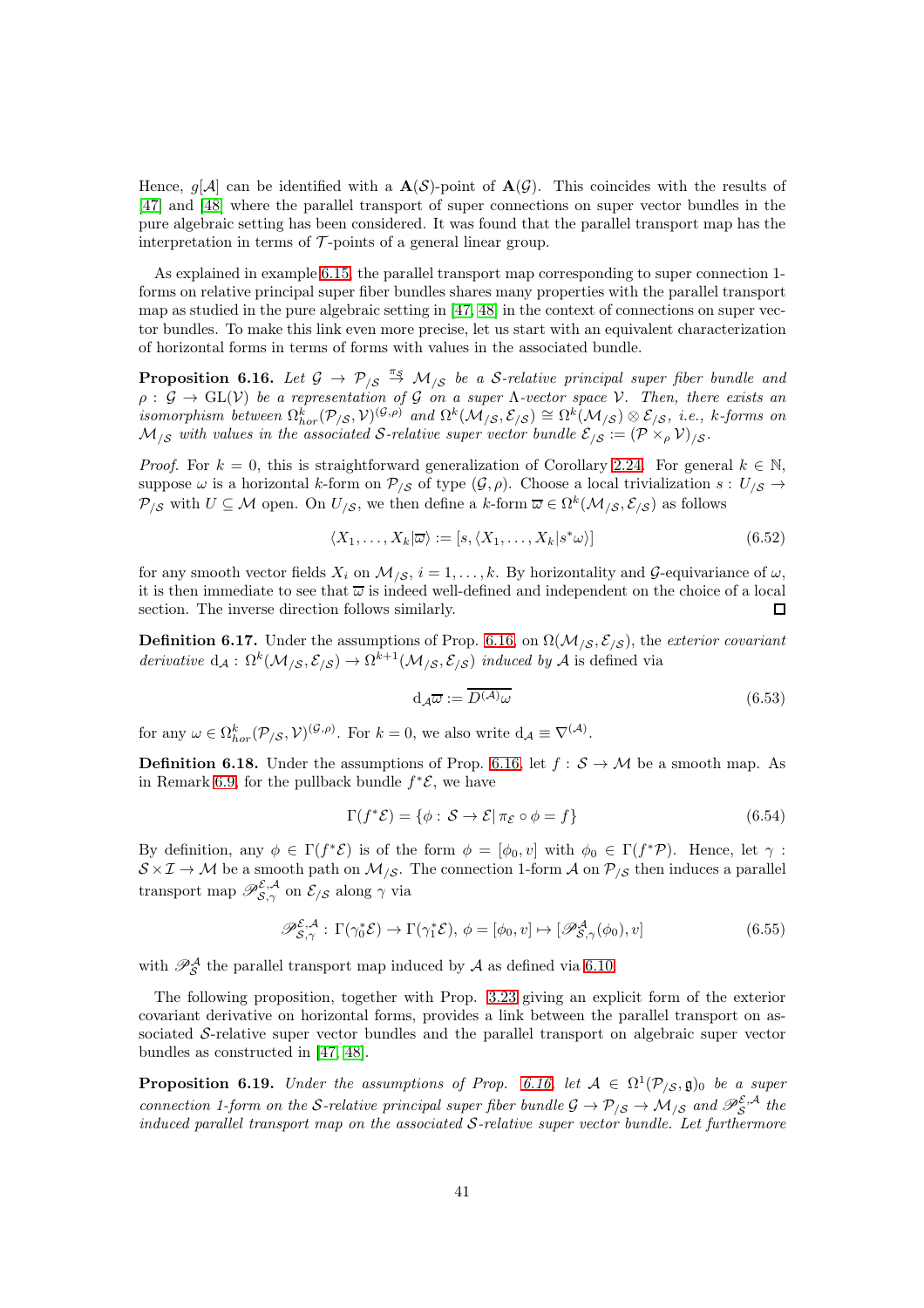$\gamma: \mathcal{S} \times \mathcal{I} \to \mathcal{M}$  be a smooth path on  $\mathcal{M}_{\mathcal{S}}$  and  $e \in \Gamma(\mathcal{E}_{\mathcal{S}})$  a smooth section which is covariantly constant along  $\gamma$  w.r.t. A, i.e.,

$$
\langle (\mathbb{1} \otimes \partial_t) \hat{\gamma} | \nabla^{(\mathcal{A})} e \rangle = 0 \tag{6.56}
$$

 $\forall (s,t) \in S \times I$  with  $\hat{\gamma} := \alpha_S^{-1}(\gamma)$ . Then, the pullback of e along the path  $\gamma$  is given by  $\hat{\gamma}^*e =$  $[\gamma_{\phi}^{hor}, v]$  with  $[\phi, v] =: e \circ \hat{\gamma}(\cdot, 0) \in \Gamma(\gamma_0^* \mathcal{E})$  and  $\gamma_{\phi}^{hor}$  is the unique horizontal lift through  $\phi$ . In particular,

$$
\hat{\gamma}_1^* e = \mathscr{P}_{\mathcal{S}, \gamma}^{\mathcal{E}, \mathcal{A}} (\hat{\gamma}_0^* e) \tag{6.57}
$$

Proof. By locality, it suffices to assume that the claim holds on a local trivilization neighborhood. Hence, w.l.o.g. suppose that  $\gamma$  is contained within a local trivialization neighborhood of  $\mathcal{P}_{\ell, S}$ induced by a local section  $\tilde{s}: U_{\/cal S} \to \mathcal{P}_{\/\mathcal{S}}$ . With respect to this trivialization, the section e is then of the form  $e = [\tilde{s}, v]$  with  $v : \mathcal{S} \times U \to V$  a smooth map. Using [\(6.52\)](#page-40-1), it then immediately follows by definition of the covariant derivative that

$$
\langle (\mathbb{1} \otimes \partial_t) \hat{\gamma} | \nabla^{(\mathcal{A})} e \rangle = [\delta, (\mathbb{1} \otimes \partial_t) \hat{v} + \rho_*(\mathcal{A}^{\gamma}) \hat{v}]
$$
(6.58)

where  $\mathcal{A}^{\gamma} := \langle (\mathbb{1} \otimes \partial_t) \hat{\gamma} | \tilde{s}^* \mathcal{A} \rangle, \delta := \tilde{s} \circ \hat{\gamma} : \mathcal{I}_{\langle \mathcal{S} \rangle} \to \mathcal{P}_{\langle \mathcal{S} \rangle}$  and  $\hat{v} = v \circ \hat{\gamma}$  such that  $\hat{v}(\cdot, 0) = v_0$ . Hence, e is covariantly constant along  $\gamma$  iff

$$
(\mathbb{1} \otimes \partial_t)\hat{v} + \rho_*(\mathcal{A}^\gamma)\hat{v} = 0 \tag{6.59}
$$

On the other hand, consider the smooth path  $\tilde{e}(s,t) := [\gamma_{\phi}^{hor}(s,t), v_0] \; \forall (s,t) \in \mathcal{S} \times \mathcal{I}$ . By Prop. [6.8,](#page-35-2) w.r.t. to the chosen local trivialization, the horizontal lift takes the form  $\gamma_{\phi} = \Phi_{\mathcal{S}}(\delta, g)$  with  $g : \mathcal{S} \times \mathcal{I} \rightarrow \mathcal{G}$  a smooth map satisfying

$$
(\mathbb{1} \otimes \partial_t)g(s,t) = -R_{g(s,t)*} \mathcal{A}^{\gamma}(s,t)
$$
\n(6.60)

together with the initial condition  $g(\cdot, 0) = e$ . Hence, this yields  $\tilde{e} = [\Phi_{\mathcal{S}}(\delta, g), v_0] = [\delta, \hat{v}]$  with  $\tilde{v} := \rho(g)v_0 : \mathcal{S} \times \mathcal{I} \to \mathcal{V}$ . Taking the partial time derivative of  $\tilde{v}$ , this then yields, together with  $\rho \circ R_q = R_{\rho(q)} \circ \rho \; \forall g \in \mathcal{G},$ 

$$
(1 \otimes \partial_t)\tilde{v}(s,t) = D_{g(s,t)}\rho((1 \otimes \partial_t)g(s,t))v_0 = -D_e(\rho \circ R_{g(s,t)})(\mathcal{A}^{\gamma})v_0
$$
  
=  $-R_{\rho(g(s,t))*}(\rho_*(\mathcal{A}^{\gamma}))v_0 = -\rho_*(\mathcal{A}^{\gamma})\rho(g(s,t))v_0$   
=  $-\rho_*(\mathcal{A}^{\gamma})\tilde{v}(s,t)$  (6.61)

where, in the second line, we used that the pushforward of the right-translation on  $GL(V)$  can be identified with the ordinary right-group multiplication. Since,  $\tilde{v}(\cdot, 0) = v_0$  it thus follows from the uniqueness of solutions of differential equations once fixing the initial conditions that  $\tilde{v} = \hat{v}$ on  $S \times I$ . This proves the proposition.  $\Box$ 

## <span id="page-41-0"></span>7. Applications

In this last section, we want to provide some explicit examples in order to demonstrate how supermanifold techniques as studied in this present article find concrete applications in mathematical physics. To this end, at the beginning, we will discuss  $\mathcal{N} = 1, D = 4$  Poincaré supergravity in the Cartan geometric framework. In particular, we will study bundle automorphisms as well as local symmetries of the supergravity action. In this context, we will also briefly comment on the Castellani-Castellani-D'Auria-Fré approach to supergravity [\[5,](#page-60-0) [6,](#page-60-1) [7,](#page-60-6) [8\]](#page-60-7) (for a different approach towards a mathematical rigorous formulation of geometric supergravity using the notion of *chiral* triples see [\[12\]](#page-60-8)). Furthermore, we will sketch a link between superfields on parametrized supermanifolds and the description of anticommutative fermionic fields in pAQFT.

Finally, we will study Killing vector fields of super Riemannian manifolds arising from metric reductive super Cartan geometries. As an example, we will classify Killing spinors of homogeneous super anti-de Sitter space.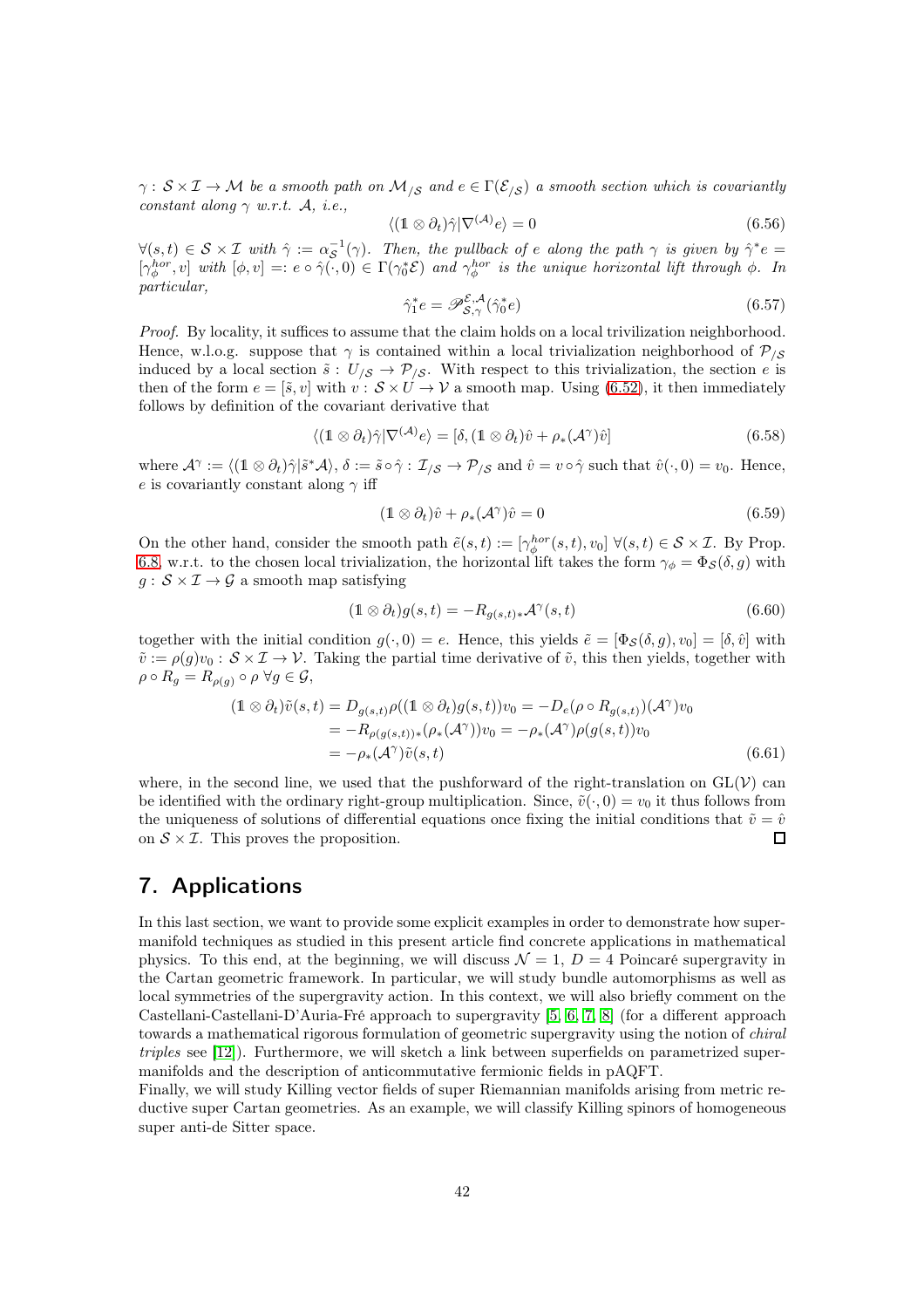#### 7.1. Geometric supergravity

#### 7.1.1. The super Poincaré group

Before we discuss the interpretation of Poincaré supergravity in terms of a super Cartan geometry, let us briefly recall the basic definition of the super translation group as well as the super Poincaré group in  $D = 4$ . We choose the following conventions: The gamma matrices  $\gamma_I$ ,  $I = 0, \ldots, 3$ , satisfy the 4D Clifford algebra relations

$$
\{\gamma_I, \gamma_J\} = 2\eta_{IJ} \tag{7.1}
$$

with  $\eta$  the Minkowski metric on  $\mathbb{R}^{1,3}$  with signature  $(- + + +)$ . The Clifford algebra Cl( $\mathbb{R}^{1,3}, \eta$ ) as a real vector space of dimension dim  $\text{Cl}(\mathbb{R}^{1,3}, \eta) = 16$  is spanned by the unit 1 together with the elements

$$
\gamma_{I_1 I_2 \cdots I_k} := \gamma_{[I_1} \gamma_{I_2} \cdot \ldots \cdot \gamma_{I_k]} \tag{7.2}
$$

for  $k = 1, \ldots, 4$  where the bracket denotes antisymmetrization. The *charge conjugation matrix* C is given by  $C = i\gamma^3 \gamma^1$  and satisfies the symmetry relations

$$
CT = -C, \quad (C\gamma_I)^T = C\gamma_I \text{ and } (C\gamma_{IJ})^T = C\gamma_{IJ}
$$
\n(7.3)

Moreover,  $\epsilon^{IJKL} = -\epsilon_{IJKL}$  denotes the completely antisymmetric symbol in  $D = 4$  with the convention  $\epsilon^{0123} := 1$ .

**Definition 7.1** (The super translation group  $\mathcal{T}^{1,3|4}$ ). Let  $\kappa_{\mathbb{R}}$ :  $\text{Spin}^+(1,3) \to \text{GL}(\Delta_{\mathbb{R}})$  be the real Majorana representation of Spin<sup>+</sup>(1,3). Consider the trivial vector bundle bundle  $\mathbb{R}^{1,3} \times \Delta_{\mathbb{R}} \to$  $\mathbb{R}^{1,3}$  over Minkowski spacetime  $(\mathbb{R}^{1,3}, \eta)$ . Applying the split functor, this then yields a split supermanifold

$$
\mathbb{R}^{1,3|4} = \mathbf{S}(\Delta_{\mathbb{R}}, \mathbb{R}^{1,3}) \cong \Lambda^{4,4} \tag{7.4}
$$

also called super Minkowski spacetime. On this supermanifold, we define the map

$$
\mu: \Lambda^{4,4} \times \Lambda^{4,4} \to \Lambda^{4,4}
$$
  

$$
((x,\theta),(y,\eta)) \mapsto (z,\theta+\eta)
$$
 (7.5)

where  $z^I := x^I + y^I - \frac{1}{4}(C\gamma^I)_{\alpha\beta}\theta^{\alpha}\eta^{\beta}$  for  $I = 0, \ldots, 3$  and C. It follows immediately that  $\mu$  is smooth and associative. In particular,  $\mathbb{R}^{1,3|4}$  equipped with  $\mu$  defines a super Lie group with neutral element  $e = (0,0)$  and inverse  $i: \Lambda^{4,4} \to \Lambda^{4,4}, (x,\theta) \mapsto (-x,-\theta)$  (note that  $C\gamma^I$  is symmetric for  $I = 0, \ldots, 3$ ). From now on, let us denote this super Lie group by  $\mathcal{T}^{1,3|4}$  and call it the super translation group.

To derive the corresponding super Lie algebra, note that the co-multiplication is given by

$$
\mu^*(x^I) = x^I \otimes 1 + 1 \otimes x^I - \frac{1}{4} (C\gamma^I)_{\alpha\beta} \theta^{\alpha} \otimes \theta^{\beta}
$$
\n(7.6)

$$
\mu^*(\theta^\alpha) = \theta^\alpha \otimes 1 + 1 \otimes \theta^\alpha \tag{7.7}
$$

The super Lie module of the super translation group takes the form

$$
T_e \mathcal{T}^{1,3|4} =: \Lambda \otimes \mathfrak{t} \cong \text{span}_{\Lambda} \left\{ \frac{\partial}{\partial x^I} \Big|_e, \frac{\partial}{\partial \theta^{\alpha}} \Big|_e \right\} \tag{7.8}
$$

so that a homogeneous basis of left invariant vector fields is given by  $P_I := (\mathbb{1} \otimes \frac{\partial}{\partial x^I}|_e) \circ \mu^*$  and  $Q_{\alpha} := (\mathbb{1} \otimes \frac{\partial}{\partial \theta^{\alpha}}|_{e}) \circ \mu^*$  for  $I = 0, \ldots, 3$  and  $\alpha = 1, \ldots, 4$ . Hence, their action on the coordinate functions yields

$$
Q_{\alpha}(x^{I}) = \frac{1}{4} (C\gamma^{I})_{\alpha\gamma} \theta^{\gamma}, \quad Q_{\alpha}(\theta^{\beta}) = \delta_{\alpha}^{\beta}
$$
  
\n
$$
P_{I}(x^{J}) = \delta_{I}^{J}, \quad P_{I}(\theta^{\alpha}) = 0
$$
\n(7.9)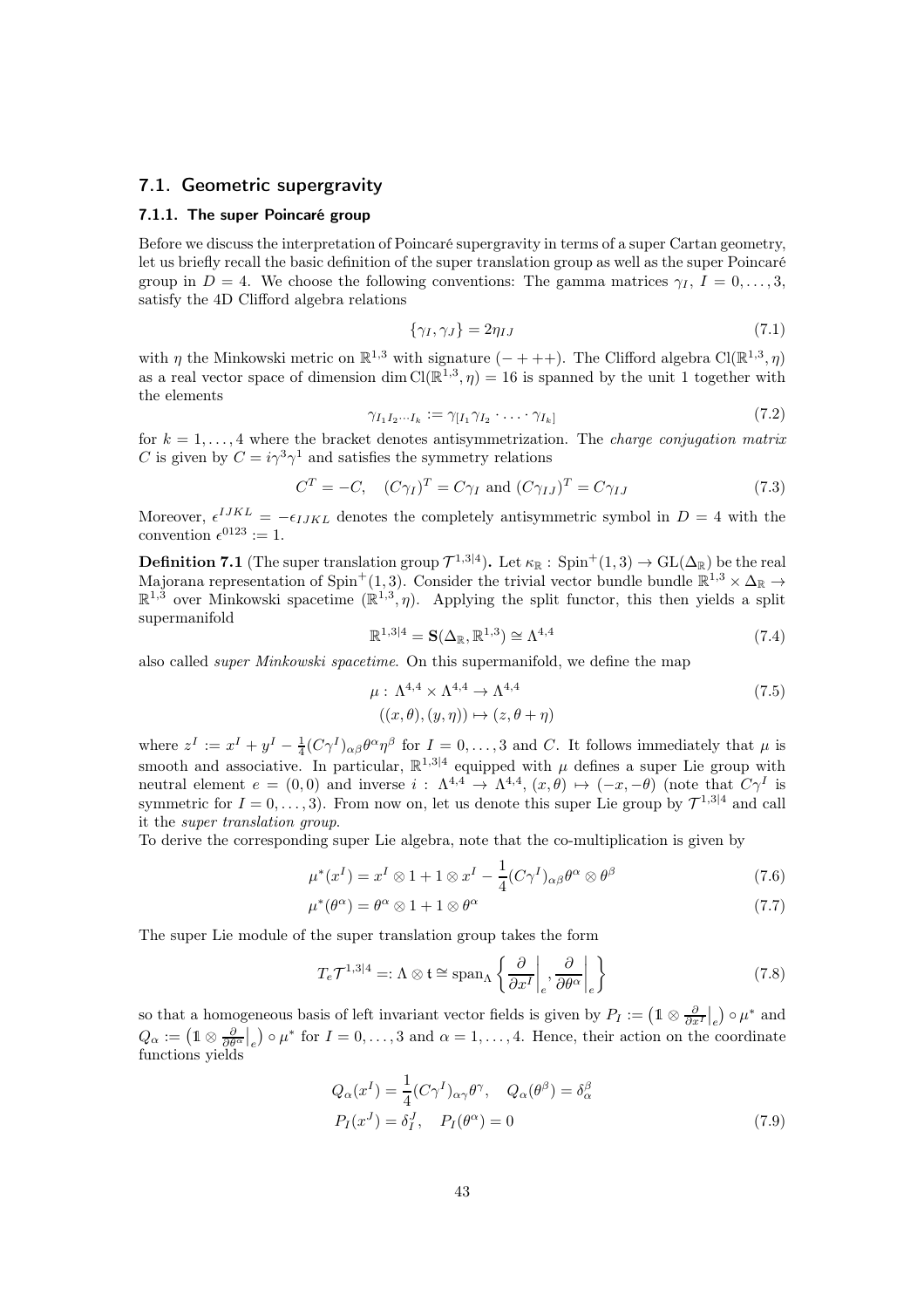so that the vector fields can explicitly be written in the form

$$
Q_{\alpha} = \frac{\partial}{\partial \theta^{\alpha}} + \frac{1}{4} (C\gamma^{I})_{\alpha\beta} \theta^{\beta} \frac{\partial}{\partial x^{I}}, \quad P_{I} = \frac{\partial}{\partial x^{I}}
$$
(7.10)

Using these identities, we can compute the corresponding commutation relations which yields

$$
[Q_{\alpha}, Q_{\beta}] = \frac{1}{2} (C\gamma^{I})_{\alpha\beta} P_{I}, \quad [Q_{\alpha}, P_{I}] = 0 \text{ and } [P_{I}, P_{J}] = 0 \tag{7.11}
$$

**Definition 7.2** (Super Poincaré group). The *super Poincaré group* in  $D = 4$ ,  $\mathcal{N} = 1$  is defined as the semi-direct product

<span id="page-43-0"></span>
$$
ISO(\mathbb{R}^{1,3|4}) = \mathcal{T}^{1,3|4} \rtimes_{\Phi} \mathbf{S}(\text{Spin}^+(1,3))
$$
\n(7.12)

where  $\Phi$  :  $\mathbf{S}(\text{Spin}^+(1,3)) \to \text{GL}(\mathcal{T}^{1,3|4})$  is the representation of the purely bosonic super Lie group  $\mathbf{S}(\mathrm{Spin}^+(1,3))$  on the super translation group  $\mathcal{T}^{1,3|4}$  obtained by applying the split functor on the group representation

$$
\text{Spin}^+(1,3) \ni g \mapsto \text{diag}(\lambda^+(g), \kappa_{\mathbb{R}}(g)) \in \text{GL}(\mathbb{R}^{1,3} \oplus \Pi \Delta_{\mathbb{R}}) \tag{7.13}
$$

of Spin<sup>+</sup>(1,3) on the super vector space  $\mathbb{R}^{1,3} \oplus \Pi\Delta_{\mathbb{R}}$  with  $\lambda^+$ : Spin<sup>+</sup>(1,3)  $\rightarrow$  SO<sup>+</sup>(1,3) the universal covering map and  $\Pi$  : SVec  $\rightarrow$  SVec the parity functor, i.e.,  $\Pi\Delta_{\mathbb{R}}$  is viewed as a purely odd super vector space.

The super Lie algebra  $\mathfrak{iso}(\mathbb{R}^{1,3|4})$  is generated by the bosonic momenta and Lorentz boosts  $(P_I, M_{IJ}), I, J = 1, \ldots, 3$ , and four fermionic Majorana generators  $Q_\alpha, \alpha = 1, \ldots, 4$ . It follows that, in addition to [\(7.11\)](#page-43-0), the non-vanishing (graded) commutation relations are given by

$$
[M_{IJ}, Q_{\alpha}] = \frac{1}{2} Q_{\beta} (\gamma_{IJ})^{\beta}{}_{\alpha}, \text{ and } [P_I, Q_{\alpha}] = 0 \tag{7.14}
$$

Let us equip the super translation group  $\mathcal{T}^{1,3|4}$  (or super Minkowski spacetime) with a smooth super metric  $\mathscr S$  setting  $\mathscr S(P_I, P_J) = \eta_{IJ}$  and  $\mathscr S(Q_\alpha, Q_\beta) = C_{\alpha\beta}$ . By definition, it follows that  $\mathscr S$  is invariant under the Adjoint representation of Spin<sup>+</sup>(1,3) on  $\mathcal T^{1,3|4}$ . Moreover, ISO( $\mathbb{R}^{1,3|4}$ ) can be identified with the super isometry group of super Minkowski spacetime.

#### 7.1.2. Poincaré supergravity and the Castellani-D'Auria-Fré approach

With these preparations, let us turn next to supergravity. We want to describe  $D = 4, \mathcal{N} = 1$ Poincaré supergravity as a metric reductive super Cartan geometry  $(\pi_{\mathcal{S}} : \mathcal{P}_{\mathcal{S}} \to \mathcal{M}_{\mathcal{S}}, \mathcal{A})$ modeled on the super Klein geometry  $(\mathcal{G}, \mathcal{H}) = (\text{ISO}(\mathbb{R}^{1,3|4}), \text{Spin}^+(1,3))$  corresponding to super Minkowski spacetime. Here and in the following, for notational simplification, we will often identify  $Spin^+(1,3)$  with the corresponding bosonic split super Lie group  $S(Spin^+(1,3))$ . It follows that the super Cartan connection decomposes as

$$
\mathcal{A} = E + \omega := \text{pr}_{\mathfrak{g}/\mathfrak{h}} \circ \mathcal{A} + \text{pr}_{\mathfrak{h}} \circ \mathcal{A} =: e^I P_I + \frac{1}{2} \omega^{IJ} M_{IJ} + \psi^\alpha Q_\alpha \tag{7.15}
$$

with E is the supervielbein and  $\omega$  a Ehresmann connection. The Cartan curvature  $F(\mathcal{A}) =$  $d\mathcal{A} + [\mathcal{A} \wedge \mathcal{A}]$  takes the form

<span id="page-43-2"></span><span id="page-43-1"></span>
$$
F(\mathcal{A}) = F(\mathcal{A})^I P_I + \frac{1}{2} F(\mathcal{A})^{IJ} M_{IJ} + F(\mathcal{A})^\alpha Q_\alpha
$$
\n(7.16)

where

$$
F(\mathcal{A})^I = \Theta^{(\omega)I} - \frac{1}{4}\bar{\psi} \wedge \gamma^I \psi, \quad F(\mathcal{A})^{IJ} = F(\omega)^{IJ} \text{ and } F(\mathcal{A})^{\alpha} = D^{(\omega)} \psi^{\alpha} \tag{7.17}
$$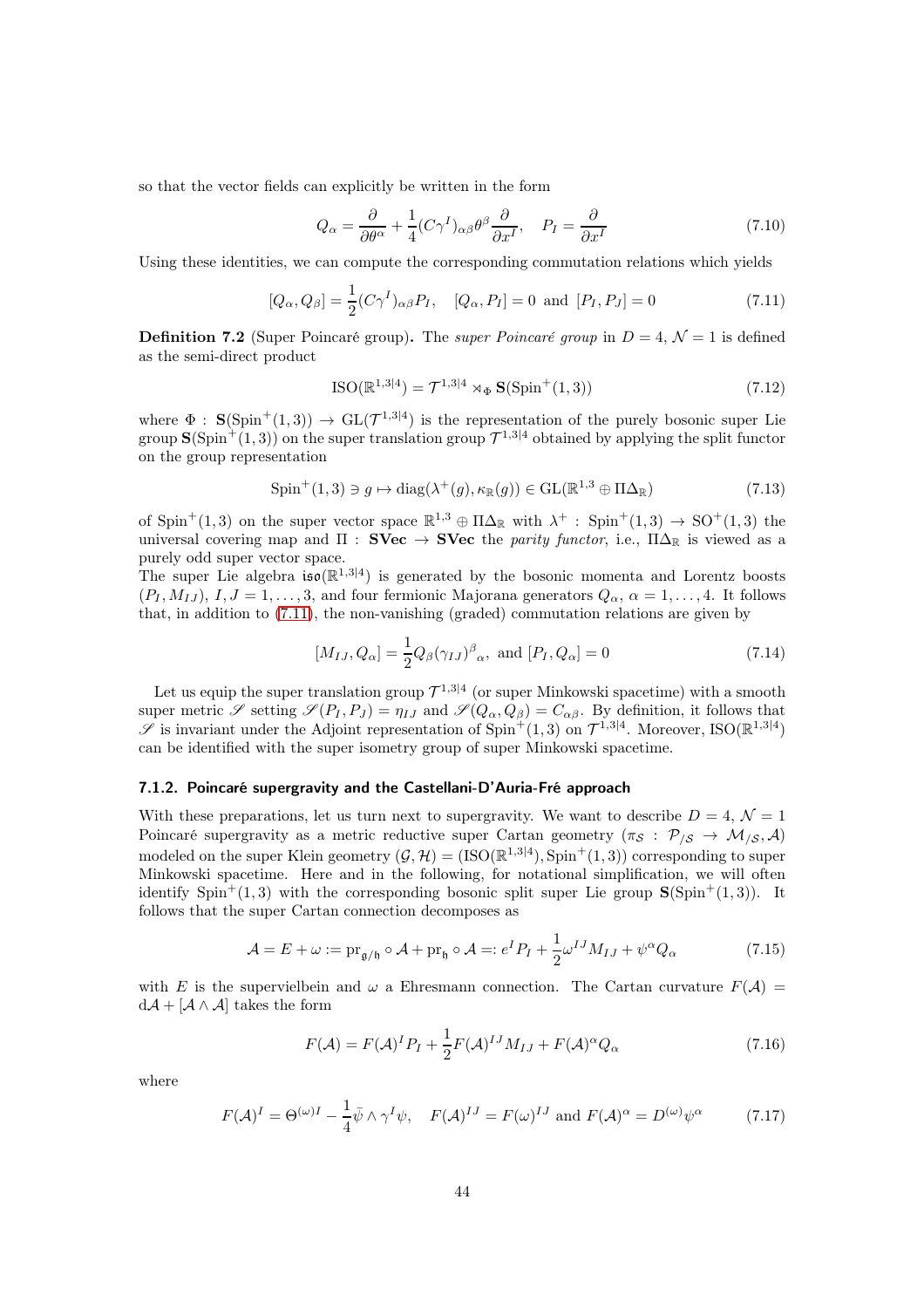with  $F(\omega)$  and  $\Theta^{(\omega)}$  the curvature and torsion of  $\omega$ , respectively, and  $D^{(\omega)}\psi = d\psi + \kappa_{\mathbb{R}^*}(\omega) \wedge \psi$ the spinor covariant derivative.

The action of  $D = 4$ ,  $\mathcal{N} = 1$  Poincaré supergravity can be obtained from the MacDowell-Mansouri action of anti-de Sitter supergravity as discussed in [\[3,](#page-60-9) [7,](#page-60-6) [25\]](#page-61-6) performing the Inönü-Wigner contraction. Let  $P \to M$  be the underlying ordinary Spin<sup>+</sup>(1,3)-bundle obtained after applying the body functor. Choosing a local section  $s : M \supset U \to P \subset \mathcal{P}$ , it follows that the action takes the form

$$
S(\mathcal{A}) = \frac{1}{2\kappa} \int_{M} s^* \mathcal{L}
$$
 (7.18)

with Langrangian  $\mathscr{L} \in \Omega^4_{hor}(\mathcal{P}_{/\mathcal{S}})$  defining a horizontal form on  $\mathcal{P}_{/\mathcal{S}}$  given by

$$
\mathcal{L} := \frac{1}{2} F(\omega)^{IJ} \wedge e^K \wedge e^L \epsilon_{IJKL} + i\bar{\psi} \wedge \gamma_* \gamma_I D^{(\omega)} \psi \wedge e^I \tag{7.19}
$$

In what follows, we want to study the local symmetries of the Lagrangian of Poincaré supergravity. We will therefore adapt the 'group-geometric' approach of Castellani-D'Auria-Fré. Before we proceed, we need some preparations.

<span id="page-44-0"></span>**Definition 7.3.** Let  $\mathcal{H} \to \mathcal{P}_{\mathcal{S}} \to \mathcal{M}_{\mathcal{S}}$  be a S-relative principal super fiber bundle. On  $\mathcal{P}_{\mathcal{S}}$ , the set of infinitesimal automorphisms is defined as

$$
\mathfrak{aut}(\mathcal{P}_{/\mathcal{S}}) = \{ X \in \Gamma(T\mathcal{P}_{/\mathcal{S}}) | (\Phi_{\mathcal{S}})_{h*} X = X, \forall h \in \mathcal{H} \}
$$
\n
$$
(7.20)
$$

Since the generalized tangent map commutes with the commutator between smooth vector fields, it follows that  $\frak{aut}(\mathcal{P}_{\setminus S})$  defines a proper super Lie subalgebra of the super Lie algebra  $\Gamma(T\mathcal{P}_{\setminus S})$ of smooth sections of the tangent bundle of  $\mathcal{P}_{\mathcal{S}}$ .

Suppose  $X \in \Gamma(TM_{\setminus S})$  is a smooth vector field. As the restriction of the bundle projection to the horizontal distribution  $\mathscr{H} := \ker(\omega)$  induced by the Ehresmann connection  $\omega$  yields an isomorphism on the tangent bundle of  $\mathcal{M}_{\beta}$ , it follows that there exists a unique horizontal lift  $X^* \in \Gamma(T\mathcal{P}_{\setminus S})$  such that  $X_p^* \in \mathcal{H}_p$  and  $\pi_{\mathcal{S}*}X^* = X$ . Then, by uniqueness, it follows  $(\Phi_{\mathcal{S}})_{g^*}X^* = X^*$  since  $\pi_{\mathcal{S}} \circ \Phi_{\mathcal{S}} = \pi_{\mathcal{S}} \circ \text{pr}_1$ . The horizontal lift thus defines an infinitesimal automorphism on  $\mathcal{P}_{\mathcal{S}}$ . Moreover, it follows that we can identify  $\Gamma(T\mathcal{P}_{\mathcal{S}}) \subset \mathfrak{aut}(\mathcal{P}_{\mathcal{S}})$  with smooth horizontal vector fields on  $P_{\beta}$ . Let us next consider the vertical counterpart.

**Definition 7.4.** The set  $\text{gau}(\mathcal{P}_{\setminus S})$  of vertical infinitesimal automorphisms or infinitesimal gauge transformations is defined as the subset of  $\mathfrak{aut}(\mathcal{P}_{\setminus S})$  given by

$$
\text{gau}(\mathcal{P}_{/\mathcal{S}}) = \{ X \in \text{aut}(\mathcal{P}_{/\mathcal{S}}) | X_p \in \mathcal{V}_p, \forall p \in \mathcal{P}_{/\mathcal{S}} \}
$$
(7.21)

Again, since the generalized tangent map preserves the commutator, it follows that the commutator between infinitesimal gauge transformations is again an infinitesimal gauge transformation. Thus,  $\mathfrak{gau}(\mathcal{P}_{\ell S})$  defines a proper super Lie subalgebra of  $\mathfrak{aut}(\mathcal{P}_{\ell S})$ .

Together with Proposition [2.24,](#page-12-0) we obtain the following.

Proposition 7.5. There exists an isomorphism between infinitesimal gauge transformations  $\mathfrak{gau}(\mathcal{P}_{\setminus S})$  and H-equivariant smooth functions on  $S \times \mathcal{P}$  with values in Lie(H) via

$$
\mathrm{Ad}(\mathcal{P}_{/\mathcal{S}}) \cong H^{\infty}(\mathcal{S} \times \mathcal{P}, \mathrm{Lie}(\mathcal{H}))^{\mathcal{H}} \stackrel{\sim}{\to} \mathfrak{gau}(\mathcal{P}_{/\mathcal{S}}) \tag{7.22}
$$

$$
f \mapsto X : p \mapsto D_{(p,e)} \Phi_{\mathcal{S}}(0_p, f(p)) \tag{7.23}
$$

where  $\text{Ad}(\mathcal{P}_{\setminus \mathcal{S}}) := (\mathcal{P} \times_{\text{Ad}} \text{Lie}(\mathcal{H}))_{\setminus \mathcal{S}}$  is the Adjoint bundle.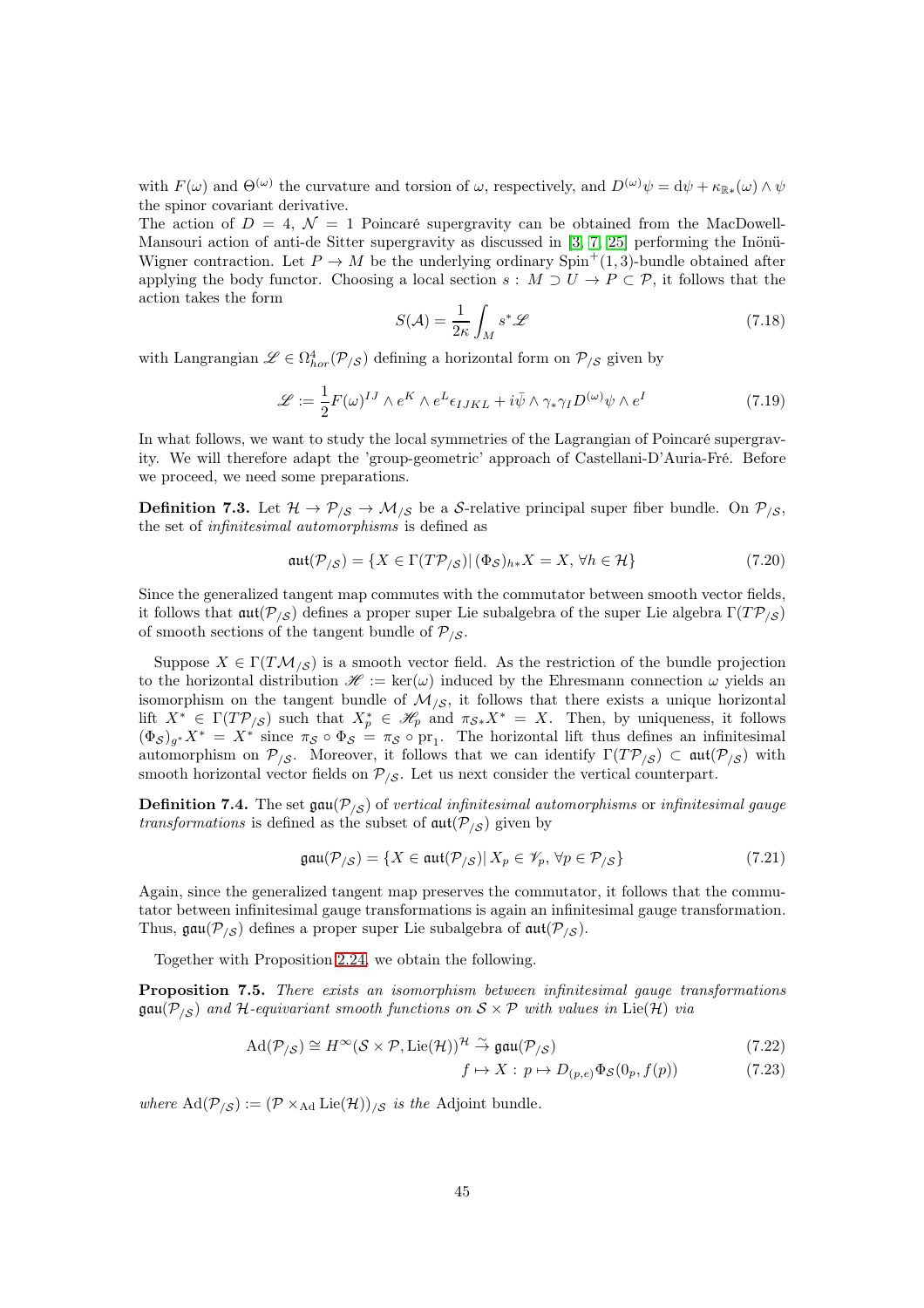Remark 7.6. Note that, according to Prop. [6.13,](#page-37-2) one can identify global gauge transformations on  $\mathscr{G}(\mathcal{P}_{/\mathcal{S}})$  with the set  $H^{\infty}(\mathcal{S}\times\mathcal{P},\mathcal{H})^{\mathcal{H}}$  which forms an abstract group via pointwise multiplication. Taking pointwise derivatives, this suggests that one may thus interpret  $\text{gau}(\mathcal{P}_{\setminus S})$  as the super Lie algebra of the group of global gauge transformations  $\mathcal{G}(\mathcal{P}_{\setminus\mathcal{S}})$  if one may be able to equip it with a smooth supermanifold structure. An explicit proof, however, requires the study of infinite dimensional supermanifolds (see for instance [\[41,](#page-62-10) [44\]](#page-62-11) for recent results in this direction).

With these preparations, let us discuss the local symmetries of Poincaré supergravity. Since, the Lagrangian  $\mathscr L$  is pulled back to the bosonic sub supermanifold  $\mathcal M_0$  (or rather its body  $M = \mathbf{B}(\mathcal{M}_0)$ , we only have to require that  $\mathscr L$  is invariant after restriction to  $\mathcal P_0$ . Hence, let  $X \in \text{aut}(\mathcal{P}_{\setminus S})$  be an infinitesimal automorphism. We say that X defines a local symmetry iff

<span id="page-45-1"></span>
$$
\delta_X \mathcal{L}|_{\mathcal{P}_0} := \iota_{\mathcal{P}_0}^*(L_X \mathcal{L}) = \mathrm{d}\alpha \tag{7.24}
$$

for some smooth 3-form  $\alpha \in \Omega^3((\mathcal{P}_0)_{\setminus \mathcal{S}})$ . In order to compute the variation of the Lagrangian, one has to determine the variations of the individual field components. Therefore, note that the super Cartan connection induces an isomorphism

$$
\mathcal{A}: \operatorname{aut}(\mathcal{P}_{/\mathcal{S}}) \to H^{\infty}(\mathcal{S} \times \mathcal{P}, \operatorname{Lie}(\mathcal{G}))^{\mathcal{H}}, X \mapsto \langle X | \mathcal{A} \rangle \tag{7.25}
$$

from the super Lie algebra of infinitesimal automorphisms to the super Lie algebra of Hequivariant smooth functions with values in Lie( $\mathcal{G}$ ). In fact, for any  $X \in \text{aut}(\mathcal{P}_{\setminus S})$ , we have  $(\Phi_{\mathcal{S}})_{h*}X = X \ \forall h \in \mathcal{H}$  which implies

$$
\langle X|\mathcal{A}\rangle(p \cdot h) = \langle X_p|(\Phi_{\mathcal{S}})_h^* \mathcal{A}\rangle = \mathrm{Ad}_{h^{-1}} \langle X|\mathcal{A}\rangle(p) \tag{7.26}
$$

Hence, it follows that the variation of the super Cartan connection takes the form

<span id="page-45-0"></span>
$$
\delta_X \mathcal{A} := L_X \mathcal{A} = \iota_X F(\mathcal{A}) + D^{(\mathcal{A})}(\iota_X \mathcal{A})
$$
\n(7.27)

where, according to Remark [3.25,](#page-23-0)  $D^{(\mathcal{A})}(\iota_X \mathcal{A}) = d(\iota_X \mathcal{A}) + [\mathcal{A} \wedge \iota_X \mathcal{A}]$ . In fact, choosing a homogeneous basis  $(T_A)_A$  of  $\mathfrak{g}$ , a direct calculation yields (setting  $|\underline{A}| \equiv |T_A|$ )

$$
\iota_X[\mathcal{A}\wedge\mathcal{A}] = (-1)^{|\mathcal{A}||\mathcal{B}|}\iota_X(\mathcal{A}^{\mathcal{A}}\wedge\mathcal{A}^{\mathcal{B}}) \otimes [T_{\mathcal{A}}, T_{\mathcal{B}}]
$$
  
\n
$$
= (-1)^{|\mathcal{A}||\mathcal{B}|}(\iota_X\mathcal{A}^{\mathcal{A}}\wedge\mathcal{A}^{\mathcal{B}} - (-1)^{|\mathcal{A}||X|}\mathcal{A}^{\mathcal{A}}\wedge\iota_X\mathcal{A}^{\mathcal{B}}) \otimes [T_{\mathcal{A}}, T_{\mathcal{B}}]
$$
  
\n
$$
= (-1)^{(|\mathcal{A}|+|X|)|\mathcal{B}|}\mathcal{A}^{\mathcal{B}}\wedge\iota_X\mathcal{A}^{\mathcal{A}} \otimes [T_{\mathcal{B}}, T_{\mathcal{A}}] - (-1)^{(|\mathcal{B}|+|X|)|\mathcal{A}}\mathcal{A}^{\mathcal{A}}\wedge\iota_X\mathcal{A}^{\mathcal{B}}
$$
  
\n
$$
= -2[\mathcal{A}\wedge\iota_X\mathcal{A}] \qquad (7.28)
$$

which immediately gives [\(7.27\)](#page-45-0). Since  $\mathscr L$  is obviously invariant under global Spin<sup>+</sup>(1,3)-gauge transformations by definition, i.e., it is horizontal, it follows that any  $X \in \mathfrak{gau}(\mathcal{P}_{\langle S}\rangle)$ , in particular, defines a local symmetry of the Lagrangian without even pulling it back to  $P_0$ . That is, we have

$$
\delta_X \mathcal{L} = 0, \quad \forall X \in \mathfrak{gau}(\mathcal{P}_{/\mathcal{S}}) \tag{7.29}
$$

Since the Cartan curvature  $F(\mathcal{A})$  is horizontal, this furthermore implies that the curvature contribution to the variations [\(7.27\)](#page-45-0) of the Cartan connection vanish in general iff  $X \in \mathfrak{gau}(\mathcal{P}_{\ell, S})$ . In this case, the variation of the connection takes the form of an ordinary infinitesimal gauge transformation.

On the other hand, this is not immediately the case if  $X$  is horizontal and the curvature contributions do not vanish a priori. Let us briefly explain how these are treated in the Castellani-D'Auria-Fré approach to supergravity and how this approach may be related to the present formalism (for a detailed introduction to this fascinating subject see for instance [\[5,](#page-60-0) [6,](#page-60-1) [8\]](#page-60-7) as well as [\[9,](#page-60-10) [10,](#page-60-11) [11\]](#page-60-12) using the concept of integral forms).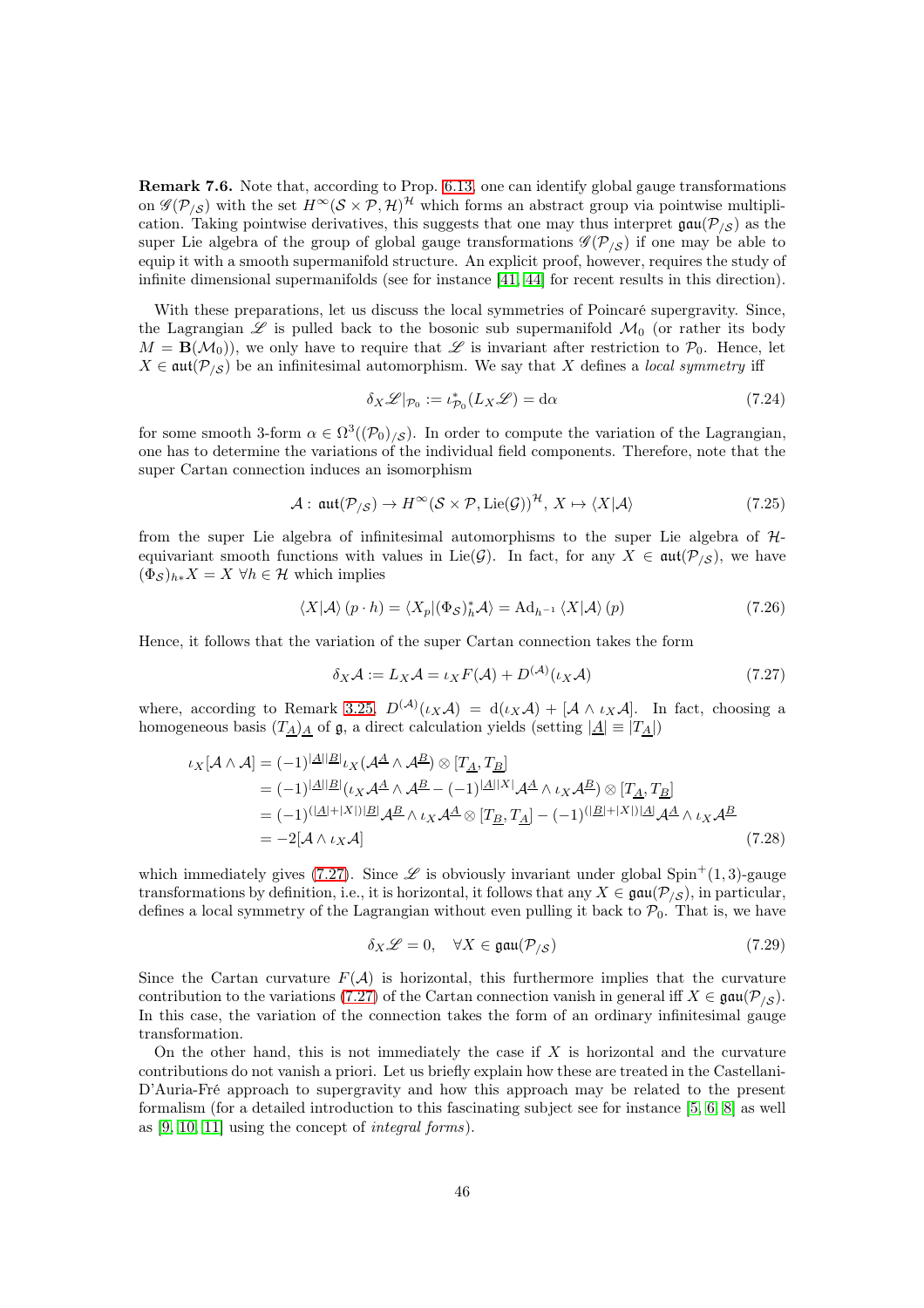The horizontal vector fields can be subdivided into two different categories. In fact, note that the super Poincaré algebra splits into three H-equivariant subspaces  $\mathfrak{iso}(\mathbb{R}^{1,3|4}) = \mathbb{R}^{1,3} \oplus$  $\mathfrak{spin}^+(1,3) \oplus \Delta_{\mathbb{R}}$  so that one can decompose  $H^{\infty}(\mathcal{S} \times \mathcal{P}, \text{Lie}(\mathcal{G}))^{\mathcal{H}} \cong \Gamma(\mathcal{E}_{\mathcal{S}})$  according to

$$
\mathcal{E} := \mathcal{E}^{\mathbb{R}^{1,3}} \oplus \mathcal{E}^{\mathfrak{spin}} \oplus \mathcal{E}^{\Delta_{\mathbb{R}}} \tag{7.30}
$$

where, for instance,  $\mathcal{E}^{\Delta_{\mathbb{R}}} := \mathcal{P} \times_{\text{Ad}} (\Lambda \otimes \Delta_{\mathbb{R}})$  denotes the associated super vector bundle corresponding to the real Majorana representation on  $\Delta_{\mathbb{R}}$ . Horizontal vector fields then correspond to sections of the bundle  $\mathcal{E}^{\mathbb{R}^{1,3}} \oplus \mathcal{E}^{\Delta_{\mathbb{R}}}$ . In the Castellani-D'Auria-Fré approach, horizontal vector fields corresponding to  $\mathcal{E}^{\mathbb{R}^{1,3}}$  are typically referred to as infinitesimal spacetime translations while those corresponding to  $\mathcal{E}^{\Delta_{\mathbb{R}}}$  are associated to supersymmetry transformations. In general, they do not provide local symmetries of the Lagrangian. In the Castellani-D'Auria-Fré approach, one then tries to resolve this by appropriately fixing the curvature contributions (or rather their pullback to  $\mathcal{P}_0$ ) to the variations of the connection. These are typically referred to as the horizontality and rheonomy conditions. However, this cannot be done arbitrarily as, for instance, one has to ensure consistency with the Bianchi identity  $D^{(\mathcal{A})}F(\mathcal{A})=0$ .

To explain this in a bit more detail, following [\[8\]](#page-60-7), note that the Lie derivative of the Lagrangian  $L_X\mathscr{L} = d(\iota_X\mathscr{L}) + \iota_X d\mathscr{L}$  picks up an additional exact form so that, after pulling back to  $\mathcal{P}_0$ , condition [\(7.24\)](#page-45-1) can be written in the equivalent form

<span id="page-46-1"></span><span id="page-46-0"></span>
$$
(\iota_X \mathrm{d}\mathscr{L})|_{\mathcal{P}_0} = \mathrm{d}\alpha' \tag{7.31}
$$

for some  $\alpha' \in \Omega^3((\mathcal{P}_0)_{\ell}S)$ . In order to compute the variation of the Lagrangian, one observes that its exterior derivative can be completely re-expressed in terms of the components [\(7.17\)](#page-43-1) of the super Cartan curvature. In fact, exploiting the manifest  $Spin<sup>+</sup>(1,3)$ -invariance of the Lagrangian, it follows that

$$
d\mathcal{L} = F(\omega)^{IJ} \wedge D^{(\omega)} e^K \wedge e^L \epsilon_{IJKL} + iD^{(\omega)} \bar{\psi} \wedge \gamma_* \gamma_I D^{(\omega)} \psi \wedge e^I - i \bar{\psi} \wedge \gamma_* \gamma_I D^{(\omega)} D^{(\omega)} \psi \wedge e^I
$$
  
\n
$$
- i \bar{\psi} \wedge \gamma_* \gamma_I D^{(\omega)} \psi \wedge D^{(\omega)} e^I
$$
  
\n
$$
= F(\mathcal{A})^{IJ} \wedge F(\mathcal{A})^K \wedge e^L \epsilon_{IJKL} + i \bar{\rho} \wedge \gamma_* \gamma_I \rho \wedge e^I + \frac{1}{4} F(\omega)^{IJ} \wedge \bar{\psi} \wedge \gamma^K \psi \wedge e^L \epsilon_{IJKL}
$$
  
\n
$$
- \frac{1}{4} F(\omega)^{JK} \wedge \bar{\psi} \wedge \gamma_* \gamma_{JK} \psi \wedge e^I - i \bar{\psi} \wedge \gamma_* \gamma_I \rho \wedge F(\mathcal{A})^I - i \bar{\rho} \wedge \gamma_* \gamma_I \psi \wedge \bar{\psi} \wedge \gamma^I \psi \qquad (7.32)
$$

where we set  $\rho^{\alpha} := F(\mathcal{A})^{\alpha}$  and used the relation  $\bar{\psi} \wedge \gamma_* \gamma_I \rho = \bar{\rho} \wedge \gamma_* \gamma_I \psi$ . Moreover, in the second equality, we made use of the Bianchi identity

$$
D^{(\omega)}D^{(\omega)}\psi = \kappa_{\mathbb{R}^*}(F(\omega)) \wedge \psi = \frac{1}{4}F(\omega)^{IJ} \wedge \gamma_{IJ}\psi
$$
\n(7.33)

Using the relation  $\bar{\psi}\gamma_*\gamma_I\gamma_{JK}\psi = -\bar{\psi}\gamma_*\gamma_{JK}\gamma_I\psi$  which gives

<span id="page-46-2"></span>
$$
\bar{\psi} \wedge \gamma_* \gamma_I \gamma_{JK} \psi = \frac{1}{2} \bar{\psi} \wedge \gamma_* \{ \gamma_I, \gamma_{JK} \} \psi = i \epsilon_{IJKL} \bar{\psi} \wedge \gamma^L \psi \tag{7.34}
$$

it follows that the third and forth term in the second equality of [\(7.32\)](#page-46-0) exactly cancel. Furthermore, due to the Fierz identity  $\gamma_I \psi \wedge \bar{\psi} \wedge \gamma^I \psi = 0$ , it follows that [\(7.31\)](#page-46-1) reduces to

$$
d\mathcal{L} = F(\mathcal{A})^{IJ} \wedge F(\mathcal{A})^K \wedge e^L \epsilon_{IJKL} + i\bar{\rho} \wedge \gamma_* \gamma_I \rho \wedge e^I - i\bar{\psi} \wedge \gamma_* \gamma_I \rho \wedge F(\mathcal{A})^I \tag{7.35}
$$

Thus, indeed, the exterior derivative of the Lagrangian can be solely expressed in terms of the curvature of the super Cartan connection.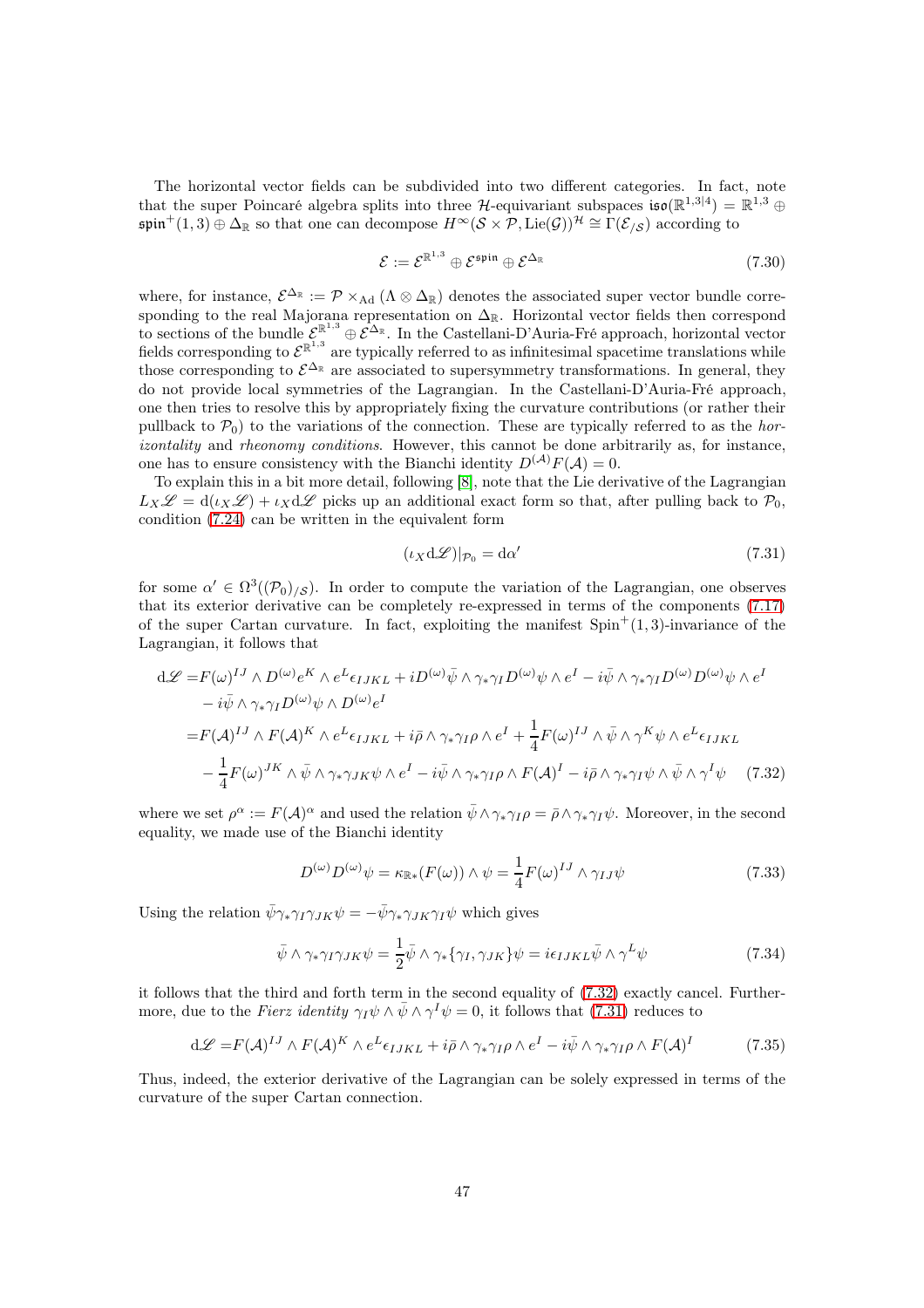Let us consider variations of the Lagrangian which correspond to supersymmetry transformations. Thus, let  $X \in \Gamma(\mathcal{E}_{\setminus \mathcal{S}}^{\Delta_{\mathbb{R}}})_0$  be even smooth vector field and  $\epsilon := \langle X | \mathcal{A} \rangle$  be the corresponding  $Spin<sup>+</sup>(1, 3)$ -equivariant function. The contraction of [\(7.35\)](#page-46-2) with X then takes the form

$$
\iota_X d\mathcal{L} = \iota_X F(\mathcal{A})^{IJ} \wedge F(\mathcal{A})^K \wedge e^L \epsilon_{IJKL} + F(\mathcal{A})^{IJ} \wedge \iota_X F(\mathcal{A})^K \wedge e^L \epsilon_{IJKL}
$$
  
+  $2i\bar{\rho} \wedge \gamma_* \gamma_I (\iota_X \rho) \wedge e^I - i\bar{\epsilon} \wedge \gamma_* \gamma_I \rho \wedge F(\mathcal{A})^I + i\bar{\epsilon} \wedge \gamma_* \gamma_I (\iota_X \rho) \wedge F(\mathcal{A})^I$   
+  $i\bar{\psi} \wedge \gamma_* \gamma_I \rho \wedge \iota_X F(\mathcal{A})^I$  (7.36)

Thus, when pulled back to the bosonic subbundle  $\mathcal{P}_0$ , we see that condition [\(7.31\)](#page-46-1) for a local symmetry is satisfied if

<span id="page-47-1"></span><span id="page-47-0"></span>
$$
\iota_X F(\mathcal{A})^I = 0, \quad \iota_X F(\mathcal{A})^\alpha = 0, \quad \iota_X F(\mathcal{A})^{IJ} \wedge e^K \epsilon_{IJKL} = -i \bar{\rho} \gamma_* \gamma_L \epsilon \tag{7.37}
$$

where, here and in the following, the pullback to  $P_0$  is always implicitly assumed. As can be checked by direct computation, the last condition in [\(7.37\)](#page-47-0) is solved by

$$
\iota_X F(\mathcal{A})^{IJ} = -\frac{i}{4} \left( \epsilon^{IJKL} \bar{\rho}_{KL} \gamma_* \gamma_M \epsilon \, e^M + \epsilon^{KLM[I} \bar{\rho}_{KL} \gamma_* \gamma_M \epsilon \, e^{J]} \right) =: \bar{\theta}_K^{IJ} \epsilon \, e^K \tag{7.38}
$$

where we set  $\rho = \frac{1}{2} \rho_{IJ} e^I \wedge e^J$ . Thus, to summarize, it follows that even smooth vector fields  $X \in$  $\Gamma(\mathcal{E}_{/\mathcal{S}}^{\Delta_{\mathbb{R}}})_0$  define local symmetries of the Lagrangian provided that their contraction with the super Cartan curvature satsifies the conditions [\(7.37\)](#page-47-0) and [\(7.38\)](#page-47-1) also called the rheonomy conditions. Inserting these conditions into the general formula [\(7.27\)](#page-45-0), it follows that the supersymmetry transformations of the individual components of the super Cartan connection take the form

$$
\delta_X e^I = \frac{1}{2} \bar{\epsilon} \gamma^I \psi, \quad \delta_X \psi = D^{(\omega)} \epsilon \quad \text{and} \quad \delta_X \omega^{IJ} = \bar{\theta}^{IJ}_K \epsilon e^K \tag{7.39}
$$

Note again that, by definition,  $X \in \Gamma(\mathcal{E}_{\beta}^{\Delta_{\mathbb{R}}})_0$  implies  $\langle X | \omega \rangle = 0$ , that is, X is horizontal. Hence, in this framework, supersymmetry transformations have the interpretation in terms of super diffeomorphisms on the base supermanifold M. Of course, one still needs to check whether the rheonomy conditions are in fact compatible with the Bianchi identity. As it turns out, this is indeed the case provided that the basic fields satisfy their equations of motion. Thus, in this framework, it follows that supersymmetry transformations can be interpreted in terms of super diffeomorphisms only when applied on solutions of the field equations [\[8\]](#page-60-7). For general field configurations, this will no longer be the case. In this case, one needs to add additional fields, so-called *auxilary fields*, to the theory. For more details on this subject, the interested reader may be referred to [\[8\]](#page-60-7) and references therein.

Remark 7.7. As discussed in [\[25\]](#page-61-6), in the Cartan geometric framework, there also exists another kind of variation of the Lagrangian arising from the lift of the Cartan connection to an Ehresmann connection on the associated bundle. In fact, using Prop. [2.26,](#page-13-1) one can consider the  $\mathcal{G}\text{-extension}$  $\mathcal{P}[\mathcal{G}]_{\setminus\mathcal{S}} := (\mathcal{P} \times_{\mathcal{H}} \mathcal{G})_{\setminus\mathcal{S}}$  with respect to which  $\mathcal{P}_{\setminus\mathcal{S}}$  defines a H-reduction via the embedding

$$
\hat{\iota}: \mathcal{P}_{/\mathcal{S}} \to \mathcal{P}[\mathcal{G}]_{/\mathcal{S}}, \, p \mapsto [p, e] \tag{7.40}
$$

According to Prop. [4.12,](#page-27-1) the Cartan connection can be lifted to an Ehresmann connection  $\hat{\mathcal{A}}$  on the associated bundle in a unique way such that  $\hat{i}^*\hat{\mathcal{A}} = \mathcal{A}$ . Consider then a gauge transformation  $X \in \mathfrak{gau}(\mathcal{P}[\mathcal{G}]_{/\mathcal{S}})$  such that  $\epsilon := \langle X | \hat{\mathcal{A}} \rangle \in H^{\infty}(\mathcal{S} \times \mathcal{P}[\mathcal{G}], \Lambda \otimes \Delta_{\mathbb{R}})^{\mathcal{G}}$ . It then follows that the variations  $\delta_X \hat{\mathcal{A}} := L_X \hat{\mathcal{A}}$  of the individual components (denoted by the same symbol) of the connection take the form

$$
\delta_X e^I = \frac{1}{2} \bar{\epsilon} \gamma^I \psi, \quad \delta_X \psi = D^{(\omega)} \epsilon \quad \text{and} \quad \delta_X \omega^{IJ} = 0 \tag{7.41}
$$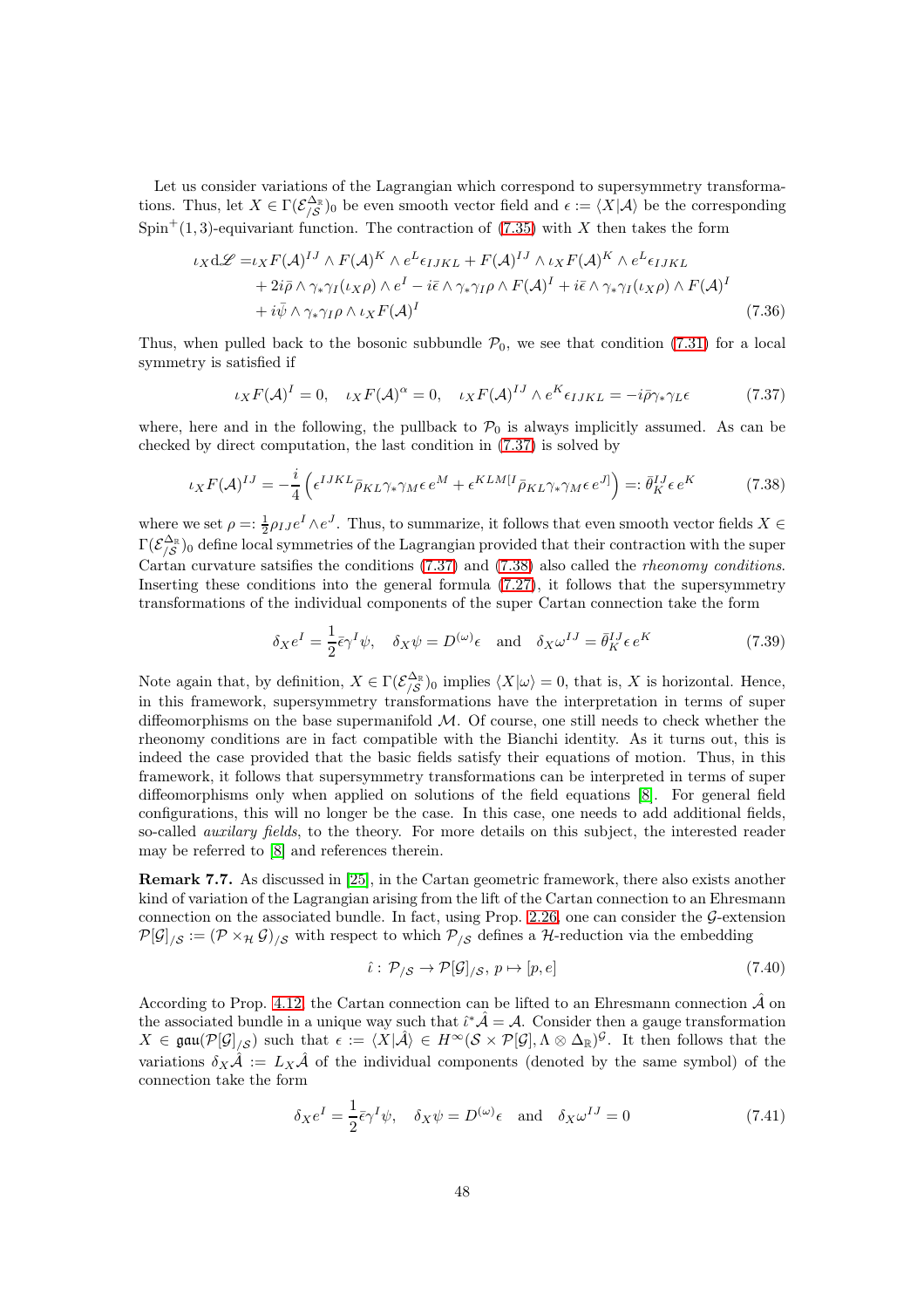In contrast to the previous considerations, the curvature now does not enter to the field variations as the infinitesimal automorphisms are vertical, i.e., they are gauge transformations, not super diffeomorphisms. When pulled back to  $\mathcal{P}_{\mathcal{S}}$ , this yields precisely the supersymmetry transformation for the supervielbein  $E$  as found in the previous prescription while the variation of the spin connection is altered. It follows that these variations indeed lead to local symmetries of the theory provided  $\omega$  satisfies its field equations [\[1,](#page-60-13) [2\]](#page-60-14) which equivalent to the supertorsion constraint  $F(A)^{I} = 0$ .

#### <span id="page-48-0"></span>7.1.3. On the role of the parametrizing supermanifold

As we have frequently observed in the previous sections, among other things, studying parametrized supermanifolds is mandatory in order to incorporate nontrivial fermionic degrees of freedom on the body of a supermanifold. In fact, for the action  $S(\mathcal{A})$  corresponding to Poincaré supergravity, one has

$$
S(\mathcal{A}) = \int_{M} s^* \mathcal{L} \in H^{\infty}(\mathcal{S})_0
$$
\n(7.42)

that is, the action defines an even smooth map on the underlying parametrizing supermanifold S. If S would be trivial, this then implies that the fermionic fields contained in the action would simply drop off, that is, the action reduces the standard action of ordinary Einstein gravity.

It follows from the definition of super connection forms on parametrized super fiber bundles that all physical quantities transform covariantly under change of parametrization. More precisely, let  $\lambda : S' \to S$  be a change of parametrization. Then, the super connection form A transforms via  $A \to \lambda^* A$  so that for the action of the theory it follows

$$
S(\mathcal{A}) \to S(\lambda^* \mathcal{A}) = \lambda^* S(\mathcal{A}) \in H^\infty(\mathcal{S}')_0 \tag{7.43}
$$

This may be regarded as the mathematical realization of the physical requirement that the physical theory should not depend on a particular choice of a parametrizing supermanifold.

In what follows, we want to further analyze the structure of field configuration space of Poincaré supergravity and work out explicitly the relation to  $\text{pAQFT}$  [\[42,](#page-62-3) [43\]](#page-62-4). However, let us emphasize that a full consistent treatment requires the study of infinite dimensional supermanifolds. Hence, in the following, we will only sketch the main ideas behind such a link. A rigorous account with detailed proofs will be reported elsewhere.

Choosing a reference connection, the configuration space of the theory can be identified with  $\Omega^1(\mathcal{M}_{/\mathcal{S}}, \text{Ad}(\mathcal{P}_{/\mathcal{S}}))_0$ . Since, by the *rheonomy principle* [\[6\]](#page-60-1), we are actually only dealing with the pullback of super connections on the body of the supermanifold, in what follows, it suffices restrict on forms defined on the body  $M := \mathbf{B}(\mathcal{M})$  so that, for a specific choice of parametrization S, the configuration space  $\mathcal C$  of the theory can be taken to be

$$
\mathcal{C} := (H^{\infty}(\mathcal{S}) \otimes \Omega^1(M, P \times_{\text{Ad}} \mathfrak{g}))_0 = H^{\infty}(\mathcal{S})_0 \otimes F_0 \oplus H^{\infty}(\mathcal{S})_1 \otimes F_1 \tag{7.44}
$$

where F denotes the infinite dimensional  $\mathbb{Z}_2$ -graded vector space given by

$$
F := \Omega^1(M, E) = \Omega^1(M, E_0) \oplus \Omega^1(M, E_1)
$$
\n(7.45)

Here,  $E := P \times_{\text{Ad}} \mathfrak{g}$  is the associated bundle which itself carries the structure of a super vector space with even and odd part respectively given by  $E_0 = P \times_{\text{Ad}} \mathfrak{g}_0$  and  $E_1 = P \times_{\text{Ad}} \mathfrak{g}_1$  with  $E_1$ the spinor bundle of Majorana fermions. For  $\Phi \in \mathcal{C}$  it follows that, for any  $s \in \mathcal{S}$ ,  $\Phi(s)$  defines an element of the superspace

$$
\overline{F}(\Lambda) := (F \otimes \Lambda)_0 = F_0 \otimes \Lambda_0 \oplus F_1 \otimes \Lambda_1 \tag{7.46}
$$

where  $\Lambda$  is the Grassmann algebra over which S is modeled as a  $H^{\infty}$  supermanifold. Hence, in this sense, it follows that one can identify the configuration space C with the space of  $H^{\infty}$ -smooth functions on S with values in the superspace  $\overline{F}(\Lambda)$ .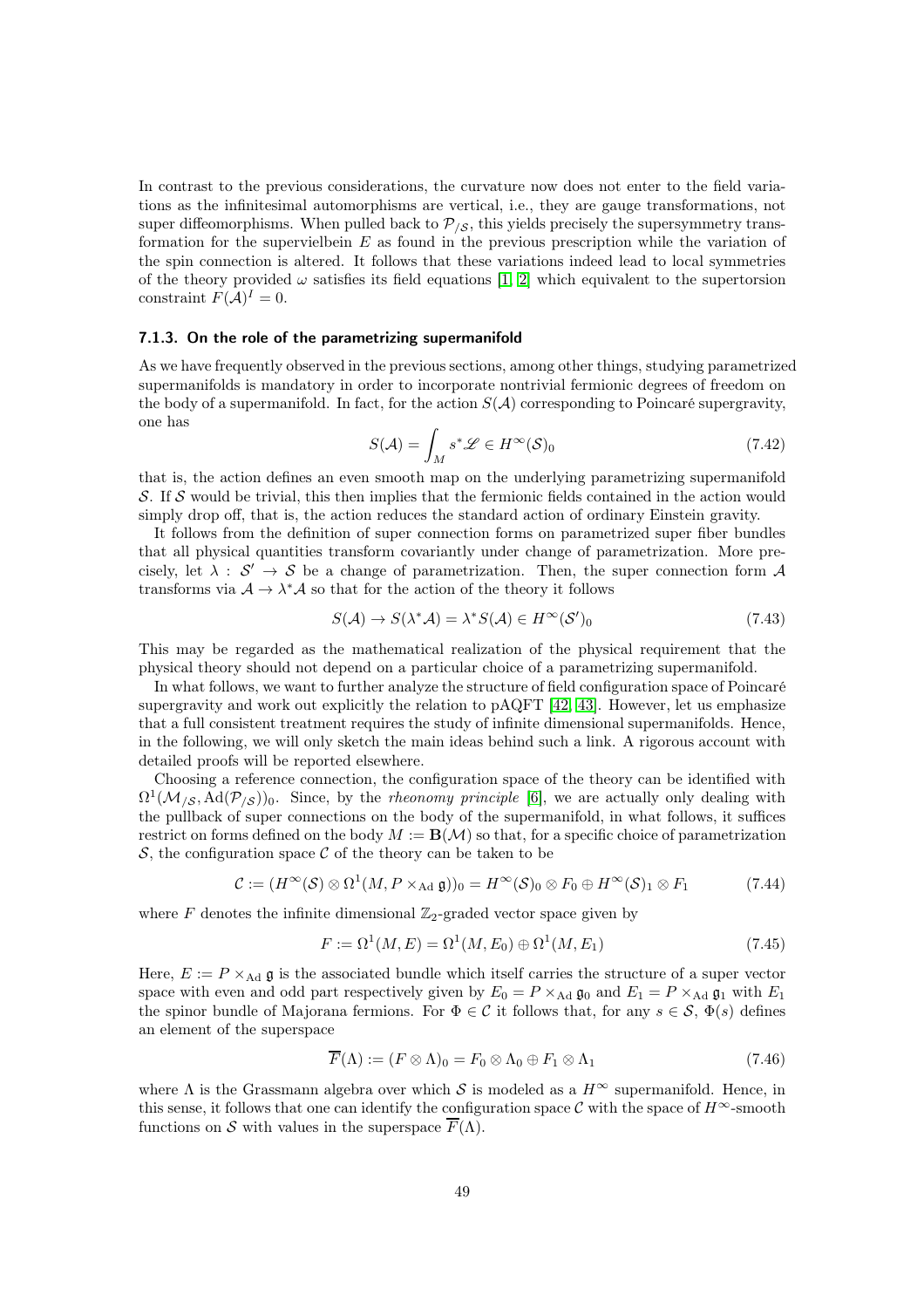So far, our consideration was based on the choice of a particular parametrizing supermanifold S. However, as explained at the beginning of this section, by definition of super connection forms defined on parametrized principal super fiber bundles, all the above constructions behave covariantly under change of parametrization. Due to this property, one may ask the question, whether there exists a particular choice of a parametrization  $\mathcal{S}$ , possibly infinite dimensional, such that any field configuration associated to some finite  $S$  can be obtained via pullback. Hence,  $S$ should be suitably large enough to encode all the configurations associated to  $S$ -parametrized field theories.

In fact, this idea has been first studied by Schmitt in [\[45\]](#page-62-2) where, in this context, a theory of infinite dimensional *analytic supermanifolds* has been developed. In the following, we want to sketch this idea using the Molotkov-Sachse approach to supermanifold theory [\[39,](#page-62-0) [40\]](#page-62-1), more precisely locally convex supermanifolds as considered in [\[44\]](#page-62-11), as this seems to be the more established approach to this subject. In fact, as already outlined in the introduction, the Moltokov-Sachse approach can be regarded as a generalization of the correspondence between finite dimensional algebro-geometric and Rogers-De Witt supermanifolds via the functor of points prescription to the case of infinite dimensions. This is actually one of the reasons why we have focused on the Rogers-De Witt approach in this paper.

To find a suitable candidate for S, note that, for any  $\Lambda \in \mathbf{Ob}(\mathbf{Gr})$ , the superspace  $\overline{F}(\Lambda)$  can be endowed with the structure of a locally convex space by choosing a particular locally convex topology on F and extending it to  $\overline{F}(\Lambda)$  using the product topology. In this way, the assignment  $\mathbf{Ob}(\mathbf{Gr}) \ni \Lambda \mapsto \overline{F}(\Lambda)$  induces a functor

$$
(\overline{F} : \mathbf{Gr} \to \mathbf{Top}) \in \mathbf{Top}^{\mathbf{Gr}} \tag{7.47}
$$

from the category of superpoints to the category **Top** of topological spaces. Hence,  $\overline{F}$  defines a supermanifold (more precisely, a superdomain) in the sense of Molotkov-Sachse [\[39,](#page-62-0) [40,](#page-62-1) [44\]](#page-62-11).

Next, note that the parametrizing supermanifold  $S$ , as a  $H^{\infty}$  supermanifold, can be regarded as a Λ-point  $\mathcal{S} \equiv \overline{\mathcal{S}}(\Lambda)$  of a particular algebro-geometric supermanifold  $\overline{\mathcal{S}}$ . On the other hand, via the functor of points prescription,  $\overline{S}$  itself induces a functor  $\overline{S}$ :  $\mathbf{Gr} \to \mathbf{Top}$  and thus yields a Molotkov-Sachse supermanifold (for a proof see e.g. [\[40\]](#page-62-1)). Hence, if we do not focus on a particular Grassmann algebra, according to the discussion above, we may identify the configuration space C with  $(\mathcal{SC}^{\infty}(\overline{\mathcal{S}})\hat{\otimes}F)_0$ , i.e., smooth functions (in the sense of Molotkov-Sachse) on  $\overline{S}$  with values in  $\overline{F}$ . We now make the important assumption that this space can be identified with  $\mathcal{SC}^{\infty}(\overline{S}, \overline{F})$ , that is, the space smooth maps between the infinite dimensional supermanifolds  $\overline{S}$  and  $\overline{F}$ . Note that this would be trivially the case, if F were finite dimensional.

Hence, in this case, it follows that any  $\Phi \in \mathcal{C}$  can be identified with a morphism  $\mu_{\Phi}: \overline{\mathcal{S}} \to \overline{\mathcal{F}}$ . But, note that  $\mu_{\Phi} \equiv \mu_{\Phi}^*(x_{\overline{F}})$  with  $x_{\overline{F}} := id : \overline{F} \to \overline{F}$  the identity morphism. Hence, any field configuration  $\Phi$  associated to a particular parametrizing supermanifold  $\overline{S}$  can be obtained via pullback of  $x_{\overline{F}}$  w.r.t. a (unique) morphism  $\mu_{\Phi}: S \to F$ . As in [\[45\]](#page-62-2), we may therefore call  $x_{\overline{F}}$  a fundamental coordinate and the morphism  $\mu_{\Phi}$  the classifying morphism of the field configuration  $\Phi$ . Hence, to summarize, based on these observations, this suggests setting  $\mathcal{S} := \overline{F}$ . With slight abuse of terminology, in what follows, we will also often refer to S as a configuration space.

As shown in [\[44\]](#page-62-11), any smooth function  $f \in \mathcal{SC}^{\infty}(\overline{F}) \equiv \mathcal{SC}^{\infty}(\overline{F}, \overline{\mathbb{R}^{1|1}})$  on  $\overline{F}$  can be uniquely described in terms of a so-called skeleton  $(f_n)_n$  consisting of smooth maps between locally convex spaces  $f_n: F_0 \to \mathcal{A}lt^n(F_1,\mathbb{R}^{1|1}), n \in \mathbb{N}_0$ , from  $F_0$  to  $\mathcal{A}lt^n(F_1,\mathbb{R}^{1|1}),$  i.e., the space of graded symmetric *n*-multilinear smooth functionals on  $F_1$ . Thus, we can make the identification

<span id="page-49-0"></span>
$$
\mathcal{SC}^{\infty}(\overline{F}, \overline{\mathbb{R}^{1|1}}) \cong C^{\infty}(F_0, \mathcal{A}\mathrm{lt}(F_1, \mathbb{R}^{1|1}))
$$
\n(7.48)

It is interesting to note that [\(7.48\)](#page-49-0) is precisely the field configuration space as considered in [\[42,](#page-62-3) [43\]](#page-62-4) in context of pAQFT. There, among other things, this space has been considered in order to (classically) consistently incorporate the anticommutative nature of fermionic fields. As we see, here, it arises quite naturally studying relative supermanifolds.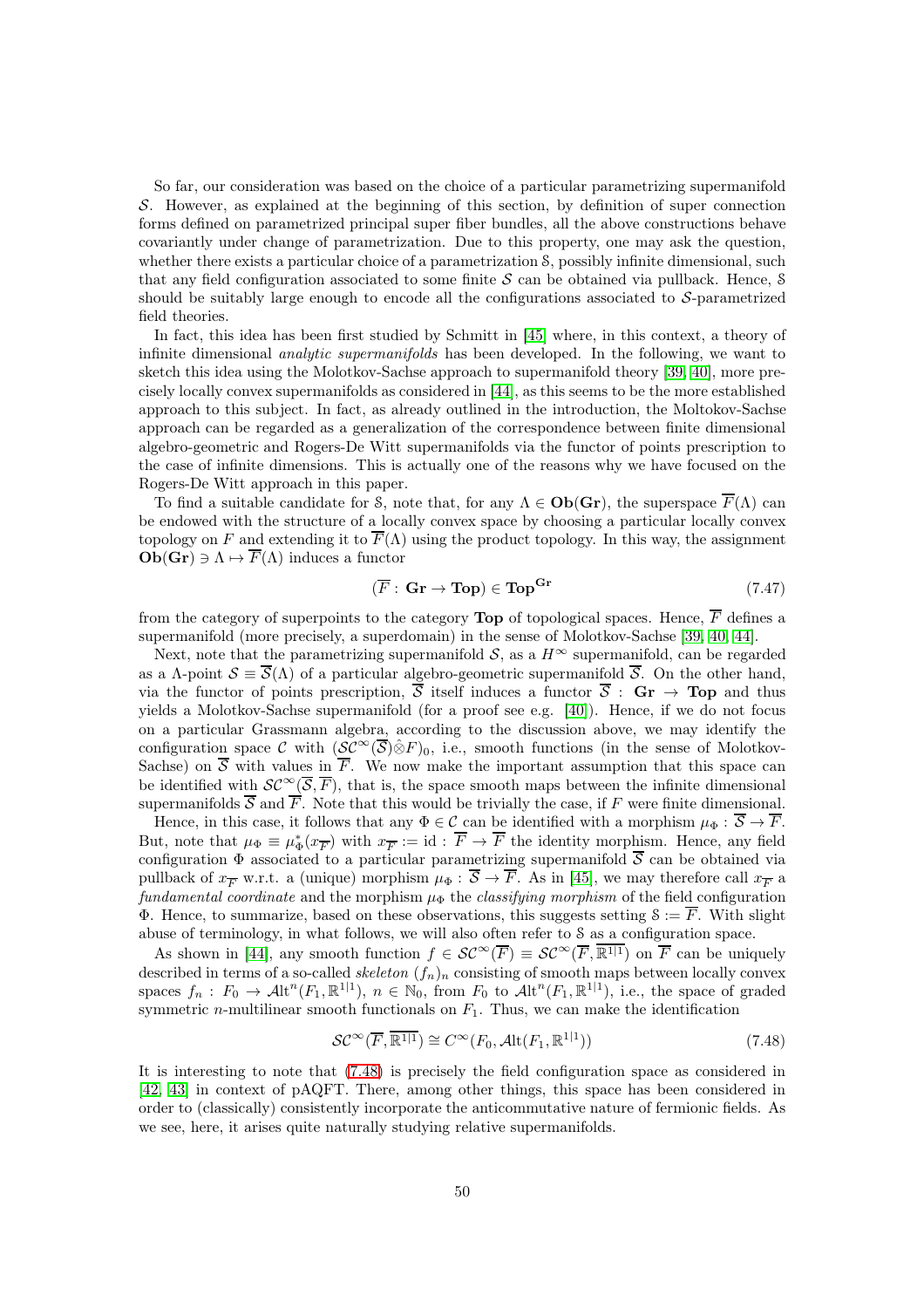To make this link to the description of fermionic fields in pAQFT even more precise, let us choose a mutual local trivialization neighborhood of M and the vector bundle E. Let  $(e_A)_A$ with  $\underline{A} \in \{I, \alpha\}$  be a corresponding homogeneous basis of local sections of E. Decomposing the fundamental coordinate  $x_{\overline{F}}$  w.r.t. the homogeneous basis  $(e_{\underline{A}})_{\underline{A}}$  and evaluating on coordinate differentials  $\partial_{\mu}|_p$  at any point  $p \in M$ , it follows that the odd components induce smooth functionals  $\Psi_{\mu}^{\alpha}(p) \in (F_1)'$ , with  $(F_1)' = \Gamma'(T^*M \otimes E_1)$  the topological dual of  $F_1$ , via  $\Psi^{\alpha}_{\mu}(p) := \mathrm{pr}_{\alpha} \circ \langle \partial_{\mu}|_{p} | x_{\overline{F}}(\cdot) \rangle$  such that

$$
\Psi_{\mu}^{\alpha}(p) : F_1 \to \mathbb{R}^{0|1} \cong \mathbb{R}, \, \psi \mapsto \psi_{\mu}^{\alpha}(p) \tag{7.49}
$$

Thus, it follows that, in this framework, fermionic fields are described in terms of odd evaluation functionals on the configuration space. This is exactly the interpretation of (classical) anticom-mutative fermionic fields in pAQFT [\[42,](#page-62-3) [43\]](#page-62-4). Given two fermionic fields  $\Psi_\mu^\alpha(p)$  and  $\Psi_\nu^\beta(p)$  at the same point  $p \in M$ , their product is defined via the ordinary wedge product yielding the bilinear map

$$
\Psi^{\alpha}_{\mu}(p)\Psi^{\beta}_{\nu}(p) \equiv \Psi^{\alpha}_{\mu}(p) \wedge \Psi^{\beta}_{\nu}(p) = -\Psi^{\beta}_{\nu}(p) \wedge \Psi^{\alpha}_{\mu}(p) \tag{7.50}
$$

so that, in this sense, the fermionic fields are indeed anticommutative.

#### 7.2. Killing vector fields and Killing spinors

We want to describe global symmetries of a super Cartan geometry. Therefore, let  $(\pi_{\mathcal{S}} : \mathcal{P}_{\mathcal{S}} \to$  $\mathcal{M}_{\delta}$ , A) be a metric and reductive super Cartan geometry modeled on a super Klein geometry  $(G, \mathcal{H})$  with super Cartan connection A and smooth Ad( $\mathcal{H}$ )-invariant super metric  $\mathscr{S}$  defined on  $g/f$ . For sake of simplicity, let us assume that S is a *superpoint*, i.e., the body just consists of a single point  $\mathbf{B}(\mathcal{S}) = \{ * \}.$ 

From a physical perspective, the necessity of the choice of a nontrivial parametrizing supermanifold  $\mathcal S$  is based on the requirement of non-vanishing (anticommuting) fermionic degrees of freedom on the body of a supermanifold. The structure of the underlying base supermanifold  $\mathcal M$  in the Cartan geometric framework, however, is encoded in the super soldering form  $E = \text{pr}_{\mathfrak{a}/\mathfrak{h}} \circ A$  when restricted on bosonic configurations. In fact, let  $\mathcal{H} = \text{ker}(\omega|_{\mathbf{B}(\mathcal{S})})$  be the horizontal distribution induced by pullback of the Ehresmann connection  $\omega := \mathfrak{h} \circ A$  to  $B(S)$ . By the super Cartan condition, it then follows that the restriction  $\theta := E|_{\mathbf{B}(\mathcal{S})} \in \Omega^1(\mathcal{P}, \mathfrak{g}/\mathfrak{h})$  yields an isomorphism

$$
\theta_p: \mathscr{H}_p \to \Lambda \otimes \mathfrak{g}/\mathfrak{h} \tag{7.51}
$$

of free super  $\Lambda$ -modules at any  $p \in \mathcal{P}$ . Horizontal vector fields on  $\mathcal P$  are in one-to-one correspondence with smooth vector fields on the base supermanifold M. If  $X \in \Gamma(TM)$  is a smooth vector field and  $X^*$  its horizontal lift, then  $X^*$ , in particular, defines an infinitesimal bundle automorphism. By H-equivariance, it follows that  $\langle X^* | \theta \rangle$  defines a H-equivariant smooth function on M with values in  $\Lambda \otimes \mathfrak{g}/\mathfrak{h}$ . Thus, to summarize, we have an isomorphism

$$
\theta: \Gamma(T\mathcal{M}) \stackrel{\sim}{\to} H^{\infty}(\mathcal{P}, \Lambda \otimes \mathfrak{g}/\mathfrak{h})^{\mathcal{H}}, X \to \langle X^* | \theta \rangle \tag{7.52}
$$

Since the super Cartan geometry is metric, according to Corollary [4.11,](#page-26-1) the super soldering form θ induces a super metric g on M which, w.r.t. any local section s ∈ Γ(P) of the principal super fiber bundle, takes the form

<span id="page-50-0"></span>
$$
g = (-1)^{|e_i||e_j|} \mathcal{S}_{ij}(s^*\theta)^i \otimes (s^*\theta)^j \tag{7.53}
$$

where we have chosen a homogeneous basis  $(e_i)_i$  of  $\mathfrak{g}/\mathfrak{h}$  and set  $\mathscr{S}_{ij} := \mathscr{S}(e_i, e_j)$ . With respect to this metric, the base  $(M, g)$  has the structure of a *super Riemannian manifold*. We now want to introduce the super analog of an infinitesimal isometry on a super Riemannian manifold.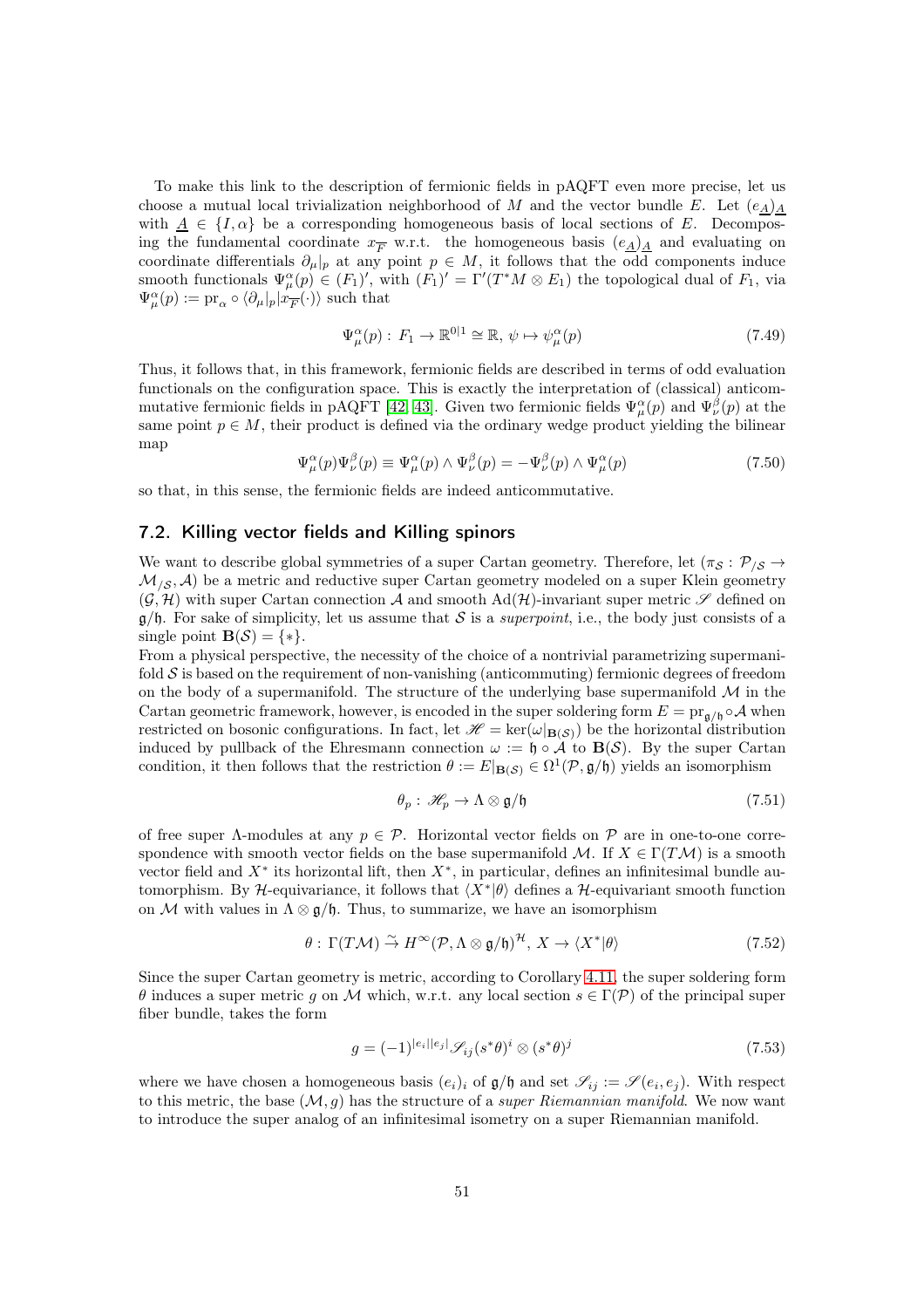**Definition 7.8.** Let  $(\mathcal{M}, q)$  be a super Riemannian manifold. A smooth vector field  $X \in \Gamma(TM)$ is called a Killing vector field if g is constant along the flow generated by  $X$ , that is,

$$
L_X g = 0 \tag{7.54}
$$

Since  $L_{[X,Y]} = [L_X, L_Y]$  for any smooth vector fields X and Y, Killing vector fields form a super Lie subalgebra  $\mathfrak{k}(\mathcal{M})$  of  $\Gamma(T\mathcal{M})$ .

In the supergeometric framework, Killing vector fields  $X \in \mathfrak{k}(\mathcal{M})$  fall into two categories depending on their grading. In context of the super Cartan geometry, we will call an odd Killing vector field  $X \in \mathfrak{k}(\mathcal{M})_1$  a Killing spinor. To explain its name, let us consider for example the super Cartan geometry corresponding to  $\mathcal{N} = 1$  Poincaré supergravity and let  $X \in \mathfrak{k}(\mathcal{M})_1$  be a odd Killing vector field. Via the super soldering form, this then corresponds to an odd smooth function

$$
\epsilon := H^{\infty}(\mathcal{P}, \Lambda \otimes \mathfrak{t})_1^{\text{Spin}^+(1,3)} \cong \Gamma(\mathcal{P} \times_{\text{Spin}^+(1,3)} \Lambda \otimes \mathfrak{t})_1
$$
\n(7.55)

with  $\mathfrak{t} = \mathbb{R}^{1,3} \oplus \Delta_{\mathbb{R}}$  the super Lie algebra of the super translation group  $\mathcal{T}^{1,3|4}$ . If one restricts to the bosonic sub supermanifold  $\mathcal{M}_0$  this then implies that  $\epsilon$  defines a section of the associated spinor bundle, that is, it defines a Majorana spinor. Thus, Killing spinors of the super Riemannian geometry, induced by the metric reductive Cartan geometry, are associated to Majorana spinors.

Note that odd Killing vector fields on a supermanifold vanish when pulled back to the underlying bosonic supermanifold  $\mathcal{M}_0$ . Thus, they define trivial infinitesimal isometries of the bosonic Riemannian manifold  $(\mathcal{M}_0, g_0)$  with  $g_0$  the even part of the super metric g. Nevertheless, existence of Killing spinors, in general, may still impose strong restrictions on the structure of the underlying bosonic geometry. In fact, given two Killing spinors  $X, Y \in \mathfrak{k}(\mathcal{M})_1$  their (graded) commutator  $[X, Y] \in \mathfrak{k}(\mathcal{M})_0$  defines an even Killing vector field which can be non-vanishing when pulled back the bosonic submanifold.

To illustrate this, let us consider the homogeneous super Cartan geometry ( $\pi : \mathcal{G} \to \mathcal{G}/\mathcal{H}, \theta_{\text{MC}}$ ) given by the super Klein geometry  $(\mathcal{G}, \mathcal{H}) = (\text{OSp}(1|4), \text{Spin}^+(1, 3))$  corresponding to the homogeneous supermanifold  $\mathcal{M} := \mathcal{G}/\mathcal{H}$  also called the *super anti-de Sitter space* due to  $\mathbf{B}(\mathcal{M}) \cong$  $Sp(4)/Spin^+(1, 3) \cong AdS_4$  (see e.g. [\[20,](#page-61-13) [21,](#page-61-14) [23,](#page-61-15) [35\]](#page-61-11) for a definition of the orthosymplectic Lie su-peralgebra as well as [\[25\]](#page-61-6) for our choice of conventions). Again,  $\theta_{MC}$  denotes the Maurer-Cartan form on G. On  $\mathfrak{osp}(1|4)$ , we can define a smooth bi-invariant super metric  $\mathscr S$  induced by the supertrace str on Mat $(1|4, \Lambda^{\mathbb{C}})$  setting

$$
\mathcal{S}(X,Y) := -\text{str}(X \cdot Y), \quad \forall X, Y \in \text{Lie}(\mathcal{G}) \tag{7.56}
$$

This yields an orthogonal decomposition of  $\mathfrak{osp}(1|4) = \mathbb{R}^{1,3} \oplus \mathfrak{spin}^+(1,3) \oplus \Delta_{\mathbb{R}}$  into  $\text{Ad}(\mathcal{H})$ invariant subspaces generated by momenta and Lorentz transformations  $P_I$  and  $M_{IJ}$ , respectively, as well as four Majorana charges  $Q_{\alpha}$  such that  $\mathscr{S}(P_I, P_J) = \frac{1}{L^2} \eta_{IJ}$  and  $\mathscr{S}(Q_{\alpha}, Q_{\beta}) =$  $\frac{1}{L}C_{\alpha\beta}$  where L is the so-called anti-de Sitter radius. Thus, on  $\mathfrak{g}/\mathfrak{h} = \mathbb{R}^{1,3} \oplus \Delta_{\mathbb{R}}, \mathscr{S}$  takes the form

$$
\mathcal{S} = \begin{pmatrix} \frac{1}{L^2} \eta & 0\\ 0 & \frac{1}{L}C \end{pmatrix}
$$
 (7.57)

Let furthermore,

$$
E := \text{pr}_{\mathfrak{g}/\mathfrak{h}} \circ \theta_{\text{MC}} =: e^I P_I + \psi^\alpha Q_\alpha \tag{7.58}
$$

be the super soldering form which induces a super metric g on  $\mathcal{G}/\mathcal{H}$  via [\(7.53\)](#page-50-0). According to Definition [7.3,](#page-44-0) an infinitesimal automorphism  $X \in \text{aut}(\mathcal{G})$  needs to satisfy

$$
R_{h*}X = X, \quad \forall h \in \mathcal{H} \tag{7.59}
$$

Thus, in particular, it follows that infinitesimal automorphisms are provided by right-invariant vector fields on  $\mathcal G$ . In fact, it follows that right-invariant vector fields are Killing vector fields of the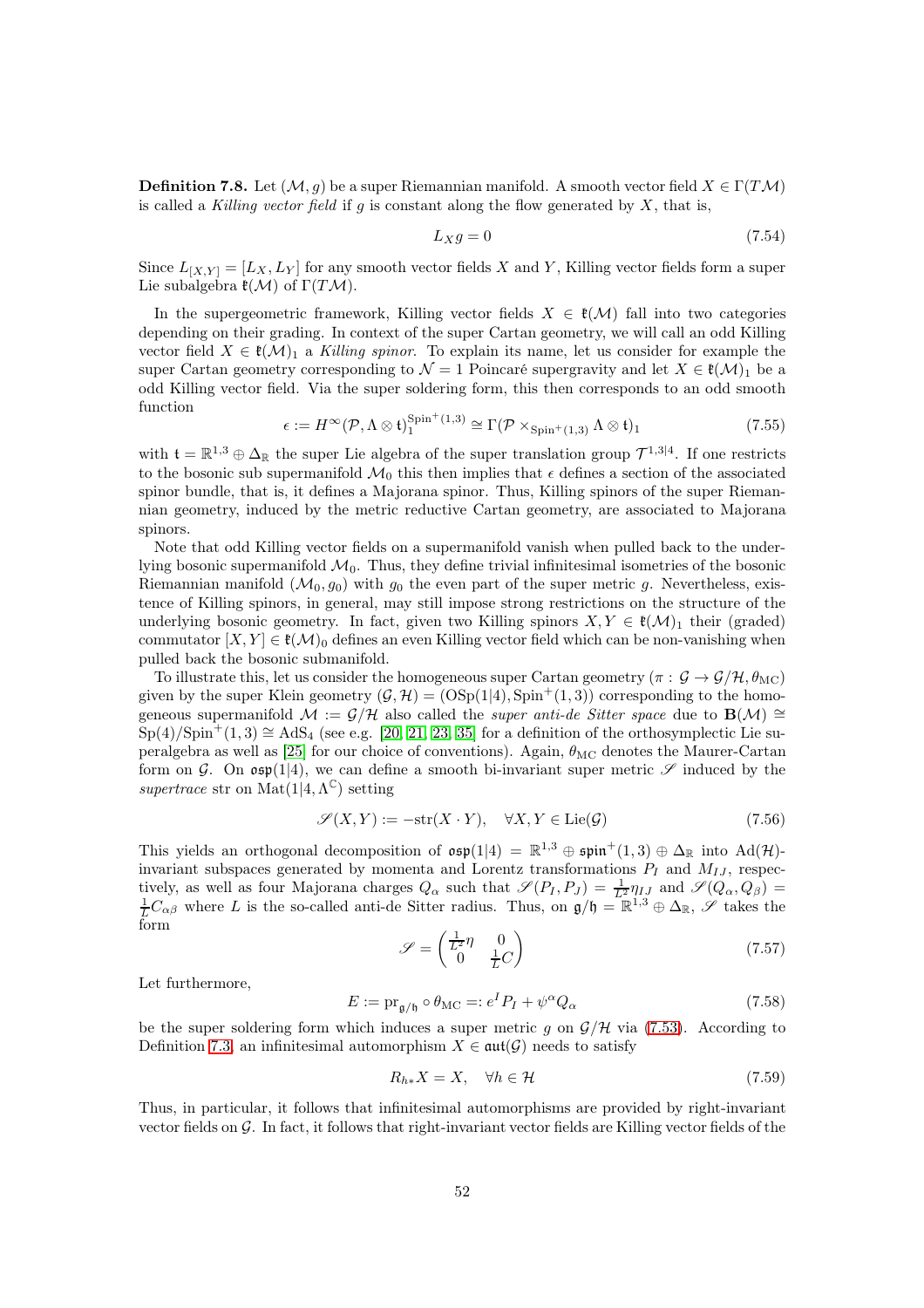induced super Riemannian geometry  $(M, g)$ . To see this, note first that left- and right-invariant vector fields commute. In fact, by the algebraic Definition [\(A.9\)](#page-56-2), it follows for, respectively, homogeneous right- and left-invariant vector fields  $X$  and  $Y$  on  $\mathcal G$  that

$$
Y \circ X = \mathbb{1} \otimes Y_e \circ \mu^* \circ X = \mathbb{1} \otimes Y_e \circ X \otimes \mathbb{1} \circ \mu^* = (-1)^{|X||Y|} X \circ \mathbb{1} \otimes Y_e \circ \mu^* = (-1)^{|X||Y|} X \circ Y \tag{7.60}
$$

and therefore  $[X, Y] = 0$ . Thus, this yields

$$
\langle Y|L_{X}E \rangle = (-1)^{|X||Y|}(X\langle Y|E \rangle - \langle [X,Y]|E \rangle) = (-1)^{|X||Y|}X\langle Y|E \rangle = 0 \tag{7.61}
$$

as  $\langle Y|E \rangle$  is constant by left-invariance. But, since, at any  $g \in \mathcal{G}$ , the left-invariant vector yield a homogeneous basis of  $T_q\mathcal{G}$ , this implies  $L_XE = 0$  so that, by [\(7.53\)](#page-50-0), X is indeed a Killing vector field. According to our definition above, odd right-invariant vector fields define Killing spinors which can be identified with  $\mathfrak{g}_1 = \Delta_{\mathbb{R}}$ , that is, they are Majorana spinors. Let  $\epsilon := \epsilon^{\alpha} Q_{\alpha} \in \mathfrak{g}_1$  be such a spinor. Using [\(7.27\)](#page-45-0) and  $L_XE = 0$  for any right-invariant vector field X, it then follows in particular (note that the Cartan curvature vanishes by the Maurer-Cartan equation)

<span id="page-52-0"></span>
$$
L_{\epsilon^R} \psi = D^{(\omega)} \epsilon' - \frac{1}{2L} e^I \gamma_I \epsilon' = 0 \tag{7.62}
$$

where we set  $\epsilon' := \iota_{\epsilon^R} E$ . Spinors satisfying an equation of the form [\(7.62\)](#page-52-0) are called *twistor* spinors [\[14\]](#page-60-15). Thus, we see that odd Killing vector fields of the super Riemannian manifold  $(\mathcal{M}, g)$  correspond to twistor spinors.

Next, let  $\epsilon, \eta \in \mathfrak{g}_1$  be two Majorana spinors and  $\epsilon^R, \eta^R$  be the corresponding right-invariant vector fields. Since the commutator of two right-invariant vector fields is again right-invariant, the bilinear  $K^* := [\epsilon^R, \eta^R]$  again defines a Killing vector field. Using,  $[\epsilon^R, \eta^R] = -[\epsilon, \eta]^R$ , it follows

$$
K^* = -\bar{\epsilon}\gamma^I \eta P_I^R - \frac{1}{4L}\bar{\epsilon}\gamma^{IJ} \eta M_{IJ}^R
$$
\n(7.63)

As  $K^*$  is purely bosonic, its pushforward  $K := \pi_* K^*$  defines, in general, a non-vanishing Killing vector field for the bosonic semi Riemannian manifold  $(\mathcal{M}_0, q_0)$ , i.e., ordinary  $D = 4$  AdS spacetime.

Remark 7.9. Much more generally, in the algebraic framework, in [\[14\]](#page-60-15), it was shown that for the split supermanifold  $\mathbf{S}(E_{\mathbb{R}}, M)$  associated to a Majorana bundle  $E_{\mathbb{R}} \times M \to M$  with M spin, odd Killing vector fields of the corresponding super Riemannian geometry precisely correspond to twistor spinors. We suspect that any super Cartan geometry corresponding to Poincaré supergravity is of this form. More precisely, the principal super fiber bundle is of the form  $\mathcal{P} \to \mathbf{S}(E_{\mathbb{R}}, M)$  with  $\mathcal{P}$  a spin-reduction of the frame bundle  $\mathcal{F}(\mathbf{S}(E_{\mathbb{R}}, M))$ . This is supported by the fact that the super soldering form induces frame fields on the base supermanifold which are of the form as stated in [\[14\]](#page-60-15).

Remark 7.10. In physics, Killing spinors appear by studying consistency conditions for the bosonic background of solutions of supergravity theories. For instance, let us consider a super Cartan geometry corresponding to  $\mathcal{N} = 1$ ,  $D = 4$  AdS supergravity. The super Cartan connection is again of the form [\(7.15\)](#page-43-2). The supersymmetry transformations of the individual field components are given by

<span id="page-52-1"></span>
$$
\delta_{\epsilon} e^{I} = \frac{1}{2} \bar{\epsilon} \gamma^{I} \psi, \quad \delta_{\epsilon} \psi = D^{(\omega)} \epsilon - \frac{1}{2L} e^{I} \gamma_{I} \epsilon \text{ and } \delta_{\epsilon} \omega^{IJ} = \frac{1}{2L} \bar{\epsilon} \gamma^{IJ} \psi
$$
\n(7.64)

One may then be interested in the structure of the bosonic background of a general solution of the SUGRA field equations. As argued in section [7.1.3,](#page-48-0) the parametrizing supermanifold  $\mathcal S$ may be regarded as a field configuration space. Bosonic field configurations taking values in the ordinary complex numbers are then encoded in the body  $\mathbf{B}(\mathcal{S})$ . But, if one then pulls back the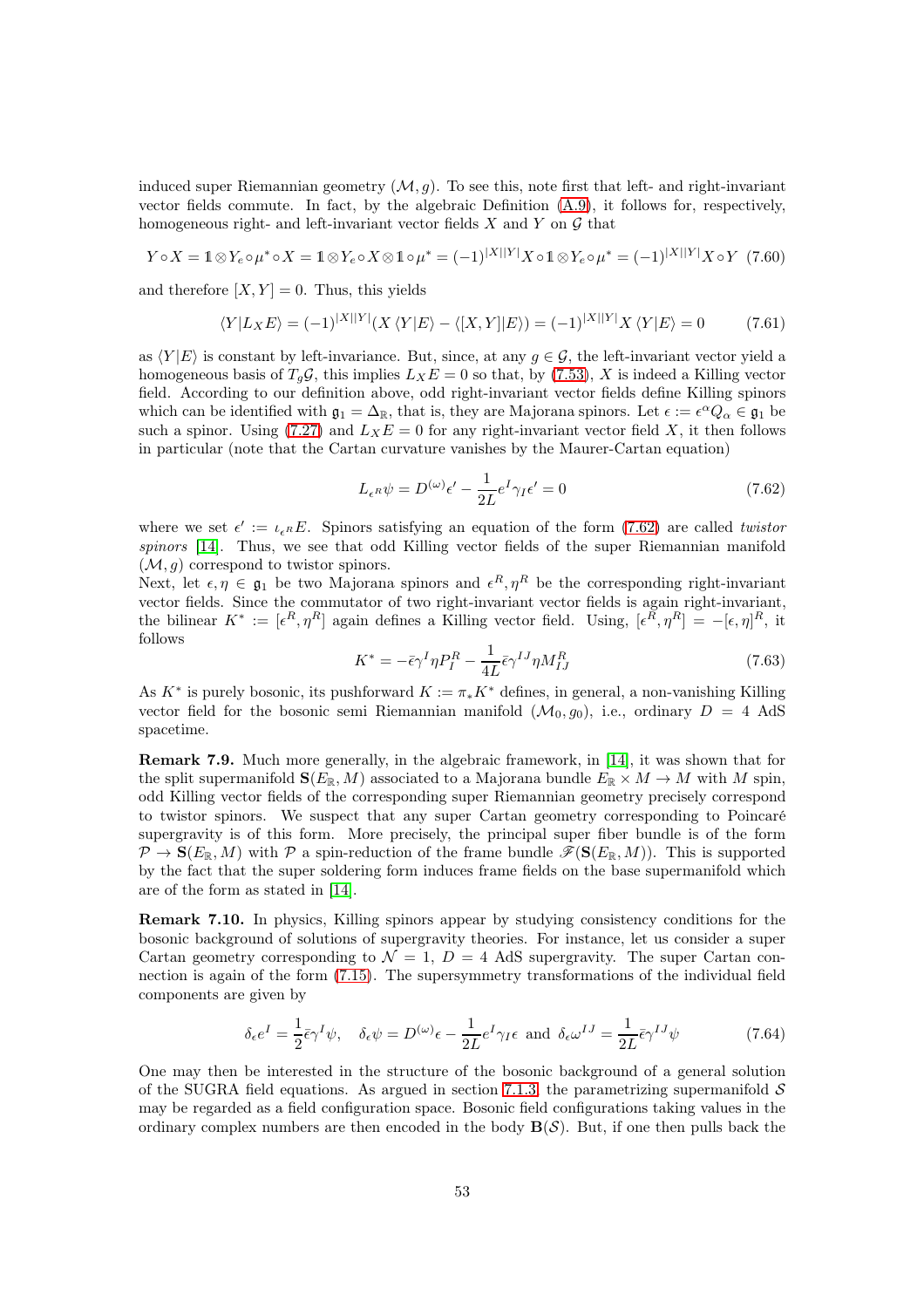field variations [\(7.64\)](#page-52-1) to the underlying spacetime manifold  $\mathbf{B}(\mathcal{M})$ , the fermionic fields, as being anticommutative, simply vanish. Hence, if the bosonic background solutions are required to be consistent with supersymmetry, there has to exist a spinor field  $\epsilon$  such that

$$
D^{(\omega)}\epsilon - \frac{1}{2L}e^{I}\gamma_I \epsilon = 0
$$
\n(7.65)

Thus, again, this leads back to the Killing spinor equation.

## 8. Summary

In this paper, we have studied the theory of super fiber bundles, in particular, principal super fiber bundles and super connection forms defined on them. We therefore studied these objects mainly in the Rogers-DeWitt category extending the seminal work of Tuynman [\[33\]](#page-61-4) to relative supermanifolds defining objects in enriched categories. Moreover, we established a link to the theory of principal super fiber bundles and super connection forms in the algebro-geometric approach [\[46\]](#page-62-7) and showed that both approaches are in fact equivalent.

We then also studied the parallel transport map correspoding to principal connections. A generic issue in both the algebro-geometric and concrete approach is the lack of (anticommutative) fermionic degrees of freedom on the body of a supermanifold. From a mathematical point of view, this implies that the parallel transport map cannot be used to compare points on different fibers of the bundle in contrast to the classical theory. A resolution is given studying relative supermanifolds as introduced in [\[36\]](#page-61-5) whose underlying idea was first proposed already by Schmitt in [\[45\]](#page-62-2) and which is rooted in the Molotkov-Sachse approach to supermanifold theory. In this paper, a rigorous mathematical account on this subject was given. In particular, we studied super connection forms on relative principal super fiber bundles and, in this context, also defined super Cartan geometries and super Cartan connections as introduced in [\[25\]](#page-61-6). Finally, the parallel transport was constructed in this relative category. Moreover, the corresponding parallel transport map on associated vector bundles was considered. In this context, among other things, we also established a link to similar constructions in the algebraic approach as studied for instance by Dumitrescu [\[47\]](#page-62-5) and Groeger [\[48\]](#page-62-6).

In the last section, we gave some concrete examples demonstrating the relevance of supermanifold techniques within mathematical physics. We therefore considered  $\mathcal{N} = 1, D = 4$  supergravity as a metric reductive super Cartan geometry and analyzed local symmetries of this model. In this context, we also briefly sketched a possible embedding of Castellani-D'Auria-Fré approach to supergravity [\[5,](#page-60-0) [6,](#page-60-1) [8,](#page-60-7) [9,](#page-60-10) [10,](#page-60-11) [11\]](#page-60-12) into the present formalism. Finally, Killing vector fields of super Riemannian manifolds were defined arising of metric reductive Cartan geometries. In this context, odd Killing vector fields were identified with Killing spinors typically arising as consistency conditions for the bosonic background of solutions of supergravity with supersymmetry.

There are many possible and interesting extensions of the present formalism, both from the mathematical and physical perspective. On the one hand, it would be interesting to generalize the formalism to include higher dimensional supergravity theories as well as extended supersymmetries. Higher dimensional supergravity theories typically involve higher gauge fields. Connection forms on higher principal bundles are studied for instance in [\[19,](#page-61-16) [13\]](#page-60-16). It would be very interesting to see how these approaches can be related.

On the other hand, there is quite some recent interest in the description of boundary charges [\[49,](#page-62-13) [50\]](#page-62-14). This has been addressed for instance in context of AdS supergravity in [\[51\]](#page-62-15). There, among other things, it was found that a consistent treatment of (supersymmetric) boundary charges may be possible in the context of the superspace approach to supergravity. It would therefore be very interesting to generalize the Iyer-Wald's Noether charge formalism [\[52\]](#page-62-16) to supergravity which, in particular, explicitly takes into account the underlying supersymmetry of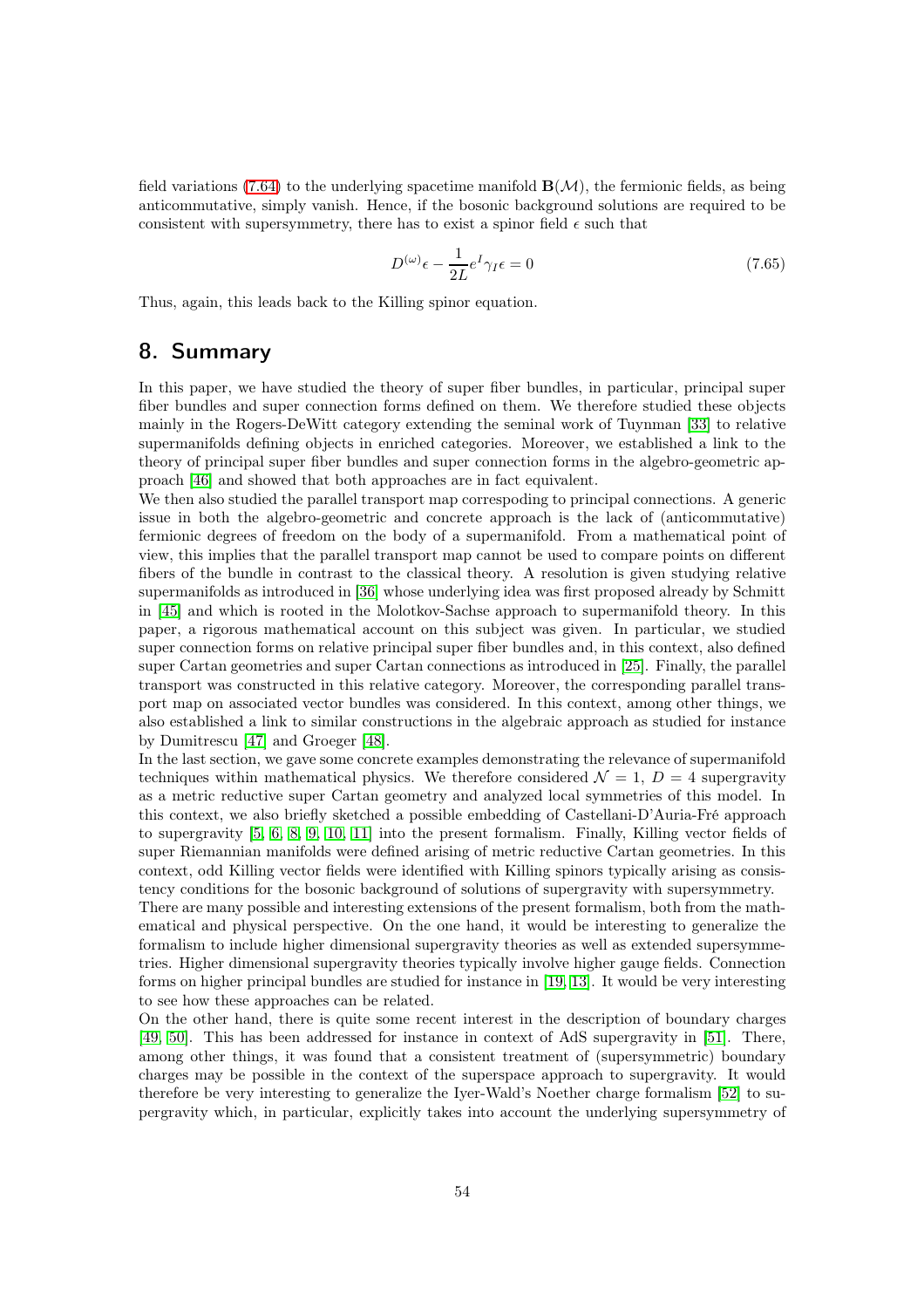the theory. This may be achieved generalizing the work of Prahbu [\[53\]](#page-62-17) to field theories defined on principal super fiber bundles.

#### Acknowledgments

I thank Hanno Sahlmann for helpful discussions at various stages of this work. I also thank an anonymous referee for helpful comments and suggestions which helped to improve the manuscript. I thank the German Academic Scholarship Foundation (Studienstiftung des Deutschen Volkes) for financial support.

#### Data Availability

The data that support the findings of this study are available from the corresponding author upon reasonable request.

## <span id="page-54-0"></span>A. Supermanifolds and super Lie groups

In this section, we want to briefly review the basic definition of  $H^{\infty}$ -supermanifolds in the Rogers-DeWitt approach in order to fix some terminology used in the main text (standard references include [\[30,](#page-61-2) [32,](#page-61-17) [33\]](#page-61-4)).

**Definition A.1.** Let  $\Lambda$  be a Grassmann algebra (finite or infinite dimensional) and  $\Lambda^{m,n}$  :=  $\Lambda_0^m \times \Lambda_1^n$  be the superdomain of dimension  $(m, n)$  for any  $m, n \in \mathbb{N}_0$ . On  $\Lambda^{m,n}$  one has the body map given by the projection  $\epsilon_{m,n} : \Lambda^{m,n} \to \mathbb{R}^m$  onto the real subspace  $\mathbb{R}^m$ . We equip  $\Lambda^{m,n}$  with the DeWitt-topology defined as the coarsest topology such that the body map is continuous. For any open subset  $U \subseteq \mathbb{R}^m$ , a function  $f: \epsilon_{m,n}^{-1}(U) \to \Lambda$  is called  $(H^{\infty})$ smooth, if there exists ordinary real smooth functions  $f_I \in C^{\infty}(U)$ ,  $I \in M_n$  a multi-index of length  $\leq n$ , such that

$$
f(x,\theta) = \sum_{I} \mathbf{G}(f_I)(x)\theta^I
$$
 (A.1)

 $\forall (x, \theta) \in \epsilon_{m,n}^{-1}(U)$  where  $\mathbf{G}(f_I)$  is the so-called *Grassmann extension* of  $f_I$  defined as

$$
\mathbf{G}(f)(x) := \sum_{J} \frac{1}{J!} \partial_{J} f_{I}(\epsilon_{m,n}(x)) s(x)^{I}
$$
 (A.2)

with  $s(x) := x - \epsilon_{m,n}(x)$  the soul of  $x \in \Lambda_0^m$ .

**Remark A.2.** Following [\[33\]](#page-61-4), a topological space M together with a  $C^{\infty}$ -smooth structure will be called a proto  $C^{\infty}$ -manifold. That is, a proto  $C^{\infty}$ -manifold is just an ordinary smooth manifold without requiring the underlying topological space to be Hausdorff and second countable.

**Definition A.3.** Let M be a topological space. A local superchart on M is a pair  $(U, \phi_U)$ consisting of an open subset  $U \subseteq \mathcal{M}$  as well as a homeomorphism  $\phi_U : U \to \phi_U(U) \subseteq \Lambda^{m,n}$  onto an open subset of the superdomain  $\Lambda^{m,n}$ .

A  $(m, n)$ -dimensional H<sup>∞</sup>-smooth atlas on M is a family  $\{(U_{\alpha}, \phi_{\alpha})\}_{\alpha \in \Upsilon}$  of supercharts  $\phi_{\alpha}$ :  $U_{\alpha} \to \phi_{\alpha}(U_{\alpha}) \subseteq \Lambda^{m,n}, \, \alpha \in \Upsilon$ , of M such that  $\bigcup_{\alpha \in \Upsilon} U_{\alpha} = M$  and the supercharts are smoothly compatible. That is, for any  $\alpha, \beta \in \Lambda$  with  $U_{\alpha} \cap U_{\beta} \neq \emptyset$ , the transition functions

$$
\phi_{\beta} \circ \phi_{\alpha}^{-1} : \phi_{\alpha}(U_{\alpha} \cap U_{\beta}) \to \phi_{\beta}(U_{\alpha} \cap U_{\beta})
$$
\n(A.3)

are of class  $H^{\infty}$ . An atlas on M is called maximal if any superchart  $(U, \phi_U)$  of M that is smoothly compatible with any superchart of the given atlas is already contained in this atlas.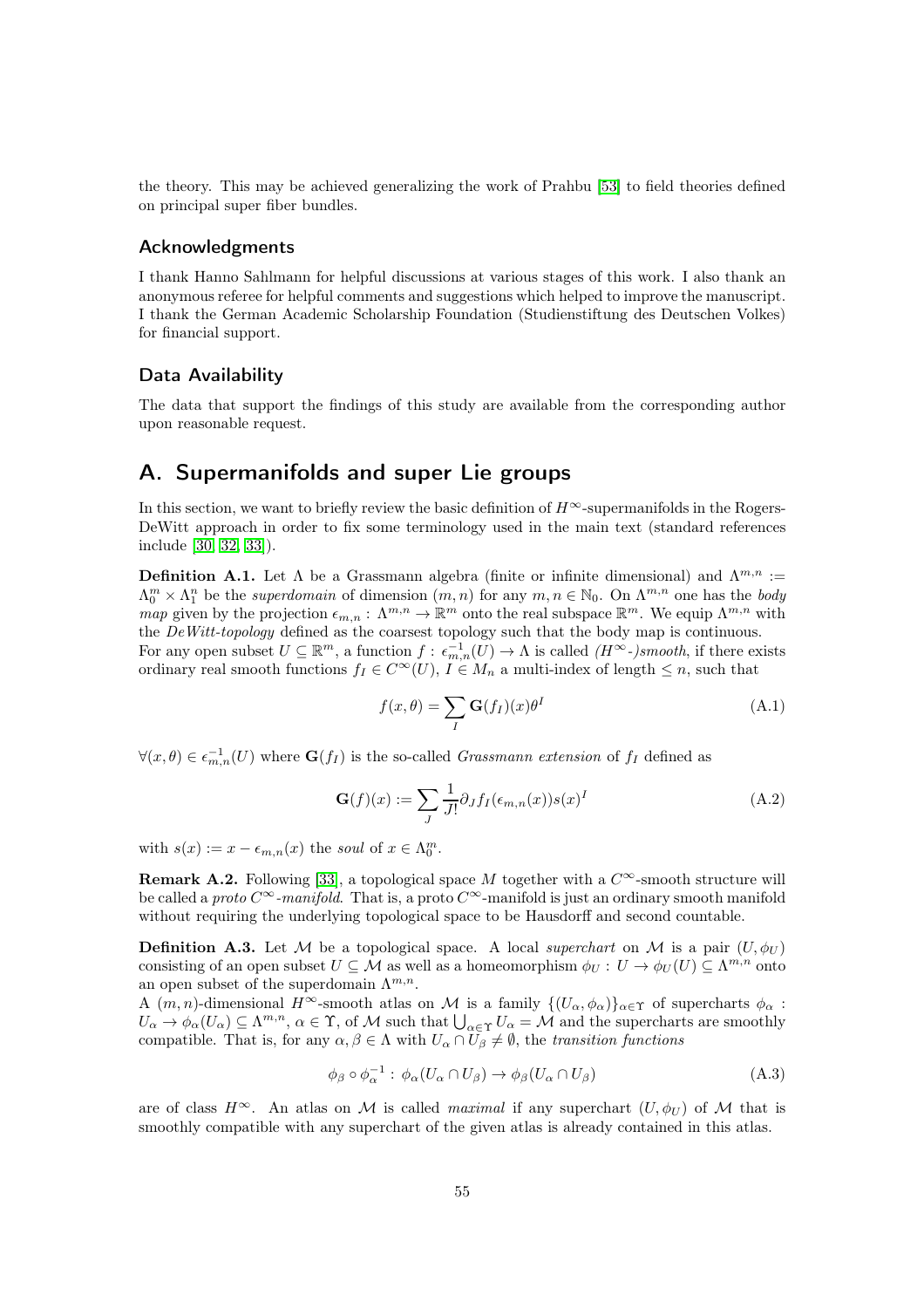**Definition A.4.** A proto  $H^{\infty}$ -supermanifold of dimension  $(m, n)$  is a topological space M furnished with a  $(m, n)$ -dimensional  $H^{\infty}$ -smooth atlas.

**Definition A.5.** Let M and N be proto  $H^{\infty}$ -supermanifolds. A continuous map  $f : \mathcal{M} \to \mathcal{N}$ is called *smooth* if, for any local charts  $(U, \phi_U)$  and  $(V, \psi_V)$  of M and N, respectively, with  $U \cap f^{-1}(V) \neq \emptyset$ , the map

$$
\psi_V \circ f \circ \phi_U^{-1} : \phi_U(U \cap f^{-1}(V)) \to \psi_V(V) \tag{A.4}
$$

is of class  $H^{\infty}$ .

<span id="page-55-0"></span>**Definition A.6.** Let M be a proto  $H^{\infty}$ -supermanifold of dimension dim  $M = (m, n)$  with maximal atlas  $\{(V_\alpha,\psi_\alpha)\}_{\alpha\in\Gamma}$ . On M, one can introduce an equivalence relation  $\sim$  via (for a proof that this indeed defines an equivalence relation see [\[32\]](#page-61-17))

$$
p \sim q : \Leftrightarrow \exists \alpha \in \Gamma : p, q \in V_{\alpha} \text{ and } \epsilon_{m,n}(\psi_{\alpha}(p)) = \epsilon_{m,n}(\psi_{\alpha}(q))
$$
(A.5)

It immediately follows from the definition that, for any  $p \in \mathcal{M}$ , there exists a unique element  $\mathbf{B}(p) \in \mathcal{M}$  such that  $p \sim \mathbf{B}(p)$  and  $f(\mathbf{B}(p)) \in \mathbb{R} \ \forall f \in H^{\infty}(\mathcal{M})$  which we call its body representative. This yields a proper subset

$$
\mathbf{B}(\mathcal{M}) := \{ p \in \mathcal{M} | f(p) \in \mathbb{R}, \forall f \in H^{\infty}(\mathcal{M}) \}
$$
(A.6)

called the body of M, together with a surjective map  $\mathbf{B} : \mathcal{M} \to \mathbf{B}(\mathcal{M}), p \mapsto \mathbf{B}(p)$  called the body map. For any smooth map  $f: \mathcal{M} \to \mathcal{N}$  between  $H^{\infty}$ -supermanifolds, one has  $f(\mathbf{B}(\mathcal{M})) \subseteq \mathbf{B}(\mathcal{N})$ . Hence, the body map can be extended to morphisms setting  $B(f) := f|_{B(\mathcal{M})}: B(\mathcal{M}) \to B(\mathcal{N}).$ This yields a functor  $\mathbf{B} : \mathbf{SMan}_{proto,H^{\infty}} \to \mathbf{Set}$  which we call the body functor.

<span id="page-55-1"></span>**Lemma A.7.** Let  $p \in \mathcal{M}$  be a point on a proto H<sup>∞</sup>-supermanifold M and  $\sim$  the equivalence relation as in Definition [A.6.](#page-55-0) Then, any other point  $q \in \mathcal{M}$  in the equivalence class of p will be contained in an arbitrary small open neighborhood U of p in M.

*Proof.* Let  $p \in U$  be an open neighborhood of p in M and  $(V_\alpha, \psi_\alpha)$  a coordinate neighborhood of p with  $q \in V_\alpha$ . Then,  $p \in U \cap V_\alpha$  and  $\psi_\alpha(U \cap V_\alpha)$  is open in  $\Lambda^{m,n}$  so that, by the definition of the DeWitt-topology, there is a  $\tilde{U} \subset \mathbb{R}^m$  open with  $\psi_{\alpha}(U \cap V_{\alpha}) = \epsilon_{m,n}^{-1}(\tilde{U})$ . As  $p \sim q$  we have  $\epsilon_{m,n}(\psi_\alpha(q)) = \epsilon_{m,n}(\psi_\alpha(p)) \in \tilde{U}$  and thus  $\psi_\alpha(q) \in \psi_\alpha(U \cap V_\alpha)$ . But, since  $\psi_\alpha$  is injective this implies  $q \in U \cap V_\alpha$  and therefore  $q \in U$ .  $\Box$ 

<span id="page-55-2"></span>**Lemma A.8.** Let M be a proto  $H^{\infty}$ -supermanifold and  $U, V \subseteq M$  open subsets in M. Then  $U \subseteq V \Leftrightarrow \mathbf{B}(U) \subseteq \mathbf{B}(V)$  and thus, in particular,  $U = V \Leftrightarrow \mathbf{B}(U) = \mathbf{B}(V)$ . Moreover, any open subset  $U \subseteq \mathcal{M}$  is of the form  $U = \mathbf{B}^{-1}(W)$  with W open in  $\mathbf{B}(\mathcal{M})$  (in fact  $W = B(U)$ ) which can be thought of as a generalization of the DeWitt-topology.

*Proof.* It is clear that  $U \subseteq V$  implies  $B(U) \subseteq B(V)$ . Hence, suppose that  $B(U) \subseteq B(V)$ . Then  $x \in U$  yields  $\mathbf{B}(x) \in \mathbf{B}(U) \subseteq \mathbf{B}(V)$  such that there exists  $y \in V$  with  $x \sim y$ . But, by Lemma [A.7,](#page-55-1) this implies  $x \in V$  and thus indeed  $U \subseteq V$ .

Next, for any open subset  $U \subseteq \mathcal{M}$  define  $U' := \mathbf{B}^{-1}(\mathbf{B}(U))$  yielding  $U \subseteq U'$ . For any  $x \in V$ one has  $\mathbf{B}(x) \in \mathbf{B}(V) = \mathbf{B}(U)$ . Thus, similarly as above, this implies  $x \in U$  as U is open and therefore  $U' \subseteq U$ , that is,  $U' = U$ .  $\Box$ 

**Definition A.9.** A  $H^{\infty}$ -supermanifold M is a proto  $H^{\infty}$ -supermanifold whose body  $\mathbf{B}(\mathcal{M})$ , equipped with the trace toplogy, defines a second countable Hausdorff topological space and thus defines an ordinary  $C^{\infty}$ -smooth manifold.

Supermanifolds together with smooth maps between them form a category  $\mathbf{SMan}_{H^{\infty}}$  called the category of  $H^{\infty}$ -supermanifolds.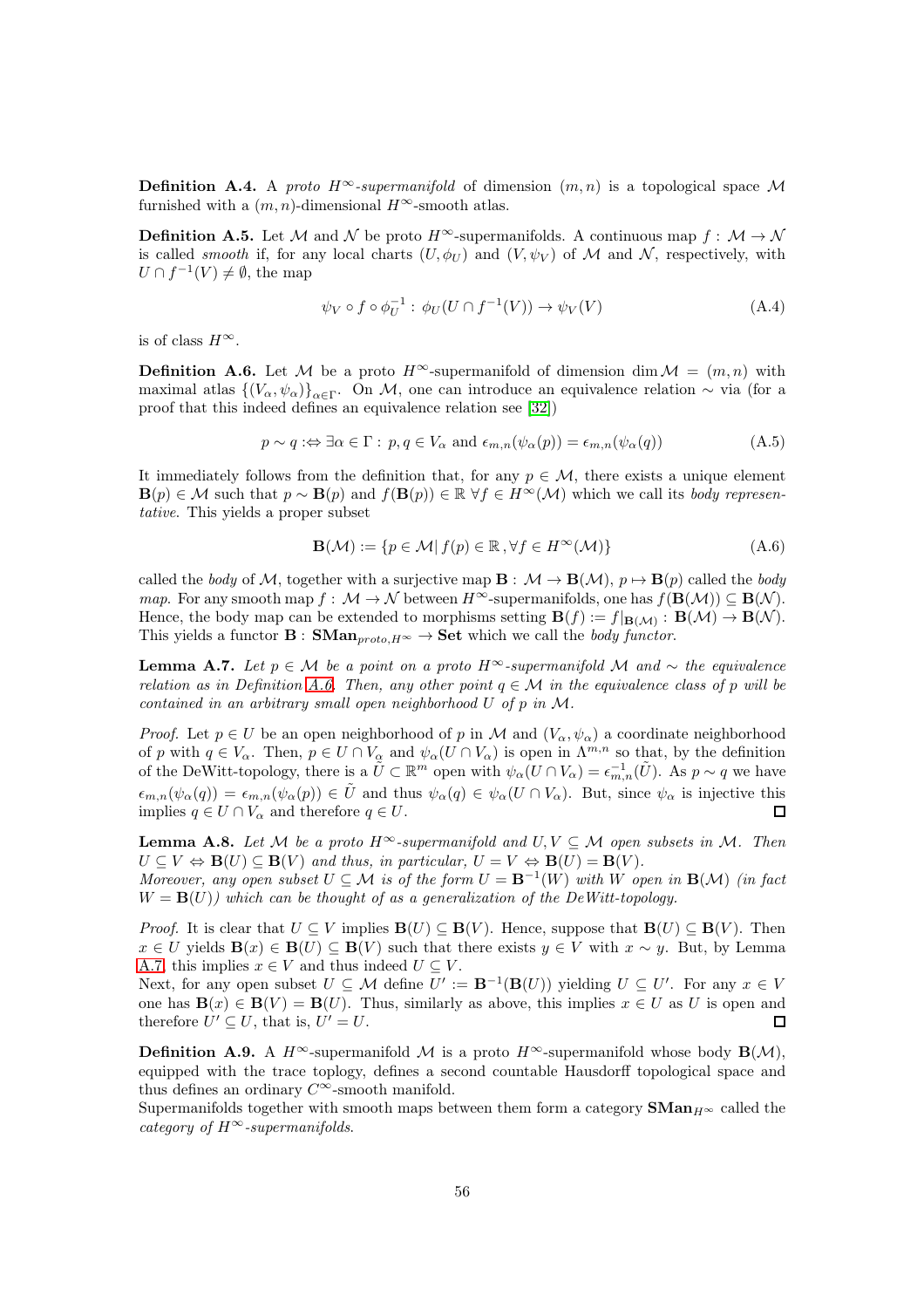<span id="page-56-0"></span>**Proposition A.10.** Let  $f : \mathcal{M} \to \mathcal{N}$  be a smooth map between  $H^{\infty}$ -supermanifolds M and N. Then, f is surjective if and only if  $\mathbf{B}(f) : \mathbf{B}(\mathcal{M}) \to \mathbf{B}(\mathcal{N})$  is surjective.

*Proof.* Let  $M := \mathbf{B}(\mathcal{N})$  and  $N := \mathbf{B}(\mathcal{N})$ . If f is surjective, it follows  $\mathbf{B}(f)(M) = \mathbf{B}(f(\mathcal{M}))$  $\mathbf{B}(\mathcal{N}) = N$  and thus  $\mathbf{B}(f)$  is surjective. Conversely, if  $\mathbf{B}(f)$  be surjective, it follows from  $N = \mathbf{B}(f)(M) = \mathbf{B}(f(M))$  that  $\mathbf{B}(f(M))$  is open and thus  $f(M)$  is open in N implying  $\mathbf{B}(f(\mathcal{M})) = \mathbf{B}(f)(M) = N = \mathbf{B}(\mathcal{N})$ . Hence, by Lemma [A.8,](#page-55-2) this yields  $f(\mathcal{M}) = \mathcal{N}$ , that is, f is surjective.  $\Box$ 

**Example A.11.** To any vector bundle  $V \to E \to M$  with dim  $V = n$  and dim  $M = m$ , it follows that one can associate a  $H^{\infty}$ -supermanifold  $\mathbf{S}(E, M)$  of dimension  $(m, n)$  called the *split* supermanifold (see e.g. [\[33\]](#page-61-4) for an explicit construction via Grassmann extensions of transition functions or [\[25\]](#page-61-6) using the functor of points applied to the algebro-geometric supermanifold  $(M, \Gamma(\Lambda E^*)))$ . Moreover, any morphism  $(\phi, f) : (E, M) \to (F, N)$  between two vector bundles induces a morphism  $\mathbf{S}(\phi, f) : \mathbf{S}(E, M) \to \mathbf{S}(F, N)$  between the corresponding split supermanifolds. Hence, this yields a functor

<span id="page-56-3"></span>
$$
\mathbf{S}: \mathbf{Vect}_{\mathbb{R}} \to \mathbf{SMan}_{H^{\infty}} \tag{A.7}
$$

between the category of real vector bundles to the category of  $H^{\infty}$ -supermanifolds which we call the *split functor*. It is a general result due to Batchelor [\[28\]](#page-61-18) that any algebro-geometric supermanfold is isomorphic to a split supermanifold, i.e., [\(A.7\)](#page-56-3) is surjective on objects. However, the split functor is not full, i.e., not every morphism  $f : S(E, M) \to S(F, N)$  between split manifolds arises from a morphism between the respective vector bundles  $(E, M), (F, N) \in Ob(**Vect**<sub>R</sub>)$ . Hence, the structure of morphisms between supermanifolds in general turns out to be much richer than for ordinary vector bundles.

A smooth manifold M can be identified with the trivial vector bundle  $M \times \{0\} \rightarrow M$ , i.e., one has the inclusion functor **i** : **Man**  $\rightarrow$  **Vect**<sub>R</sub> such that **i**(M) := (M  $\times$  {0}, M) and **i**(f) := (**0**, f) for any  $M \in Ob(Man)$  and morphisms  $f \in Hom_{Man}(M, N)$ . Combined with the split functor, this yields another functor

$$
S \equiv S \circ i : \text{Man} \to \text{SMan}_{H^{\infty}} \tag{A.8}
$$

mapping an ordinary smooth manifold  $M$  to a supermanifold  $S(M)$  with trivial odd dimensions, also called a *bosonic supermanifold*. Conversely, given a bosonic supermanifold  $M$ , it follows that the corresponding split supermanifold  $\mathcal{M}_0 := \mathbf{S}(\mathbf{B}(\mathcal{M}))$  is isomorphic to  $\mathcal{M}$ . Hence, in this way, one obtains an equivalence of categories between bosonic supermanifolds and ordinary  $C^\infty\operatorname{-smooth}$  manifolds.

**Definition A.12.** A super Lie group G is a  $H^{\infty}$ -supermanifold together with two morphisms  $\mu: \mathcal{G} \times \mathcal{G} \to \mathcal{G}$  and  $i: \mathcal{G} \to \mathcal{G}$  called *multiplication* and *inverse*, respectively, as well as an element  $e \in \mathcal{G}$  called *neutral element* such that, after applying the forgetful functor,  $(\mathcal{G}, \mu, i, e)$  defines an ordinary group in the category of sets.

**Definition A.13.** A vector field  $X \in \mathfrak{X}(\mathcal{G})$  on a super Lie group  $\mathcal{G}$  is called *left*- resp. *right*invariant if

<span id="page-56-2"></span>
$$
\mathbb{1} \otimes X \circ \mu^* = \mu^* \circ X \quad \text{resp.} \quad X \otimes \mathbb{1} \circ \mu^* = \mu^* \circ X \tag{A.9}
$$

where  $\mu^*$  denotes the pullback of the group multiplication.

<span id="page-56-1"></span>**Proposition A.14.** Let G be a super Lie group. Then, the tangent module  $T_e$ , at the identity has the structure of a super Lie module of the form

$$
T_e \mathcal{G} = \Lambda \otimes \mathfrak{g} \tag{A.10}
$$

with g canonically isomorphic to the super Lie algebra of smooth left-invariant (resp. rightinvariant) vector fields on G.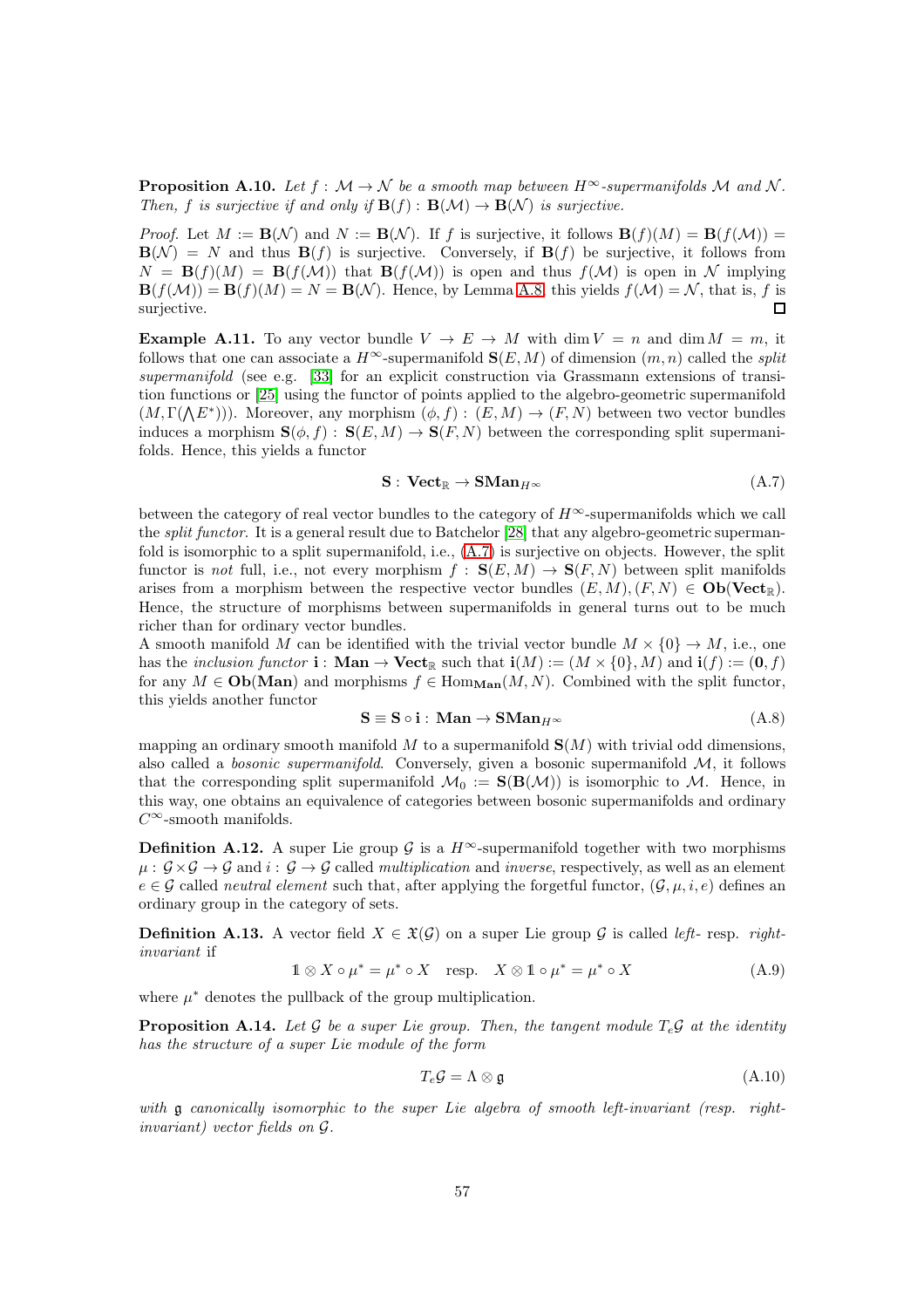Proof. Let us only prove the proposition for the left-invariant case, the right-invariant case being similar. Note that the neutral element  $e \in \mathcal{G}$  of a super Lie group  $\mathcal{G}$  is a body point. In fact, since  $\mathbf{B}(i) = i|_{\mathbf{B}(\mathcal{G})}$ , it follows that, for any  $g \in \mathbf{B}(\mathcal{G})$ , one has  $g^{-1} = i(g) = \mathbf{B}(i)(g) \in \mathbf{B}(\mathcal{G})$ . Thus, since  $\mathbf{B}(\mu) = \mu|_{\mathbf{B}(\mathcal{G})}$ , we have in particular  $g \cdot g^{-1} = e \in \mathbf{B}(\mathcal{G})$  (this also shows that  $\mathbf{B}(\mathcal{G})$ ) in fact defines an ordinary Lie group).

Suppose,  $X \in \mathfrak{X}(\mathcal{G})$  is a left-invariant vector field. Since,  $e \in \mathbf{B}(\mathcal{G})$  it then immediately follows that the corresponding tangent vector  $X_e \in T_e \mathcal{G}$  at e satisfies

<span id="page-57-1"></span>
$$
X_e(f) := X(f)(e) \in \mathbb{R}, \forall f \in H^\infty(\mathcal{G})
$$
\n(A.11)

Conversely, suppose  $Y_e \in T_e \mathcal{G}$  satisfies [\(A.11\)](#page-57-1). This induces a left-invariant vector field  $Y \in \mathfrak{X}(\mathcal{G})$ setting  $Y := \mathbb{1} \otimes Y_e \circ \mu^*$ . In fact, using associativity of the group multiplication, it follows

$$
1 \otimes Y \circ \mu^* = 1 \otimes (1 \otimes Y_e \circ \mu^*) \circ \mu^* = 1 \otimes 1 \otimes Y_e \circ 1 \otimes \mu^* \circ \mu^*
$$
  
= 
$$
1 \otimes 1 \otimes Y_e \circ \mu^* \otimes 1 \circ \mu^* = \mu^{\sharp} \circ (1 \otimes Y_e \circ \mu^*) = \mu^* \circ Y
$$
 (A.12)

Thus, we see that their exists an isomorphism between the super vector space of left-invariant vector fields on G and the super vector space of tangent vectors  $X_e \in T_e \mathcal{G}$  at  $e \in \mathcal{G}$  satisfying  $(A.11)$  which we denote by g. Using this isomorphism, this induces a super Lie algebra structure on g which, by linearity, then can be extended to all of  $T_e\mathcal{G}$  yielding the structure of a super Lie module.  $\Box$ 

**Definition A.15.** Let G be a super Lie group. The *super Lie module* Lie(G) of G is defined as the tangent module Lie( $\mathcal{G}$ )  $\equiv T_e \mathcal{G} = \Lambda \otimes \mathfrak{g}$ . If not stated otherwise, we will identify g with the super Lie algebra of smooth left-invariant vector fields on  $\mathcal{G}$ .

## <span id="page-57-0"></span>B. Proof of Proposition [5.11](#page-31-1)

*Proof.* Since, for any  $p \in \mathcal{P}$ , the map  $\Phi_{p*}: \text{Lie}(\mathcal{G}) \to \mathcal{V}_p \subset T_p \mathcal{P}$  is an isomorphism of free super A-modules and  $A \in \Omega^1(\mathcal{P}, \mathfrak{g})_0$  is linear, condition (i) in Definition [3.19](#page-20-0) of a connection 1-form and condition (i) of the proposition are equivalent. In the following, we thus can restrict to condition (ii).

Hence, suppose  $A \in \Omega^1(\mathcal{P}, \mathfrak{g})_0$  is a connection 1-form on  $\mathcal{P}$ . Then, by restriction on body points, the first part of condition (ii) is immediate, i.e.,  $\Phi_g^* A = \text{Ad}_{g^{-1}} \circ A$  for all  $g \in \mathbf{B}(\mathcal{G})$ . For the second part, let us extend A to a smooth  $\text{Lie}(\mathcal{G})$ -valued 1-form  $\tilde{\mathcal{A}} \in \Omega^1(\text{Lie}(\mathcal{G})_0 \times \mathcal{P}, \mathfrak{g})$  on  $\text{Lie}(\mathcal{G})_0 \times \mathcal{P}$  by  $\text{setting } \langle (Z, Z') | \tilde{\mathcal{A}} \rangle := \langle Z' | \mathcal{A} \rangle \ \forall (Z, Z') \in T(\text{Lie}(\mathcal{G})_0 \times \mathcal{P}) \cong \text{Lie}(\mathcal{G}) \times T\mathcal{P}.$  Moreover, we consider the extended G-right action  $\tilde{\Phi}$ :  $(\text{Lie}(\mathcal{G})_0 \times \mathcal{P}) \times \mathcal{G} \to \text{Lie}(\mathcal{G})_0 \times \mathcal{P}$  on  $\text{Lie}(\mathcal{G})_0 \times \mathcal{P}$  defined via  $\tilde{\Phi}((Y,p), g) := (Y, \Phi(p,g)).$  It is then immediate to see that that condition (ii) in Definition [3.19](#page-20-0) of a connection 1-form is equivalent to

<span id="page-57-2"></span>
$$
\tilde{\Phi}_{g}^{*}\tilde{\mathcal{A}} = \mathrm{Ad}_{g^{-1}} \circ \tilde{\mathcal{A}}, \quad \forall g \in \mathcal{G}
$$
\n(B.1)

Consider the even smooth vector field  $\widetilde{\mathcal{Z}} \in \Gamma(T(\mathrm{Lie}(G))_0 \times \mathcal{P})$  given by

$$
\widetilde{\mathcal{Z}}_{(X,p)} := (0_Y, D_{(p,e)} \Phi(0_p, Y_e)) = (0_Y, \widetilde{Y}_p)
$$

 $\forall (Y, p) \in \text{Lie}(\mathcal{G})_0 \times \mathcal{P}$  parametrizing the (not necessarily  $H^{\infty}$ -smooth) fundamental vector fields on P. The flow  $\phi^{\tilde{Z}}$ :  $\mathbb{R}_{S,0} \times (\text{Lie}(\mathcal{G})_0 \times \mathcal{P}) \to \text{Lie}(\mathcal{G})_0 \times \mathcal{P}$  of  $\tilde{Z}$  is of the form  $\phi_t^{\tilde{Z}}(Y,p) =$  $(Y, \Phi(p, e^{tY})) = \tilde{\Phi}_{e^{tY}}(Y, p)$ . Using ([\[33\]](#page-61-4), Prop. V.7.27), [\(B.1\)](#page-57-2) then yields

$$
\langle (0_Y, Z_p)|L_{\tilde{Z}}\tilde{\mathcal{A}}_{(Y,p)} \rangle = \frac{\partial}{\partial t}\Big|_{t=0} \langle (0_Y, Z_p)|((\phi_t^{\tilde{Z}})^* \tilde{\mathcal{A}})_{(Y,p)} \rangle = \frac{\partial}{\partial t}\Big|_{t=0} \langle (0_Y, Z_p)|(\Phi_{e^{tY}}^* \mathcal{A})_{(Y,p)} \rangle
$$
  

$$
= \frac{\partial}{\partial t}\Big|_{t=0} \text{Ad}_{e^{-tY}} \langle (0_Y, Z_p)|\tilde{\mathcal{A}}_{(Y,p)} \rangle = -\text{ad}_Y \langle Z_p | \mathcal{A}_p \rangle \tag{B.2}
$$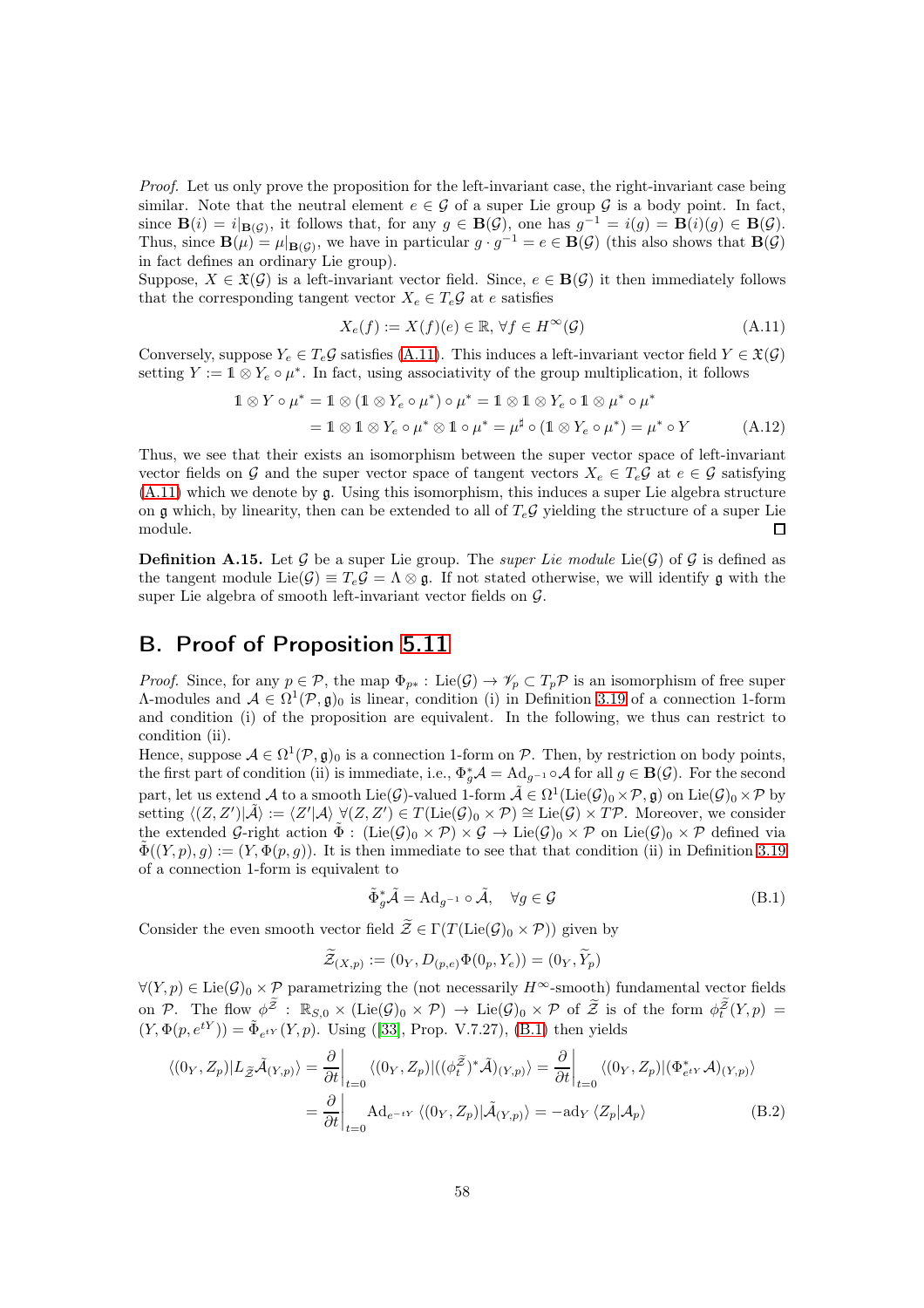$\forall (X, p) \in \text{Lie}(\mathcal{G})_0 \times \mathcal{P}$  and smooth homogeneous  $Z \in \Gamma(T\mathcal{P})$ . On the other hand, one has

$$
\langle (0_Y, Z_p)|L_{\widetilde{Z}}\widetilde{\mathcal{A}}_{(Y,p)}\rangle = \widetilde{\mathcal{Z}}_{(Y,p)} \langle (0,Z)|\widetilde{\mathcal{A}}\rangle - \langle [\widetilde{\mathcal{Z}}, (0,Z)]_{(Y,p)}|\widetilde{\mathcal{A}}_{(Y,p)}\rangle = \widetilde{Y}_p \langle Z|\mathcal{A}\rangle - \langle [\widetilde{\mathcal{Z}}, (0,Z)]_{(Y,p)}|\widetilde{\mathcal{A}}_{(Y,p)}\rangle
$$
(B.3)

for any  $(Y, p) \in \text{Lie}(\mathcal{G})_0 \times \mathcal{P}$ . If  $Y = X \in \mathfrak{g}_0 \subseteq \text{Lie}(\mathcal{G})_0$ , it follows  $[\widetilde{\mathcal{Z}}, (0, Z)]_{(X, p)} = [\widetilde{X}, Z]_p$ yielding

$$
\widetilde{X}_p \langle Z | \mathcal{A} \rangle - \langle [\widetilde{X}, Z]_p | \mathcal{A}_p \rangle = \langle Z_p | L_{\widetilde{X}} \mathcal{A}_p \rangle \tag{B.4}
$$

and thus  $\langle Z_p | L_{\tilde{X}} A_p \rangle = \langle Z_p | - \text{ad}_X \circ A_p \rangle \ \forall p \in \mathcal{P}$ . Since this holds for any smooth homogeneous vector field  $Z$ , this implies

$$
L_{\widetilde{X}}\mathcal{A} = -\mathrm{ad}_{X} \circ \mathcal{A}, \text{ for } X \in \mathfrak{g}_{0}
$$
 (B.5)

On the other hand, if  $Y = \tau X$  with  $X \in \mathfrak{g}_1$  and  $\tau \in \Lambda_1$ , it follows  $[\widetilde{\mathcal{Z}},(0,Z)]_{(Y,p)} = \tau[\widetilde{X},Z]_p$ such that

$$
\tau \widetilde{X}_p \langle Z | \mathcal{A} \rangle - \tau \langle [\widetilde{X}, Z]_p | \mathcal{A}_p \rangle = (-1)^{|Z|} \tau \langle Z_p | L_{\widetilde{X}} \mathcal{A}_p \rangle \tag{B.6}
$$

and therefore  $\tau \langle Z_p | L_{\widetilde{X'}} A_p \rangle = -(-1)^{|Z|} \tau \text{ad}_X \langle Z_p | A_p \rangle = \tau \langle Z_p | - \text{ad}_X \circ A_p \rangle \ \forall p \in \mathcal{P}$ . Since this holds for any  $\tau \in \Lambda_1$ , we thus have

$$
L_{\widetilde{X}}\mathcal{A} = -\mathrm{ad}_{X} \circ \mathcal{A}, \text{ for } X \in \mathfrak{g}_{1}
$$
 (B.7)

Conversely, suppose  $A \in \Omega^1(\mathcal{P}, \mathfrak{g})_0$  satisfies the conditions (i) and (ii) of the proposition. For any smooth homogeneous vector field  $Z \in \Gamma(T\mathcal{P})$  consider the Lie( $\mathcal{G}$ )-valued  $H^{\infty}$ -smooth functions  $F_Z, G_Z \in H^{\infty}(\mathcal{G} \times \mathcal{P}) \otimes \text{Lie}(\mathcal{G})$  defined as

$$
F_Z(g, p) := \langle Z_p | \Phi_g^* \mathcal{A}_p \rangle = \langle D_{(p,g)} \Phi(Z_p, 0_g) | \mathcal{A}_{p \cdot g} \rangle \tag{B.8}
$$

as well as

<span id="page-58-0"></span>
$$
G_Z(g, p) := \mathrm{Ad}_{g^{-1}} \langle Z_p | \mathcal{A}_p \rangle \tag{B.9}
$$

 $\forall (g, p) \in \mathcal{G} \times \mathcal{P}$ . Since  $H^{\infty}(\mathcal{G} \times \mathcal{P}) \cong H^{\infty}(\mathcal{G}) \hat{\otimes}_{\pi} H^{\infty}(\mathcal{P})$ , it follows from Lemma [5.9](#page-30-0) that A defines a connection 1-form on  $P$  if and only if we can show

$$
(X \otimes \mathbb{1})F_Z(g, p) = (X \otimes \mathbb{1})G_Z(g, p) \tag{B.10}
$$

 $\forall p \in \mathcal{P}$  and body points  $q \in \mathbf{B}(\mathcal{G})$  as well as  $X \in \mathcal{U}(\mathfrak{g})$  and smooth homogeneous vector fields  $Z \in \Gamma(T\mathcal{P})$ . For  $X = 1 \in \mathcal{U}(\mathfrak{g})$ , this is an immediate consequence of the first part of condition (ii).

Using the extension  $\tilde{\mathcal{A}} \in \Omega^1(\text{Lie}(\mathcal{G})_0 \times \mathcal{P}, \text{Lie}(\mathcal{G}))$  of A on  $\text{Lie}(\mathcal{G})_0 \times \mathcal{P}$  as well as the G-right action  $\tilde{\Phi}$ : (Lie( $\mathcal{G}_0 \times \mathcal{P} \times \mathcal{G} \to \text{Lie}(\mathcal{G})_0 \times \mathcal{P}$  as defined above, we may extend  $F_Z$  and  $G_Z$  to  $H^{\infty}$ -smooth functions  $\tilde{F}_Z$  and  $\tilde{G}_Z$  on  $Lie(\mathcal{G})_0 \times \mathcal{G} \times \mathcal{P}$  by setting

$$
\tilde{F}_Z(Y,g,p) := \langle \tilde{\Phi}_{g*}(0_Y, Z_p) | \tilde{\mathcal{A}}_{\tilde{\Phi}(Y,p,g)} \rangle = \langle D_{(Y,p,g)} \tilde{\Phi}(0_Y, Z_p, 0_g) | \tilde{\mathcal{A}}_{\tilde{\Phi}(Y,p,g)} \rangle \n= \langle D_{(p,g)} \Phi(Z_p, 0_g) | \mathcal{A}_{p \cdot g} \rangle = F_Z(g,p)
$$
\n(B.11)

as well as

$$
\tilde{G}_Z(Y,g,p) := \mathrm{Ad}_{g^{-1}} \left\langle (0_Y, Z_p) | \tilde{\mathcal{A}}_{(Y,p)} \right\rangle = \mathrm{Ad}_{g^{-1}} \left\langle Z_p | \mathcal{A}_p \right\rangle = G_Z(g,p) \tag{B.12}
$$

 $\forall (Y,g,p) \in \text{Lie}(\mathcal{G})_0 \times \mathcal{G} \times \mathcal{P}$ . Let  $\mathcal{Z}^L \in \Gamma(T(\text{Lie}(\mathcal{G})_0 \times \mathcal{G}))$  be the  $H^{\infty}$ -smooth homogeneous vector field on Lie( $\mathcal{G}_0 \times \mathcal{G}$  defined as  $\mathcal{Z}^L_{(Y,g)} := (0_Y, D_{(g,e)} \mu(0_g, Y_e)) \ \forall (Y, g) \in \text{Lie}(\mathcal{G})_0 \times \mathcal{G}$ . Similarly as above, using the explicit form of the flow  $\phi^L$  of  $\mathcal{Z}^L$ , this yields

$$
\begin{split} ((\phi_t^L)^* \tilde{F}_Z)(Y, g, p) &= \langle \tilde{\Phi}_{ge^{tY*}}(0_Y, Z_p) | \tilde{\mathcal{A}}_{\tilde{\Phi}(Y, p, g \cdot e^{tY})} \rangle \\ &= \langle \tilde{\Phi}_{e^{tY*}} \circ \tilde{\Phi}_{g*}(0_Y, Z_p) | \tilde{\mathcal{A}}_{\tilde{\Phi}(Y, p, g \cdot e^{tY})} \rangle \\ &= \langle (0_Y, \Phi_{g*} Z_p) | (\phi_t^{\tilde{Z}})^* \tilde{\mathcal{A}}_{\phi_t^{\tilde{Z}}(Y, p \cdot g)} \rangle \end{split} \tag{B.13}
$$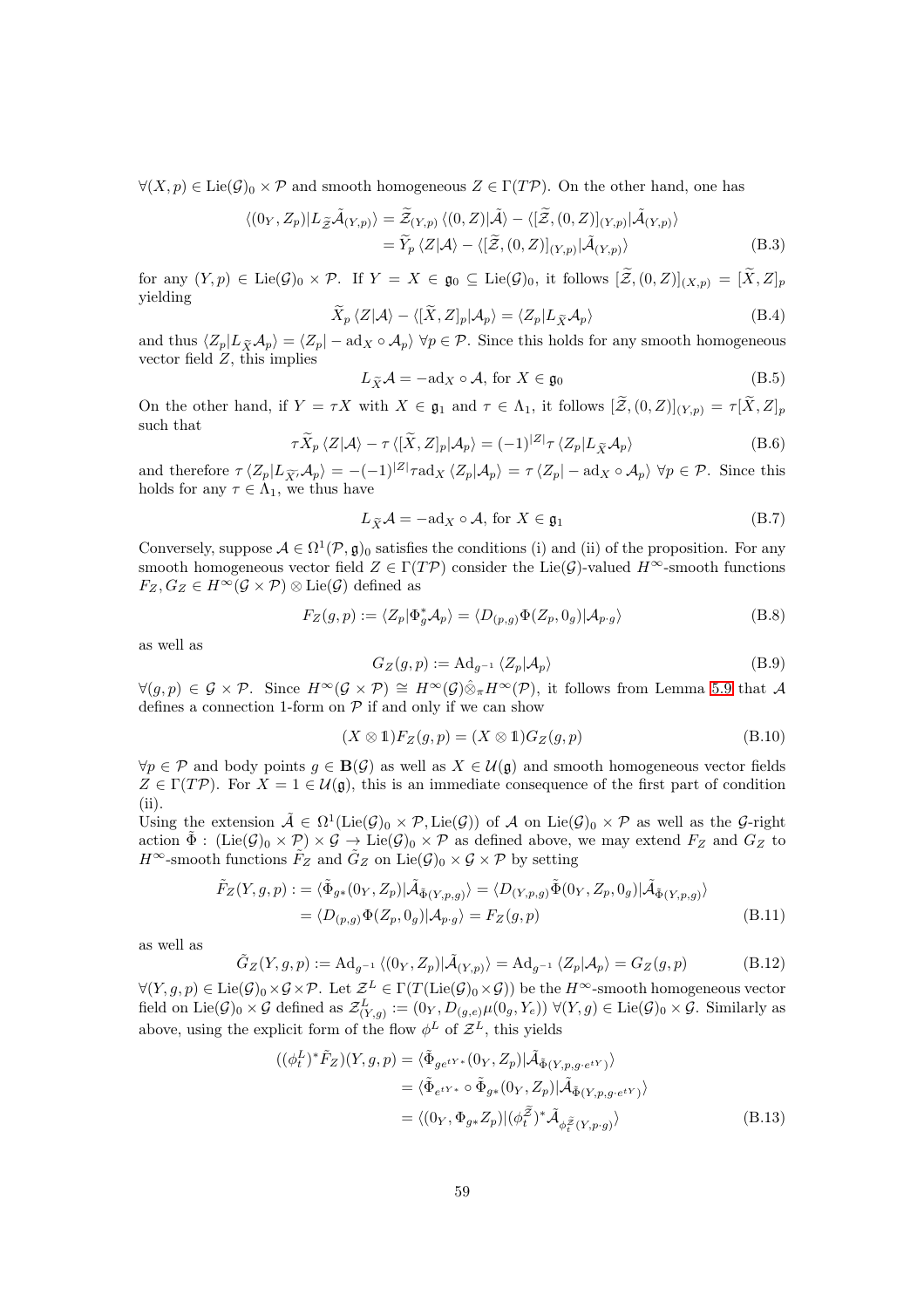Taking the derivative, we thus conclude

$$
(Y \otimes \mathbb{1}) F_Z(g, p) = \frac{\partial}{\partial t} \Big|_{t=0} \langle (0_Y, \Phi_{g*} Z_p) | (\phi_t^{\tilde{Z}})^* \tilde{\mathcal{A}}_{\phi_t^{\tilde{Z}}(Y, p \cdot g)} \rangle
$$
  
=  $\langle (0_Y, \Phi_{g*} Z_p) | L_{\tilde{Z}} \tilde{\mathcal{A}}_{(Y, p \cdot g)} \rangle$  (B.14)

Following exactly the same steps as above, one then concludes

$$
(X \otimes 1)F_Z(g, p) = (-1)^{|Z||X|} \langle \Phi_{g*} Z_p | L_{\widetilde{X}} \mathcal{A}_{p \cdot g} \rangle, \quad \forall \text{homogeneous } X \in \mathfrak{g}
$$
 (B.15)

For  $G_Z$  we proceed similarly and compute  $\mathbf{L}$ 

$$
\begin{aligned} ((\phi_t^L)^* \tilde{G}_Z)(Y, g, p) &= \mathrm{Ad}_{(g e^{tY})^{-1}} \langle (0_Y, Z_p) | \tilde{\mathcal{A}}_{(Y, p)} \rangle \\ &= \mathrm{Ad}_{e^{-tY}} (\mathrm{Ad}_{g^{-1}} \langle Z_p | \mathcal{A}_p \rangle) = \mathrm{Ad}_{e^{-tY}} (G_Z(g, p)) \end{aligned} \tag{B.16}
$$

which yields

$$
(Y \otimes \mathbb{1})F_Z(g,p) = \frac{\partial}{\partial t}\Big|_{t=0} \mathrm{Ad}_{e^{-tY}}(G_Z(g,p)) = -\mathrm{ad}_Y G_Z(g,p)
$$
  
=  $-\mathrm{ad}_Y(\mathrm{Ad}_{g^{-1}}\langle Z_p | \mathcal{A}_p \rangle)$  (B.17)

Hence, it follows for  $\forall X \in \mathfrak{g}$ 

$$
(X \otimes \mathbb{1})G_Z(g, p) = -\mathrm{ad}_X(\mathrm{Ad}_{g^{-1}} \langle Z_p | \mathcal{A}_p \rangle)
$$
(B.18)

 $\forall g \in \mathcal{G}, p \in \mathcal{P}$ . If  $g \in \mathbf{B}(\mathcal{G})$  is a body point this, together with condition (ii), yields

$$
(X \otimes \mathbb{1})G_Z(g, p) = -\mathrm{ad}_X(\mathrm{Ad}_{g^{-1}} \langle Z_p | \mathcal{A}_p \rangle) = -\mathrm{ad}_X \langle \Phi_{g*} Z_p | \mathcal{A}_{p \cdot g} \rangle
$$
  
=  $(-1)^{|Z||X|} \langle \Phi_{g*} Z_p | L_{\widetilde{X}} \mathcal{A}_{p \cdot g} \rangle = (X \otimes \mathbb{1})F_Z(g, p)$  (B.19)

proving [\(B.10\)](#page-58-0) in case  $X \in \mathfrak{g}$ . Next, let  $Y \circ X \in \mathcal{U}(\mathfrak{g})$  with homogeneous  $Y, X \in \mathfrak{g}$ . In a similar way as above, one finds

<span id="page-59-0"></span>
$$
(Y \circ X \otimes 1)F_Z(g, p) = (-1)^{|Z|(|X|+|Y|)} \langle \Phi_{g*} Z_p | L_{\widetilde{Y}} L_{\widetilde{X}} \mathcal{A}_{p \cdot g} \rangle \tag{B.20}
$$

as well as

$$
(Y \circ X \otimes 1)G_Z(g, p) = (Y \otimes 1)\text{ad}_X \circ G_Z(g, p) = (-1)^{|X||Y|} \text{ad}_X((Y \otimes 1)G_Z(g, p))
$$
  

$$
= (-1)^{|X||Y|} \text{ad}_X \circ \text{ad}_Y \circ G_Z(g, p)
$$
  

$$
= (-1)^{|X||Y|} \text{ad}_X \circ \text{ad}_Y(\text{Ad}_{g^{-1}} \langle Z_p | A_p \rangle) \tag{B.21}
$$

 $\forall g \in \mathcal{G}, p \in \mathcal{P}$ . Taking the Lie derivative on both sides of the second part of condition (ii), one obtains

<span id="page-59-1"></span>
$$
L_{\widetilde{Y}}L_{\widetilde{X}}\mathcal{A} = -L_{\widetilde{Y}}(-\mathrm{ad}_X \circ \mathcal{A}) = -(-1)^{|X||Y|} \mathrm{ad}_X \circ L_{\widetilde{Y}}\mathcal{A} = (-1)^{|X||Y|} \mathrm{ad}_X \circ \mathrm{ad}_Y \circ \mathcal{A} \qquad (B.22)
$$

Hence, inserting [\(B.21\)](#page-59-0) in [\(B.22\)](#page-59-1) and restricting on body points  $g \in \mathbf{B}(\mathcal{G})$ , it follows

$$
(Y \circ X \otimes 1)G_Z(g, p) = (-1)^{|X||Y|} \operatorname{ad}_X \circ \operatorname{ad}_Y(\operatorname{Ad}_{g^{-1}} \langle Z_p | A_p \rangle)
$$
  
\n
$$
= (-1)^{|X||Y|} \operatorname{ad}_X \circ \operatorname{ad}_Y(\langle \Phi_{g*} Z_p | A_{p \cdot g} \rangle)
$$
  
\n
$$
= (-1)^{|Z|(|X|+|Y|)} (\langle \Phi_{g*} Z_p | (-1)^{|X||Y|} \operatorname{ad}_X \circ \operatorname{ad}_Y \circ A_{p \cdot g} \rangle)
$$
  
\n
$$
= (-1)^{|Z|(|X|+|Y|)} (\langle \Phi_{g*} Z_p | L_{\widetilde{Y}} L_{\widetilde{X}} A_{p \cdot g} \rangle)
$$
  
\n
$$
= (Y \circ X \otimes 1)F_Z(g, p) \tag{B.23}
$$

proving [\(B.10\)](#page-58-0) in case  $Y \circ X \in \mathcal{U}(\mathfrak{g})$  with  $Y, X \in \mathfrak{g}$ . Thus, by induction, one concludes that [\(B.10\)](#page-58-0) holds for any  $X \in \mathcal{U}(\mathfrak{g})$  and hence A indeed defines a connection 1-form on  $\mathcal{P}$ .  $\Box$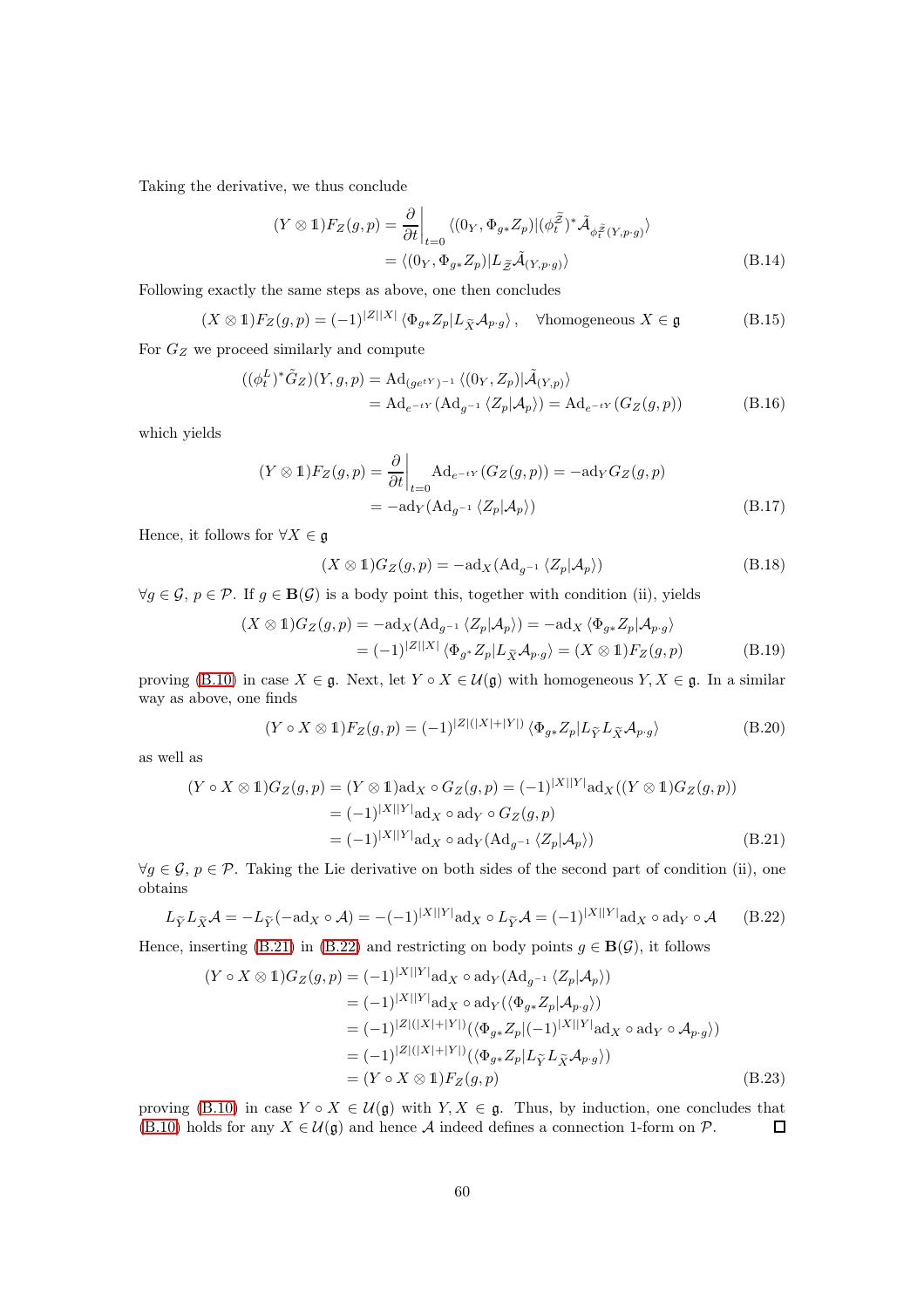## <span id="page-60-13"></span>References

- [1] D. Z. Freedman, P. van Nieuwenhuizen and S. Ferrara, "Progress Toward a Theory of Supergravity," Phys. Rev. D 13 (1976), 3214-3218 doi:10.1103/PhysRevD.13.3214
- <span id="page-60-14"></span><span id="page-60-9"></span>[2] P. van Nieuwenhuizen, "Supergravity as a Yang–Mills Theory," doi:10.1142/9789812567147\_0018 [\[arXiv:hep-th/0408137](http://arxiv.org/abs/hep-th/0408137) [hep-th]].
- [3] S. W. MacDowell and F. Mansouri, "Unified Geometric Theory of Gravity and Supergravity," Phys. Rev. Lett. 38 (1977), 739 [erratum: Phys. Rev. Lett. 38 (1977), 1376] doi:10.1103/PhysRevLett.38.739
- <span id="page-60-3"></span>[4] D. K. Wise, "MacDowell-Mansouri gravity and Cartan geometry," Class. Quant. Grav. 27 (2010), 155010 doi:10.1088/0264-9381/27/15/155010 [\[arXiv:gr-qc/0611154](http://arxiv.org/abs/gr-qc/0611154) [gr-qc]].
- <span id="page-60-0"></span>[5] R. D'Auria and P. Fre, "Geometric Supergravity in  $d = 11$  and Its Hidden Supergroup," Nucl. Phys. B 201 (1982), 101-140 [erratum: Nucl. Phys. B 206 (1982), 496] doi:10.1016/0550- 3213(82)90281-4
- <span id="page-60-1"></span>[6] L. Castellani, R. D'Auria and P. Fre, "Supergravity and superstrings: A Geometric perspective. Vol. 1: Mathematical foundations," World Scientific (1991) 1-603, Singapore.
- <span id="page-60-6"></span>[7] L. Castellani, "OSp(1|4) supergravity and its noncommutative extension," Phys. Rev. D 88 (2013) no.2, 025022 doi:10.1103/PhysRevD.88.025022 [\[arXiv:1301.1642](http://arxiv.org/abs/1301.1642) [hep-th]].
- <span id="page-60-7"></span>[8] L. Castellani, "Supergravity in the Group-Geometric Framework: A Primer," Fortsch. Phys. 66 (2018) no.4, 1800014 doi:10.1002/prop.201800014 [\[arXiv:1802.03407](http://arxiv.org/abs/1802.03407) [hep-th]].
- <span id="page-60-10"></span>[9] L. Castellani, R. Catenacci and P. A. Grassi, "Supergravity Actions with Integral Forms," Nucl. Phys. B 889 (2014), 419-442 doi:10.1016/j.nuclphysb.2014.10.023 [\[arXiv:1409.0192](http://arxiv.org/abs/1409.0192)  $\vert \text{hep-th} \vert$ .
- <span id="page-60-11"></span>[10] C. A. Cremonini and P. A. Grassi, "Pictures from Super Chern-Simons Theory," JHEP 03 (2020), 043 doi:10.1007/JHEP03(2020)043 [\[arXiv:1907.07152](http://arxiv.org/abs/1907.07152) [hep-th]].
- <span id="page-60-12"></span>[11] R. Catenacci, P. A. Grassi and S. Noja, "Superstring Field Theory, Superforms and Supergeometry," J. Geom. Phys. 148 (2020), 103559 doi:10.1016/j.geomphys.2019.103559 [\[arXiv:1807.09563](http://arxiv.org/abs/1807.09563) [hep-th]].
- <span id="page-60-8"></span>[12] V. Cortés, C. I. Lazaroiu and C. S. Shahbazi,  $\mathcal{N} = 1$  Geometric Supergravity and Chiral Triples on Riemann Surfaces," Commun. Math. Phys. 375 (2019) no.1, 429-478 doi:10.1007/s00220-019-03476-7 [\[arXiv:1810.12353](http://arxiv.org/abs/1810.12353) [hep-th]].
- <span id="page-60-16"></span>[13] U. Schreiber, "Differential cohomology in a cohesive infinity-topos," [\[arXiv:1310.7930](http://arxiv.org/abs/1310.7930) [mathph]].
- <span id="page-60-15"></span>[14] D. V. Alekseevsky, V. Cortes, C. Devchand and U. Semmelmann, "Killing spinors are Killing vector fields in Riemannian supergeometry," J. Geom. Phys. 26 (1998), 37-50 doi:10.1016/S0393-0440(97)00036-3 [\[arXiv:dg-ga/9704002](http://arxiv.org/abs/dg-ga/9704002) [math.DG]].
- <span id="page-60-2"></span>[15] P. Deligne, P. Etingof, D. Freed, L. Jeffrey, D. Kazhdan, J. Morgan, D. Morrison and E. Witten, "Quantum fields and strings: A course for mathematicians. Vol. 1"
- <span id="page-60-5"></span>[16] C. Carmeli, L. Caston, R. Fioresi, "Mathematical Foundations of Supersymmetry," EMS Series of Lectures in Mathematics 15, European Mathematical Society, 2011.
- <span id="page-60-4"></span>[17] O. Goertsches, "Riemannian supergeometry," Mathematische Zeitschrift 260.3 (2008): 557- 593.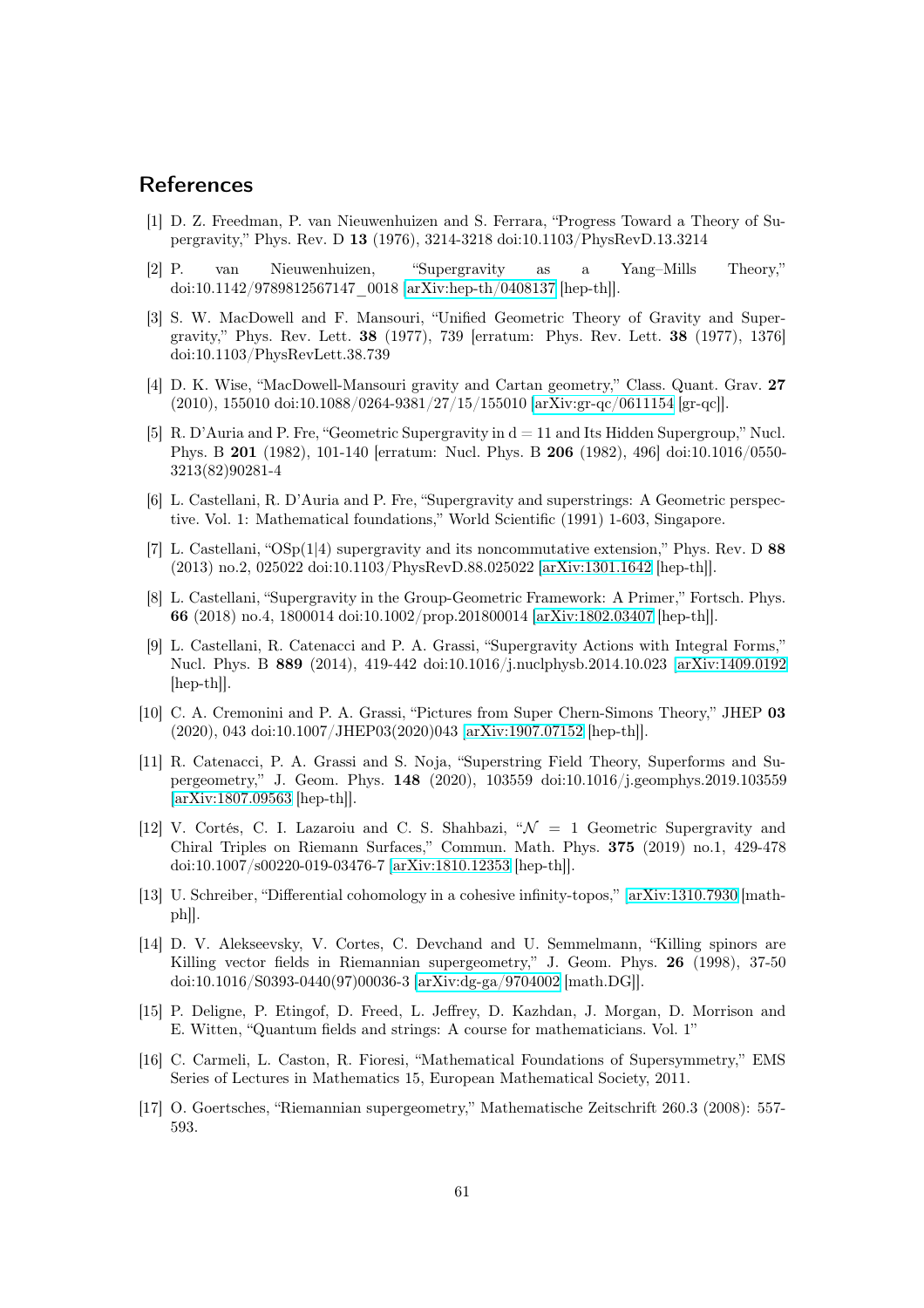- <span id="page-61-16"></span><span id="page-61-9"></span>[18] C. Bartocci, U. Bruzzo, D. Hernandez-Ruiperez, "The Geometry of Supermanifolds," Kluwer Academic Publishers, 1991.
- [19] J. C. Baez and J. Huerta, "An Invitation to Higher Gauge Theory," Gen. Rel. Grav. 43 (2011), 2335-2392 doi:10.1007/s10714-010-1070-9 [\[arXiv:1003.4485](http://arxiv.org/abs/1003.4485) [hep-th]].
- <span id="page-61-13"></span>[20] H. Nicolai, "REPRESENTATIONS OF SUPERSYMMETRY IN ANTI-DE SITTER SPACE," CERN-TH-3882.
- <span id="page-61-14"></span>[21] D. Z. Freedman and H. Nicolai, "Multiplet Shortening in  $O_{SD}(N,4)$ ," Nucl. Phys. B 237 (1984), 342-366 doi:10.1016/0550-3213(84)90164-0
- <span id="page-61-15"></span>[22] D. Z. Freedman and A. Van Proeyen, "Supergravity," Cambridge Univ. Press, 2012.
- [23] A. Wipf, "Introduction to Supersymmetry," Vorlesungsskript, Universität Jena, 2016.
- [24] D. A. Leites, "Introduction to the theory of supermanifolds," Russian Math. Surveys 35(1980), 1–64.
- <span id="page-61-6"></span>[25] K. Eder, "Super Cartan geometry and the super Ashtekar connection," [\[arXiv:2010.09630](http://arxiv.org/abs/2010.09630)  $\left[\text{gr-qcl}\right]$ .
- <span id="page-61-1"></span><span id="page-61-0"></span>[26] F. Berezin and D. Leites "Supermanifolds," Soviet Maths Doknaja 16, pp. 1218-1222.
- [27] B. Kostant, "Graded Manifolds, Graded Lie Theory, and Prequantization," Lect. Notes Math. 570 (1977), 177-306 doi:10.1007/BFb0087788
- <span id="page-61-18"></span>[28] M. Batchelor, "The structure of supermanifolds," Transactions of the American Mathematical Society 253 (1979): 329-338.
- <span id="page-61-12"></span>[29] M. Batchelor, "Two approaches to supermanifolds," Transactions of the American Mathematical Society 258.1 (1980): 257-270.
- <span id="page-61-3"></span><span id="page-61-2"></span>[30] B. DeWitt, "Supermanifolds," Cambridge University Press, Cambridge 1984.
- <span id="page-61-17"></span>[31] A. Rogers, "A global theory of supermanifolds," Journal of Mathematical Physics 21.6 (1980): 1352-1365.
- <span id="page-61-4"></span>[32] A. Rogers, "Supermanifolds: Theory and Applications," World Scientific (2007).
- [33] G. M. Tuynman, "Supermanifolds and Supergroups-Basic Theory," Kluwer Academic Publishers (2004), doi:10.1007/1-4020-2297-2
- <span id="page-61-11"></span><span id="page-61-10"></span>[34] G. M. Tuynman, "Super unitary representations revisited," [arXiv:1711.00233v](http://arxiv.org/abs/1711.00233)2 [math.DG]
- [35] S. J. Cheng and W. Wang, "Dualities and Representations of Lie Superalgebras," Graduate Studies in Mathematics 144, Amer. Math. Soc., Providence, RI, 2012.
- <span id="page-61-5"></span>[36] T. P. Hack, F. Hanisch and A. Schenkel, "Supergeometry in locally covariant quantum field theory," Commun. Math. Phys. 342 (2016) no.2, 615-673 doi:10.1007/s00220-015-2516-4 [\[arXiv:1501.01520](http://arxiv.org/abs/1501.01520) [math-ph]].
- <span id="page-61-7"></span>[37] J. Jost, E. Keßler and J. Tolksdorf, "Super Riemann surfaces, metrics and gravitinos," Adv. Theor. Math. Phys. 21 (2017), 1161-1187 doi:10.4310/ATMP.2017.v21.n5.a2 [\[arXiv:1412.5146](http://arxiv.org/abs/1412.5146) [math-ph]].
- <span id="page-61-8"></span>[38] E. Keßler, "Supergeometry, Super Riemann Surfaces and the Superconformal Action Functional," Lect. Notes Math. 2230 (2019), pp. doi:10.1007/978-3-030-13758-8